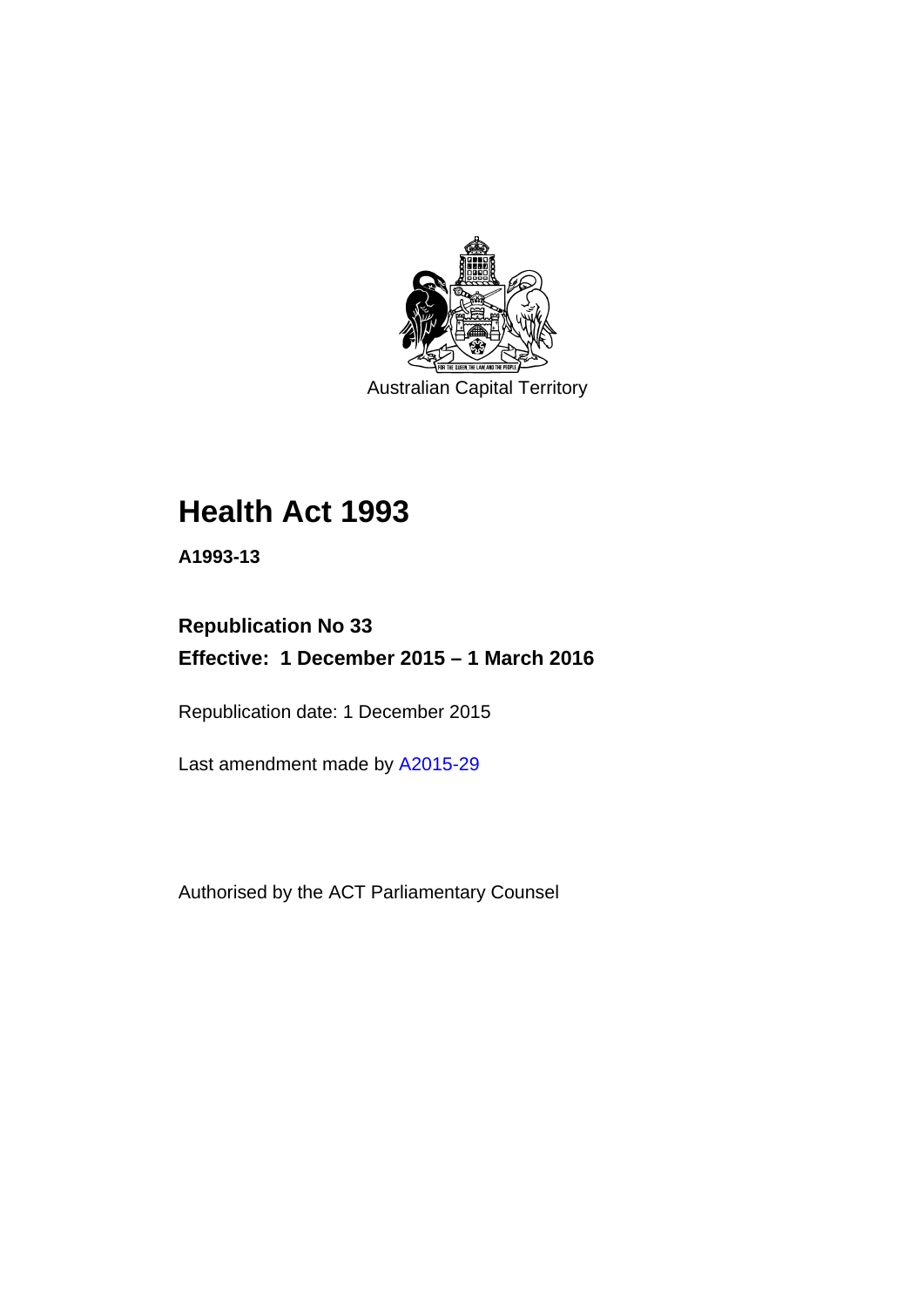#### **About this republication**

#### **The republished law**

This is a republication of the *Health Act 1993* (including any amendment made under the *[Legislation Act 2001](http://www.legislation.act.gov.au/a/2001-14)*, part 11.3 (Editorial changes)) as in force on 1 December 2015*.* It also includes any commencement, amendment, repeal or expiry affecting this republished law to 1 December 2015.

The legislation history and amendment history of the republished law are set out in endnotes 3 and 4.

#### **Kinds of republications**

The Parliamentary Counsel's Office prepares 2 kinds of republications of ACT laws (see the ACT legislation register at [www.legislation.act.gov.au](http://www.legislation.act.gov.au/)):

- authorised republications to which the *[Legislation Act 2001](http://www.legislation.act.gov.au/a/2001-14)* applies
- unauthorised republications.

The status of this republication appears on the bottom of each page.

#### **Editorial changes**

The *[Legislation Act 2001](http://www.legislation.act.gov.au/a/2001-14)*, part 11.3 authorises the Parliamentary Counsel to make editorial amendments and other changes of a formal nature when preparing a law for republication. Editorial changes do not change the effect of the law, but have effect as if they had been made by an Act commencing on the republication date (see *[Legislation Act 2001](http://www.legislation.act.gov.au/a/2001-14)*, s 115 and s 117). The changes are made if the Parliamentary Counsel considers they are desirable to bring the law into line, or more closely into line, with current legislative drafting practice.

This republication includes amendments made under part 11.3 (see endnote 1).

#### **Uncommenced provisions and amendments**

If a provision of the republished law has not commenced, the symbol  $\mathbf{U}$  appears immediately before the provision heading. Any uncommenced amendments that affect this republished law are accessible on the ACT legislation register [\(www.legislation.act.gov.au\)](http://www.legislation.act.gov.au/). For more information, see the home page for this law on the register.

#### **Modifications**

If a provision of the republished law is affected by a current modification, the symbol  $\mathbf{M}$ appears immediately before the provision heading. The text of the modifying provision appears in the endnotes. For the legal status of modifications, see the *[Legislation Act 2001](http://www.legislation.act.gov.au/a/2001-14)*, section 95.

#### **Penalties**

At the republication date, the value of a penalty unit for an offence against this law is \$150 for an individual and \$750 for a corporation (see *[Legislation Act 2001](http://www.legislation.act.gov.au/a/2001-14)*, s 133).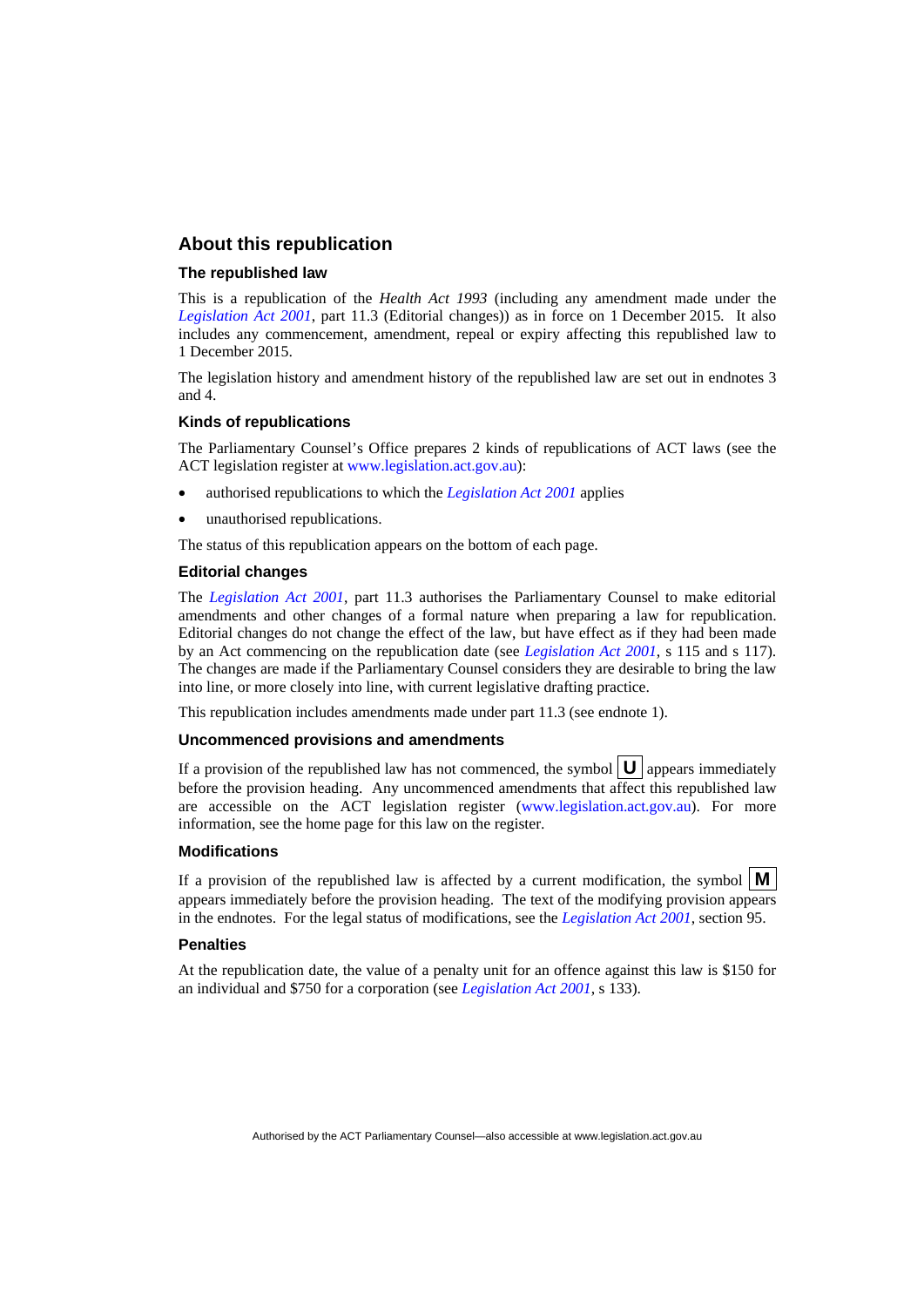

Australian Capital Territory

# **Health Act 1993**

# **Contents**

|                 |                                                       | Page       |
|-----------------|-------------------------------------------------------|------------|
| Part 1          | <b>Preliminary</b>                                    |            |
| 1               | Name of Act                                           | 2          |
| 2               | Dictionary                                            | 2          |
| 3               | <b>Notes</b>                                          | 2          |
| 4               | Offences against Act—application of Criminal Code etc | 3          |
| Part 2          | <b>Important concepts</b>                             |            |
| 5               | What is a <i>health service</i> ?                     | 4          |
| 6               | What is a <i>health facility</i> ?                    | 4          |
| 7               | Who is a health service provider?                     | 4          |
| 8               | What is the local hospital network?                   | 5          |
| Part 3          | Health care principles                                |            |
| 10              | Objectives                                            | 6          |
| 11              | Medicare principles and commitments                   | 6          |
| R <sub>33</sub> | Health Act 1993                                       | contents 1 |
| 01/12/15        | Effective: 01/12/15-01/03/16                          |            |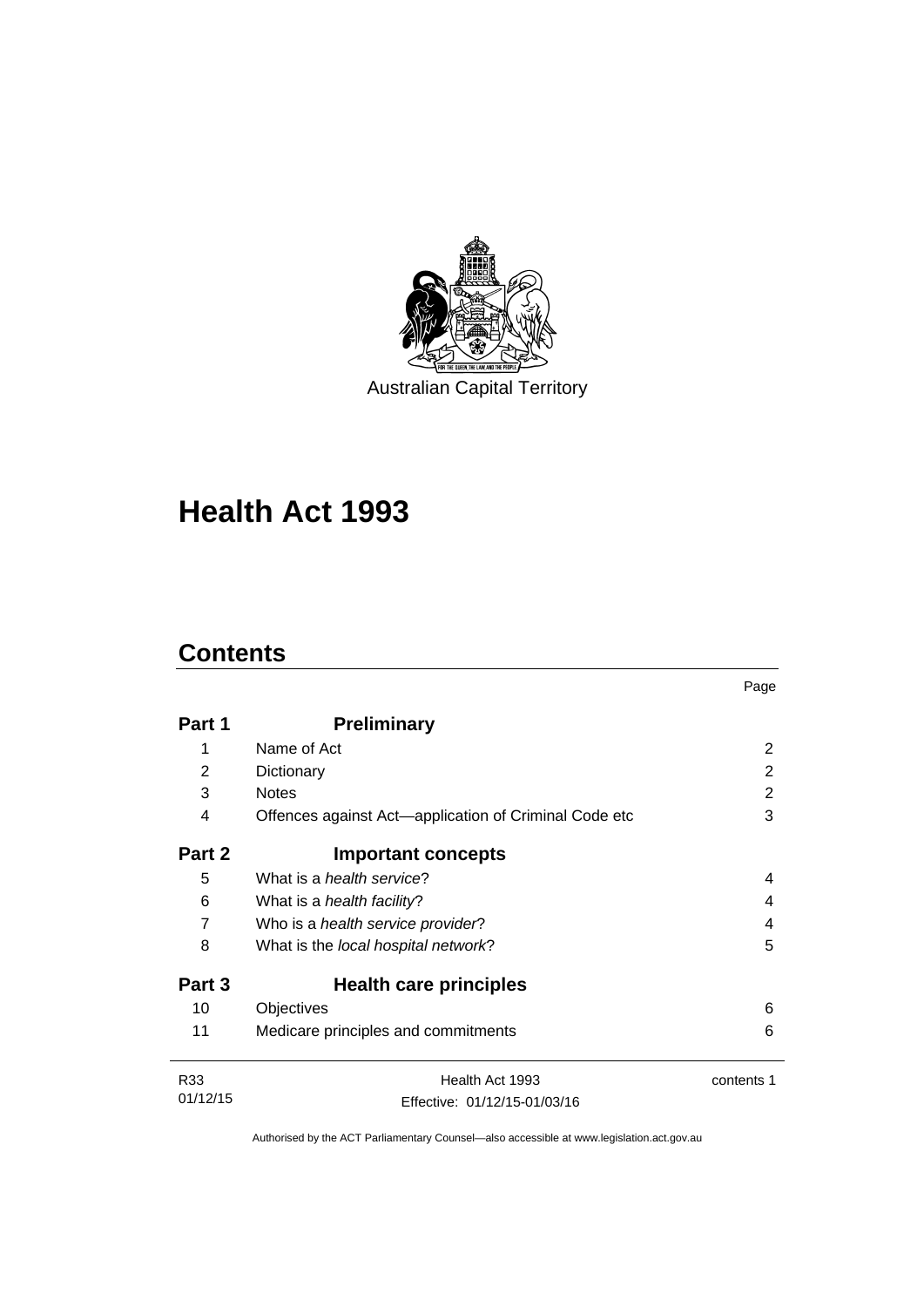| 12                   | Legal effect                                                                     | Page<br>8 |
|----------------------|----------------------------------------------------------------------------------|-----------|
| Part 3A              | <b>Local Health and Hospitals Network</b>                                        |           |
| <b>Division 3A.1</b> | Establishment, functions and members of Local<br><b>Hospital Network Council</b> |           |
| 13                   | <b>Local Hospital Network Council</b>                                            | 9         |
| 14                   | Functions of council                                                             | 9         |
| 15                   | Council report to Minister etc                                                   | 10        |
| 16                   | Membership of council                                                            | 11        |
| 17                   | Members of council                                                               | 11        |
| 18                   | Chair and deputy chair                                                           | 12        |
| 19                   | Term of appointment of members                                                   | 12        |
| 19A                  | Ending of appointment of members                                                 | 12        |
| 19B                  | Conditions of appointment generally                                              | 13        |
| <b>Division 3A.2</b> | <b>Proceedings of council</b>                                                    |           |
| 19 <sub>C</sub>      | Time and place of meetings of council                                            | 13        |
| 19D                  | Procedures governing proceedings of council                                      | 13        |
| 19E                  | Council-disclosure of interests                                                  | 14        |
| Part 4               | <b>Quality assurance</b>                                                         |           |
| <b>Division 4.1</b>  | Quality assurance-important concepts                                             |           |
| 20                   | Definitions-pt 4                                                                 | 16        |
| 21                   | What is a health professional organisation?                                      | 17        |
| 22                   | Who is the CEO of a health facility?                                             | 17        |
| 23                   | Who is the CEO of a health professional organisation?                            | 17        |
| <b>Division 4.2</b>  | Quality assurance-quality assurance committees                                   |           |
| 24                   | What is a quality assurance committee?                                           | 17        |
| 25                   | Approval of health facility QACs                                                 | 18        |
| 26                   | Approval of health professional organisation QACs                                | 18        |
| 27                   | Approval of special purpose QACs                                                 | 18        |
| 27A                  | Quality Assurance Committees-term                                                | 18        |
| 28                   | Quality assurance committees—criteria for approval                               | 19        |
| 29                   | Quality assurance committees-revocation of approval                              | 19        |
| 30                   | Quality assurance committees-functions                                           | 20        |
| 31                   | Quality assurance committees—appointment of members                              | 20        |
| contents 2           | Health Act 1993                                                                  | R33       |
|                      | Effective: 01/12/15-01/03/16                                                     | 01/12/15  |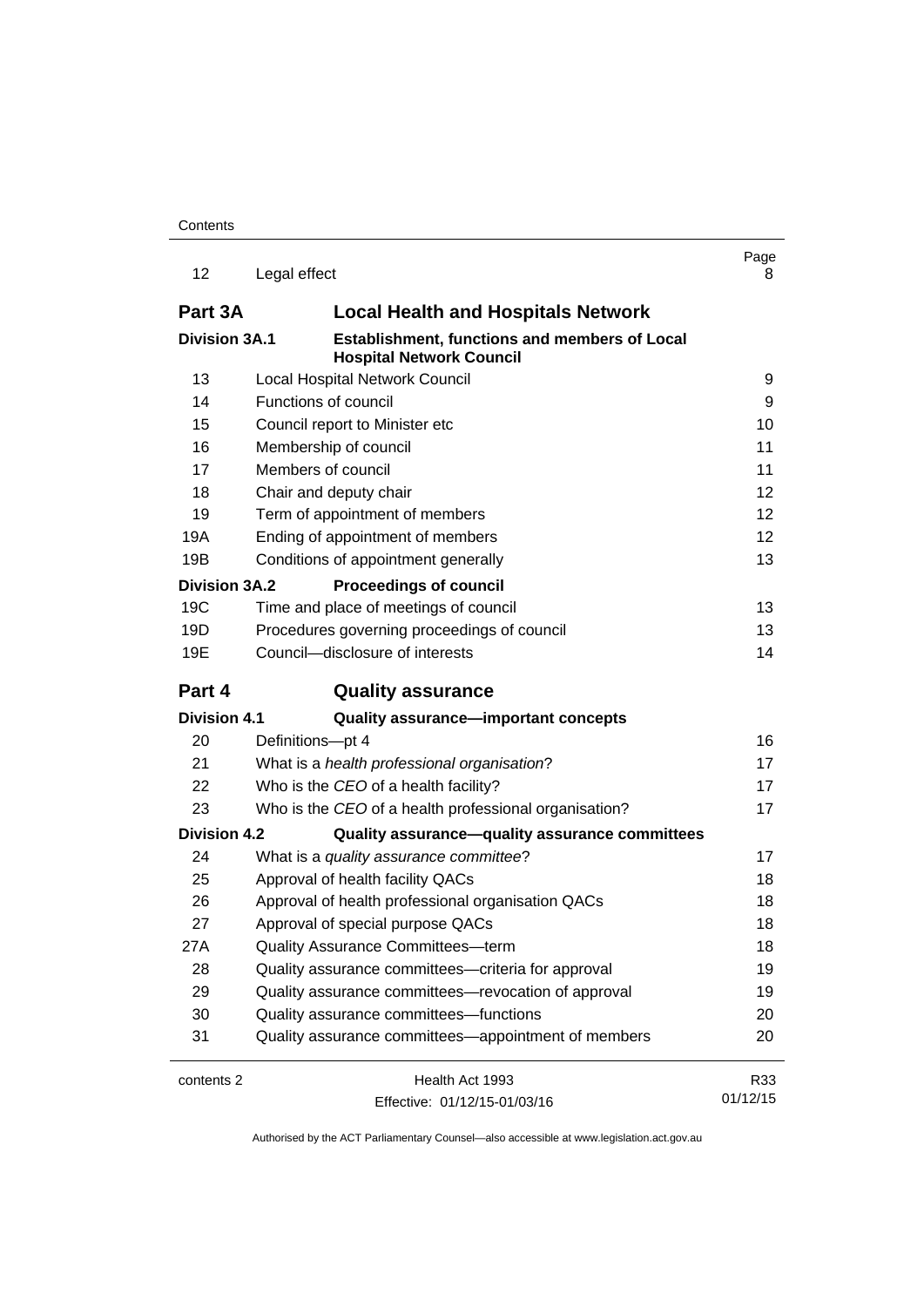|                     |                                                                                                     | Contents        |
|---------------------|-----------------------------------------------------------------------------------------------------|-----------------|
|                     |                                                                                                     | Page            |
| 32                  | Quality assurance committees-disclosure of interests                                                | 21<br>21        |
| 33                  | Quality assurance committees-procedure                                                              |                 |
| 34                  | Quality assurance committees-protection of members etc from<br>liability                            | 21              |
| 35                  | Quality assurance committees-obtaining information                                                  | 22              |
| <b>Division 4.3</b> | Assessment and evaluation of health services                                                        |                 |
| 36                  | Assessment and evaluation of health services                                                        | 23              |
| 37                  | Approval of quality assurance activities                                                            | 24              |
| 38                  | Preparing health service reports                                                                    | 24              |
| 38A                 | <b>Extraordinary reports</b>                                                                        | 25              |
| 38B                 | Interim reports                                                                                     | 25              |
| 39                  | Giving health service reports to CEO or director-general                                            | 26              |
| 40                  | Monitoring implementation of recommendations                                                        | 26              |
| <b>Division 4.4</b> | Quality assurance committees-reporting                                                              |                 |
| 41                  | Annual quality assurance committee report to Minister                                               | 26              |
| 42                  | Other quality assurance committee reports                                                           | 27              |
| <b>Division 4.5</b> | Quality assurance committees-information sharing                                                    |                 |
| 43                  | Quality assurance committees-giving information to the Coroner's<br>Court                           | 28              |
| 44                  | Quality assurance committees-giving information to other quality<br>assurance committees            | 28              |
| 45                  | Quality assurance committees-giving information to health board and<br>health services commissioner | 28              |
| 46                  | Quality assurance committees-giving information to Minister                                         | 29              |
| 47                  | Quality assurance committees-admissibility of evidence                                              | 29              |
| Part 5              | Reviewing scope of clinical practice                                                                |                 |
| 50                  | Definitions-pt 5                                                                                    | 30              |
| 51                  | What is a scope of clinical practice committee?                                                     | 30              |
| 52                  | Who is a doctor, dentist or eligible midwife for a health facility?                                 | 31              |
| 53                  | Who is the CEO of a health facility?                                                                | 31              |
| 54                  | What is scope of clinical practice?                                                                 | 32              |
| 55                  | Meaning of review scope of clinical practice                                                        | 32              |
| 56                  | Approval of scope of clinical practice committees                                                   | 32              |
| 57                  | Scope of clinical practice committees-criteria for approval                                         | 32              |
| D22                 | $H$ <sub>00</sub> $H$ <sub>0</sub> $H$ <sub>002</sub>                                               | $\sim$ ntanta 2 |

| R33      | Health Act 1993              | contents 3 |
|----------|------------------------------|------------|
| 01/12/15 | Effective: 01/12/15-01/03/16 |            |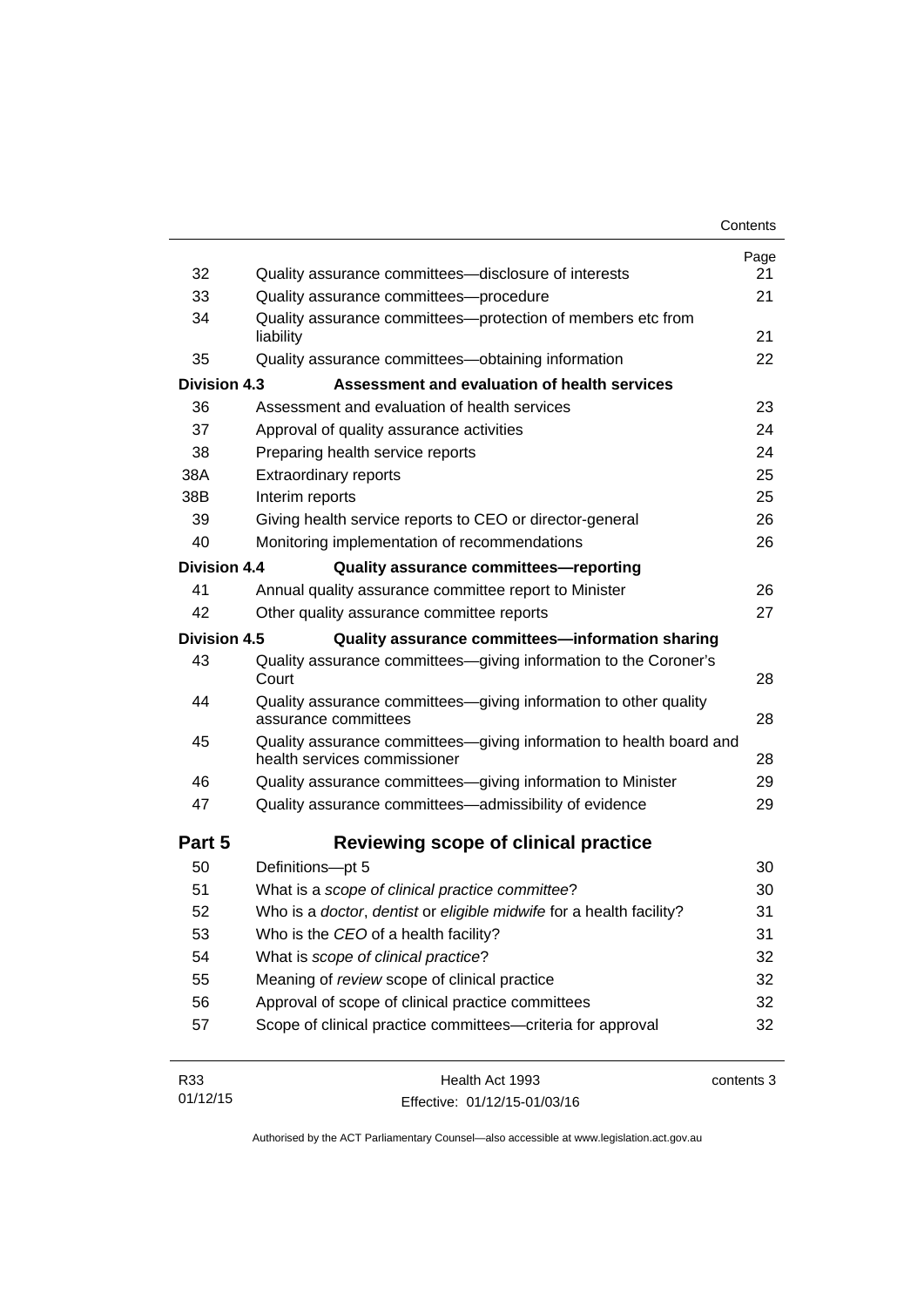#### **Contents**

|          |                                                                                                                | Page     |
|----------|----------------------------------------------------------------------------------------------------------------|----------|
| 58<br>59 | Scope of clinical practice committees—revocation of approval                                                   | 33<br>33 |
|          | Scope of clinical practice committees-functions                                                                |          |
| 60       | Scope of clinical practice committees—appointment of members                                                   | 34       |
| 61       | Scope of clinical practice committees-disclosure of interests                                                  | 34       |
| 62       | Scope of clinical practice committees-procedure                                                                | 35       |
| 63       | Scope of clinical practice committees--protection of members etc from<br>liability                             | 35       |
| 64       | Scope of clinical practice committees-obtaining information                                                    | 36       |
| 65       | Scope of clinical practice committee must give doctor, dentist or<br>eligible midwife opportunity to explain   | 37       |
| 66       | Interim and emergency withdrawal or amendment of scope of clinical<br>practice by committee                    | 38       |
| 67       | Preparing scope of clinical practice reports                                                                   | 39       |
| 68       | Giving scope of clinical practice reports to CEO of health facility and<br>doctor, dentist or eligible midwife | 40       |
| 69       | CEO may make interim or emergency decision on scope of clinical<br>practice                                    | 40       |
| 70       | CEO must make decision on scope of clinical practice report                                                    | 42       |
| 71       | When CEO decision on scope of clinical practice report takes effect                                            | 45       |
| 72       | CEO may give information about decision to health facility outside<br><b>ACT</b>                               | 45       |
| 73       | Request for information by health facility outside ACT                                                         | 45       |
| 74       | Scope of clinical practice committees-giving information to health<br>board and health services commissioner   | 47       |
| 75       | Scope of clinical practice committees-admissibility of evidence                                                | 47       |
| 76       | Sharing information with other committees                                                                      | 48       |
| 77       | Sharing information with 3rd parties                                                                           | 48       |
| 78       | Complainants to remain anonymous                                                                               | 49       |
| Part 6   | <b>Abortions</b>                                                                                               |          |
| 80       | Meaning of abortion for pt 6                                                                                   | 50       |
| 81       | Only doctor may carry out abortion                                                                             | 50       |
| 82       | Abortion to be carried out in approved medical facility                                                        | 50       |
| 83       | Approval of facilities                                                                                         | 50       |
| 84       | No obligation to carry out abortion                                                                            | 51       |

contents 4 Health Act 1993 Effective: 01/12/15-01/03/16

R33 01/12/15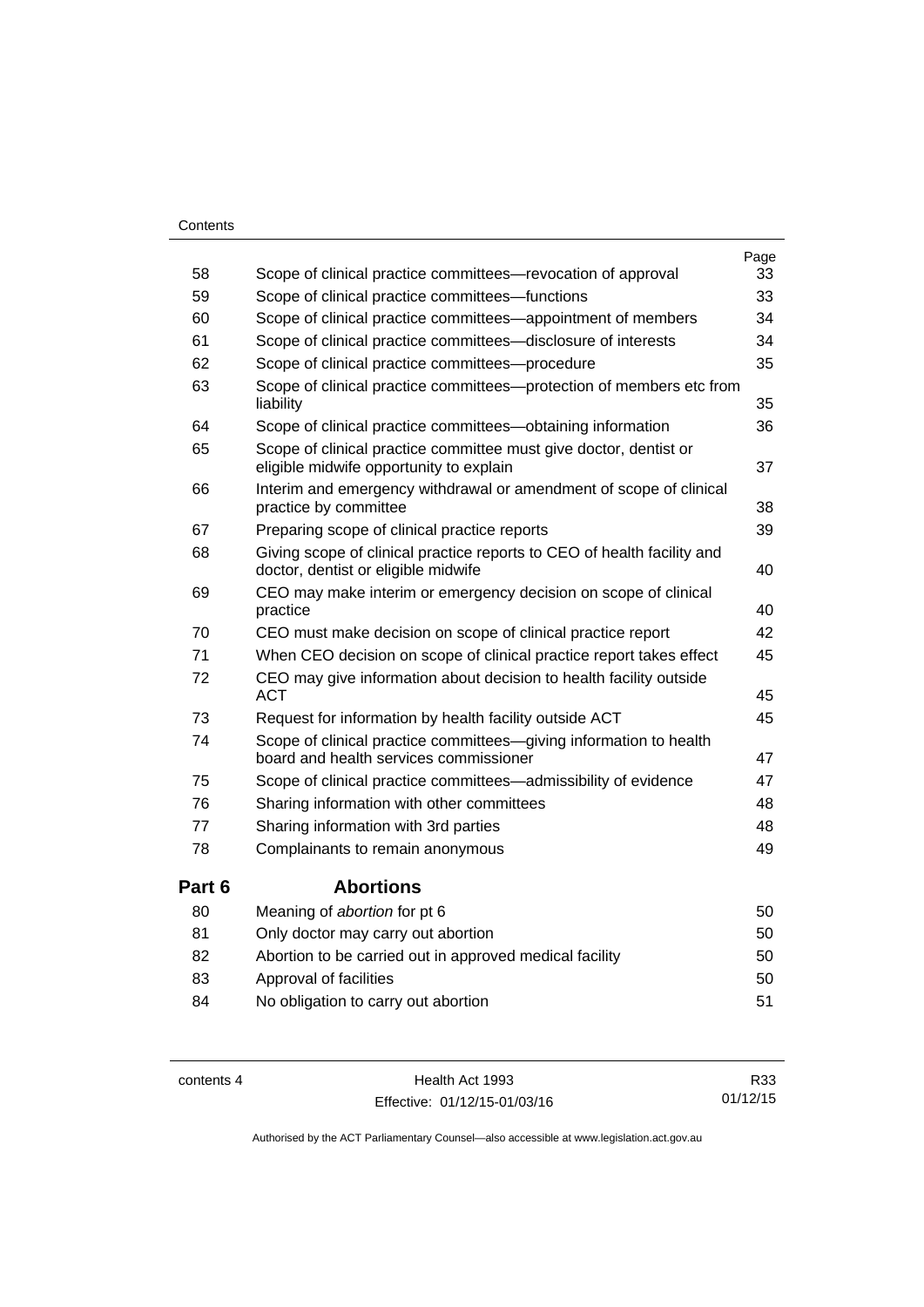|         |                                                                         | Page |
|---------|-------------------------------------------------------------------------|------|
| Part 7  | <b>VMO service contracts</b>                                            |      |
| 100     | Definitions for pt 7                                                    | 52   |
| 101     | Service contracts                                                       | 52   |
| 102     | Core conditions                                                         | 53   |
| 103     | Collective negotiations                                                 | 53   |
| 104     | Negotiating agents                                                      | 53   |
| 105     | Authorised representatives                                              | 55   |
| 106     | Arbitration                                                             | 55   |
| 107     | Competition and Consumer Act authorisation                              | 56   |
| Part 8  | <b>Secrecy</b>                                                          |      |
| 120     | Definitions-pt 8                                                        | 57   |
| 121     | When is information divulged?                                           | 57   |
| 122     | Who is an information holder?                                           | 57   |
| 123     | What is protected information?                                          | 58   |
| 124     | What is sensitive information?                                          | 58   |
| 125     | Offence-secrecy of protected information                                | 59   |
| 126     | Information may be given to Medicare Australia                          | 61   |
| Part 8A | Offence—provision of health services by non-                            |      |
|         | health practitioners                                                    |      |
| 127     | Provision of regulated health service by person not health practitioner | 62   |
| Part 10 | <b>Review of decisions</b>                                              |      |
| 130     | Review of decisions                                                     | 64   |
| 131     | Pt 10 obligations-no contracting out                                    | 64   |
| Part 15 | <b>Miscellaneous</b>                                                    |      |
| 189     | Protection of doctor, dentist or eligible midwife from liability in     |      |
|         | emergency                                                               | 65   |
| 190     | Disclosure of interests by committee members                            | 66   |
| 191     | References to Health and Community Care Service                         | 68   |
| 192     | Determination of fees                                                   | 68   |
| 193     | Payment of fees and interest                                            | 69   |
| 194     | Approved forms                                                          | 70   |
|         |                                                                         |      |

| R33      | Health Act 1993              | contents 5 |
|----------|------------------------------|------------|
| 01/12/15 | Effective: 01/12/15-01/03/16 |            |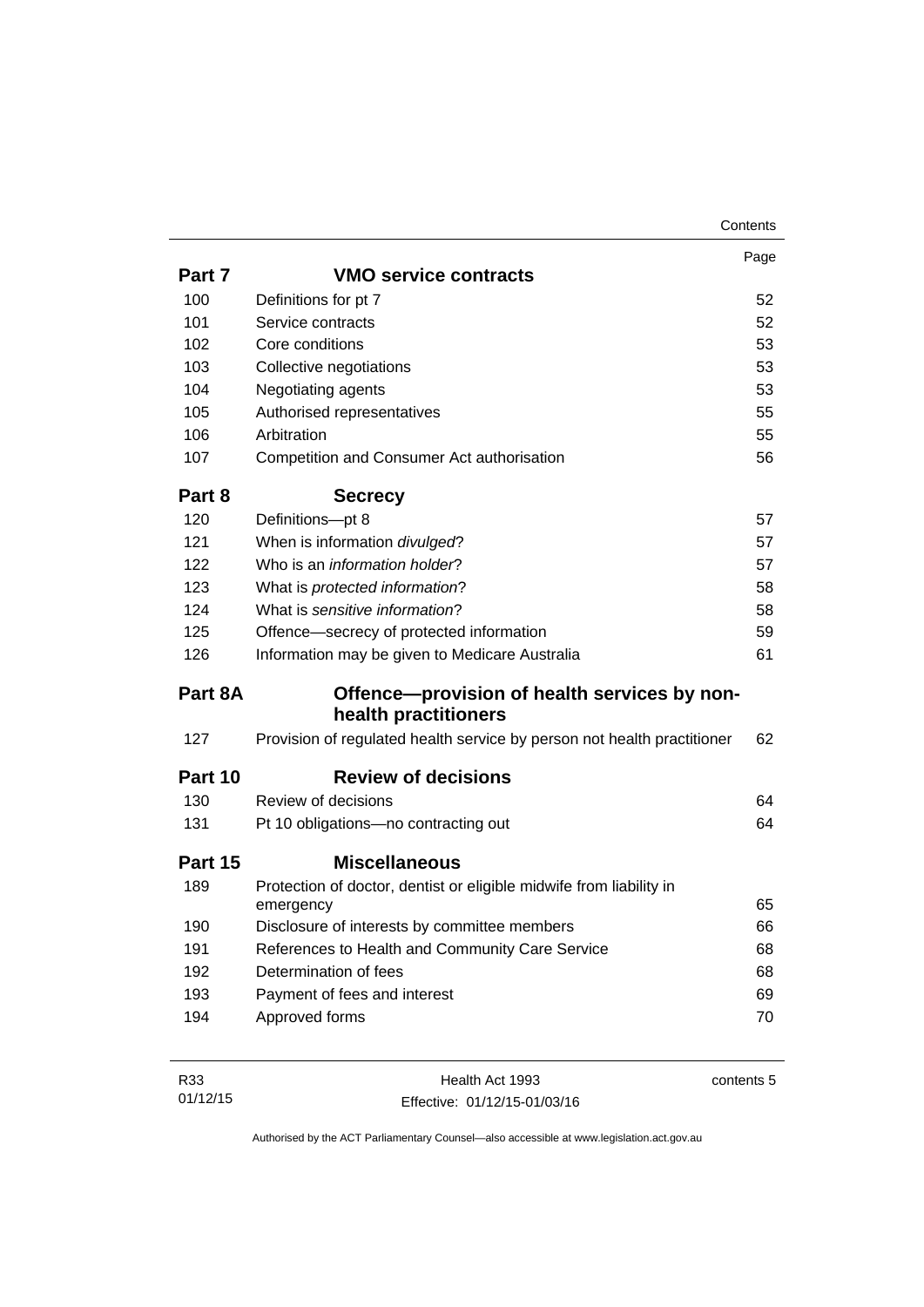#### **Contents**

| 195<br>196        | Regulations about nurse practitioners<br>Regulation-making power | Page<br>70<br>71 |
|-------------------|------------------------------------------------------------------|------------------|
| <b>Dictionary</b> |                                                                  | 72               |
| <b>Endnotes</b>   |                                                                  |                  |
| 1                 | About the endnotes                                               | 77               |
| 2                 | Abbreviation key                                                 | 77               |
| 3                 | Legislation history                                              | 78               |
| 4                 | Amendment history                                                | 83               |
| 5                 | Earlier republications                                           | 105              |
| 6                 | Expired transitional or validating provisions                    | 106              |
| 7                 | Renumbered provisions                                            | 106              |

contents 6 Health Act 1993 Effective: 01/12/15-01/03/16

R33 01/12/15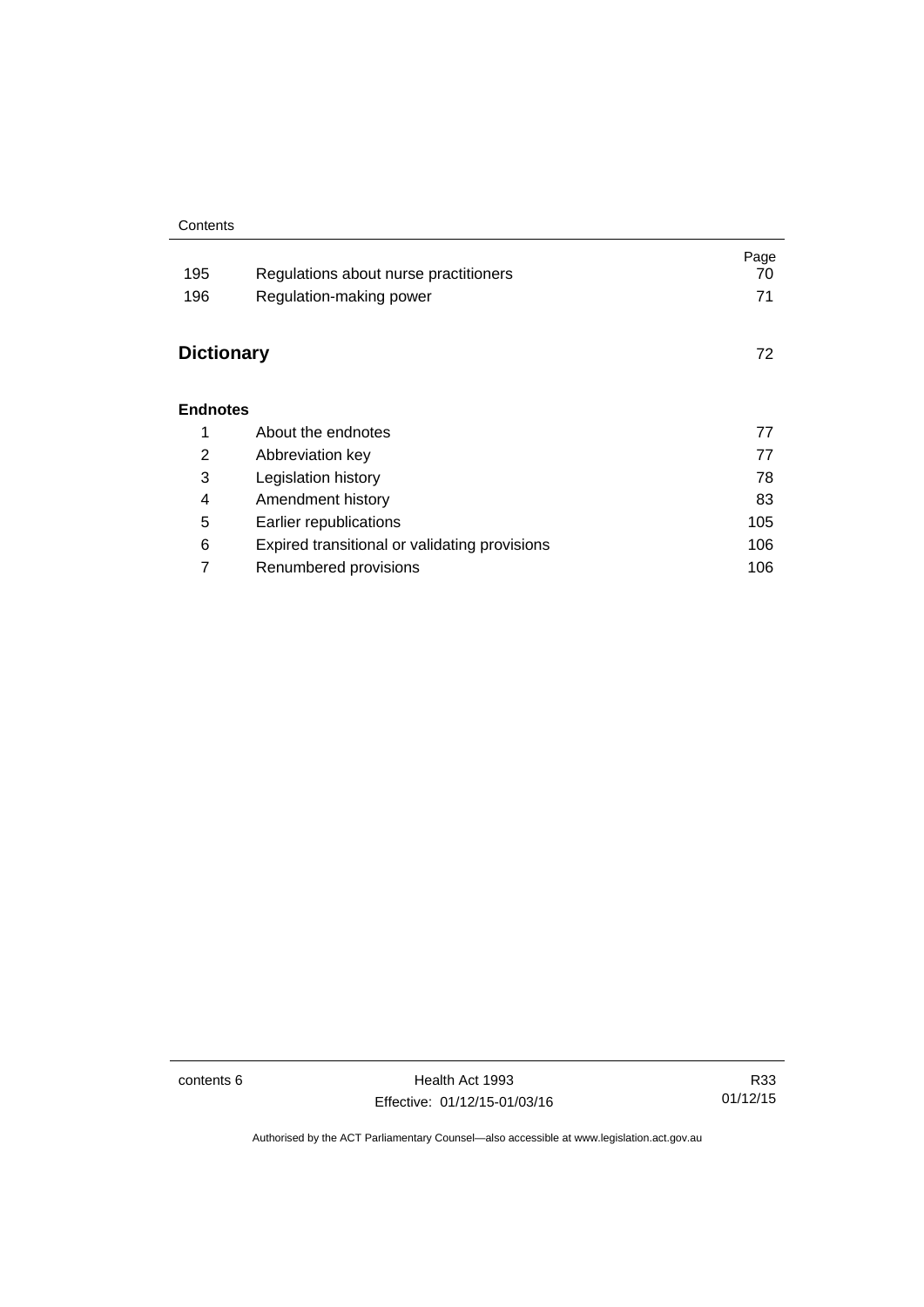

# **Health Act 1993**

An Act relating to the provision of health services

R33 01/12/15

l

Health Act 1993 Effective: 01/12/15-01/03/16 page 1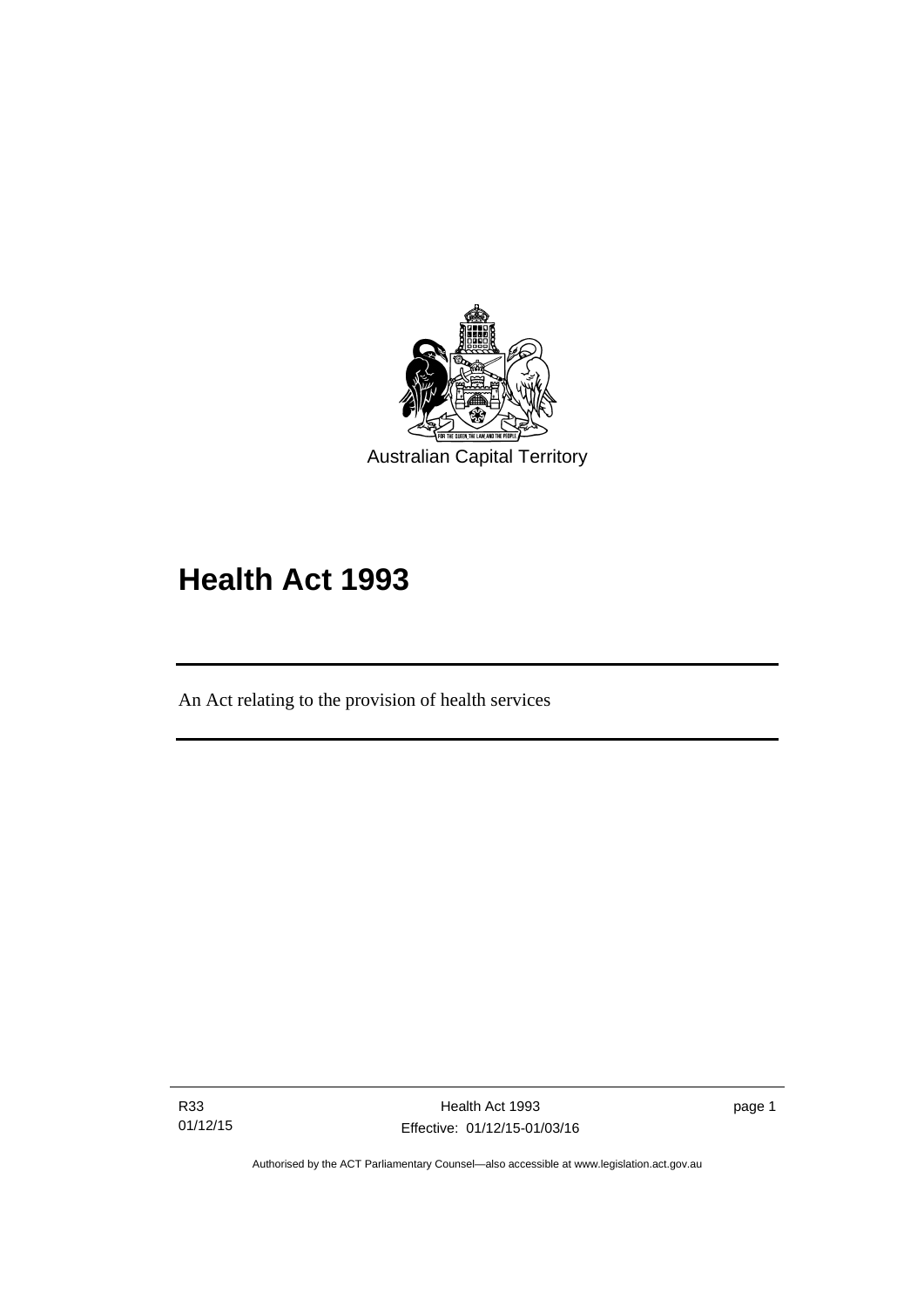#### Part 1 **Preliminary**

Section 1

# <span id="page-9-0"></span>**Part 1** Preliminary

#### <span id="page-9-1"></span>**1 Name of Act**

This Act is the *Health Act 1993*.

#### <span id="page-9-2"></span>**2 Dictionary**

The dictionary at the end of this Act is part of this Act.

*Note 1* The dictionary at the end of this Act defines certain terms used in this Act, and includes references (*signpost definitions*) to other terms defined elsewhere in this Act.

> For example, the signpost definition '*health facility*—see section 6.' means that the term 'health facility' is defined in that section.

*Note* 2 A definition in the dictionary (including a signpost definition) applies to the entire Act unless the definition, or another provision of the Act, provides otherwise or the contrary intention otherwise appears (see [Legislation Act,](http://www.legislation.act.gov.au/a/2001-14)  $s$  155 and  $s$  156 (1)).

#### <span id="page-9-3"></span>**3 Notes**

A note included in this Act is explanatory and is not part of this Act.

*Note* See [Legislation Act,](http://www.legislation.act.gov.au/a/2001-14) s 127 (1), (4) and (5) for the legal status of notes.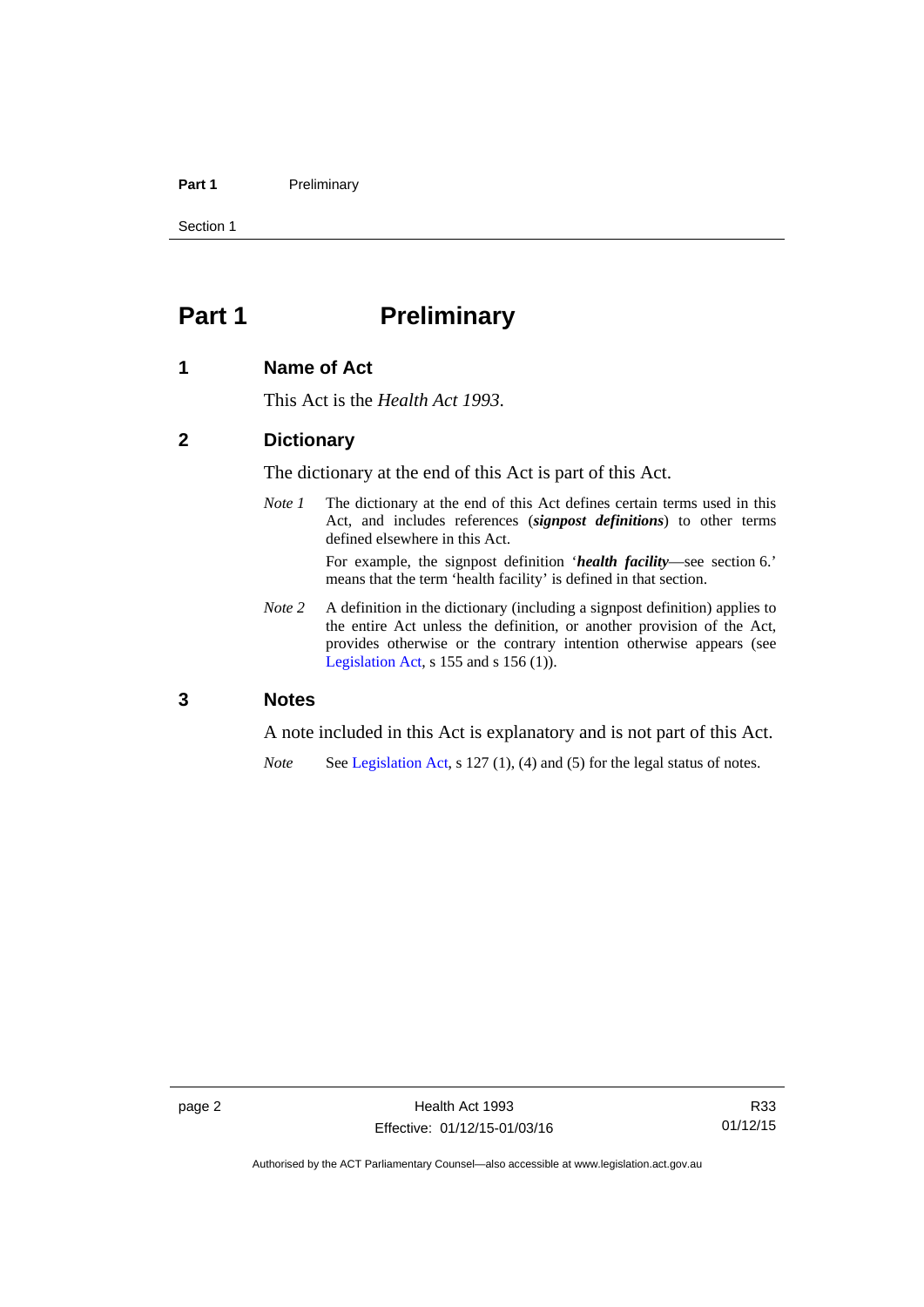#### <span id="page-10-0"></span>**4 Offences against Act—application of Criminal Code etc**

Other legislation applies in relation to offences against this Act.

#### *Note 1 Criminal Code* The [Criminal Code](http://www.legislation.act.gov.au/a/2002-51), ch 2 applies to all offences against this Act (see Code, pt 2.1). The chapter sets out the general principles of criminal responsibility (including burdens of proof and general defences), and defines terms used for offences to which the Code applies (eg *conduct*, *intention*, *recklessness* and *strict liability*).

*Note 2 Penalty units* 

The [Legislation Act](http://www.legislation.act.gov.au/a/2001-14), s 133 deals with the meaning of offence penalties that are expressed in penalty units.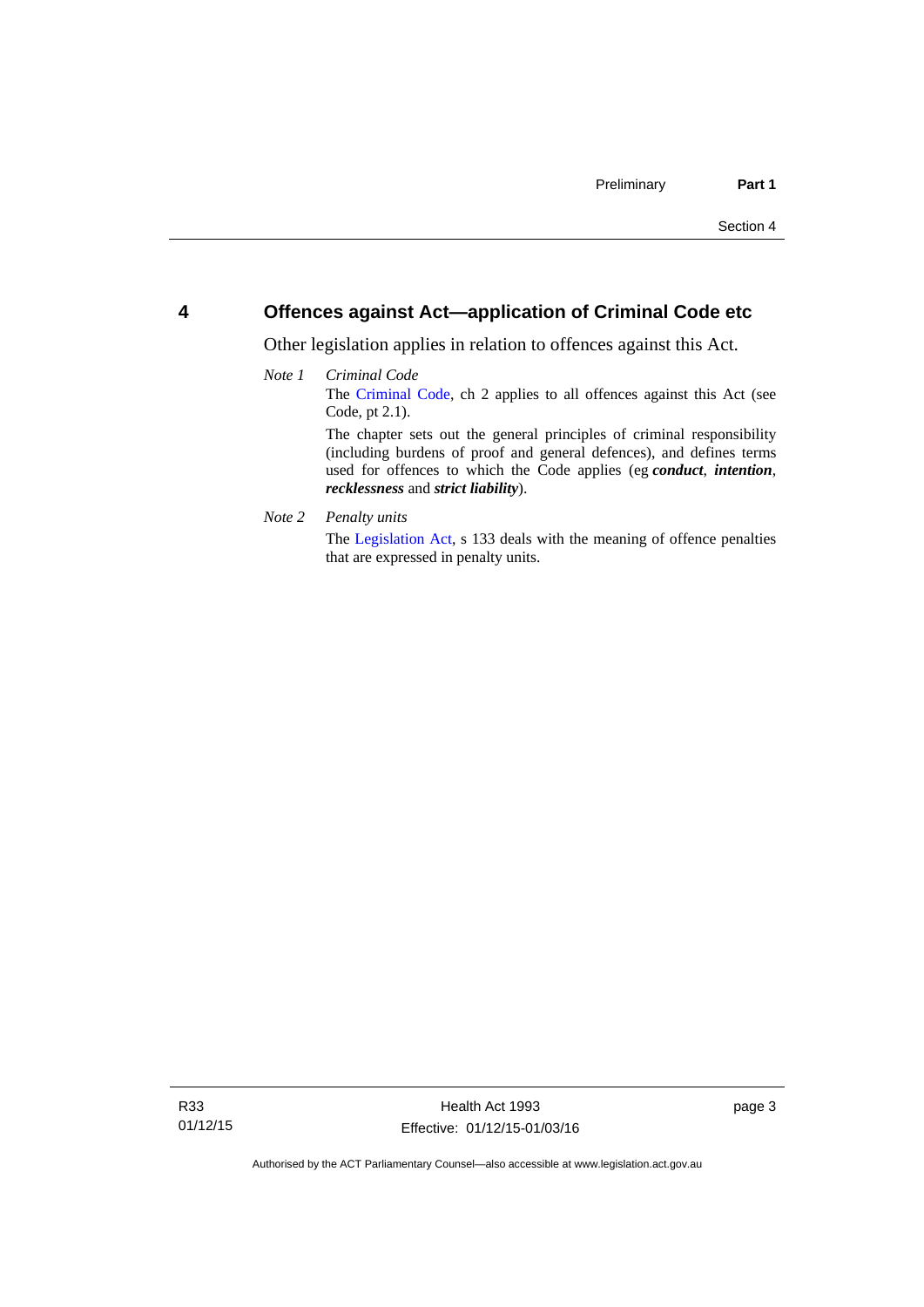#### **Part 2 Important concepts**

Section 5

# <span id="page-11-0"></span>**Part 2 Important concepts**

#### <span id="page-11-1"></span>**5 What is a** *health service***?**

For this Act, a *health service* is a service provided to someone (the *service user*) for any of the following purposes:

- (a) assessing, recording, maintaining or improving the physical, mental or emotional health, comfort or wellbeing of the service user;
- (b) diagnosing, treating or preventing an illness, disability, disorder or condition of the service user.

#### <span id="page-11-2"></span>**6 What is a** *health facility***?**

In this Act:

*health facility* means the following facilities where health services are provided:

- (a) a hospital, including a day hospital;
- (b) a hospice;
- (c) a nursing home;
- (d) a health practitioner's consulting room;
- (e) another facility ordinarily used by the Territory to provide health services;
- (f) any other facility prescribed by regulation for this section.

#### <span id="page-11-3"></span>**7 Who is a** *health service provider***?**

In this Act:

#### *health service provider*—

 (a) means a health practitioner or other person who provides a health service; and

R33 01/12/15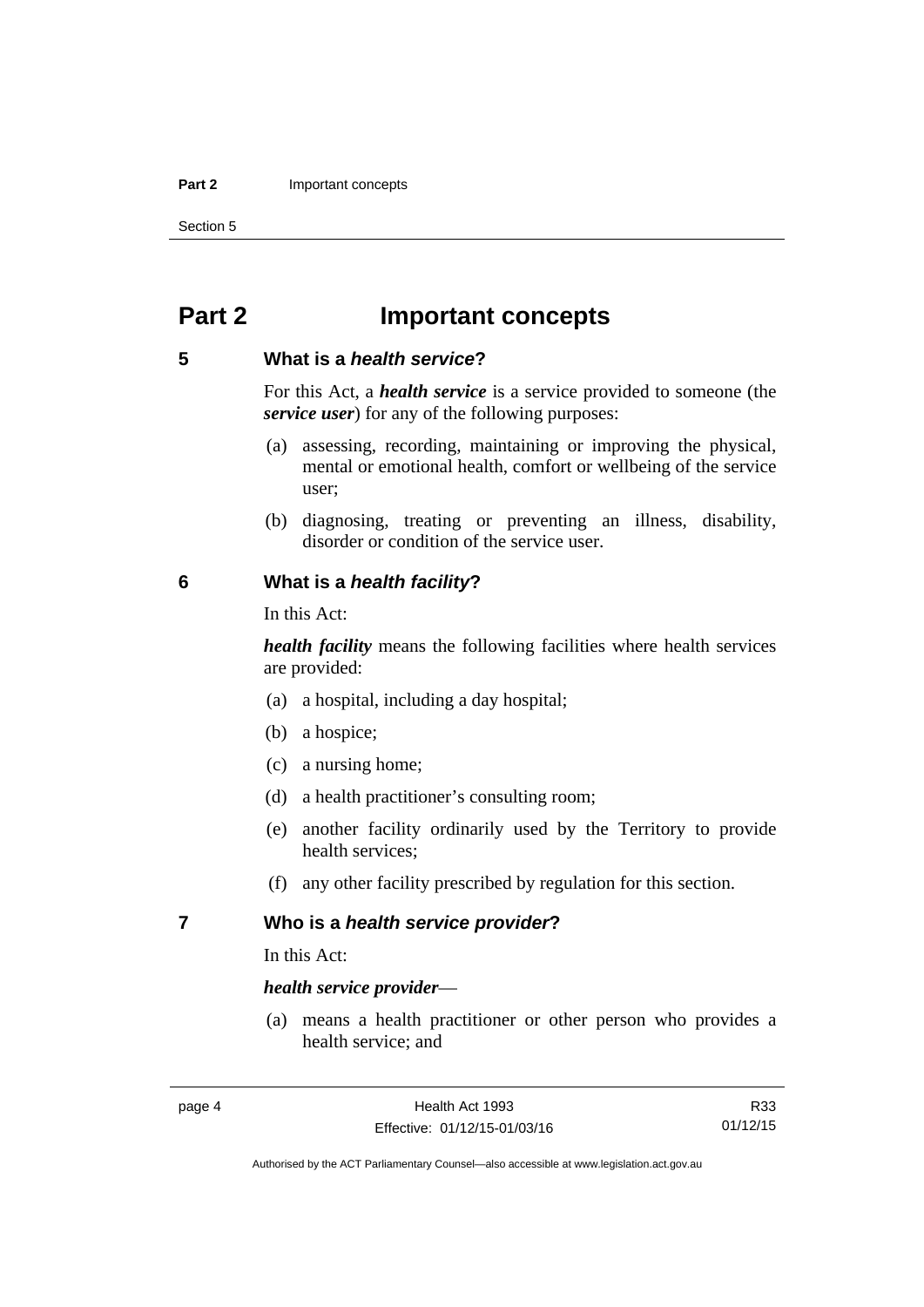- (b) for a health facility, means a health service provider who—
	- (i) provides a health service at the health facility; or
	- (ii) uses the equipment or other facilities of the health facility to provide a health service elsewhere.

#### **Examples of people who may be health service providers**

- 1 a chiropractor
- 2 a dentist
- 3 a dental technician
- 4 a dental prosthetist
- 5 a doctor
- 6 a nurse
- 7 an osteopath
- 8 an optometrist
- 9 a pharmacist
- 10 a physiotherapist
- *Note* An example is part of the Act, is not exhaustive and may extend, but does not limit, the meaning of the provision in which it appears (see [Legislation Act,](http://www.legislation.act.gov.au/a/2001-14) s 126 and s 132).

#### <span id="page-12-0"></span>**8 What is the** *local hospital network***?**

In this Act:

*local hospital network* means the system of health services in the ACT that is made up of health services provided by each of the following health facilities in accordance with an agreement between each facility and ACT Health:

- (a) Calvary Hospital (as a deliverer of hospital services to public patients);
- (b) Canberra Hospital;
- (c) Clare Holland House;
- (d) Queen Elizabeth II Family Centre.

page 5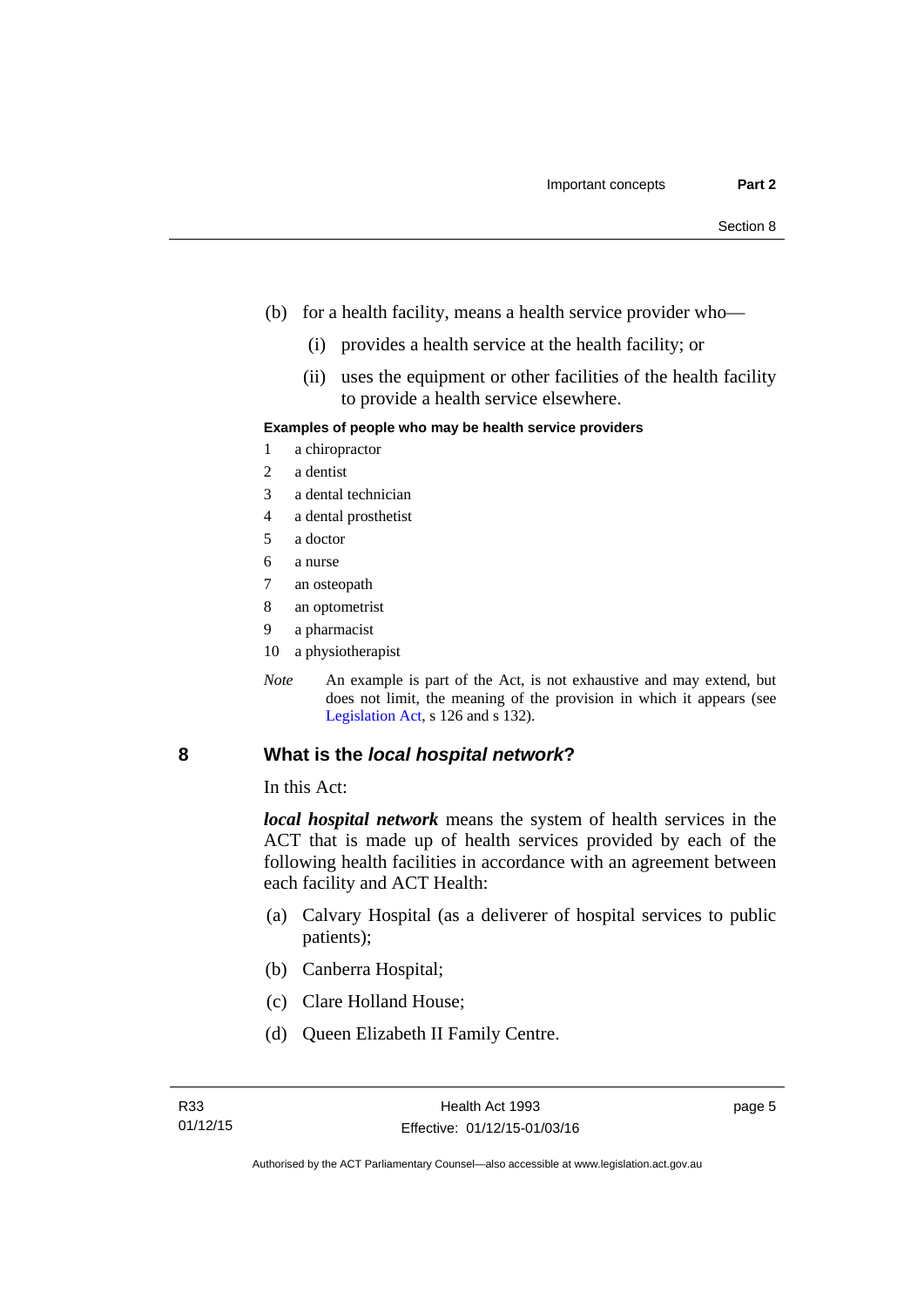#### **Part 3 Health care principles**

Section 10

# <span id="page-13-0"></span>**Part 3 Health care principles**

#### <span id="page-13-1"></span>**10 Objectives**

In providing health services the Territory must have regard to the following objectives:

- (a) to improve the efficiency, effectiveness and quality of health services;
- (b) to guarantee equitable access to and participation in health services and to ensure that language and cultural differences are not barriers to such access or participation;
- (c) to maintain a strong and viable public hospital system and a full range of community health services;
- (d) to support worker and community participation in the development of policies for the delivery of health services;
- (e) to ensure that the community is aware of the range of health services that is available and that patients have information that is sufficient to enable them to make informed choices;
- (f) to foster disease prevention and primary health care;
- (g) to cooperate with community groups in the provision of health services.

#### <span id="page-13-2"></span>**11 Medicare principles and commitments**

- (1) The following guidelines govern the delivery of public hospital services to eligible persons in the ACT:
	- *Note* The guidelines focus on the provision of public hospital services to eligible persons, but operate in an environment where eligible persons have the right to choose private health care in public and private hospitals supported by private health insurance.

R33 01/12/15

Authorised by the ACT Parliamentary Counsel—also accessible at www.legislation.act.gov.au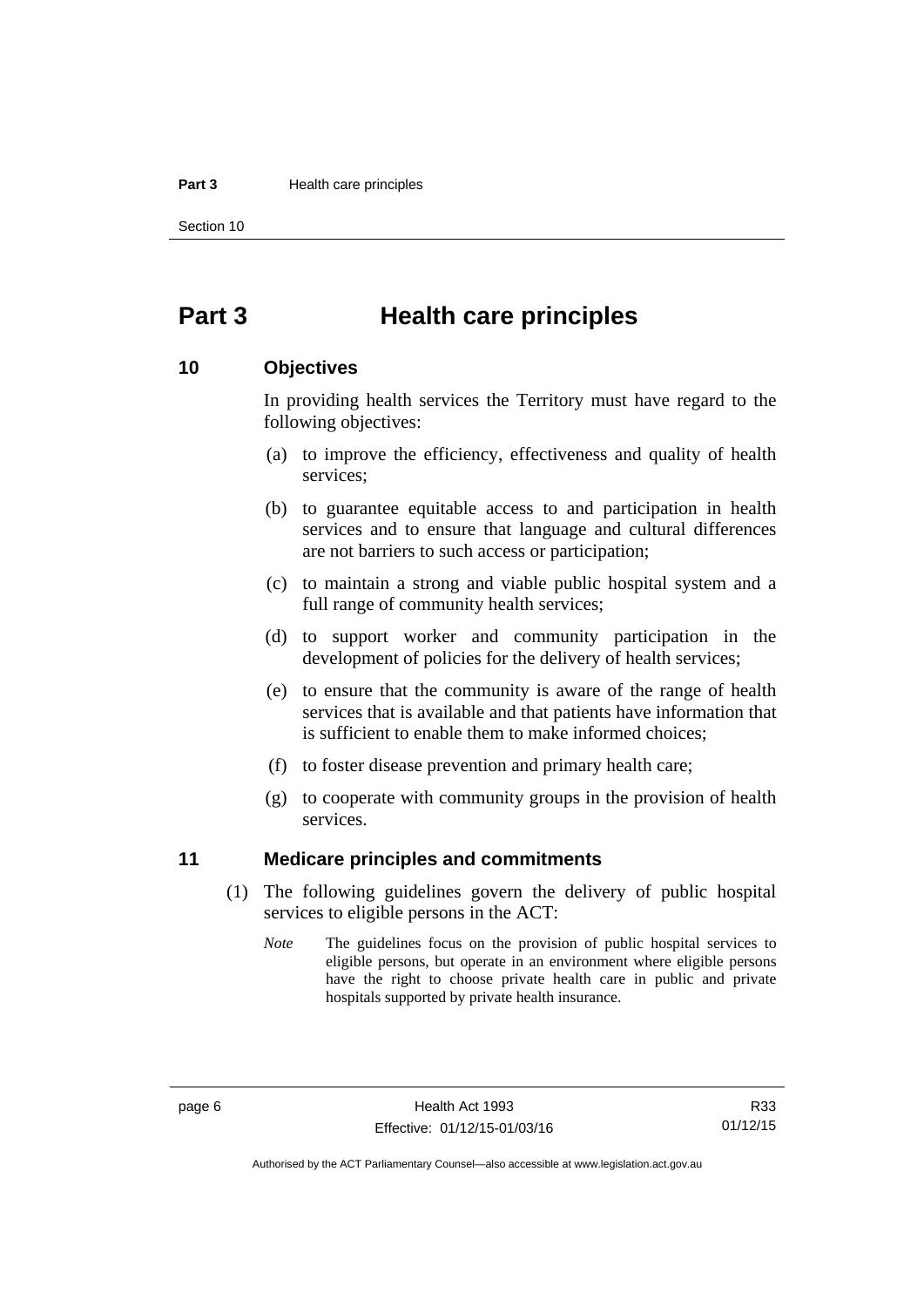- (a) eligible persons must be given the choice to receive public hospital services free of charge as public patients;
	- *Note 1* Hospital services include in-patient, outpatient, emergency services (including primary care where appropriate) and day patient services consistent with currently acceptable medical and health service standards.
	- *Note 2* At the time of admission to a hospital, or as soon as practicable after that, an eligible person will be required to elect or confirm whether he or she wishes to be treated as a public or private patient.
- (b) access to public hospital services is to be on the basis of clinical need;
	- *Note 1* None of the following factors are to be a determinant of an eligible person's priority for receiving hospital services:
		- (a) whether or not an eligible person has health insurance;
		- (b) an eligible person's financial status or place of residence;
		- (c) whether or not an eligible person intends to elect, or elects, to be treated as a public or private patient.
	- *Note 2* This guideline applies equally to waiting times for elective surgery.
- (c) to the maximum practicable extent, the Territory will ensure the provision of public hospital services equitably to all eligible persons, regardless of their geographical location;
	- *Note 1* This guideline does not require a local hospital to be equipped to provide eligible persons with every hospital service they may need.
	- *Note 2* In rural and remote areas, the Territory should ensure provision of reasonable public access to a basic range of hospital services that are in accord with clinical practices.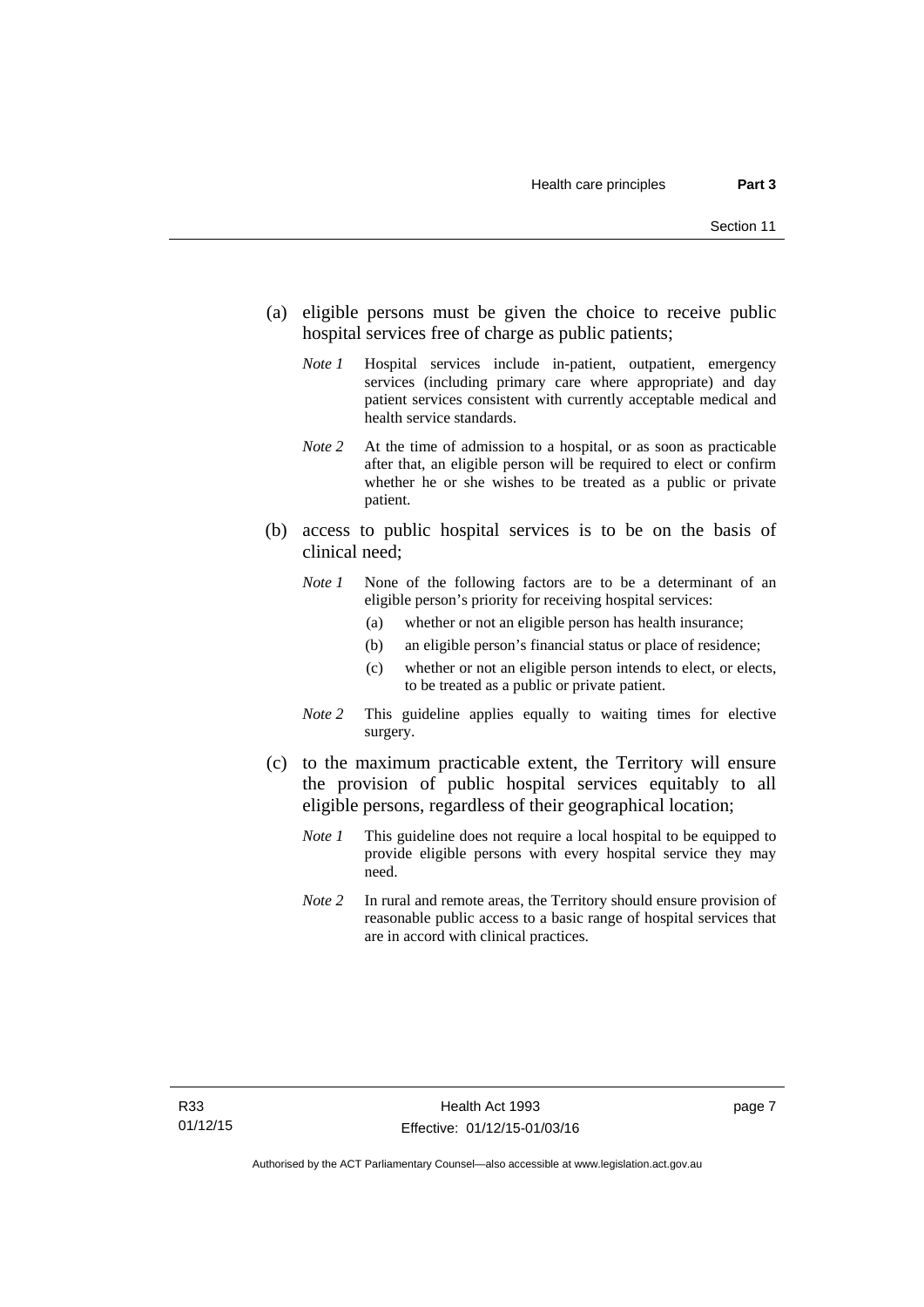Section 12

- (d) the Commonwealth and the Territory must make available information on the public hospital services eligible persons can expect to receive as public patients;
	- *Note 1* The joint Commonwealth/Territory development of a Public Patients Hospital Charter for the Territory will be a vehicle for the public dissemination of this information.
	- *Note 2* The Charter will set out the public hospital services available to public patients.
- (e) the Commonwealth and the Territory are committed to making improvements in the efficiency, effectiveness and quality of hospital service delivery.
	- *Note* This includes a commitment to quality improvement, outcome measurement, management efficiency and effort to integrate the delivery of hospital and other health and community services.
- (2) A word or expression used in the *[Medicare Agreements Act 1992](http://www.comlaw.gov.au/Details/C2006C00041)* (Cwlth) has the same meaning in subsection (1).

#### <span id="page-15-0"></span>**12 Legal effect**

Nothing in this part is to be taken to create any legal rights not in existence before the enactment of this part or to affect any legal rights in existence before that enactment or that would, apart from this part, have come into existence after that enactment.

R33 01/12/15

Authorised by the ACT Parliamentary Counsel—also accessible at www.legislation.act.gov.au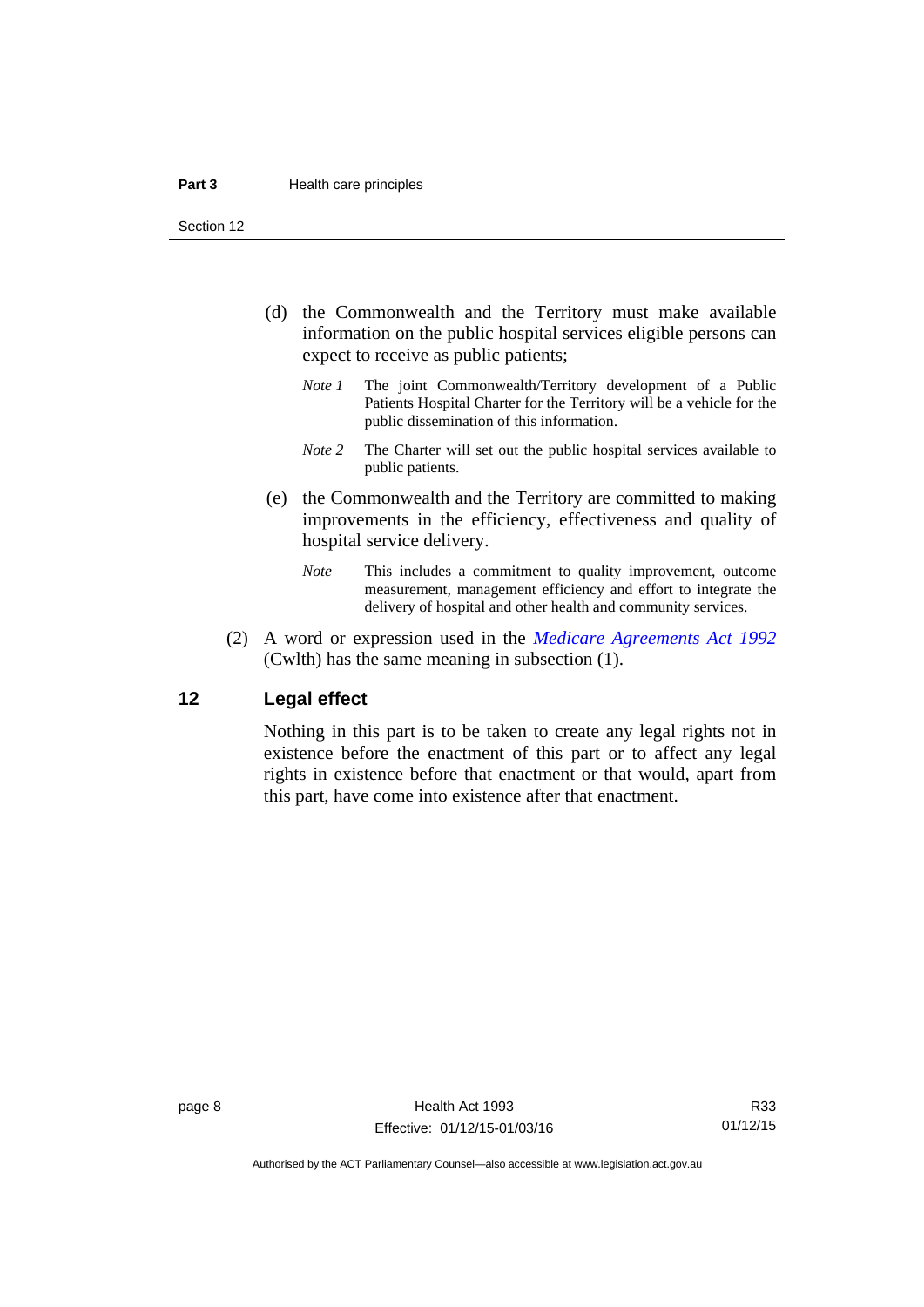# <span id="page-16-0"></span>**Part 3A Local Health and Hospitals Network**

# <span id="page-16-1"></span>**Division 3A.1 Establishment, functions and members of Local Hospital Network Council**

### <span id="page-16-2"></span>**13 Local Hospital Network Council**

The Local Hospital Network Council is established.

### <span id="page-16-3"></span>**14 Functions of council**

- (1) The function of the council is to advise the director-general about the following:
	- (a) the clinical and corporate governance framework needed to support the maintenance and improvement of standards of patient care and services under the local hospital network;
	- (b) strategies and methods—
		- (i) to support the efficient and economic operation of the local hospital network; and
		- (ii) to ensure the network manages its budget to meet performance targets; and
		- (iii) to ensure that network resources are applied equitably to meet the needs of the community; and
		- (iv) to promote cooperation between health facilities;
	- (c) ways in which to support, encourage and facilitate community and clinician involvement in the planning of services that form part of the local hospital network;
	- (d) the local hospital network's policies, plans and initiatives for the provision of health services;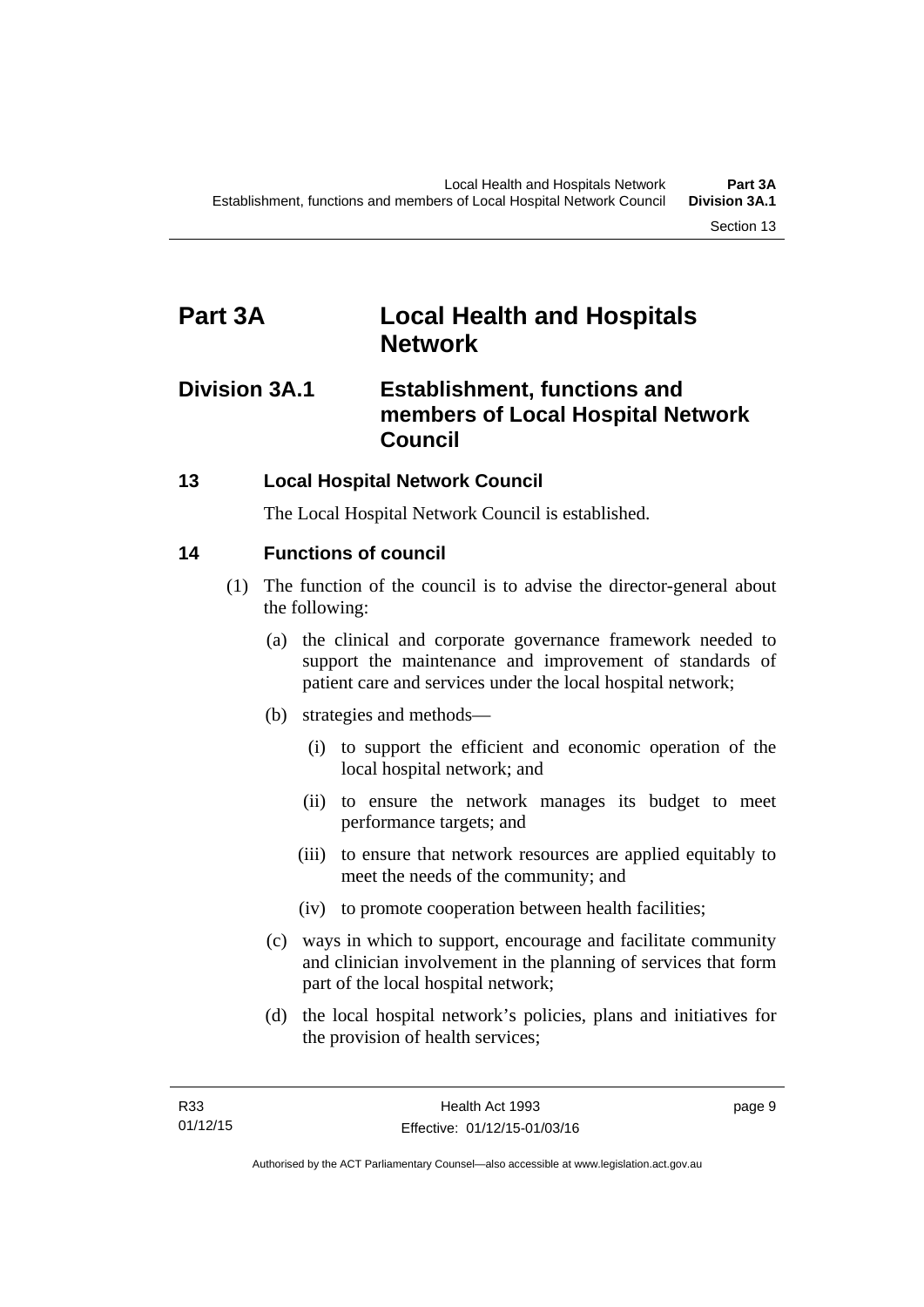- (e) any other matter prescribed by regulation.
- (2) The council may exercise any other function given to it under this Act, by regulation or another territory law.
	- *Note* A provision of a law that gives an entity (including a person) a function also gives the entity the powers necessary and convenient to exercise the function (see [Legislation Act](http://www.legislation.act.gov.au/a/2001-14), s 196 (1) and dict, pt 1, defs *entity* and *function*).

#### <span id="page-17-0"></span>**15 Council report to Minister etc**

- (1) The council must give a report to the Minister each financial year on the following matters:
	- (a) the state of the local hospital network;
	- (b) any recommendations relating to the improvement of health services by the local hospital network that the council considers necessary.
- (2) Before giving a report, the council must consult with the community about any issues affecting the satisfactory delivery of health services, and the overall performance of the local hospital network at least once for the financial year to which the report relates.
- (3) In addition, the council must provide a report to the Minister as soon as practicable after the end of each quarter with details of progress the council has made for each of its functions and any other significant developments during the quarter.
- (4) The Minister must, within 6 sitting days after the day a report under subsection (1) is given to the Minister, present the report to the Legislative Assembly.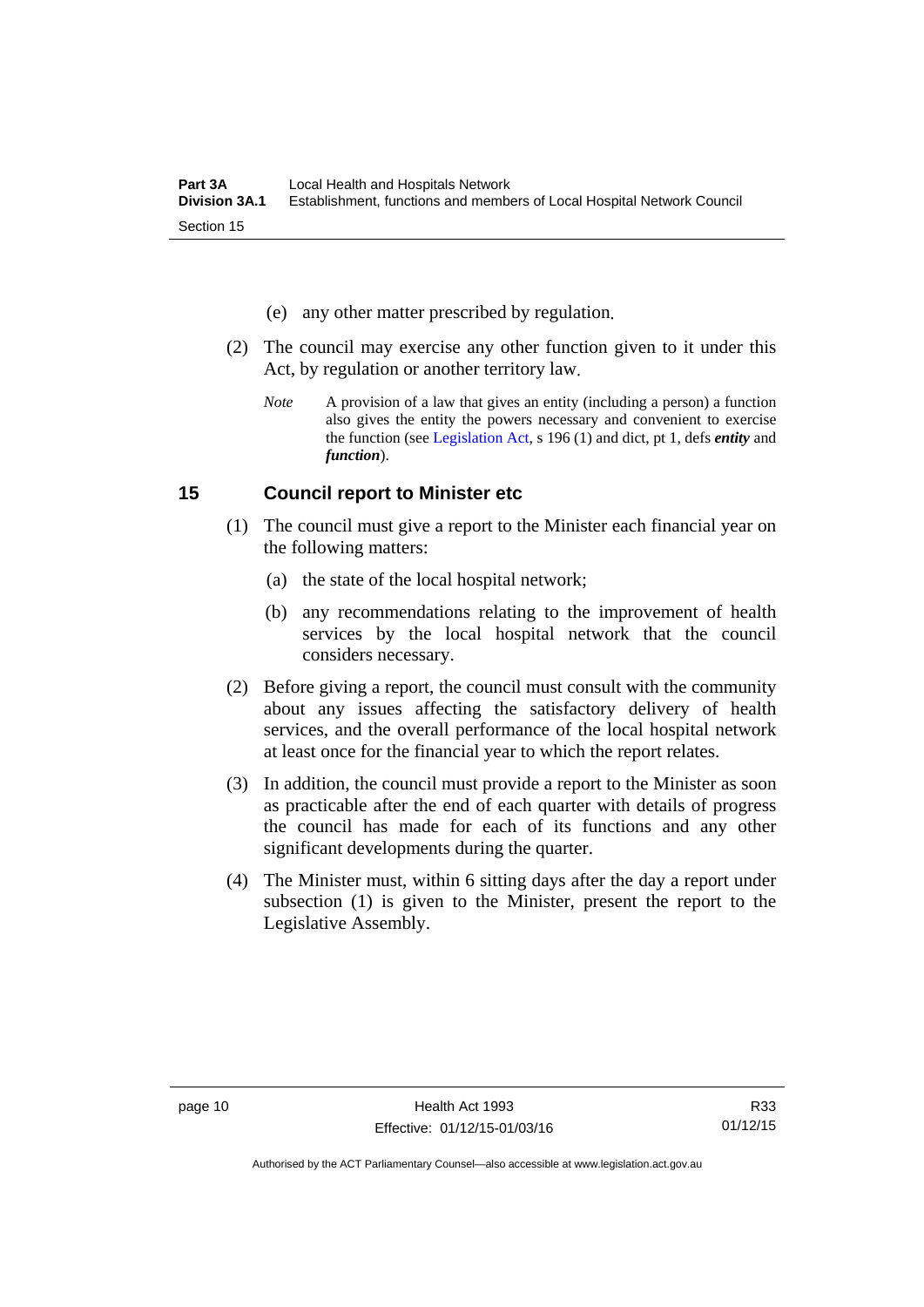#### <span id="page-18-0"></span>**16 Membership of council**

The council consists of not more than 10 members appointed by the Minister.

- *Note 1* For the making of appointments (including acting appointments), see the [Legislation Act,](http://www.legislation.act.gov.au/a/2001-14) pt 19.3.
- *Note 2* In particular, an appointment may be made by naming a person or nominating the occupant of a position (see [Legislation Act](http://www.legislation.act.gov.au/a/2001-14), s 207).
- *Note 3* Certain Ministerial appointments require consultation with an Assembly committee and are disallowable (see [Legislation Act,](http://www.legislation.act.gov.au/a/2001-14) div 19.3.3).

#### <span id="page-18-1"></span>**17 Members of council**

- (1) The council must include members who bring the necessary skills and experience to allow the council to perform its functions under the Act, and include members who have expertise or experience in 1 or more of the following areas:
	- (a) 1 person who has health management experience;
	- (b) 1 person who is a medical practitioner with at least 5 years clinical experience;
	- (c) 1 person who has expertise in clinical matters;
	- (d) 1 person who has expertise, knowledge or experience with local primary health care organisations;
	- (e) 1 person who has academic, teaching and research experience in the field of health services;
	- (f) 1 person who has financial management experience;
	- $(g)$  1 person who—
		- (i) has experience in the provision of carer services; or
		- (ii) is a consumer of health services;
	- (h) 1 person who has experience in managing public consultation processes.

page 11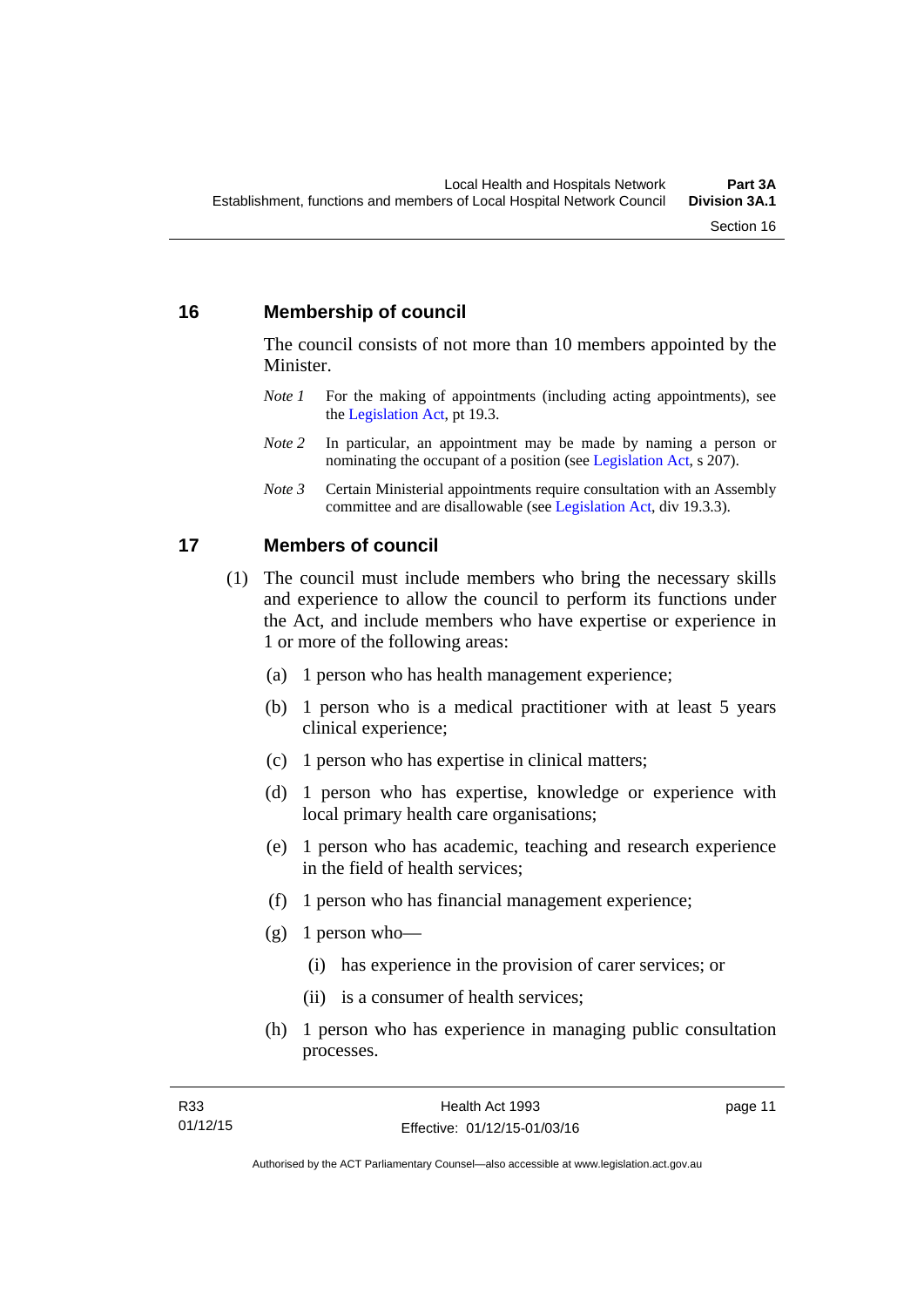(2) A regulation may increase the number of people with particular experience that are required to be included as members of the council.

#### <span id="page-19-0"></span>**18 Chair and deputy chair**

- (1) The Minister must appoint—
	- (a) a member to be chair; and
	- (b) another member to be deputy chair.
- (2) An appointment under subsection (1) ends if the appointee is no longer a member.

#### <span id="page-19-1"></span>**19 Term of appointment of members**

The appointment of a member must be for a term of not longer than 2 years.

*Note* A person may be reappointed to a position if the person is eligible to be appointed to the position (see [Legislation Act,](http://www.legislation.act.gov.au/a/2001-14) s 208 and dict, pt 1, def *appoint*).

#### <span id="page-19-2"></span>**19A Ending of appointment of members**

The Minister may end the appointment of a member—

- (a) for misbehaviour or physical or mental incapacity; or
- (b) if the member is absent for 3 consecutive meetings of the council without reasonable excuse; or
- (c) if the member is convicted or found guilty of an indictable offence; or
- (d) if the member fails to comply with section 19E (Council disclosure of interests) without reasonable excuse.
- *Note* A member's appointment also ends if the member resigns (see [Legislation Act,](http://www.legislation.act.gov.au/a/2001-14) s 210).

R33 01/12/15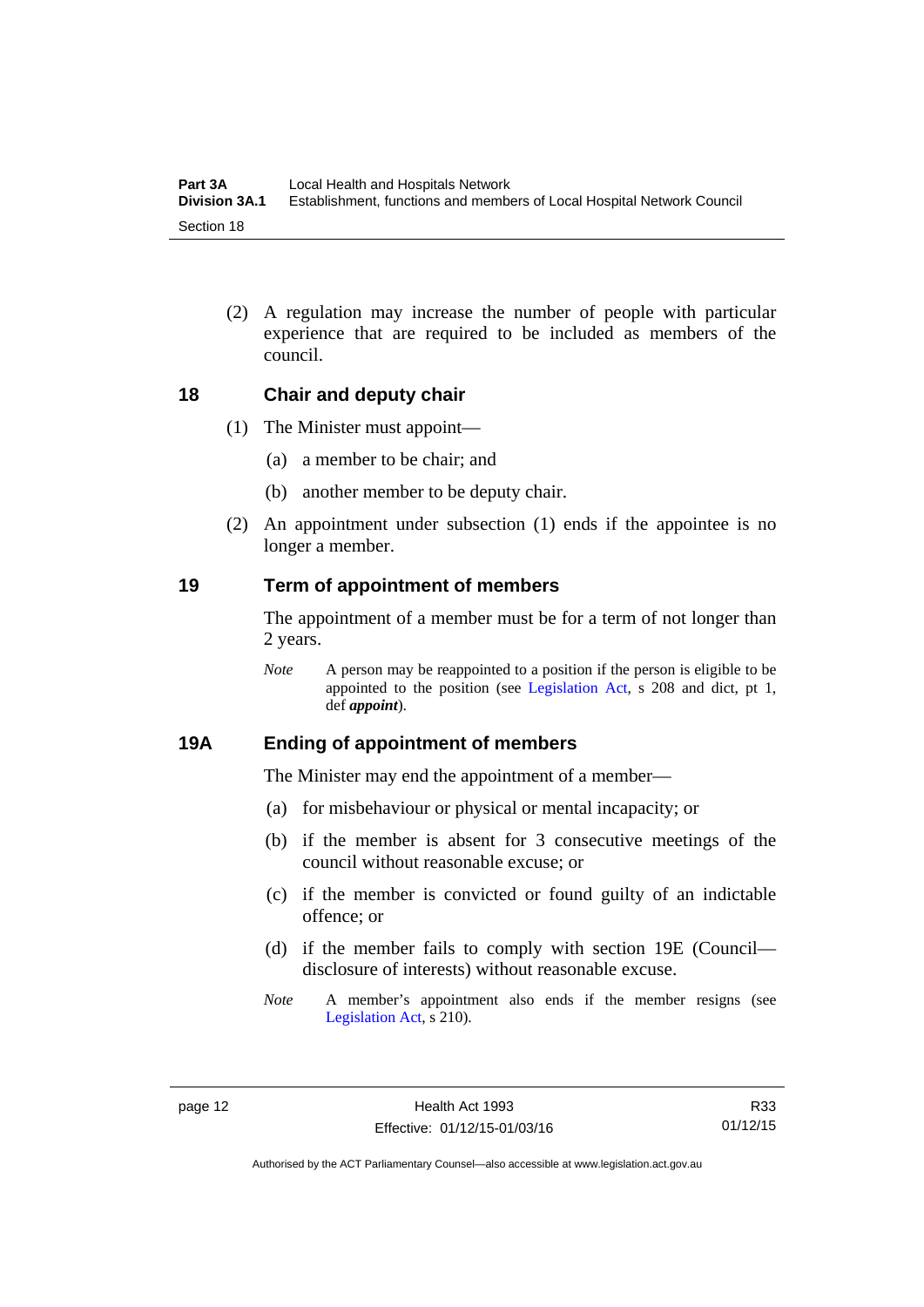#### <span id="page-20-0"></span>**19B Conditions of appointment generally**

The conditions of appointment of a member are the conditions agreed between the Minister and the member, subject to any determination under the *[Remuneration Tribunal Act 1995](http://www.legislation.act.gov.au/a/1995-55)*.

# <span id="page-20-1"></span>**Division 3A.2 Proceedings of council**

#### <span id="page-20-2"></span>**19C Time and place of meetings of council**

- (1) The council is to meet at the times and places it decides.
- (2) However, the council must meet at least 6 times a year.
- (3) The chair—
	- (a) may at any time call a meeting of the council; and
	- (b) must call a meeting if asked by the Minister, the director-general or at least 6 members.
- (4) If the chair is not available for any reason to call a meeting of the council, the deputy chair may call the meeting.

#### <span id="page-20-3"></span>**19D Procedures governing proceedings of council**

- (1) The chair presides at all meetings of the council at which the chair is present.
- (2) If the chair is absent, the deputy chair presides.
- (3) If the chair and deputy chair are both absent, the member chosen by the members present presides.
- (4) Business may be carried out at a meeting of the council only if 6 members are present.
- (5) At a meeting of the council each member has a vote on each question to be decided.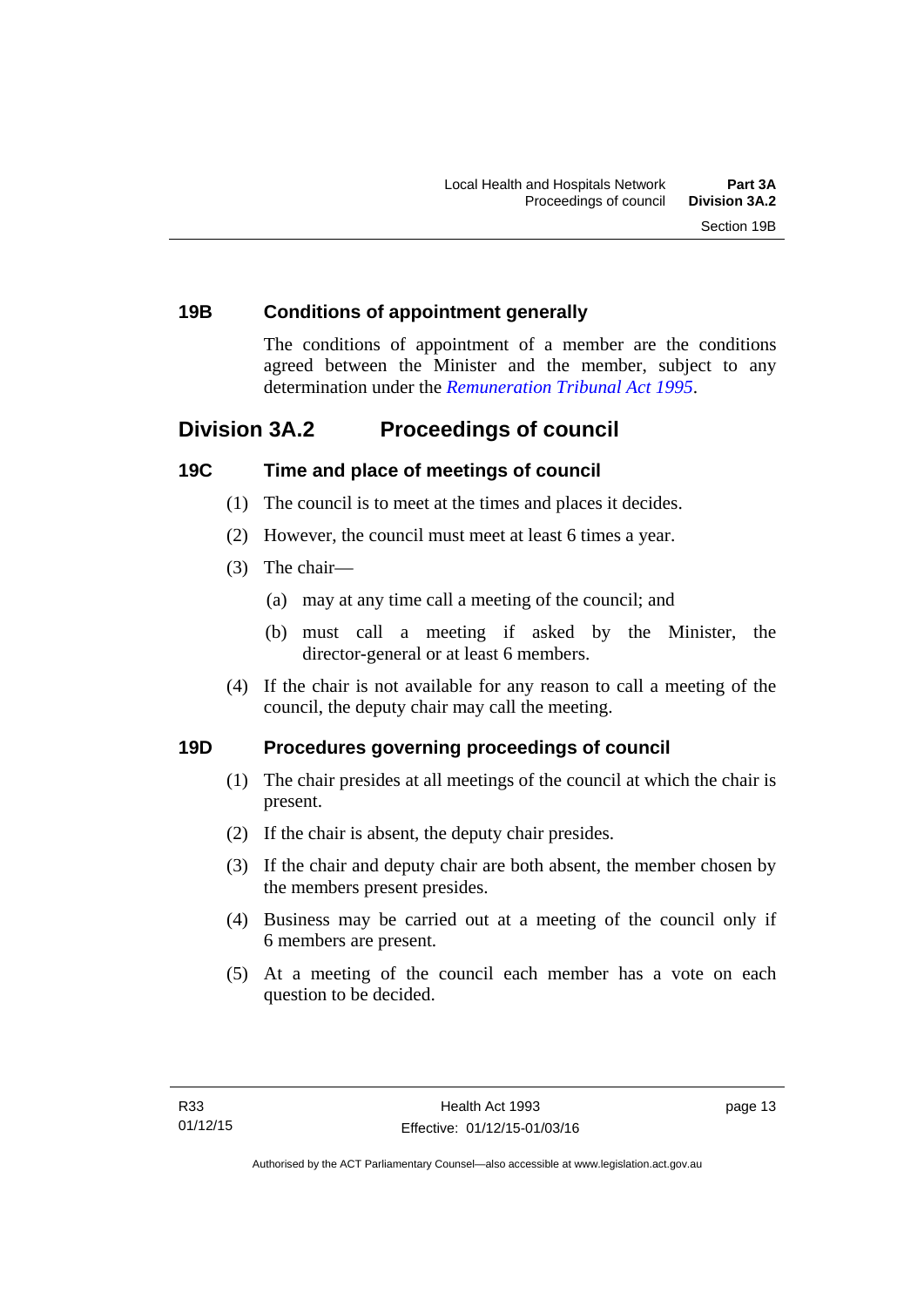- (6) A question is decided by a majority of the votes of the members present and voting but, if the votes are equal, the member presiding has a casting vote.
- (7) The council may hold meetings, or allow members to take part in meetings, by telephone, closed-circuit television or another form of communication.
- (8) A member who takes part in a meeting conducted under subsection (7) is taken to be present at the meeting.
- (9) A resolution of the council is a valid resolution, even though it was not passed at a meeting of the council, if—
	- (a) all members agree, in writing, to the proposed resolution; and
	- (b) notice of the resolution is given under procedures decided by the council.
- (10) The council must keep minutes of its meetings.
- (11) The council may conduct its proceedings (including its meetings) as it otherwise considers appropriate.
- (12) The director-general and a public servant appointed by the director-general may attend meetings of the council, but may not vote on any question to be decided.

#### <span id="page-21-0"></span>**19E Council—disclosure of interests**

- (1) Section 190 (Disclosure of interests by committee members) applies to the council as if the council were a committee and its members were members of a committee.
- (2) If a member of the council has a material interest in an issue being considered, or about to be considered, by the council, the person must disclose the nature of the interest, and all relevant facts about the interest, at a council meeting as soon as practicable after the relevant facts come to the person's knowledge.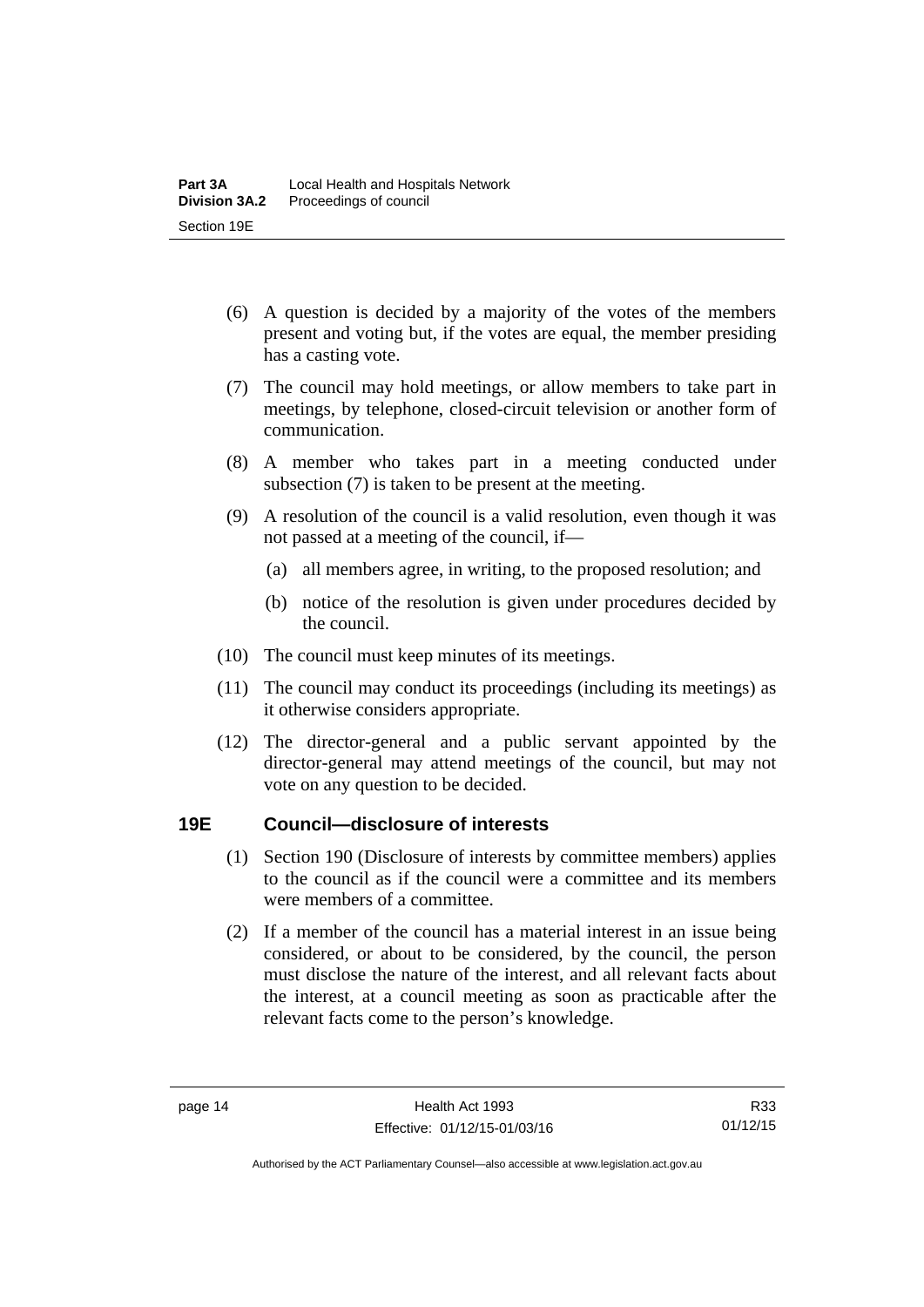- (3) Within 14 days after the end of each financial year, the chair of the council must give the Minister a statement of any disclosure of interest made under section 190 during the financial year.
- (4) In this section:

*material interest*—see section 190 (4).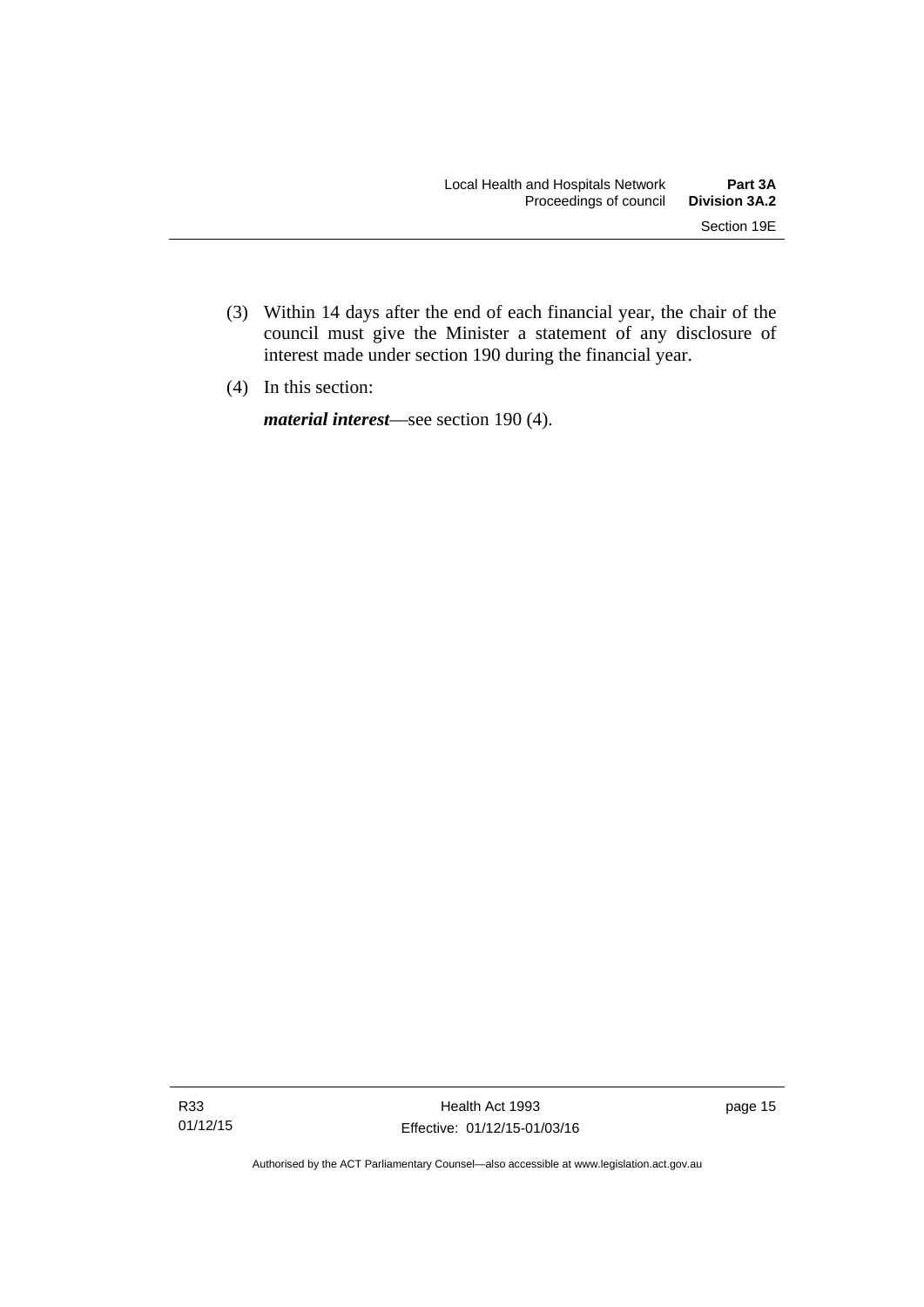# <span id="page-23-0"></span>**Part 4 Quality assurance**

# <span id="page-23-1"></span>**Division 4.1 Quality assurance—important concepts**

#### <span id="page-23-2"></span>**20 Definitions—pt 4**

In this part:

*CEO*—

- (a) of a health facility—see section 22; and
- (b) of a health professional organisation—see section 23.

*health facility QAC*, for a health facility, means a committee approved under section 25 as a quality assurance committee for the health facility.

#### *health professional organisation*—see section 21.

*health professional organisation QAC*, for a health professional organisation, means a committee approved under section 26 as a quality assurance committee for the health professional organisation.

*health service report*—see section 38.

*ministerial report*—see section 41.

*special purpose QAC* means a committee approved under section 27 for a purpose.

*Note Quality assurance committee* is defined for the Act in s 24.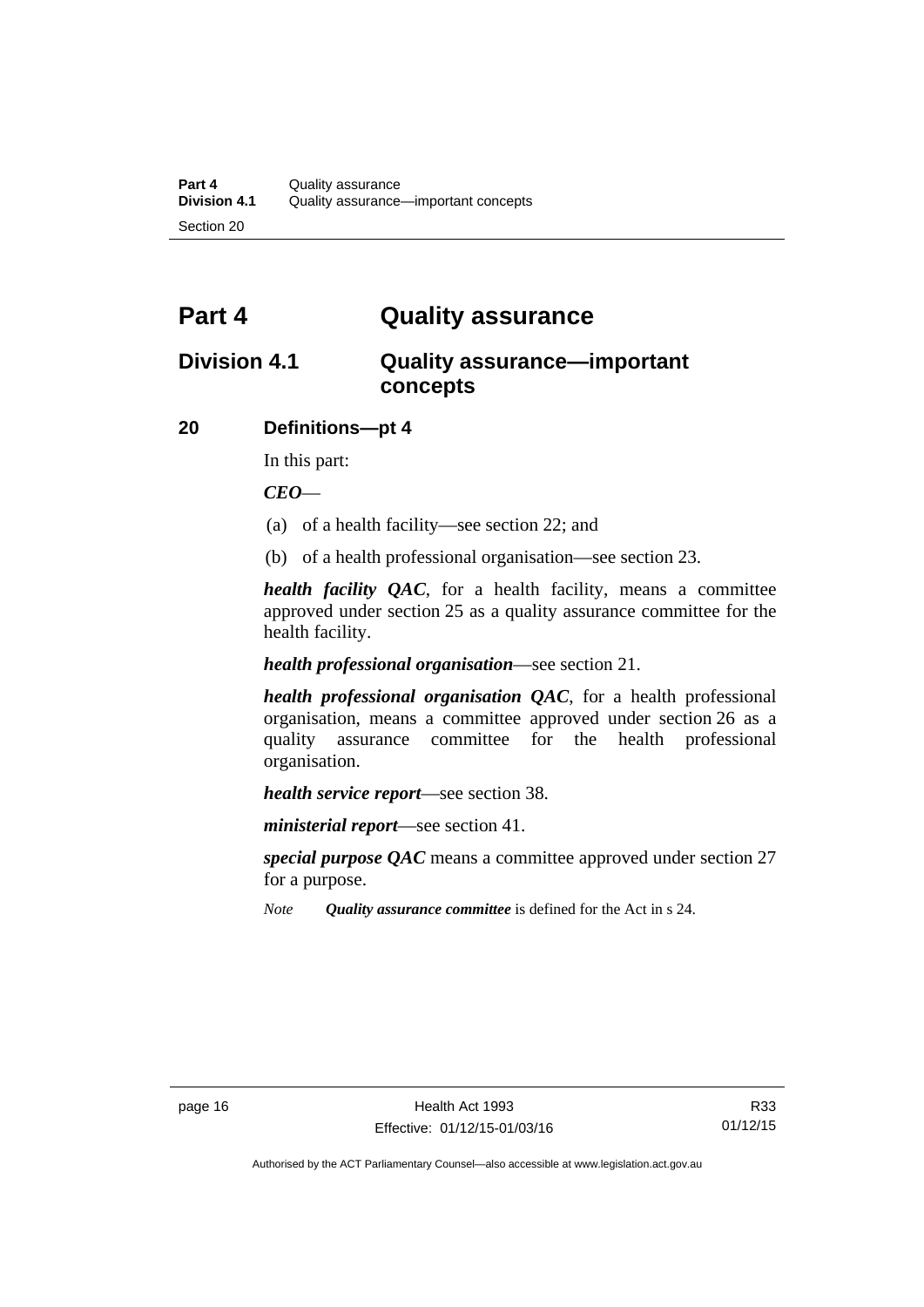#### <span id="page-24-0"></span>**21 What is a** *health professional organisation***?**

In this part:

*health professional organisation* means an entity that—

- (a) is an association, society, college, faculty or other body of professionals who provide a health service; and
- (b) is prescribed by regulation for this section.

### <span id="page-24-1"></span>**22 Who is the** *CEO* **of a health facility?**

In this part:

*CEO*, of a health facility, means—

- (a) for a health facility operated by the Territory—the director-general; or
- (b) in any other case—the person with overall responsibility for the control of the health facility.

#### <span id="page-24-2"></span>**23 Who is the** *CEO* **of a health professional organisation?**

In this part:

*CEO*, of a health professional organisation, means the person with overall responsibility for the control of the health professional organisation.

# <span id="page-24-3"></span>**Division 4.2 Quality assurance—quality assurance committees**

#### <span id="page-24-4"></span>**24 What is a** *quality assurance committee***?**

In this Act:

*quality assurance committee* means—

(a) a health facility QAC; or

page 17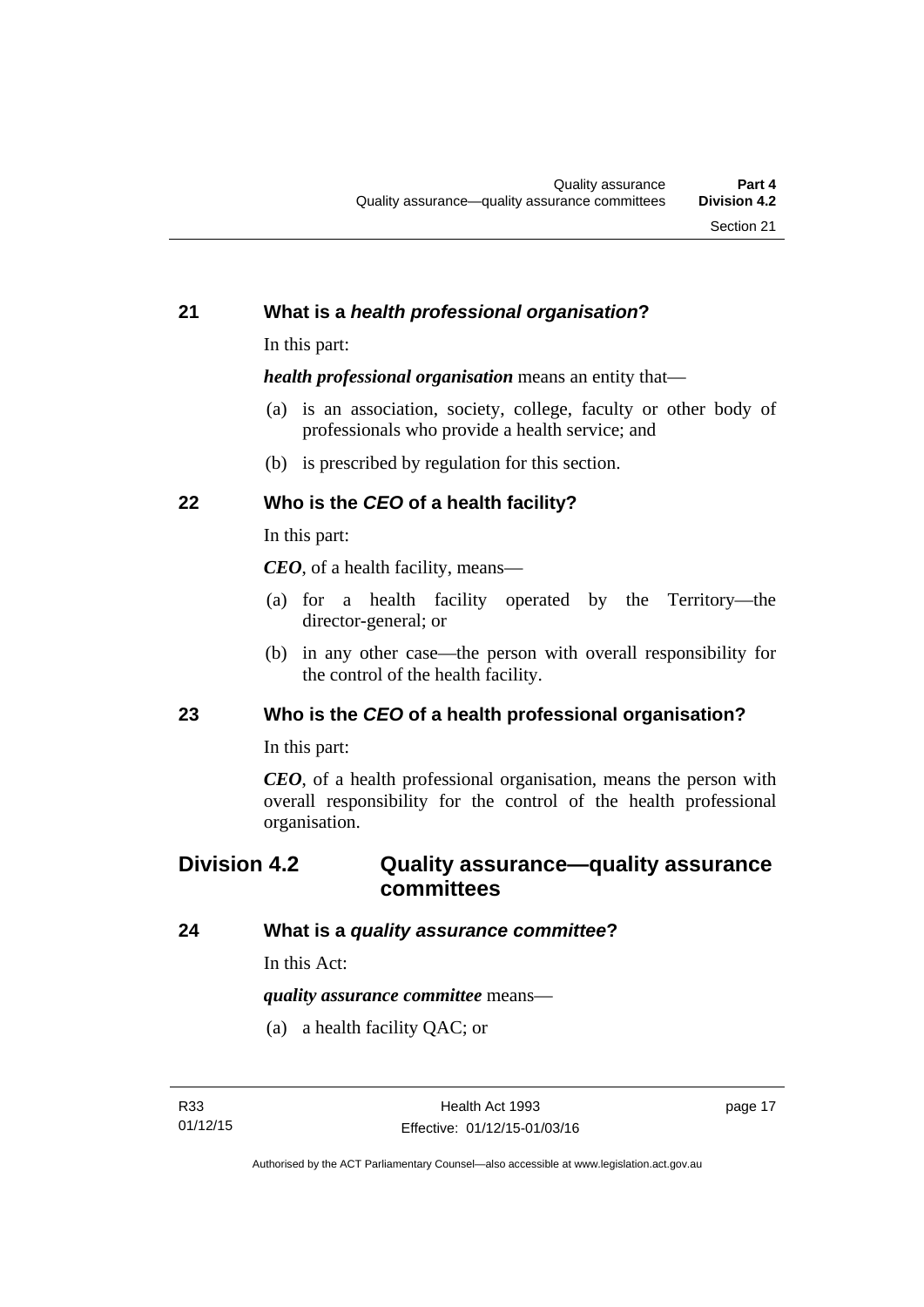- (b) a health professional organisation QAC; or
- (c) a special purpose QAC.

#### <span id="page-25-0"></span>**25 Approval of health facility QACs**

- (1) The Minister may approve a stated committee as a quality assurance committee for a stated health facility.
- (2) An approval is a notifiable instrument.

*Note* A notifiable instrument must be notified under the [Legislation Act](http://www.legislation.act.gov.au/a/2001-14).

#### <span id="page-25-1"></span>**26 Approval of health professional organisation QACs**

- (1) The Minister may approve a stated committee as a quality assurance committee for a stated health professional organisation.
- (2) An approval is a notifiable instrument.

*Note* A notifiable instrument must be notified under the [Legislation Act](http://www.legislation.act.gov.au/a/2001-14).

#### <span id="page-25-2"></span>**27 Approval of special purpose QACs**

- (1) The Minister may approve a stated committee as a quality assurance committee for a stated purpose.
- (2) An approval is a notifiable instrument.

*Note* A notifiable instrument must be notified under the [Legislation Act](http://www.legislation.act.gov.au/a/2001-14).

#### <span id="page-25-3"></span>**27A Quality Assurance Committees—term**

The Minister may not approve a committee under section 25, section 26 or section 27 for a term longer than 3 years.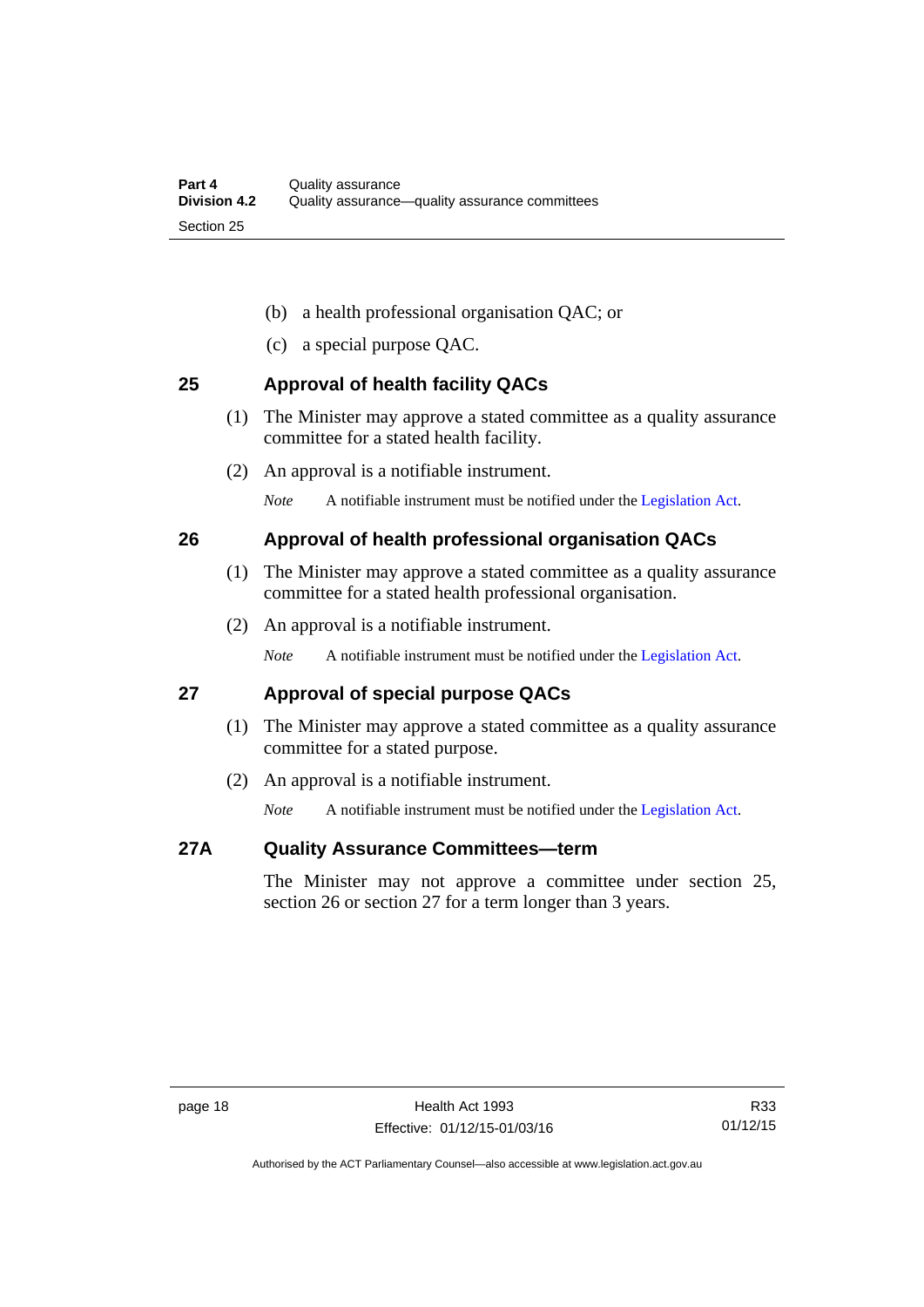#### <span id="page-26-0"></span>**28 Quality assurance committees—criteria for approval**

The Minister may approve a committee as a quality assurance committee under section 25, section 26 or section 27 only if satisfied that—

- (a) the committee's functions would be facilitated by the members, and other people mentioned in section 34, being protected from liability under section 34 (Quality assurance committees—protection of members etc from liability); and
- (b) it is in the public interest for part 8 (Secrecy) to apply to information held by the committee members.

#### <span id="page-26-1"></span>**29 Quality assurance committees—revocation of approval**

The Minister may revoke the approval of a committee as a quality assurance committee if—

- (a) the Minister is not satisfied about 1 or both of the criteria mentioned in section 28 in relation to the committee; or
- (b) the committee has failed to prepare a health service report as required under section 38; or
- (c) the committee has failed to give a health service report as required under section 39; or
- (d) the committee has failed to prepare, or give, a ministerial report as required under section 41 (Annual quality assurance committee report to Minister); or
- (e) the committee has failed to prepare a report as required by a regulation made under section 42 (Other quality assurance reports); or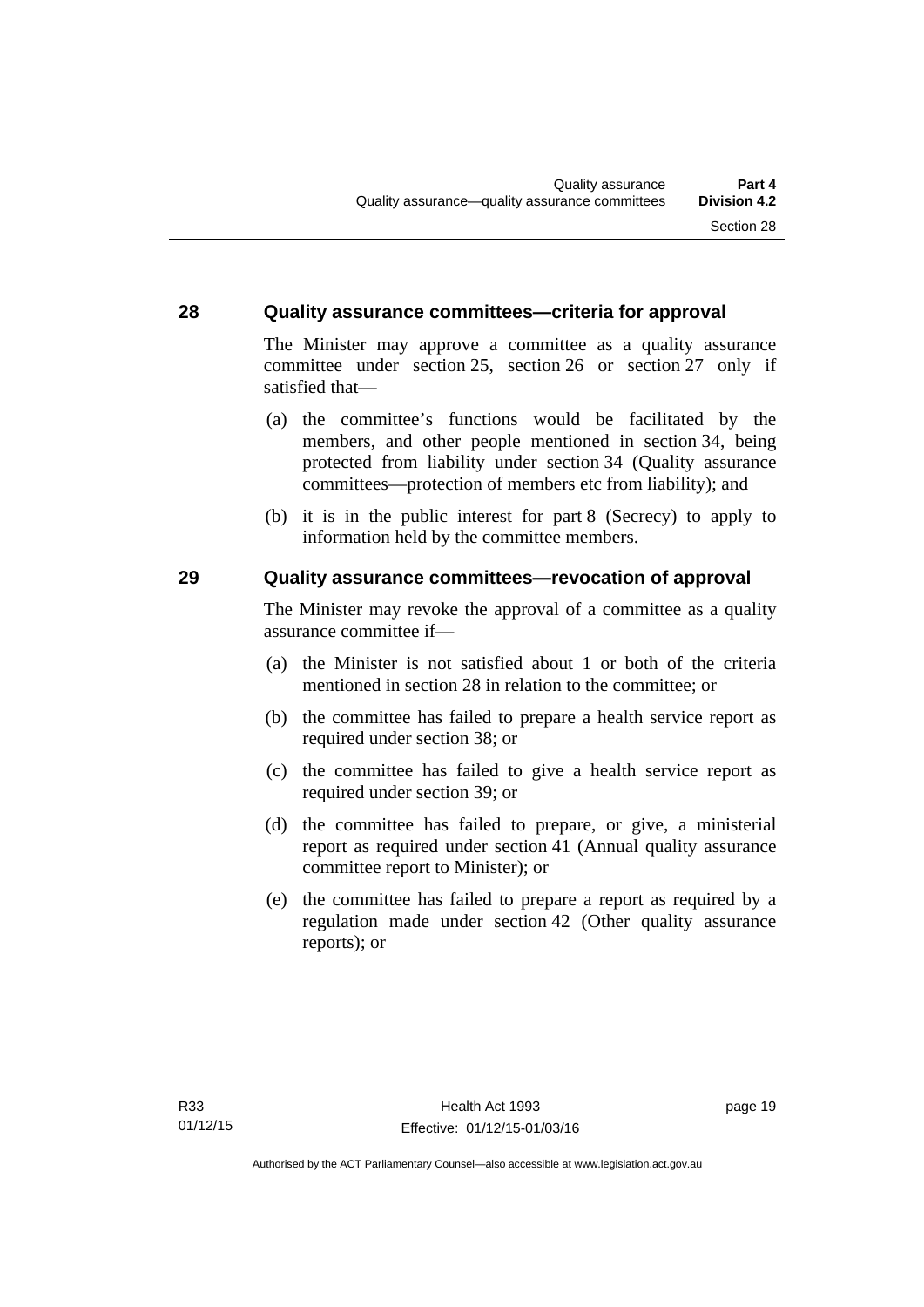- (f) for the last year, none of the members of the committee has held sensitive information in the exercise of a function under this Act.
- *Note 1 Sensitive information* is defined in s 124.
- *Note* 2 Power to make a statutory instrument includes power to amend or repeal the instrument. The power to amend or repeal the instrument is exercisable in the same way, and subject to the same conditions, as the power to make the instrument (see [Legislation Act,](http://www.legislation.act.gov.au/a/2001-14) s 46).

#### <span id="page-27-0"></span>**30 Quality assurance committees—functions**

A quality assurance committee has the following functions:

- (a) to facilitate the improvement of health services provided in the ACT;
- (b) any other function given to the committee under this Act.

#### <span id="page-27-1"></span>**31 Quality assurance committees—appointment of members**

- (1) The CEO of a health facility must appoint the members of a health facility QAC for the health facility.
- (2) The CEO of a health professional organisation must appoint the members of a health professional organisation QAC for the health professional organisation.
- (3) The director-general must appoint the members of a special purpose QAC.
	- *Note 1* For the making of appointments (including acting appointments), see the [Legislation Act,](http://www.legislation.act.gov.au/a/2001-14) pt 19.3.
	- *Note 2* In particular, an appointment may be made by naming a person or nominating the occupant of a position (see [Legislation Act](http://www.legislation.act.gov.au/a/2001-14), s 207).
	- *Note 3* A person may be reappointed to a position if the person is eligible to be appointed to the position (see [Legislation Act](http://www.legislation.act.gov.au/a/2001-14), s 208 and dict, pt 1, def *appoint*).

R33 01/12/15

Authorised by the ACT Parliamentary Counsel—also accessible at www.legislation.act.gov.au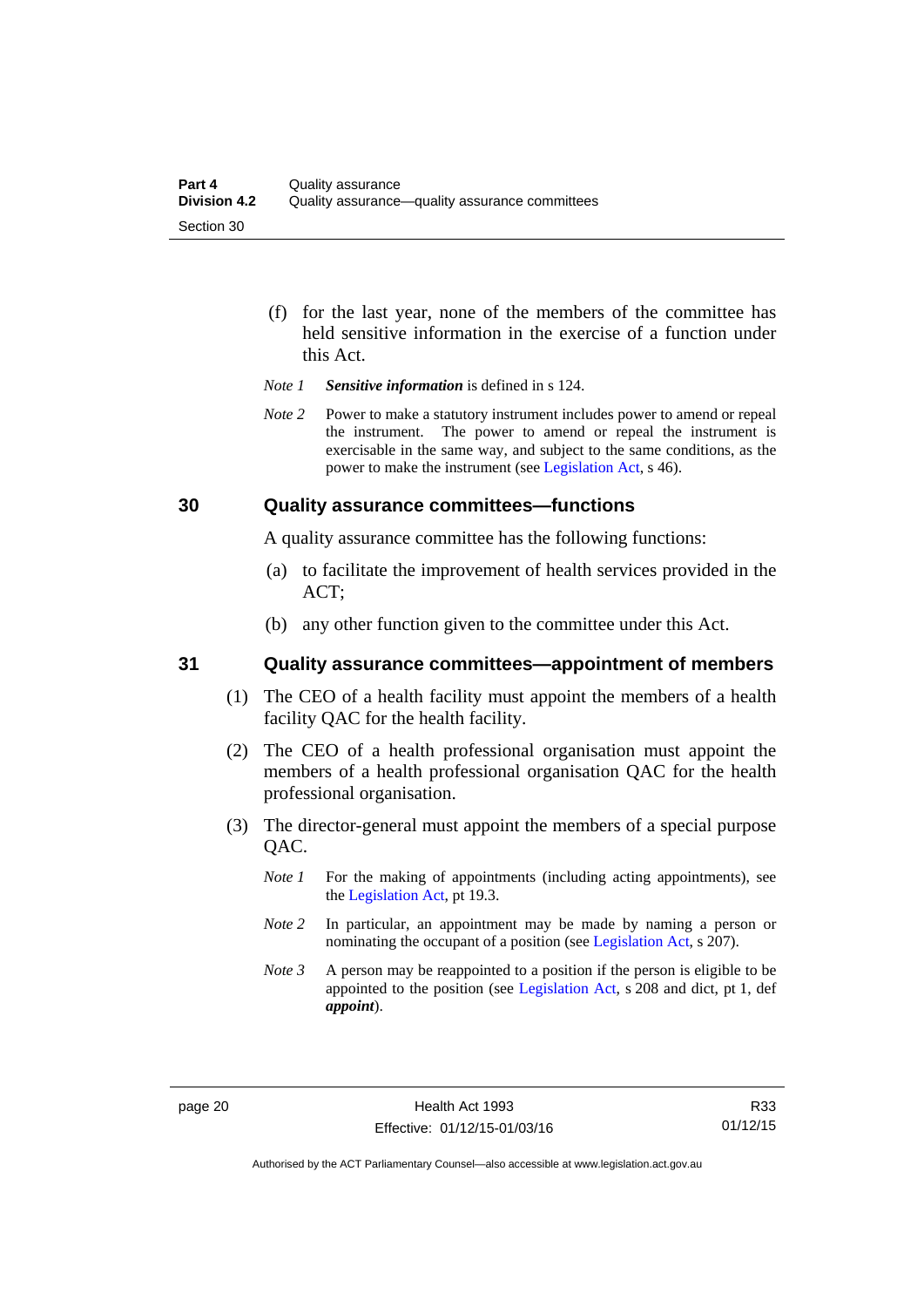#### <span id="page-28-0"></span>**32 Quality assurance committees—disclosure of interests**

- (1) Section 190 (Disclosure of interests by committee members) applies to quality assurance committees.
- (2) If a person acting under the direction of a quality assurance committee has a material interest in an issue being considered, or about to be considered, by the committee, the person must disclose the nature of the interest at a committee meeting as soon as practicable after the relevant facts come to the person's knowledge.
- (3) In this section:

*material interest*—see section 190 (4).

#### <span id="page-28-1"></span>**33 Quality assurance committees—procedure**

In exercising its functions, a quality assurance committee—

- (a) must comply with the rules of natural justice; and
- (b) is not bound by the rules of evidence but may inform itself of anything in the way it considers appropriate; and
- (c) may do whatever it considers necessary or convenient for the fair and prompt conduct of its functions.

#### <span id="page-28-2"></span>**34 Quality assurance committees—protection of members etc from liability**

(1) In this section:

*relevant person*, for a quality assurance committee—

- (a) means a person who is, or has been, a member of the committee; and
- (b) includes anyone engaging in conduct under the direction of a person who is a member of the committee.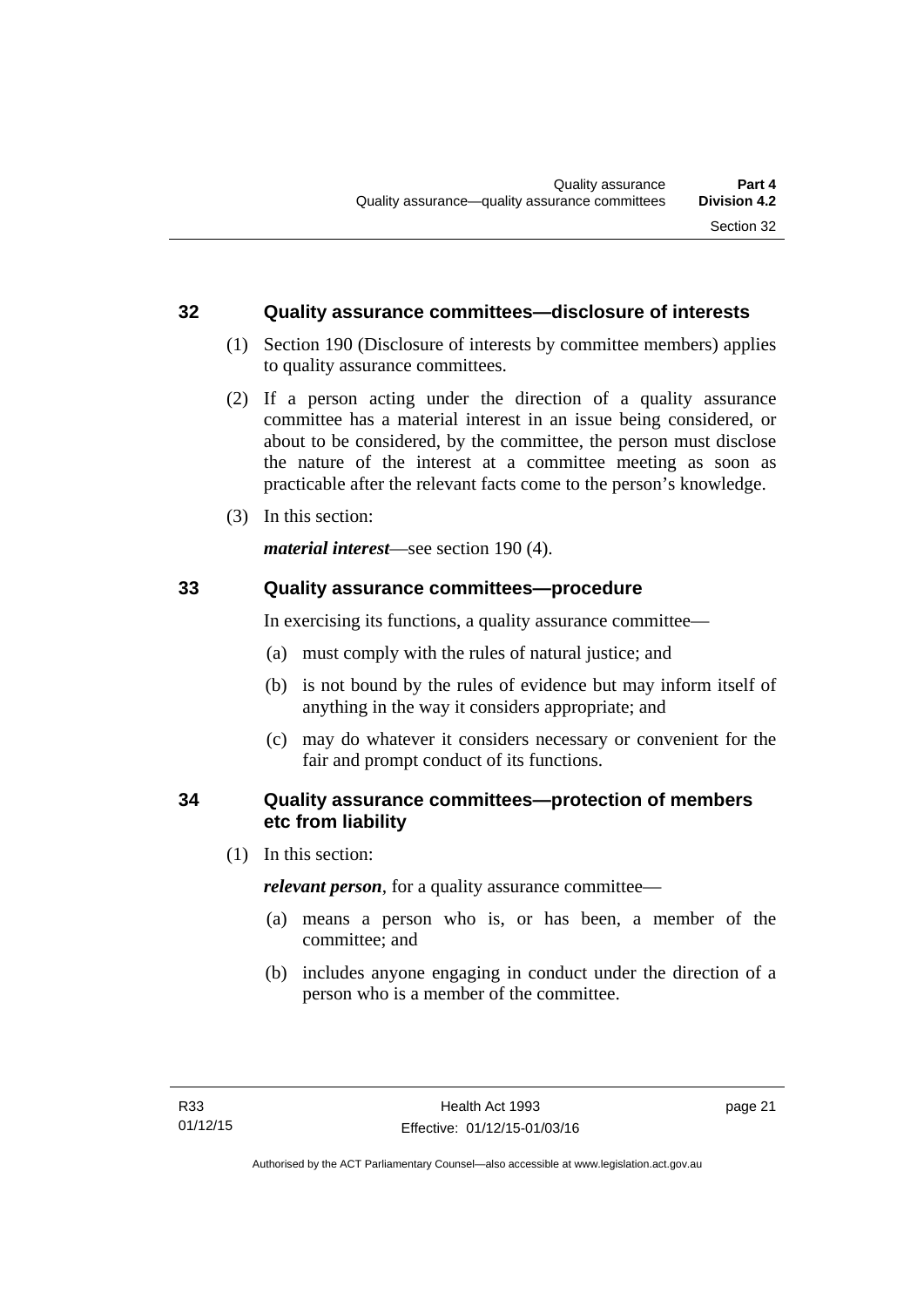- (2) A relevant person for a quality assurance committee is not personally liable for anything done or omitted to be done honestly and without recklessness—
	- (a) in the exercise of a function under this Act; or
	- (b) in the reasonable belief that the act or omission was in the exercise of a function under this Act.
	- *Note* A reference to an Act includes a reference to the statutory instruments made or in force under the Act, including any regulation (see [Legislation Act,](http://www.legislation.act.gov.au/a/2001-14) s 104).
- (3) Any civil liability that would, apart from this section, attach to a relevant person for a quality assurance committee attaches instead to—
	- (a) if the committee is a health facility QAC for a health facility the health facility; or
	- (b) if the committee is a health professional organisation QAC for a health professional organisation—the health professional organisation; or
	- (c) if the committee is a special purpose QAC—the Territory.

#### <span id="page-29-0"></span>**35 Quality assurance committees—obtaining information**

- (1) A quality assurance committee carrying out a function under this Act may ask anyone to give the committee information, including protected information, that is relevant to the committee carrying out the function.
	- *Note* The identity of a person who gives information to a committee under this section is protected (see pt 8).
- (2) When asking anyone for information, the committee must tell the person that giving false or misleading information is an offence against the [Criminal Code](http://www.legislation.act.gov.au/a/2002-51), section 338 (Giving false or misleading information).

Authorised by the ACT Parliamentary Counsel—also accessible at www.legislation.act.gov.au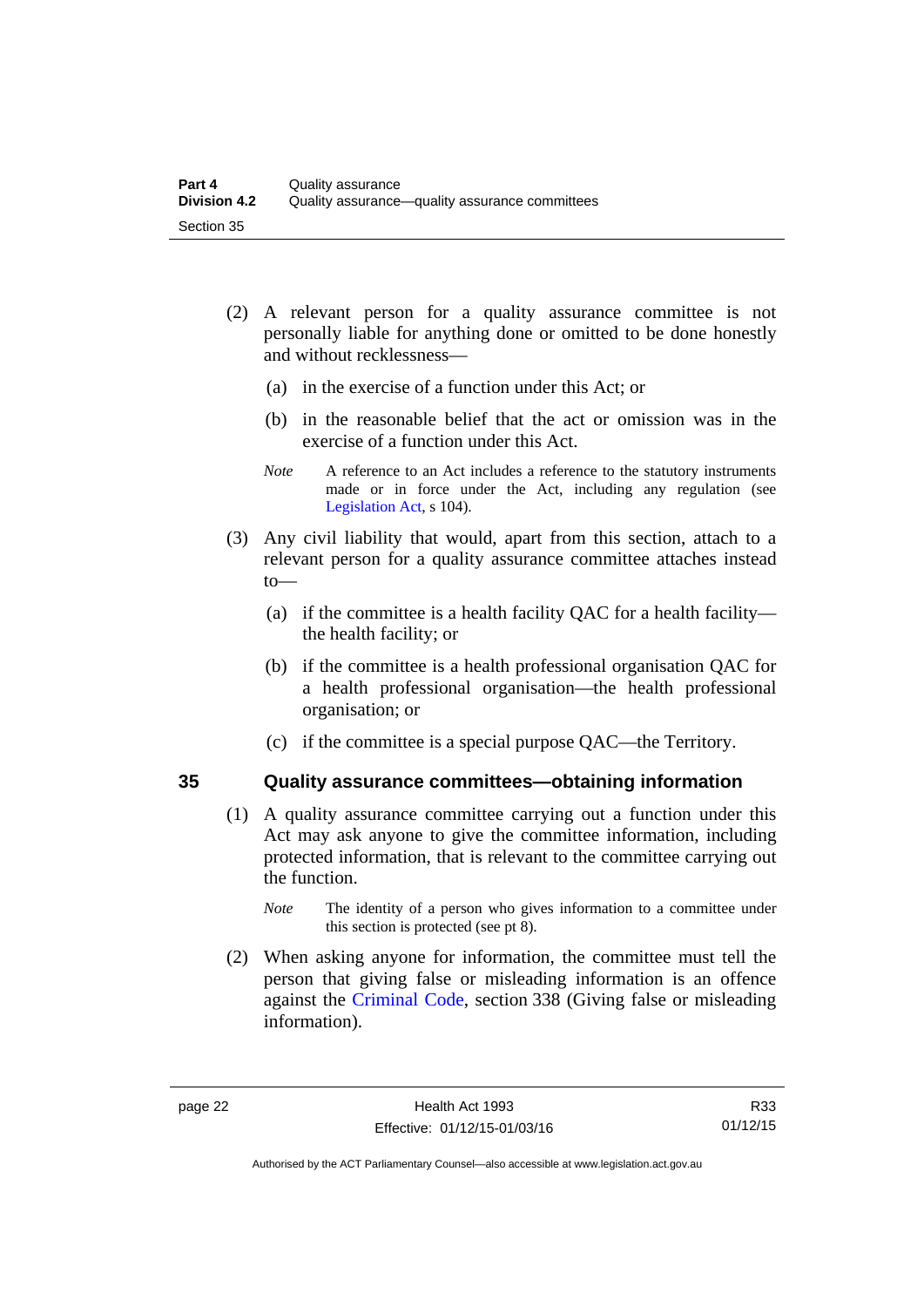- (3) If someone gives information honestly and without recklessness to a quality assurance committee under subsection (1)—
	- (a) the giving of the information is not—
		- (i) a breach of confidence; or
		- (ii) a breach of professional etiquette or ethics; or
		- (iii) a breach of a rule of professional conduct; and
	- (b) the person does not incur civil or criminal liability only because of the giving of the information.

# <span id="page-30-0"></span>**Division 4.3 Assessment and evaluation of health services**

#### <span id="page-30-1"></span>**36 Assessment and evaluation of health services**

- (1) A health facility QAC for a health facility may assess and evaluate health services provided by health service providers for the health facility by carrying out a quality assurance activity with the health service providers.
- (2) A health professional organisation QAC for a health professional organisation may assess and evaluate health services provided by health service providers who are members of a health professional organisation by carrying out a quality assurance activity with the health service providers.
- (3) A special purpose QAC may, for a purpose for which it was approved, assess and evaluate health services provided by health service providers for any health facility by carrying out a quality assurance activity with the health service providers.
- (4) In this section:

*quality assurance activity* means an activity approved as a quality assurance activity under section 37.

page 23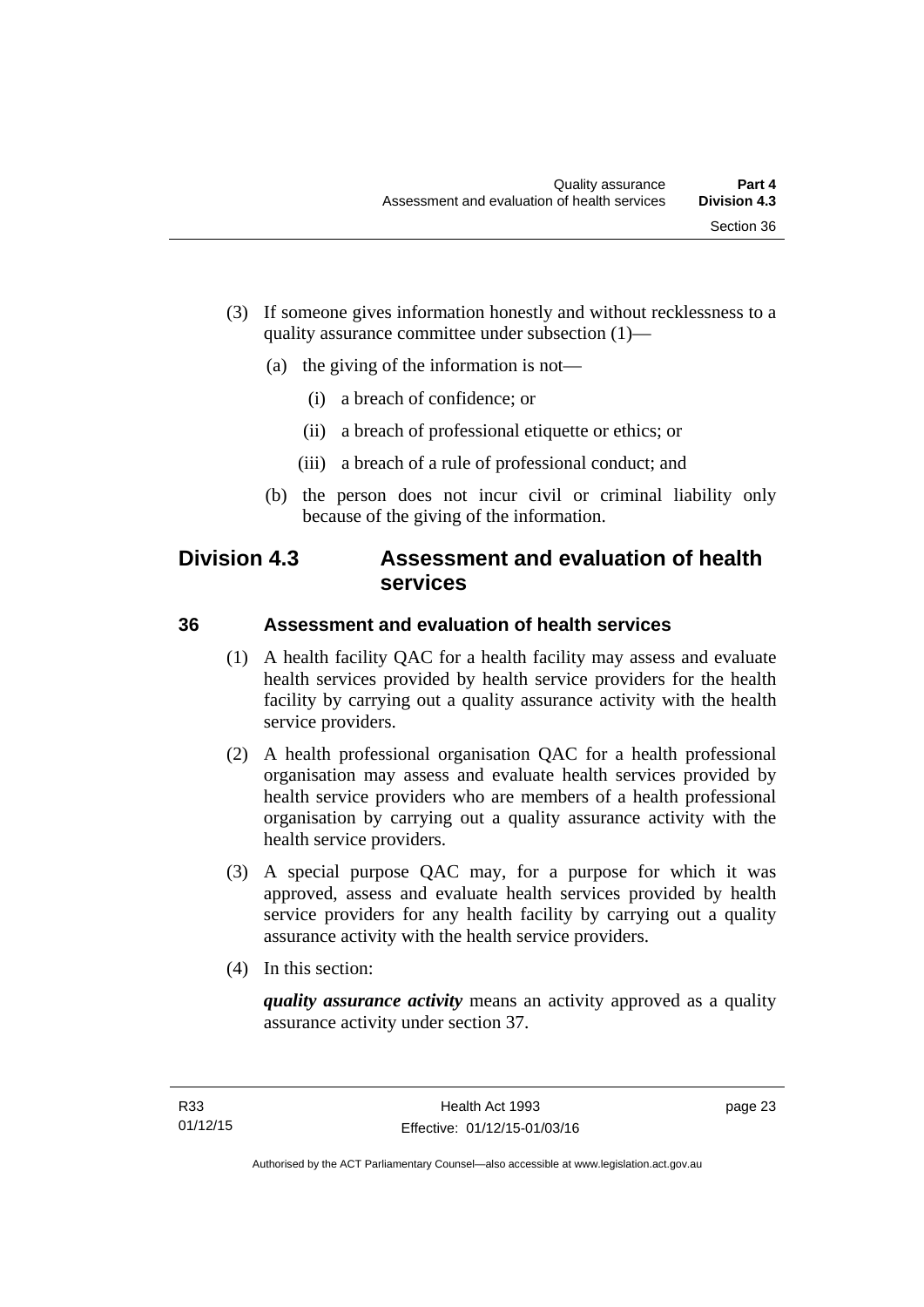#### <span id="page-31-0"></span>**37 Approval of quality assurance activities**

- (1) The Minister may approve an activity as a quality assurance activity if satisfied that the activity is designed to evaluate, monitor or improve the quality of a health service.
- (2) An approval is a notifiable instrument.

*Note* A notifiable instrument must be notified under the [Legislation Act](http://www.legislation.act.gov.au/a/2001-14).

#### **Examples of activities designed to evaluate, monitor or improve the quality of a health service**

- 1 clinical audits
- 2 records audits
- 3 peer review
- 4 quality review
- 5 investigation into disease and death.
- *Note* An example is part of the Act, is not exhaustive and may extend, but does not limit, the meaning of the provision in which it appears (see [Legislation Act,](http://www.legislation.act.gov.au/a/2001-14) s 126 and s 132).

#### <span id="page-31-1"></span>**38 Preparing health service reports**

- (1) This section applies to a quality assurance committee if it completes an assessment and evaluation under section 36.
- (2) The quality assurance committee must prepare a report (a *health service report*) about the assessment and evaluation.
	- *Note* The report must be prepared as soon as possible (see [Legislation Act,](http://www.legislation.act.gov.au/a/2001-14) s 151B).
- (3) The health service report must include the following:
	- (a) details of the health services assessed and evaluated;
	- (b) the results of the assessment and evaluation;
	- (c) the committee's conclusions;
	- (d) the committee's recommendations (if any).

Authorised by the ACT Parliamentary Counsel—also accessible at www.legislation.act.gov.au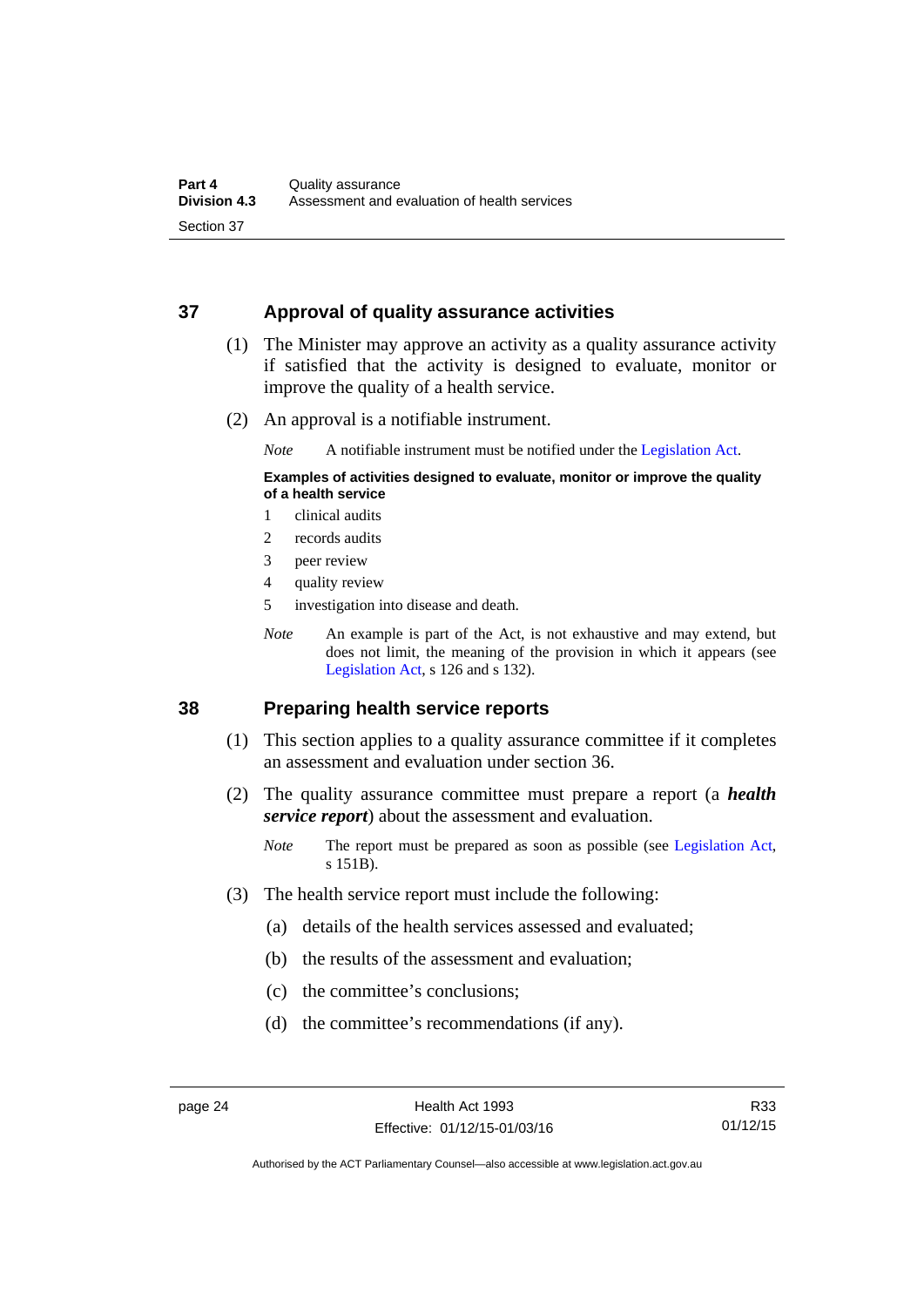#### <span id="page-32-0"></span>**38A Extraordinary reports**

- (1) This section applies if—
	- (a) a quality assurance committee is assessing and evaluating health services under section 36; and
	- (b) the quality assurance committee becomes aware of something that is sufficiently serious to require urgent action to prevent or limit any adverse effect it might have on the health service.
- (2) The quality assurance committee must report the thing to the director-general as soon as possible, even if the committee has not completed the assessment and evaluation.
- (3) Subsection (2) applies even if the thing is not related to the quality assurance activity the committee is carrying out.
- (4) A report under subsection (2) must be in writing and may include sensitive information.

*Note Sensitive information*—see s 124.

#### <span id="page-32-1"></span>**38B Interim reports**

- (1) The director-general may ask a quality assurance committee to prepare a report on its activities before it completes an assessment and evaluation under section 36.
- (2) A report prepared in response to a request under subsection (1) must include the following:
	- (a) details of the health services that are being assessed and evaluated;
	- (b) details of how the assessment and evaluation is progressing;
	- (c) details of any conclusions the committee may have reached;
	- (d) the committee's recommendations (if any).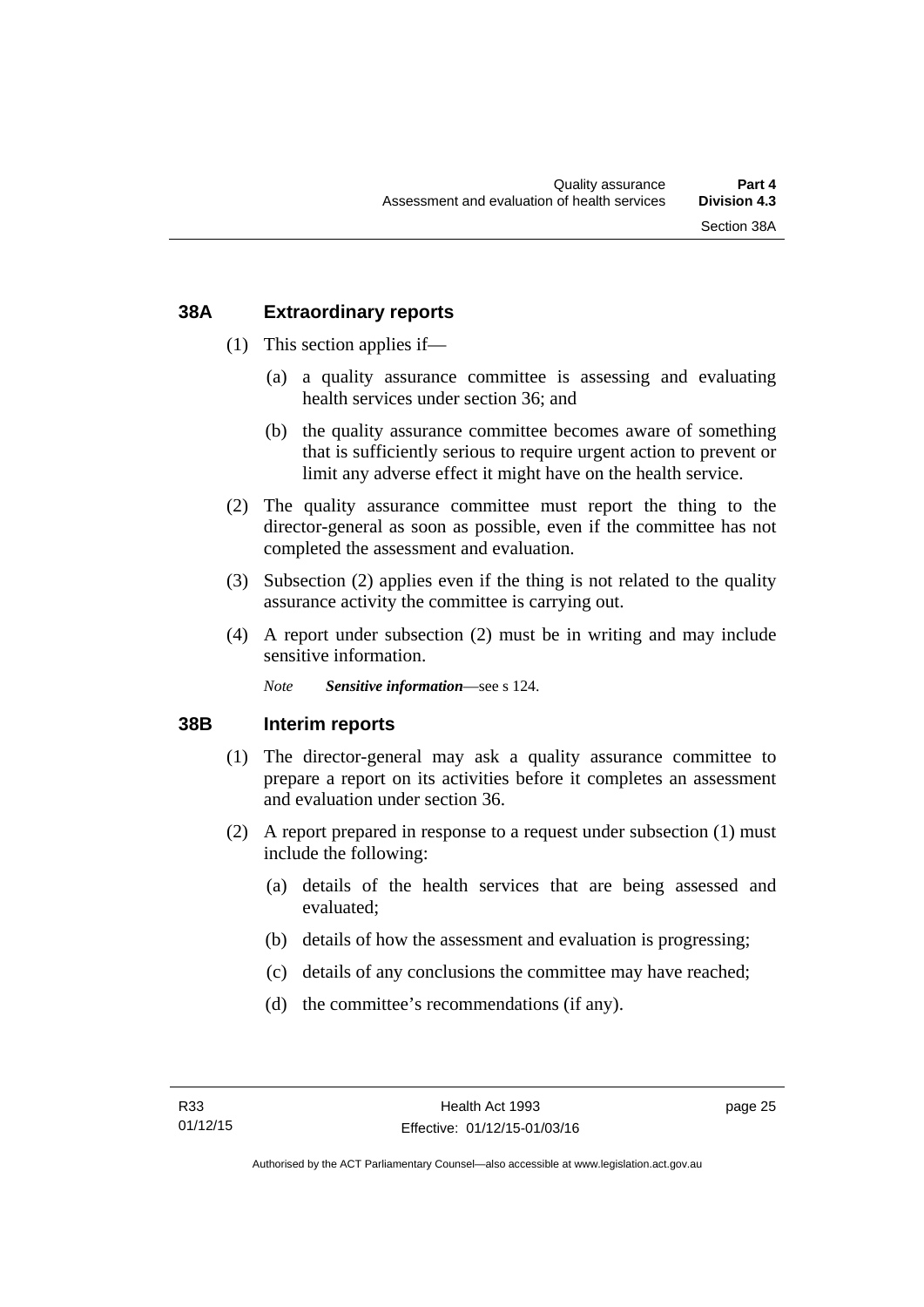(3) A report under subsection (1) must be in writing and may include sensitive information.

*Note Sensitive information*—see s 124.

#### <span id="page-33-0"></span>**39 Giving health service reports to CEO or director-general**

- (1) This section applies to a quality assurance committee if it prepares a health service report.
- (2) The quality assurance committee must give a copy of the report to—
	- (a) if the committee is a health facility QAC for a health facility the CEO of the health facility; or
	- (b) if the committee is a health professional organisation QAC for a health professional organisation—the CEO of the health professional organisation; or
	- (c) if the committee is a special purpose QAC—the director-general.
	- *Note* The report must be given as soon as possible (see [Legislation Act,](http://www.legislation.act.gov.au/a/2001-14) s 151B).

#### <span id="page-33-1"></span>**40 Monitoring implementation of recommendations**

If a quality assurance committee makes a recommendation in a health service report, the committee may monitor the implementation of the recommendation.

# <span id="page-33-2"></span>**Division 4.4 Quality assurance committees reporting**

#### <span id="page-33-3"></span>**41 Annual quality assurance committee report to Minister**

 (1) A quality assurance committee must, for each financial year, prepare a report (a *ministerial report*) about the committee's operation during the year.

Authorised by the ACT Parliamentary Counsel—also accessible at www.legislation.act.gov.au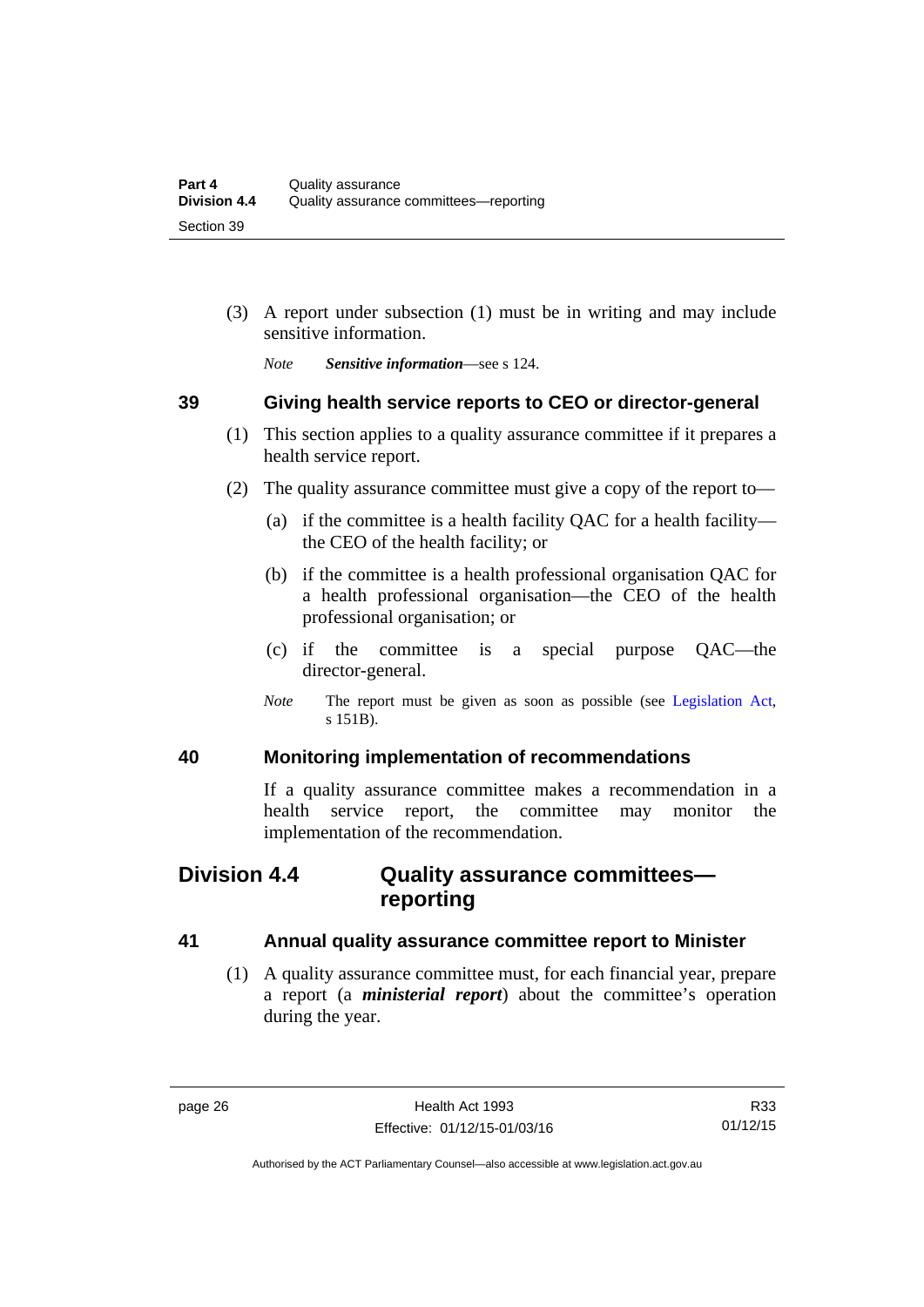- (2) The ministerial report must include information for the financial year about—
	- (a) the committee's functions under division 4.3 (Assessment and evaluation of health services); and
	- (b) how the committee's functions were facilitated by the members, and other people mentioned in section 34, being protected from liability under section 34 (Quality assurance committees—protection of members etc from liability); and
	- (c) why it was in the public interest for part 8 (Secrecy) to apply to information held by the committee members.
- (3) The ministerial report must comply with any requirements prescribed by regulation for this section.
- (4) The ministerial report must not include sensitive information.

*Note Sensitive information* is defined in s 124.

 (5) The ministerial report must be given to the Minister not later than 3 months after the end of the financial year.

### <span id="page-34-0"></span>**42 Other quality assurance committee reports**

- (1) A quality assurance committee must prepare a report prescribed by regulation for this section.
- (2) The report must include the following information about the operation of the committee—
	- (a) how the committee's functions were facilitated by the members, and other people mentioned in section 34, being protected from liability under section 34 (Quality assurance committees—protection of members etc from liability); and
	- (b) why it was in the public interest for part 8 (Secrecy) to apply to information held by the committee members.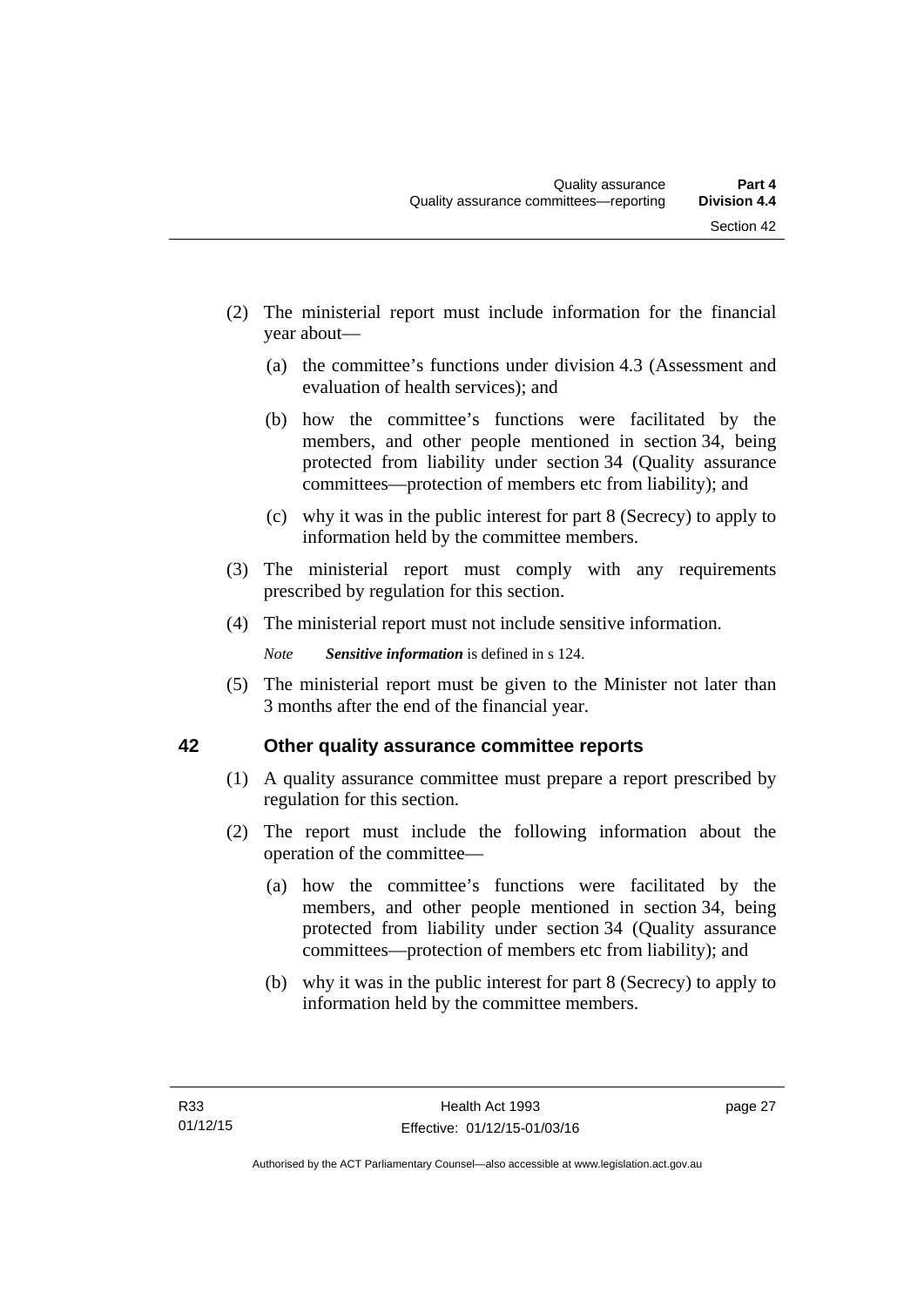(3) The report must not include sensitive information.

*Note Sensitive information* is defined in s 124.

# <span id="page-35-0"></span>**Division 4.5 Quality assurance committees information sharing**

#### <span id="page-35-1"></span>**43 Quality assurance committees—giving information to the Coroner's Court**

A quality assurance committee may give protected information to the Coroner's Court if the committee is satisfied that giving the information would be likely to facilitate the improvement of health services provided in the ACT.

*Note* Protected information includes sensitive information (see s 123).

#### <span id="page-35-2"></span>**44 Quality assurance committees—giving information to other quality assurance committees**

A quality assurance committee may give protected information to another quality assurance committee if the committee is satisfied that giving the information would be likely to facilitate the improvement of health services provided in the ACT.

*Note* Protected information includes sensitive information (see s 123).

#### <span id="page-35-3"></span>**45 Quality assurance committees—giving information to health board and health services commissioner**

- (1) A quality assurance committee may give protected information to a health board if the committee is satisfied that giving the information would be likely to facilitate the improvement of health services provided in the ACT.
- (2) If a quality assurance committee gives protected information to a health board under subsection (1), the committee must also give the information to the health services commissioner.

*Note* Protected information includes sensitive information (see s 123).

R33 01/12/15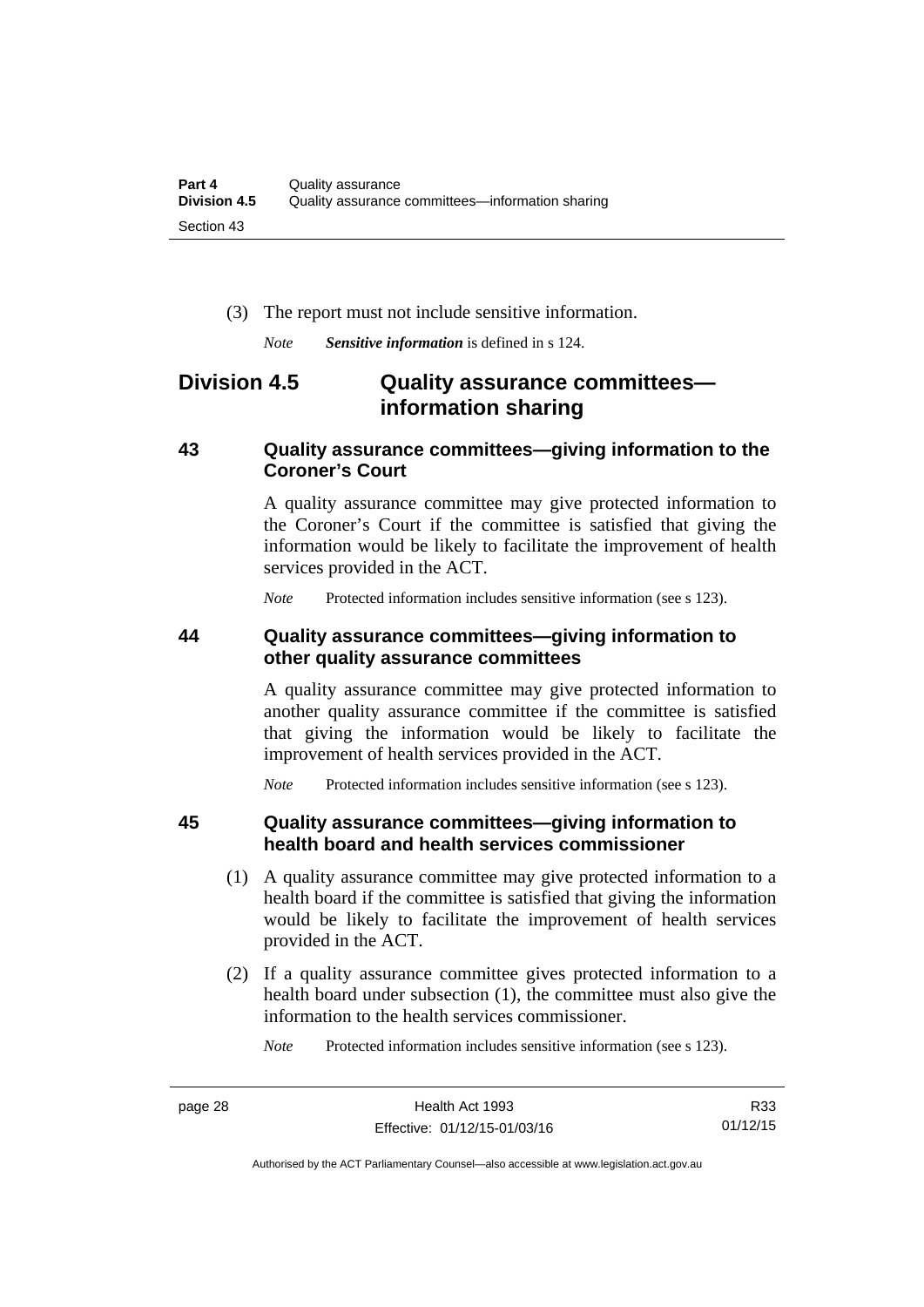# **46 Quality assurance committees—giving information to Minister**

A quality assurance committee may give protected information to the Minister if the committee is satisfied that giving the information would be likely to facilitate the improvement of health services provided in the ACT.

*Note* Protected information includes sensitive information (see s 123).

# **47 Quality assurance committees—admissibility of evidence**

- (1) The following are not admissible as evidence in a proceeding before a court:
	- (a) an oral statement made in a proceeding before a quality assurance committee;
	- (b) a document given to a quality assurance committee, but only to the extent that it was prepared only for the committee;
	- (c) a document prepared by a quality assurance committee.
- (2) In this section:

*court* includes a tribunal, authority or person with power to require the production of documents or the answering of questions.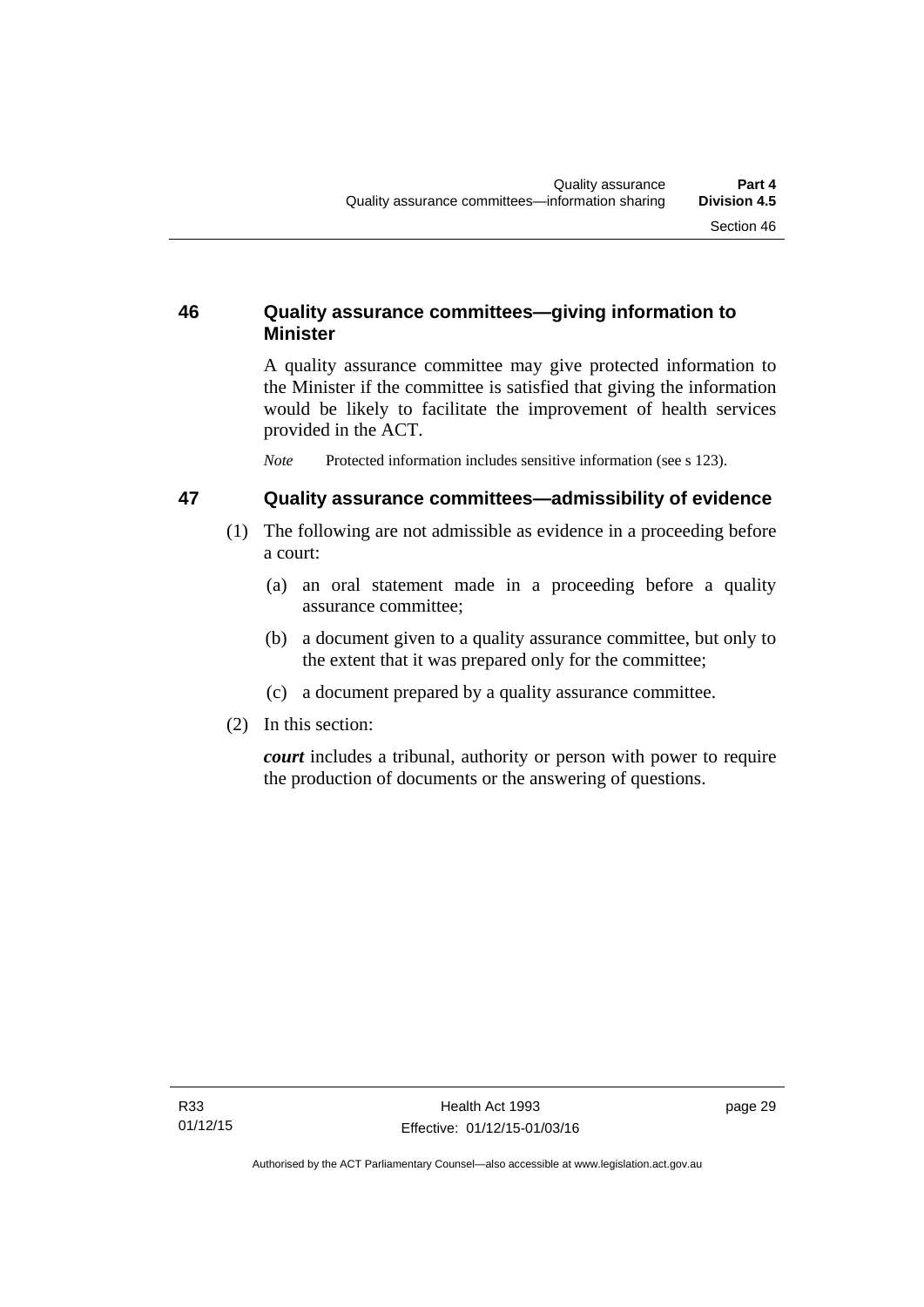# **Part 5 Reviewing scope of clinical practice**

### **50 Definitions—pt 5**

In this part:

*CEO*, of a health facility—see section 53.

*dentist*, for a health facility—see section 52.

*doctor*, for a health facility—see section 52.

*eligible midwife*, for a health facility—see section 52.

*hospital* includes a day hospital.

*review*, in relation to scope of clinical practice—see section 55.

*scope of clinical practice*, of a doctor, dentist or eligible midwife for a health facility—see section 54.

*scope of clinical practice executive decision notice*—see section 70.

*scope of clinical practice report*—see section 67.

*Note Scope of clinical practice committee* is defined for the Act in s 51.

# **51 What is a** *scope of clinical practice committee***?**

In this Act:

*scope of clinical practice committee* means a committee approved under section 56 as a scope of clinical practice committee.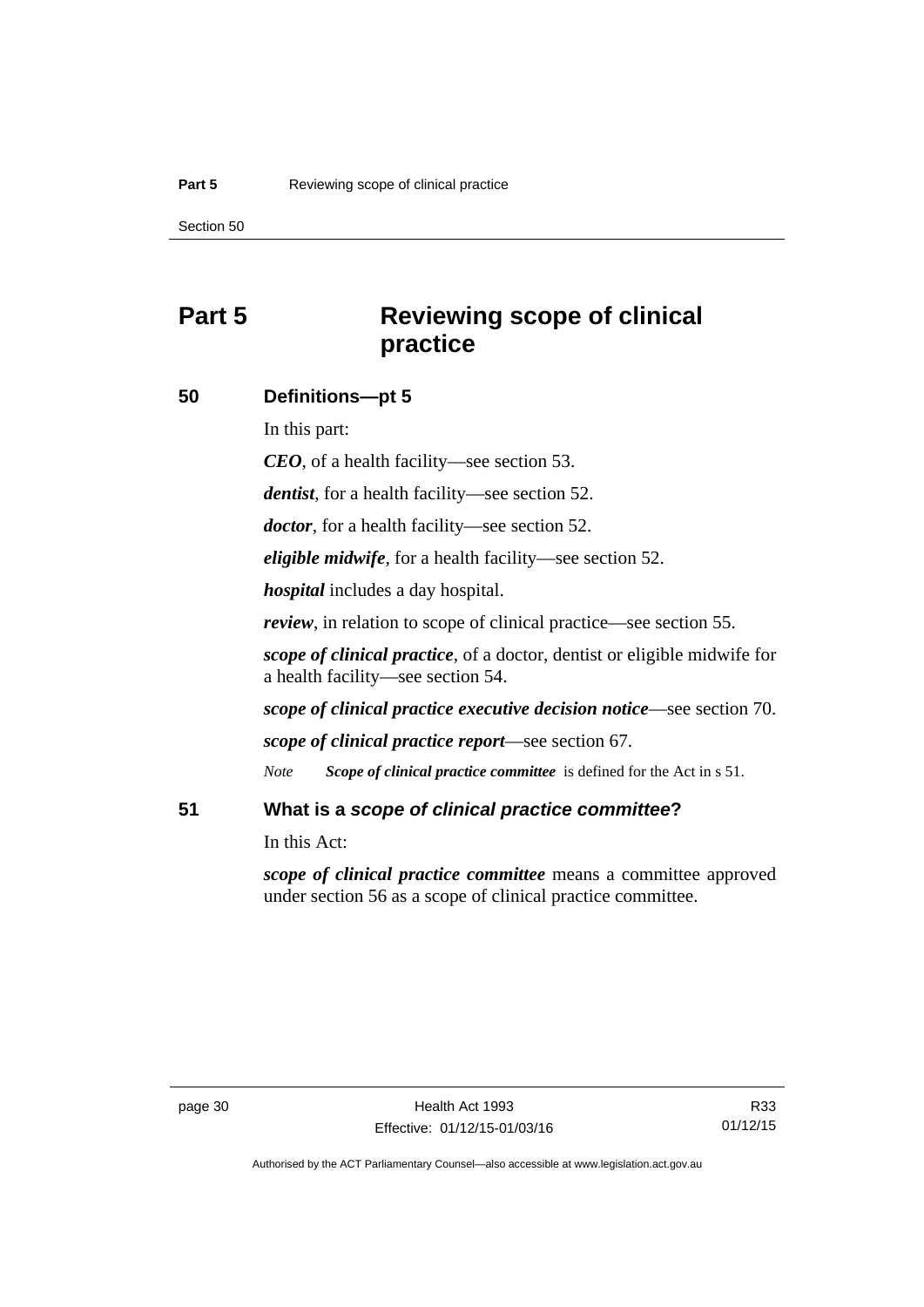# **52 Who is a** *doctor***,** *dentist* **or** *eligible midwife* **for a health facility?**

In this Act:

*dentist*, for a health facility, means a dentist who—

- (a) provides health services at the health facility; or
- (b) uses the equipment or other facilities of the health facility to provide health services elsewhere.

*doctor*, for a health facility, means a doctor who—

- (a) provides health services at the health facility; or
- (b) uses the equipment or other facilities of the health facility to provide health services elsewhere.

*eligible midwife*, for a health facility, means a midwife who—

- (a) is an eligible midwife within the meaning of the *[Health](http://www.comlaw.gov.au/Series/C2004A00101)  [Insurance Act 1973](http://www.comlaw.gov.au/Series/C2004A00101)* (Cwlth), section 21 (Meaning of *eligible midwife*); and
- (b) either—
	- (i) provides health services at the health facility; or
	- (ii) uses the equipment or other facilities of the health facility to provide health services elsewhere.

# **53 Who is the** *CEO* **of a health facility?**

In this part:

*CEO*, of a health facility, means—

- (a) for a health facility operated by the Territory—the director-general; or
- (b) in any other case—the person with overall responsibility for the control of the health facility.

page 31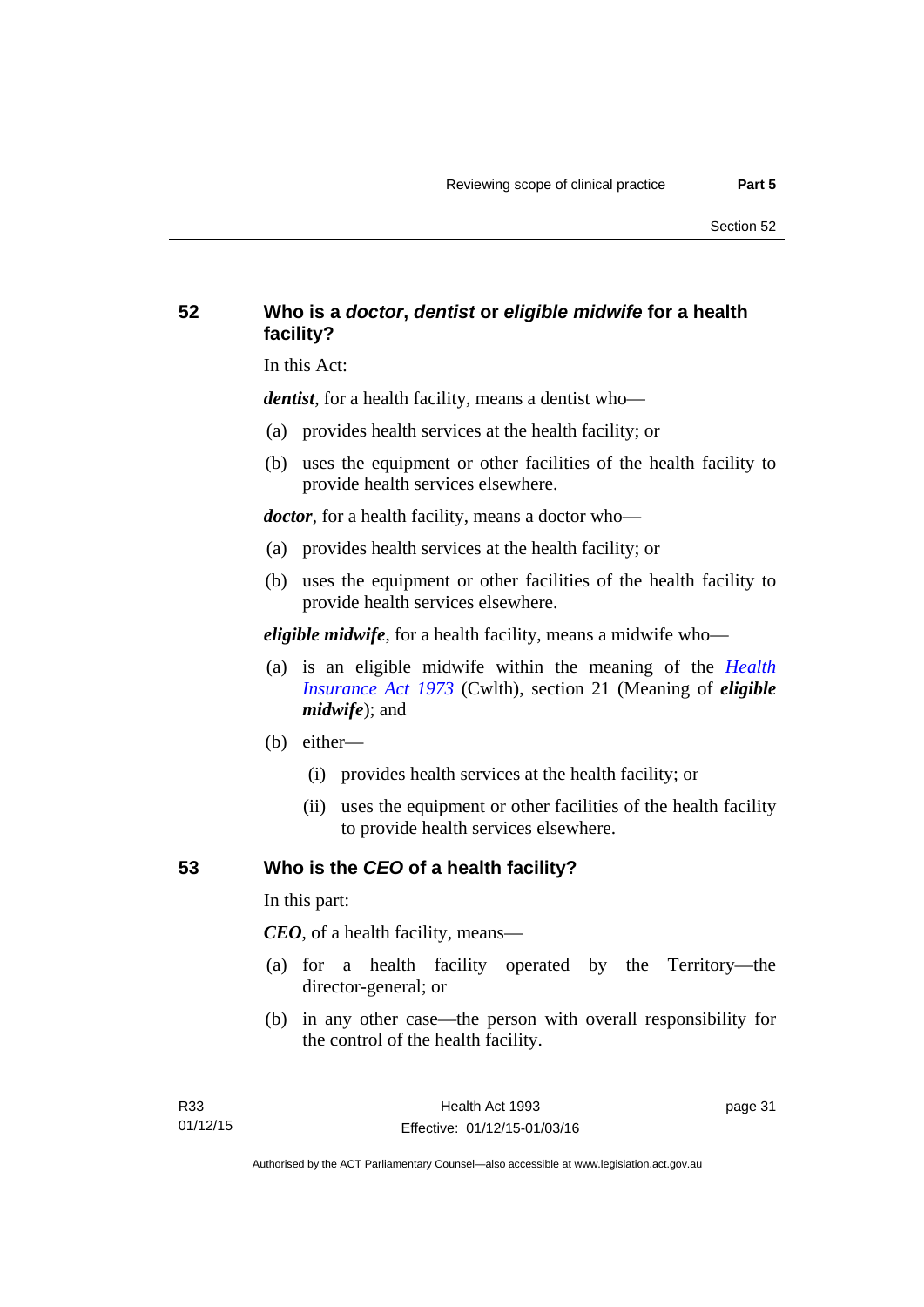### **54 What is** *scope of clinical practice***?**

In this part:

*scope of clinical practice*, of a doctor, dentist or eligible midwife for a health facility, means the rights of the doctor, dentist or eligible midwife established by agreement between the doctor, dentist or eligible midwife and the health facility—

- (a) to treat patients or carry out other procedures at the health facility; or
- (b) to use the equipment or other facilities of the health facility.

### **55 Meaning of** *review* **scope of clinical practice**

In this part:

*review*, in relation to the scope of clinical practice, includes assess and evaluate the scope of clinical practice.

# **56 Approval of scope of clinical practice committees**

- (1) The Minister may approve a committee as a scope of clinical practice committee in accordance with section 57.
- (2) An approval is a notifiable instrument.

*Note* A notifiable instrument must be notified under the [Legislation Act](http://www.legislation.act.gov.au/a/2001-14).

# **57 Scope of clinical practice committees—criteria for approval**

The Minister may approve a committee as a scope of clinical practice committee under section 56 only if satisfied that—

 (a) the committee's functions would be facilitated by the members, and other people mentioned in section 63, being protected from liability under section 63 (Scope of clinical practice committees—protection of members etc from liability); and

R33 01/12/15

Authorised by the ACT Parliamentary Counsel—also accessible at www.legislation.act.gov.au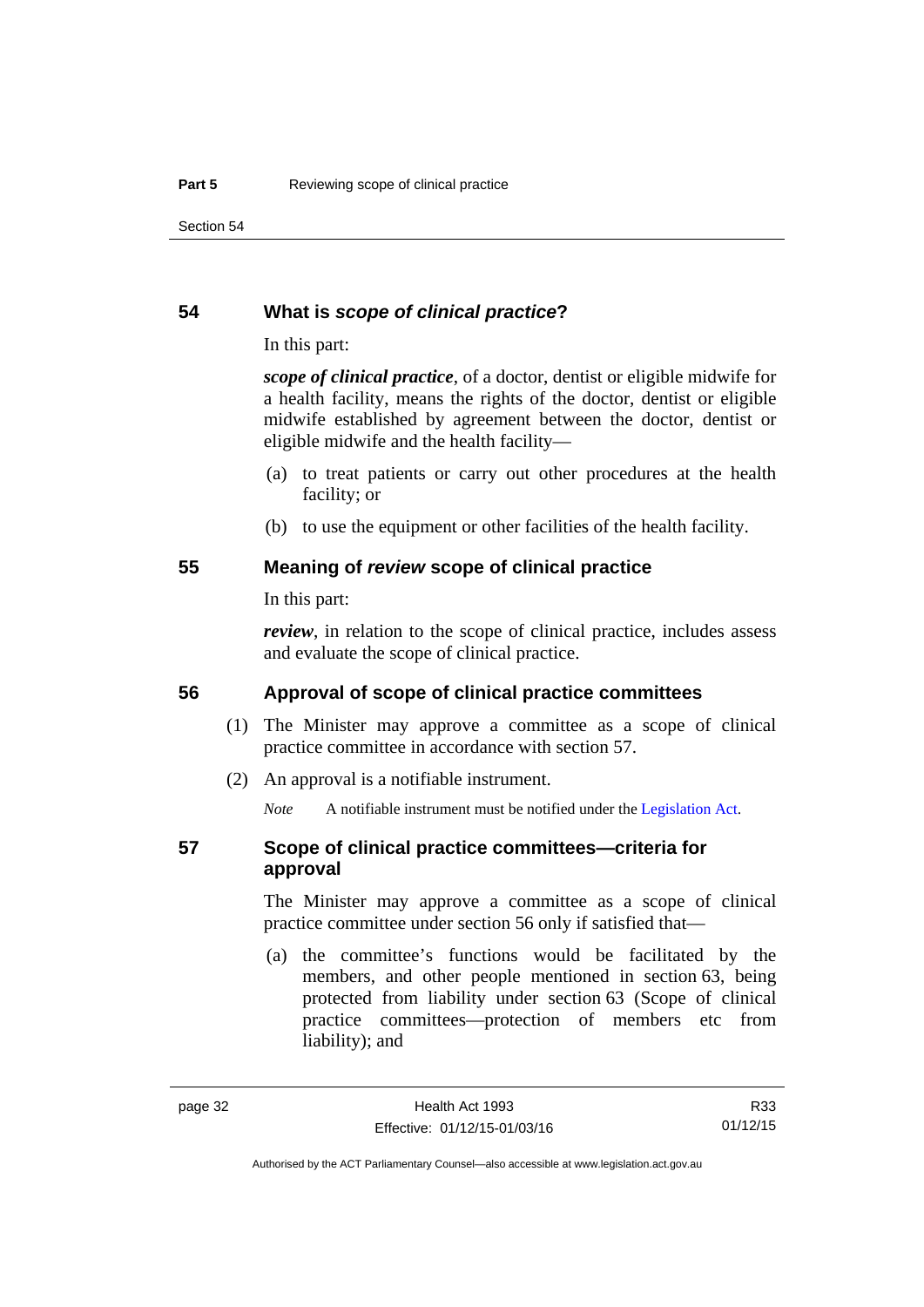(b) it is in the public interest for part 8 (Secrecy) to apply to information held by the committee members.

# **58 Scope of clinical practice committees—revocation of approval**

The Minister may revoke the approval of a committee as a scope of clinical practice committee if the Minister is not satisfied about 1 or both of the criteria mentioned in section 57 in relation to the committee.

*Note* Power to make a statutory instrument includes power to amend or repeal the instrument. The power to amend or repeal the instrument is exercisable in the same way, and subject to the same conditions, as the power to make the instrument (see [Legislation Act,](http://www.legislation.act.gov.au/a/2001-14) s 46).

# **59 Scope of clinical practice committees—functions**

- (1) A scope of clinical practice committee has the following functions:
	- (a) to decide—
		- (i) whether to credential a doctor, dentist or eligible midwife for a health facility; and
		- (ii) the terms on which a doctor, dentist or eligible midwife is credentialled;
	- (b) to define, and review, the scope of clinical practice of a doctor, dentist or eligible midwife credentialled for a health facility;
	- (c) to review the scope of clinical practice of a doctor, dentist or eligible midwife if the CEO of a health facility refers the doctor's, dentist's or eligible midwife's scope of clinical practice to the committee under section 69 (5);
	- (d) to immediately withdraw or amend the scope of clinical practice of a doctor, dentist or eligible midwife credentialled for a health facility in accordance with this Act;
	- (e) any other function given to the committee under this Act.

page 33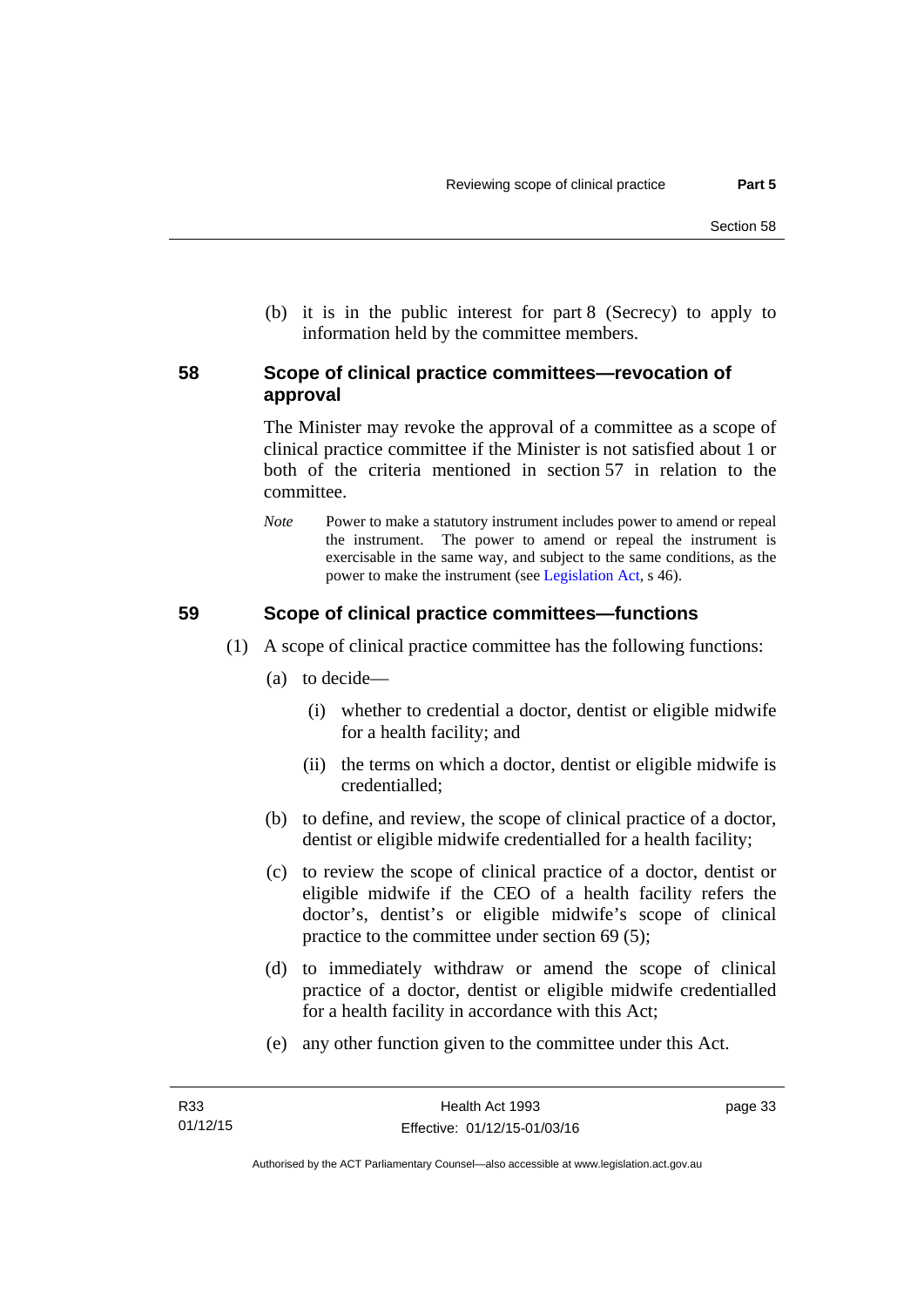- (2) A reference in this section to credentialling a doctor, dentist or eligible midwife includes re-credentialling the doctor, dentist or eligible midwife.
- (3) A scope of clinical practice committee must, as far as practicable, exercise its functions under subsection (1) (a), (b) and (c) in accordance with the Standard.
- (4) In this section:

*credential*, in relation to a doctor, dentist or eligible midwife, means endorse the doctor, dentist or eligible midwife (the *practitioner*) to provide health services based on verification and assessment of the practitioner's qualifications, experience, skill, professional standing and any other relevant professional attributes.

*Standard* means the Australian Council for Safety and Quality in Health Care, Standard for Credentialling and Defining the Scope of Clinical Practice, published in July 2004.

# **60 Scope of clinical practice committees—appointment of members**

The director-general must appoint the members of a scope of clinical practice committee.

- *Note 1* For the making of appointments (including acting appointments), see the [Legislation Act,](http://www.legislation.act.gov.au/a/2001-14) pt 19.3.
- *Note 2* In particular, an appointment may be made by naming a person or nominating the occupant of a position (see [Legislation Act](http://www.legislation.act.gov.au/a/2001-14), s 207).
- *Note 3* A person may be reappointed to a position if the person is eligible to be appointed to the position (see [Legislation Act,](http://www.legislation.act.gov.au/a/2001-14) s 208 and dict, pt 1, def *appoint*).

### **61 Scope of clinical practice committees—disclosure of interests**

 (1) Section 190 (Disclosure of interests by committee members) applies to scope of clinical practice committees.

R33 01/12/15

Authorised by the ACT Parliamentary Counsel—also accessible at www.legislation.act.gov.au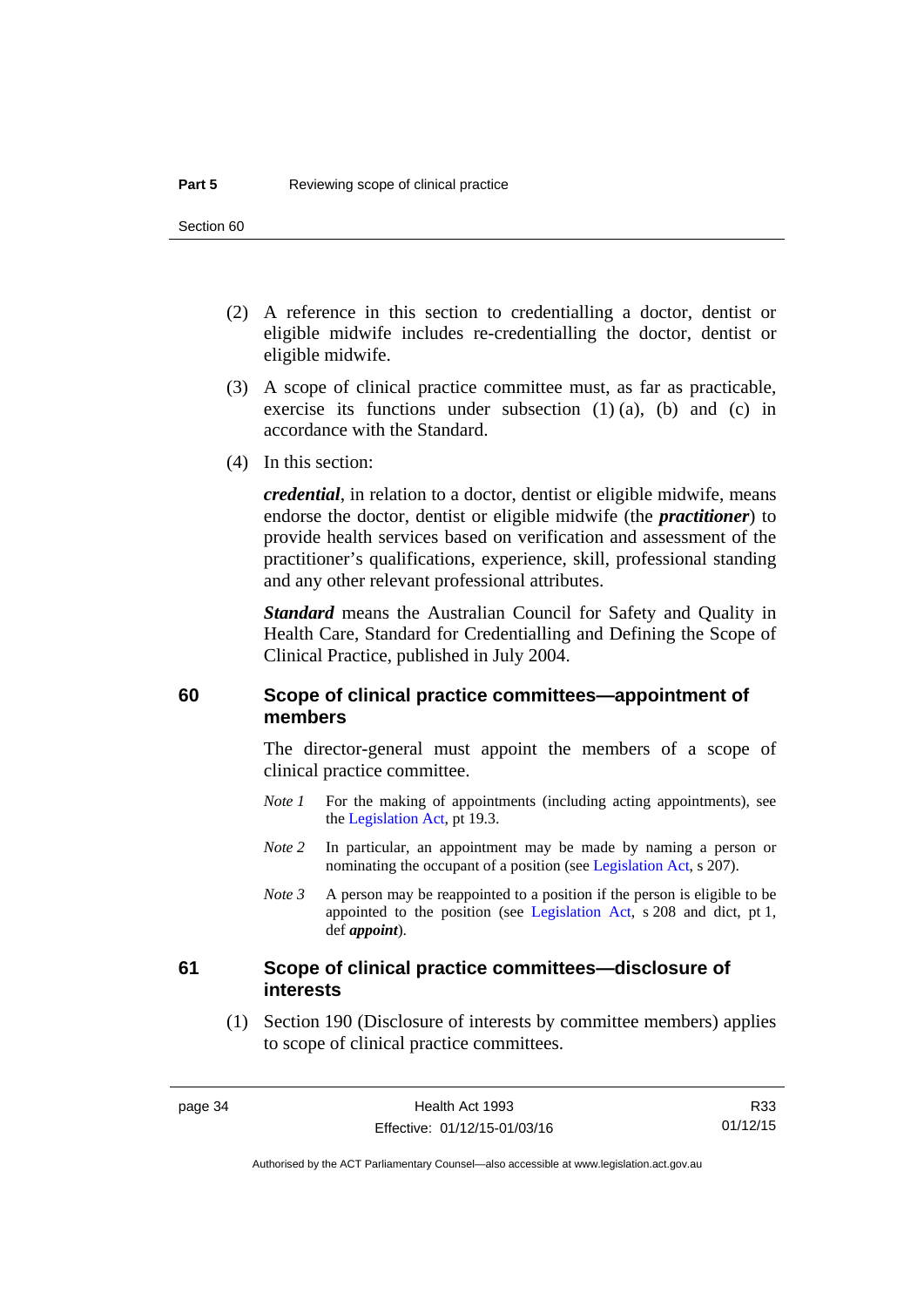- (2) If a person acting under the direction of a scope of clinical practice committee has a material interest in an issue being considered, or about to be considered, by the committee, the person must disclose the nature of the interest at a committee meeting as soon as practicable after the relevant facts come to the person's knowledge.
- (3) In this section:

*material interest*—see section 190 (4).

# **62 Scope of clinical practice committees—procedure**

- (1) In exercising its functions, a scope of clinical practice committee—
	- (a) must comply with the rules of natural justice; and
	- (b) is not bound by the rules of evidence but may inform itself of anything in the way it considers appropriate; and
	- (c) may do whatever it considers necessary or convenient for the fair and prompt conduct of its functions.
- (2) A scope of clinical practice committee may, by resolution, determine the procedures for carrying out its functions.

# **63 Scope of clinical practice committees—protection of members etc from liability**

- (1) A relevant person for a scope of clinical practice committee is not personally liable for anything done or omitted to be done honestly and without recklessness—
	- (a) in the exercise of a function under this Act; or
	- (b) in the reasonable belief that the act or omission was in the exercise of a function under this Act.
	- *Note* A reference to an Act includes a reference to the statutory instruments made or in force under the Act, including any regulation (see [Legislation Act,](http://www.legislation.act.gov.au/a/2001-14) s 104).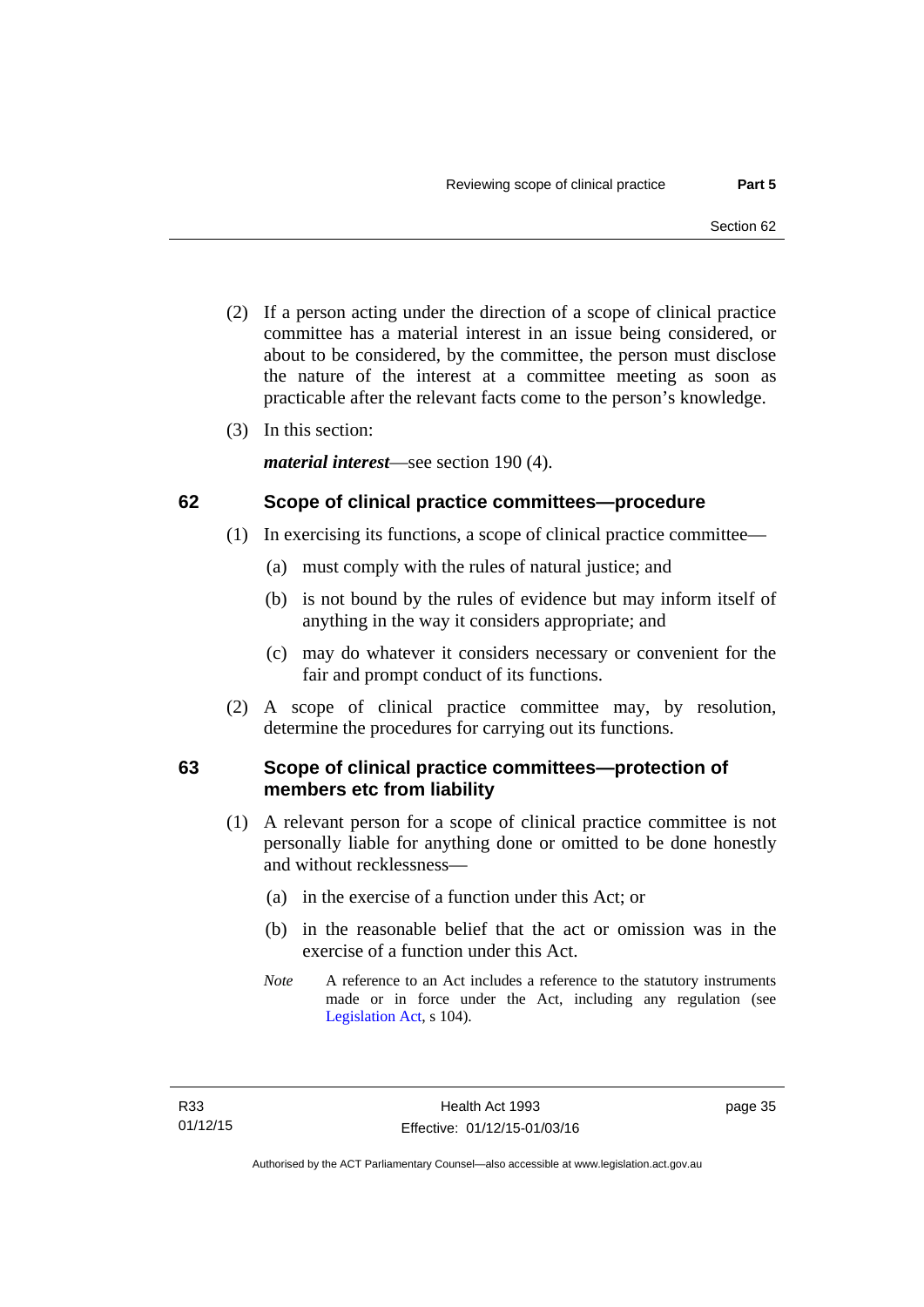- (2) Any civil liability that would, apart from this section, attach to a relevant person for a scope of clinical practice committee attaches instead to the Territory.
- (3) In this section:

*relevant person*, for a scope of clinical practice committee—

- (a) means a person who is, or has been, a member of the committee; and
- (b) includes anyone engaging in conduct under the direction of a person who is a member of the committee.

# **64 Scope of clinical practice committees—obtaining information**

 (1) A scope of clinical practice committee carrying out a function under this Act may ask anyone to give the committee information, including protected information, that is relevant to the committee carrying out the function.

*Note* The identity of a person who gives information to a committee under this section is protected (see pt 8).

- (2) When asking anyone for information, the committee must tell the person that giving false or misleading information is an offence against the [Criminal Code](http://www.legislation.act.gov.au/a/2002-51), section 338 (Giving false or misleading information).
- (3) If someone gives information honestly and without recklessness to a scope of clinical practice committee under subsection (1)—
	- (a) the giving of the information is not—
		- (i) a breach of confidence; or
		- (ii) a breach of professional etiquette or ethics; or
		- (iii) a breach of a rule of professional conduct; and

Authorised by the ACT Parliamentary Counsel—also accessible at www.legislation.act.gov.au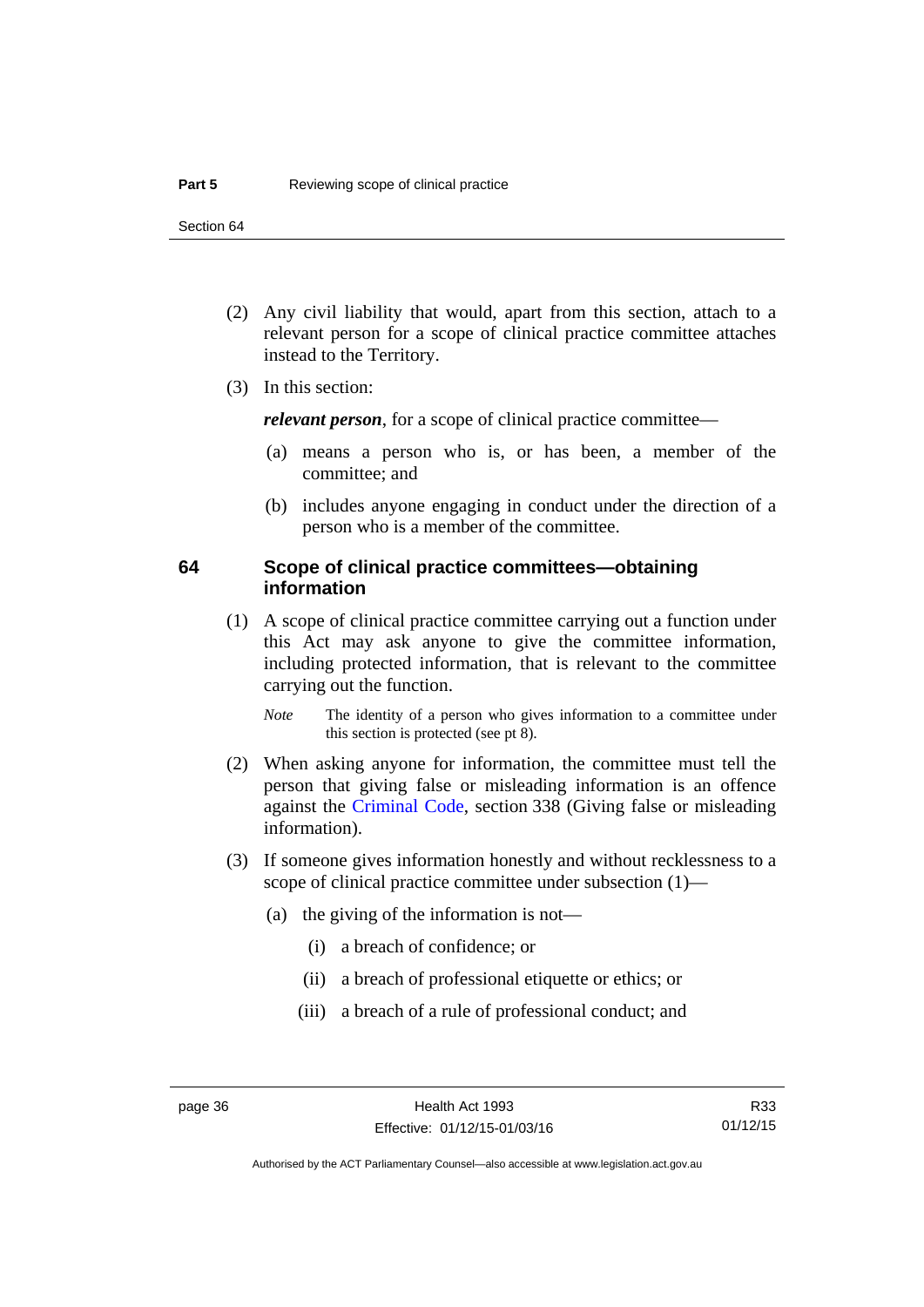(b) the person does not incur civil or criminal liability only because of giving the information.

# **65 Scope of clinical practice committee must give doctor, dentist or eligible midwife opportunity to explain**

- (1) This section applies to a scope of clinical practice committee if—
	- (a) the committee is reviewing the scope of clinical practice of a doctor, dentist or eligible midwife for a health facility; and
	- (b) the committee proposes to recommend in a scope of clinical practice report that—
		- (i) the scope of clinical practice of the doctor, dentist or eligible midwife should be amended or withdrawn; or
		- (ii) the terms of engagement of the doctor, dentist or eligible midwife by the health facility should be amended; or
		- (iii) the engagement of the doctor, dentist or eligible midwife by the health facility should be suspended or ended.

*Note* Scope of clinical practice reports are prepared under s 67.

- (2) The committee must give the doctor, dentist or eligible midwife a written notice (a *recommendation notice*) stating—
	- (a) the committee's proposed recommendation; and
	- (b) the reasons for the committee's proposed recommendation; and
	- (c) that the doctor, dentist or eligible midwife may, not later than 21 days after the day the recommendation notice is given to the doctor, dentist or eligible midwife, make a submission to the committee about the proposed recommendation.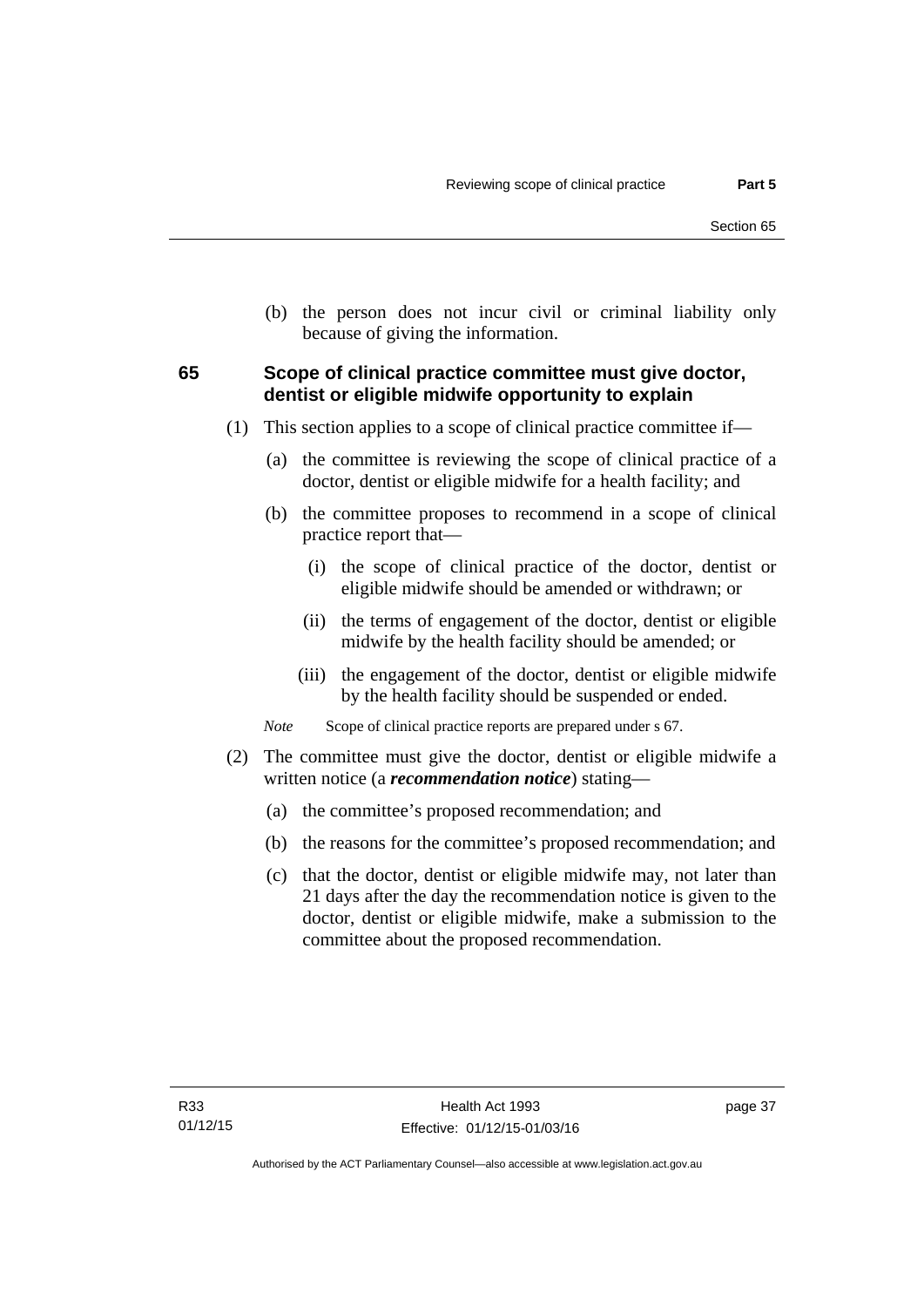(3) A recommendation notice must not include sensitive information.

*Note Sensitive information*—see s 124.

 (4) The committee must consider any submission made by the doctor, dentist or eligible midwife to the committee in accordance with the notice.

# **66 Interim and emergency withdrawal or amendment of scope of clinical practice by committee**

- (1) If at any time a scope of clinical practice committee forms the view that the clinical practice of a doctor, dentist or eligible midwife at a health facility poses a threat to the safety of members of the public, the committee may withdraw or amend the scope of clinical practice of the doctor, dentist or eligible midwife with immediate effect.
- (2) The scope of clinical practice committee may take action under subsection (1) before the completion of a review by the committee of the doctor's, dentist's or eligible midwife's scope of clinical practice under section 65.
- (3) Any withdrawal or amendment under this section has effect until a decision of the CEO of a health facility on the scope of clinical practice report in relation to the doctor, dentist or eligible midwife takes effect under section 71 (When CEO decision on scope of clinical practice report takes effect).
- (4) If a scope of clinical practice committee withdraws or amends the scope of clinical practice of a doctor, dentist or eligible midwife under subsection (1), the committee must tell the director-general and the chief executive officer, Calvary (the *executive officers*) of the committee's decision and the date of the decision, in writing, as soon as possible.

R33 01/12/15

Authorised by the ACT Parliamentary Counsel—also accessible at www.legislation.act.gov.au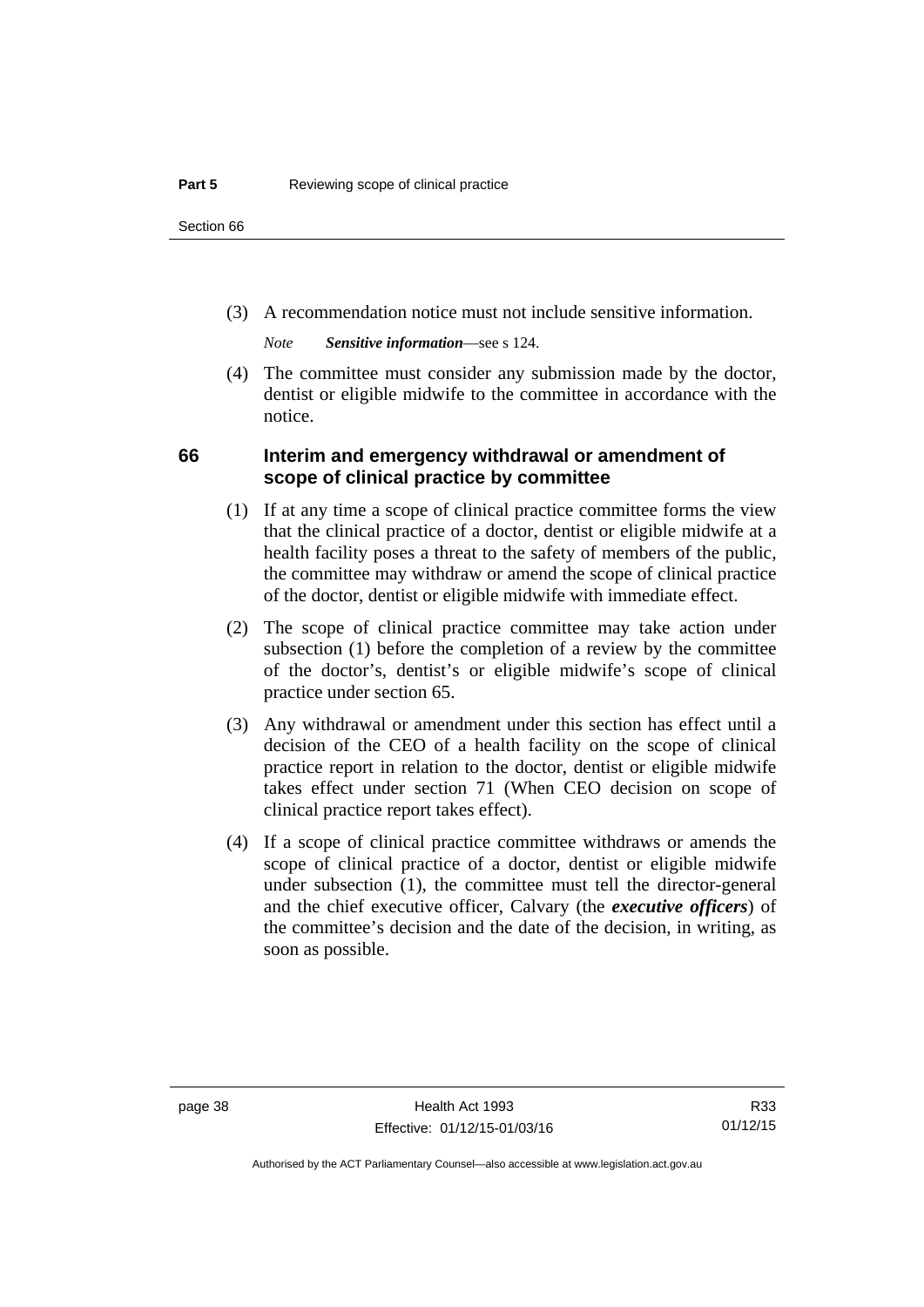(5) If an executive officer is told about the withdrawal or amendment of the scope of clinical practice of a doctor, dentist or eligible midwife under this section, the executive officer must tell appropriate officers under their authority or direction of the committee's decision so that proper effect can be given to the decision.

### **Examples—appropriate officers**

- general manager of the health facility
- clinical unit director
- head of department at health facility
- immediate supervisor of doctor, dentist or eligible midwife
- human resource personnel
- *Note* An example is part of the Act, is not exhaustive and may extend, but does not limit, the meaning of the provision in which it appears (see [Legislation Act,](http://www.legislation.act.gov.au/a/2001-14) s 126 and s 132).

# **67 Preparing scope of clinical practice reports**

- (1) This section applies to a scope of clinical practice committee if—
	- (a) the committee has reviewed the scope of clinical practice of a doctor, dentist or eligible midwife for a health facility; and
	- (b) if the committee has given the doctor, dentist or eligible midwife a recommendation notice—the committee has considered any submission made by the doctor, dentist or eligible midwife in accordance with the notice; and
	- (c) the committee has completed the review.
- (2) The scope of clinical practice committee must prepare a report (a *scope of clinical practice report*) about the review.
	- *Note* The report must be prepared as soon as possible (see [Legislation Act,](http://www.legislation.act.gov.au/a/2001-14) s 151B).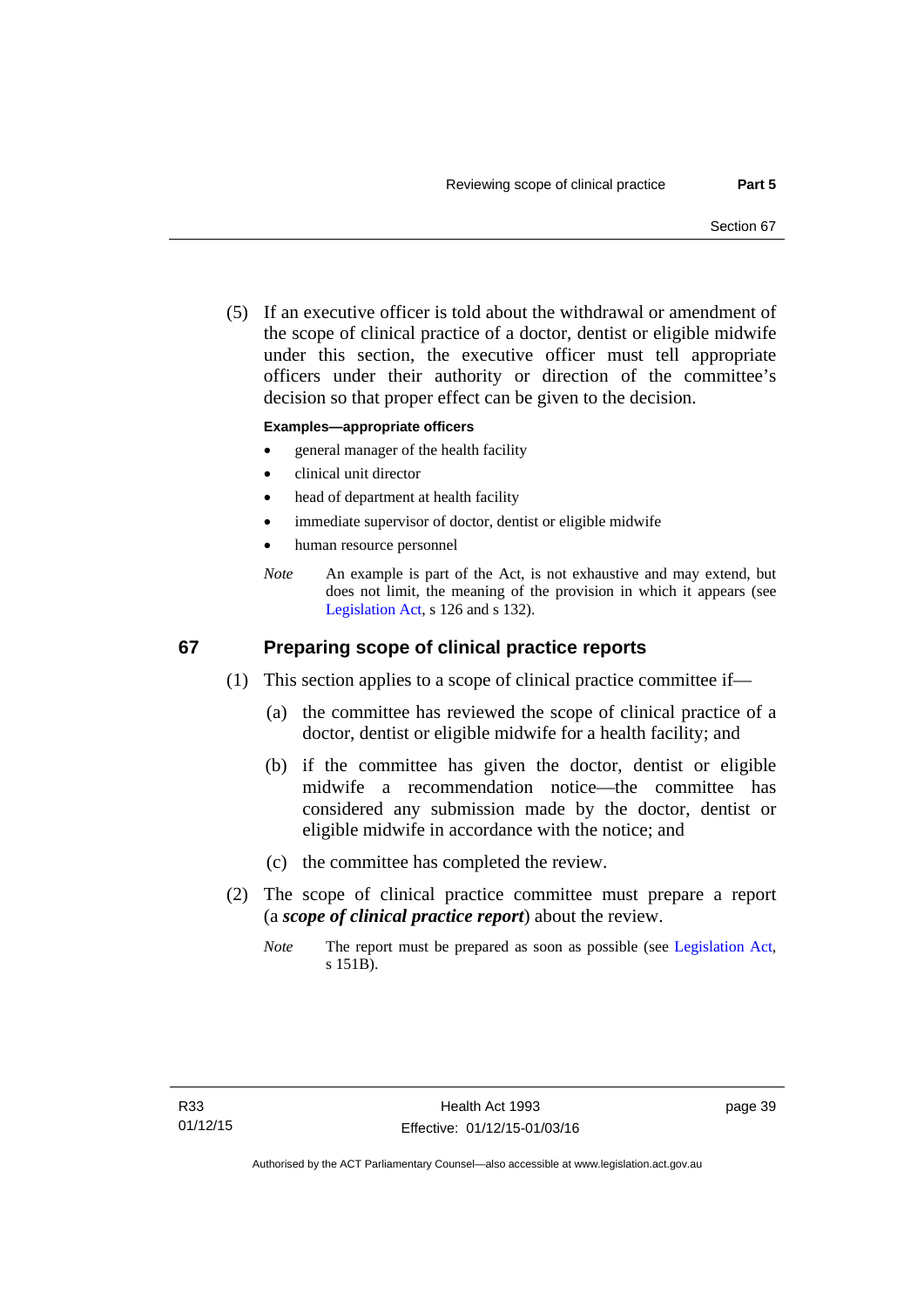- (3) The scope of clinical practice report must include the committee's recommendations about whether—
	- (a) the scope of clinical practice of the doctor, dentist or eligible midwife should stay the same, be amended or be withdrawn; and
	- (b) the terms of engagement of the doctor, dentist or eligible midwife by the health facility should be amended; and
	- (c) the engagement of the doctor, dentist or eligible midwife by the health facility should be suspended or ended.
- (4) In this section:

*recommendation notice*—see section 65 (2).

# **68 Giving scope of clinical practice reports to CEO of health facility and doctor, dentist or eligible midwife**

If a scope of clinical practice committee prepares a scope of clinical practice report about a doctor, dentist or eligible midwife for a health facility, the committee must give a copy of the report to—

- (a) the CEO of the health facility; and
- (b) the doctor, dentist or eligible midwife.
- *Note* The report must be given as soon as possible (see [Legislation Act,](http://www.legislation.act.gov.au/a/2001-14) s 151B).

# **69 CEO may make interim or emergency decision on scope of clinical practice**

 (1) If the CEO of a health facility has concerns about a doctor, dentist or eligible midwife for a health facility of sufficient seriousness to warrant the immediate amendment or withdrawal of the scope of clinical practice of the doctor, dentist or eligible midwife, the CEO may, by notice in writing, amend or withdraw the scope of clinical practice of the doctor, dentist or eligible midwife with immediate effect.

R33 01/12/15

Authorised by the ACT Parliamentary Counsel—also accessible at www.legislation.act.gov.au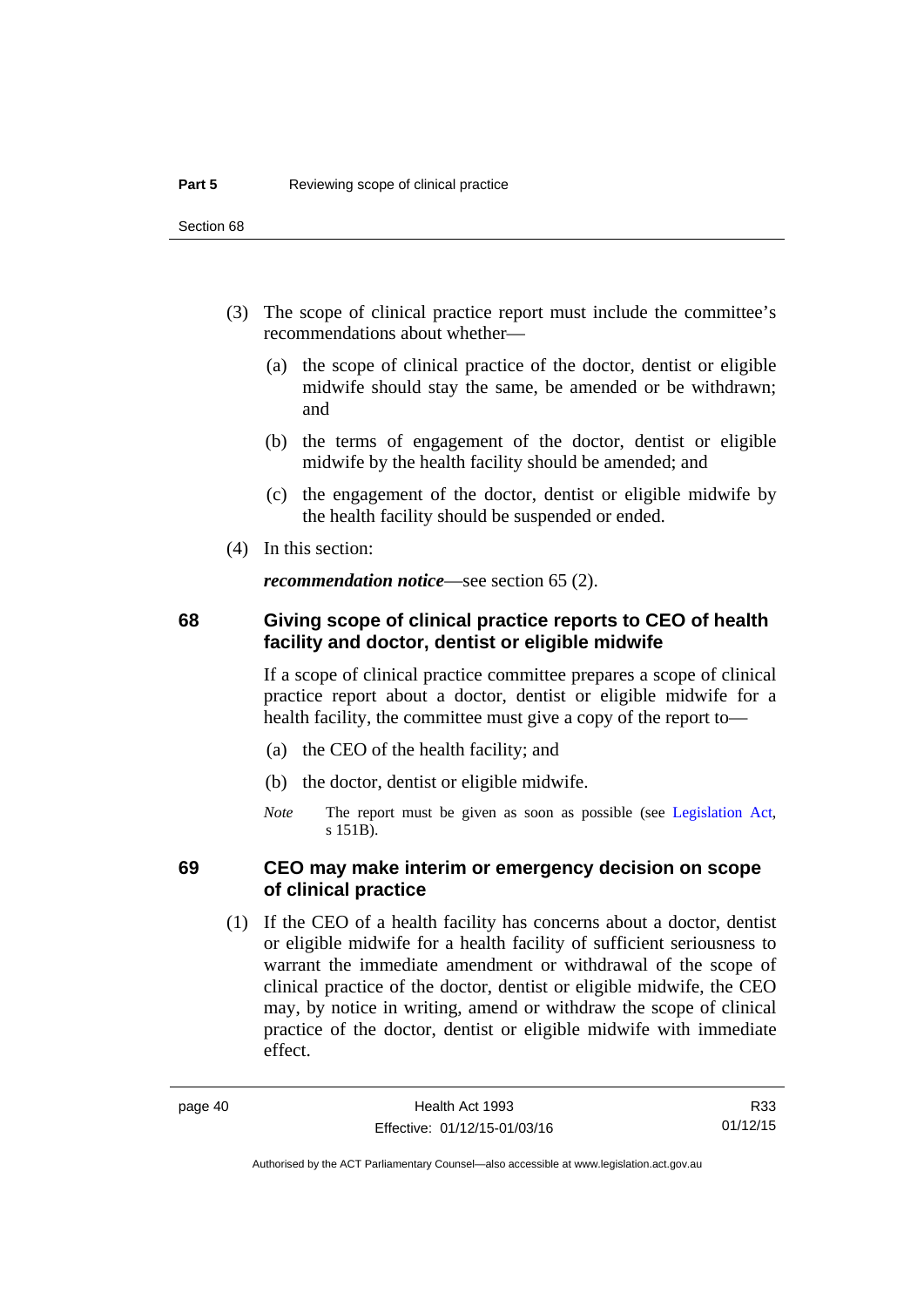- (2) The CEO may take action under subsection (1) even if a scope of clinical practice committee has not reported on, or is not currently investigating, the scope of clinical practice of the doctor, dentist or eligible midwife.
- (3) Any amendment or withdrawal of the scope of clinical practice of a doctor, dentist or eligible midwife under this section has effect from the day and time the notice is given to the doctor, dentist or eligible midwife—
	- (a) if a scope of clinical practice report is prepared under section 67 in relation to the doctor, dentist or eligible midwife—until a decision on the scope of clinical practice report takes effect under section 71; or
	- (b) in any other case—until the CEO, by notice in writing, revokes the amendment or withdrawal.
- (4) Subsection (5) applies if—
	- (a) the CEO amends or withdraws the scope of clinical practice of a doctor, dentist or eligible midwife under subsection (1); and
	- (b) the scope of clinical practice of the doctor, dentist or eligible midwife is not the subject of an investigation by a scope of clinical practice committee.
- (5) The CEO must immediately refer the scope of clinical practice of the doctor, dentist or eligible midwife to a scope of clinical practice committee.
- (6) If the CEO amends or withdraws the scope of clinical practice of a doctor, dentist or eligible midwife under subsection (1), the CEO must, in writing, notify—
	- (a) the doctor, dentist or eligible midwife; and
	- (b) if the CEO is not the director-general—the director-general; and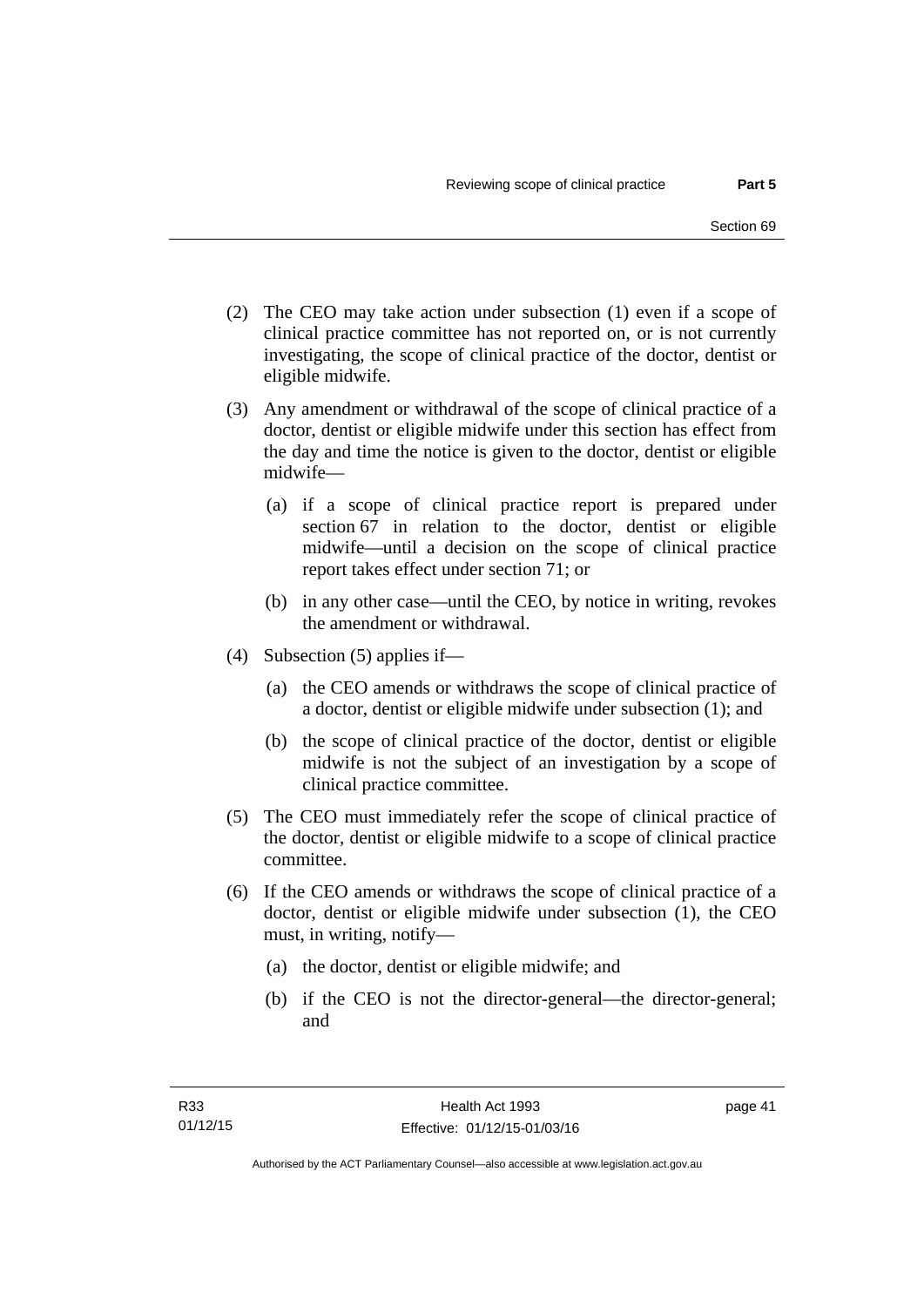- (c) if the CEO is not the chief executive officer, Calvary—the chief executive officer, Calvary; and
- (d) the relevant health board for the doctor, dentist or eligible midwife; and
- (e) the health services commissioner; and
- (f) the CEO of any other health facility at which the doctor, dentist or eligible midwife is engaged; and
- (g) if a scope of clinical practice committee submitted a report about the doctor, dentist or eligible midwife under section 68 to the CEO—the scope of clinical practice committee that submitted the report; and
- (h) all appropriate officers under the CEO's authority or direction of the committee's decision so that proper effect can be given to the decision.

### **Examples—appropriate officers**

- general manager of the health facility
- clinical unit director
- head of department at health facility
- immediate supervisor of doctor, dentist or eligible midwife
- human resource personnel
- *Note* An example is part of the Act, is not exhaustive and may extend, but does not limit, the meaning of the provision in which it appears (see [Legislation Act,](http://www.legislation.act.gov.au/a/2001-14) s 126 and s 132).

# **70 CEO must make decision on scope of clinical practice report**

 (1) This section applies if the CEO of a health facility is given a scope of clinical practice report about a doctor, dentist or eligible midwife for the health facility.

R33 01/12/15

Authorised by the ACT Parliamentary Counsel—also accessible at www.legislation.act.gov.au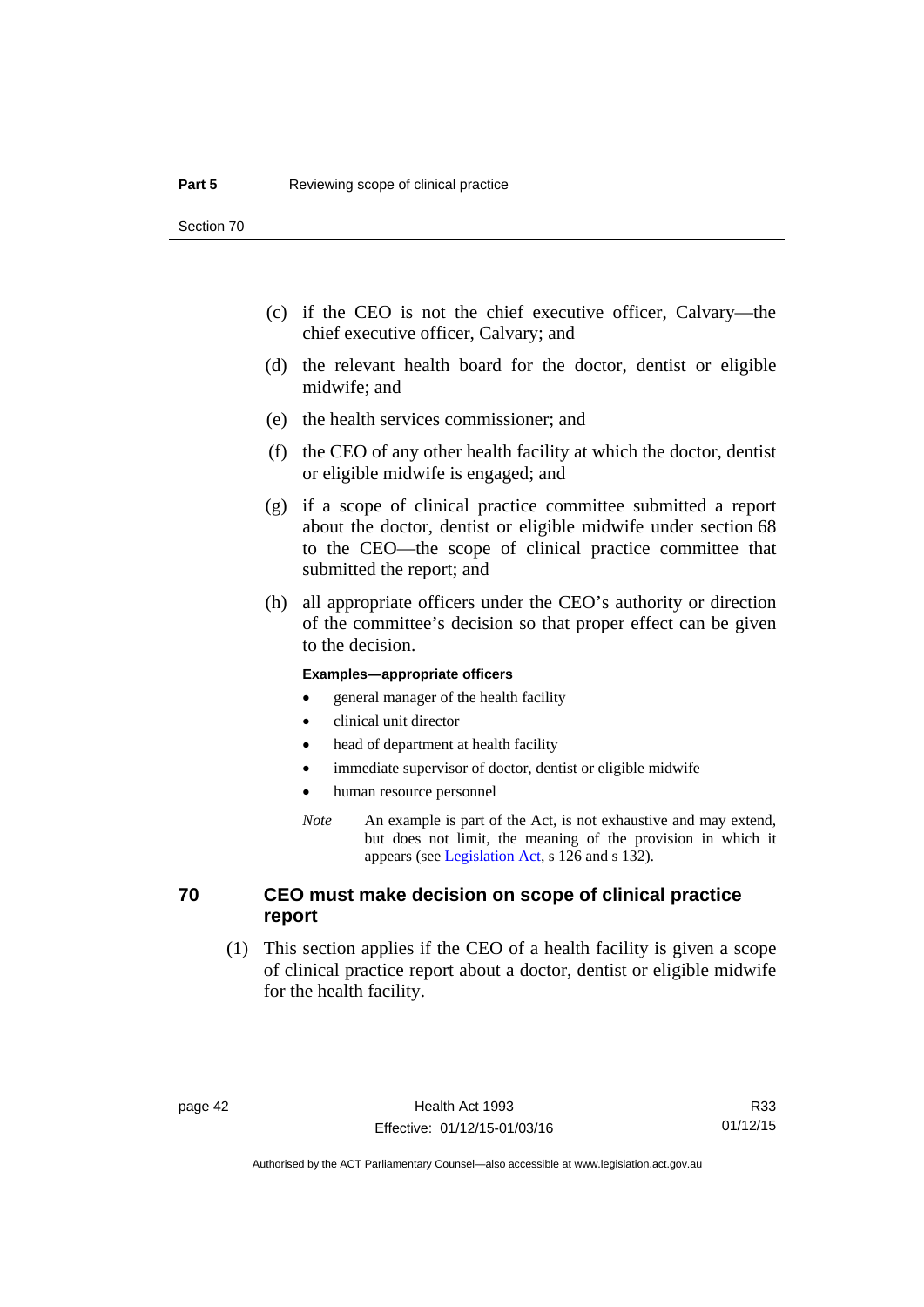- (2) The CEO must—
	- (a) consider the recommendations in the scope of clinical practice report; and
	- (b) decide whether to take—
		- (i) the action recommended in the scope of clinical practice report; or
		- (ii) any other action that the committee could have recommended under section 67 (3) that the CEO considers appropriate.
	- *Note 1* The CEO must consider the recommendations and make a decision as soon as possible (see [Legislation Act](http://www.legislation.act.gov.au/a/2001-14), s 151B).
	- *Note* 2 A decision of the CEO under this section is a reviewable decision (see pt 10).
- (3) After the CEO has made a decision under subsection (2), the CEO must give the following people notice in writing (a *scope of clinical practice executive decision notice*) of the decision:
	- (a) each doctor, dentist or eligible midwife for the health facility whose scope of clinical practice or engagement will be affected by the CEO's decision;
	- (b) the scope of clinical practice committee that prepared the scope of clinical practice report;
	- (c) all appropriate officers under the CEO's authority or direction so that proper effect can be given to the decision.

### **Examples—appropriate officers**

- general manager of the health facility
- clinical unit director
- head of department at health facility
- immediate supervisor of doctor, dentist or eligible midwife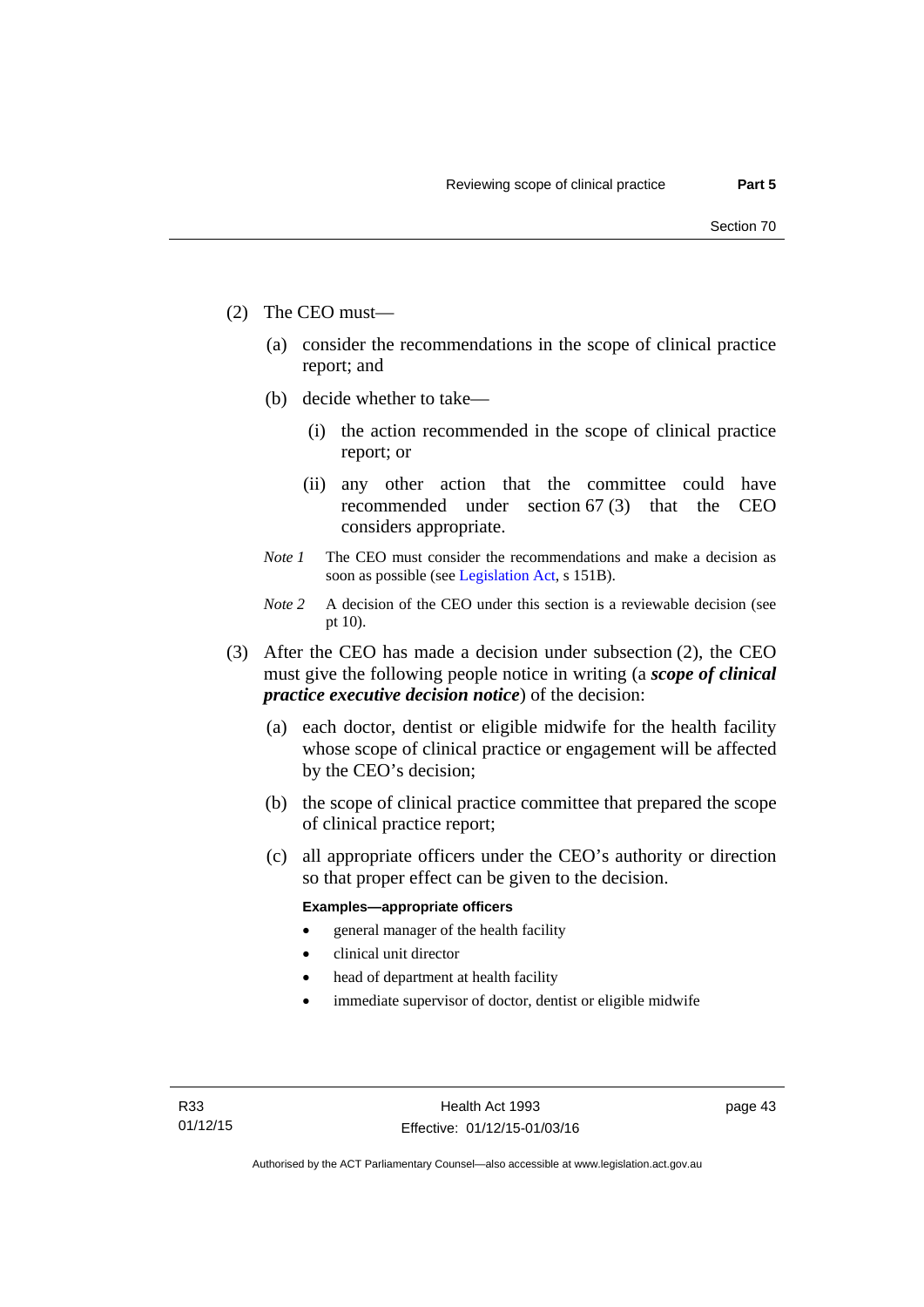- human resource personnel
- *Note* An example is part of the Act, is not exhaustive and may extend, but does not limit, the meaning of the provision in which it appears (see [Legislation Act,](http://www.legislation.act.gov.au/a/2001-14) s 126 and s 132).
- (4) A scope of clinical practice executive decision notice in relation to a doctor, dentist or eligible midwife must include the following information:
	- (a) if the doctor's, dentist's or eligible midwife's scope of clinical practice is to stay the same—a statement to that effect;
	- (b) if the doctor's, dentist's or eligible midwife's scope of clinical practice is to be amended—how the scope of clinical practice is being amended;
	- (c) if the doctor's, dentist's or eligible midwife's scope of clinical practice is to be withdrawn—a statement to that effect;
	- (d) if the term of engagement of the doctor, dentist or eligible midwife by a health facility is to be amended—how the term is being amended;
	- (e) if the engagement of the doctor, dentist or eligible midwife by a health facility is to be suspended—the period for which the engagement is being suspended;
	- (f) if the engagement of the doctor, dentist or eligible midwife by a health facility is to be ended—a statement to that effect;
	- (g) if the doctor, dentist or eligible midwife was the subject of a decision of the CEO under section 69—a statement to that effect;
	- (h) when the decision takes effect.
- (5) The scope of clinical practice review notice must be in accordance with the requirements for a reviewable decision notice.
	- *Note* The requirements for reviewable decision notices are prescribed under the *[ACT Civil and Administrative Tribunal Act 2008](http://www.legislation.act.gov.au/a/2008-35)*.

R33 01/12/15

Authorised by the ACT Parliamentary Counsel—also accessible at www.legislation.act.gov.au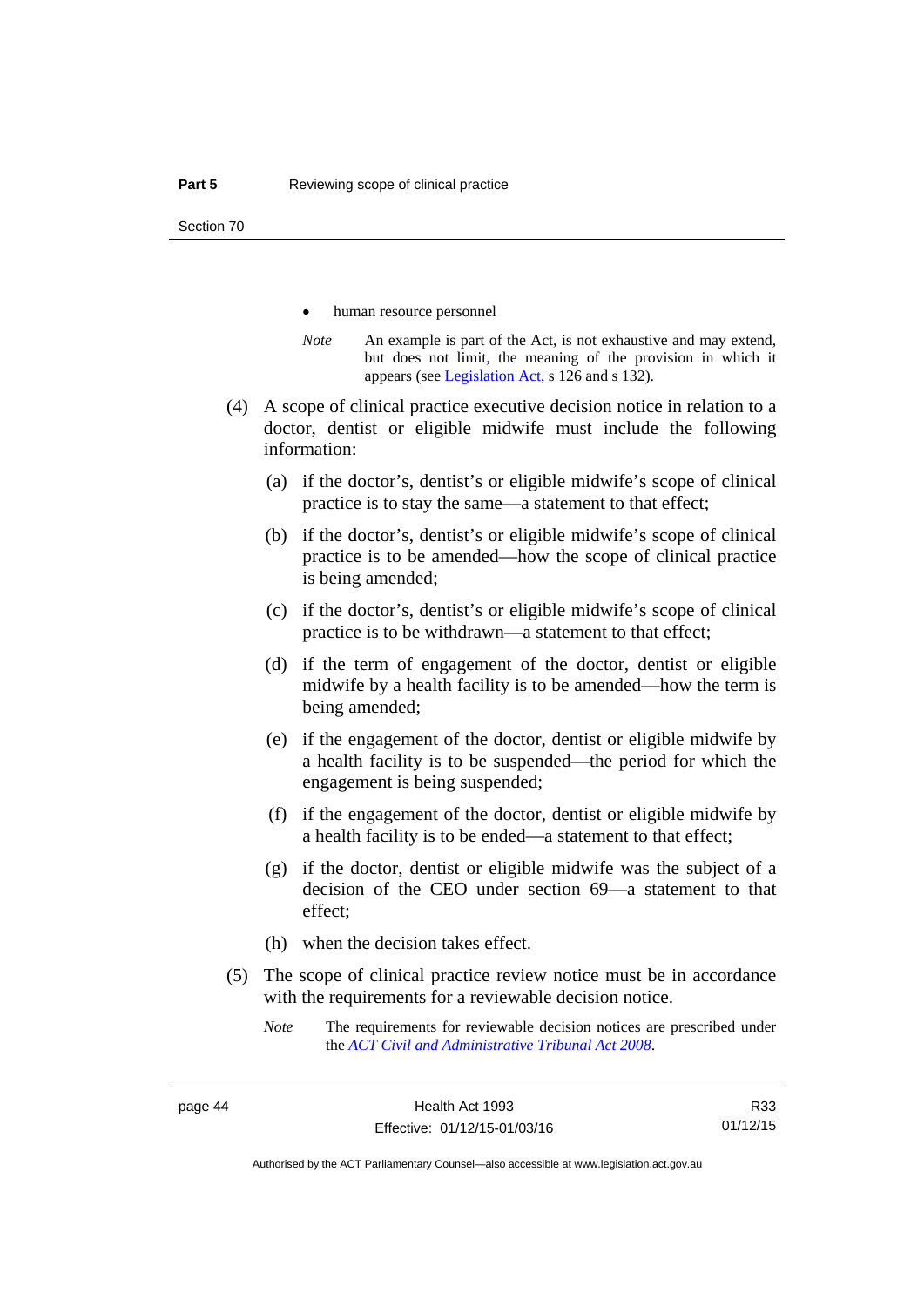# **71 When CEO decision on scope of clinical practice report takes effect**

- (1) A decision of the CEO of a health facility under section 69 or section 70 in relation to a doctor, dentist or eligible midwife for the health facility takes effect on the later of the following:
	- (a) the day stated in the scope of clinical practice review notice for the decision;
	- (b) the day the scope of clinical practice review notice is given to the doctor, dentist or eligible midwife.
- (2) For subsection (1) (b), if the notice cannot be given to the doctor, dentist or eligible midwife in person, the notice is taken to be given to the doctor, dentist or eligible midwife 7 days after the day it is posted to his or her last known home address.

# **72 CEO may give information about decision to health facility outside ACT**

- (1) If the CEO of a health facility makes a decision under section 69 or section 70 to amend or withdraw the scope of clinical practice of a doctor, dentist or eligible midwife, the CEO may tell the CEO of a health facility that is outside the ACT (the *other CEO*) about the amendment or withdrawal.
- (2) However, the CEO may not tell the other CEO about the amendment or withdrawal, unless the other CEO asks, in writing, for information about the scope of clinical practice of the doctor, dentist or eligible midwife.

# **73 Request for information by health facility outside ACT**

(1) This section applies if a health facility outside the ACT (the *requesting facility*) asks the CEO of a health facility for clinical practice information about a doctor, dentist or eligible midwife that has been the subject of a scope of clinical practice review at the health facility.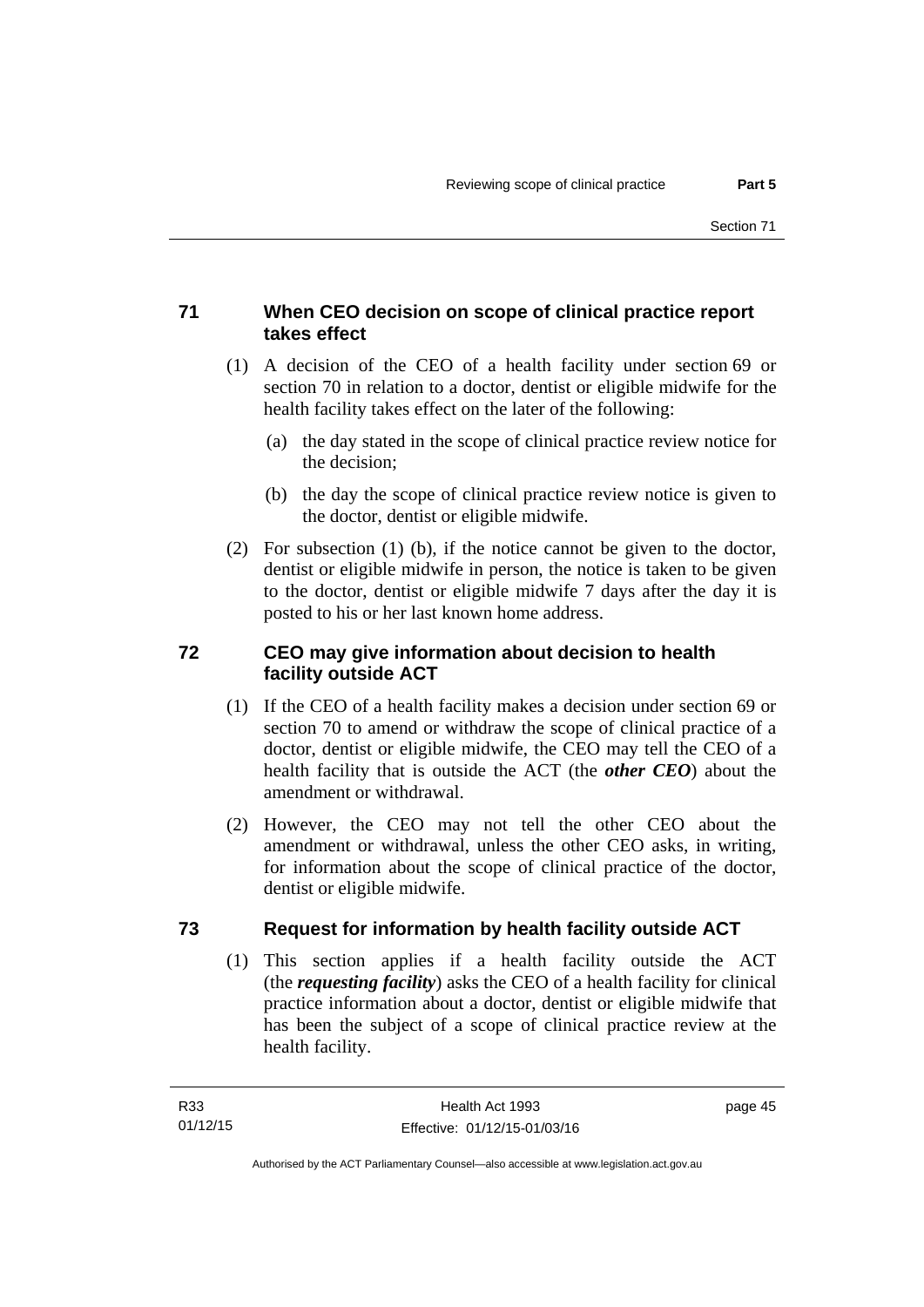- (2) The CEO must—
	- (a) if the request for information is in writing—forward the request within 7 days of receiving it to the scope of clinical practice committee that reviewed the doctor's, dentist's or eligible midwife's scope of clinical practice; or
	- (b) if the request is not in writing—tell the requesting facility as soon as practicable that the request must be made in writing.
- (3) A scope of clinical practice review committee that receives a request from a CEO under subsection (2) (a) may give the requesting facility—
	- (a) the following information if the information formed part of the committee's review of the doctor, dentist or eligible midwife, and is relevant to the information asked for by the requesting facility:
		- (i) particulars of the complaint against the doctor, dentist or eligible midwife;
		- (ii) particulars about any patients treated by the doctor, dentist or eligible midwife;
		- (iii) health facility medical records;
		- (iv) reports from other providers of health services; and
	- (b) a summary of the committee's review report into the doctor's, dentist's or eligible midwife's scope of clinical practice.
- (4) However, any information given to a requesting facility under subsection (3) must be given in a form that does not allow a person mentioned in the information, other than the doctor, dentist or eligible midwife reviewed by the committee, to be identified.

Authorised by the ACT Parliamentary Counsel—also accessible at www.legislation.act.gov.au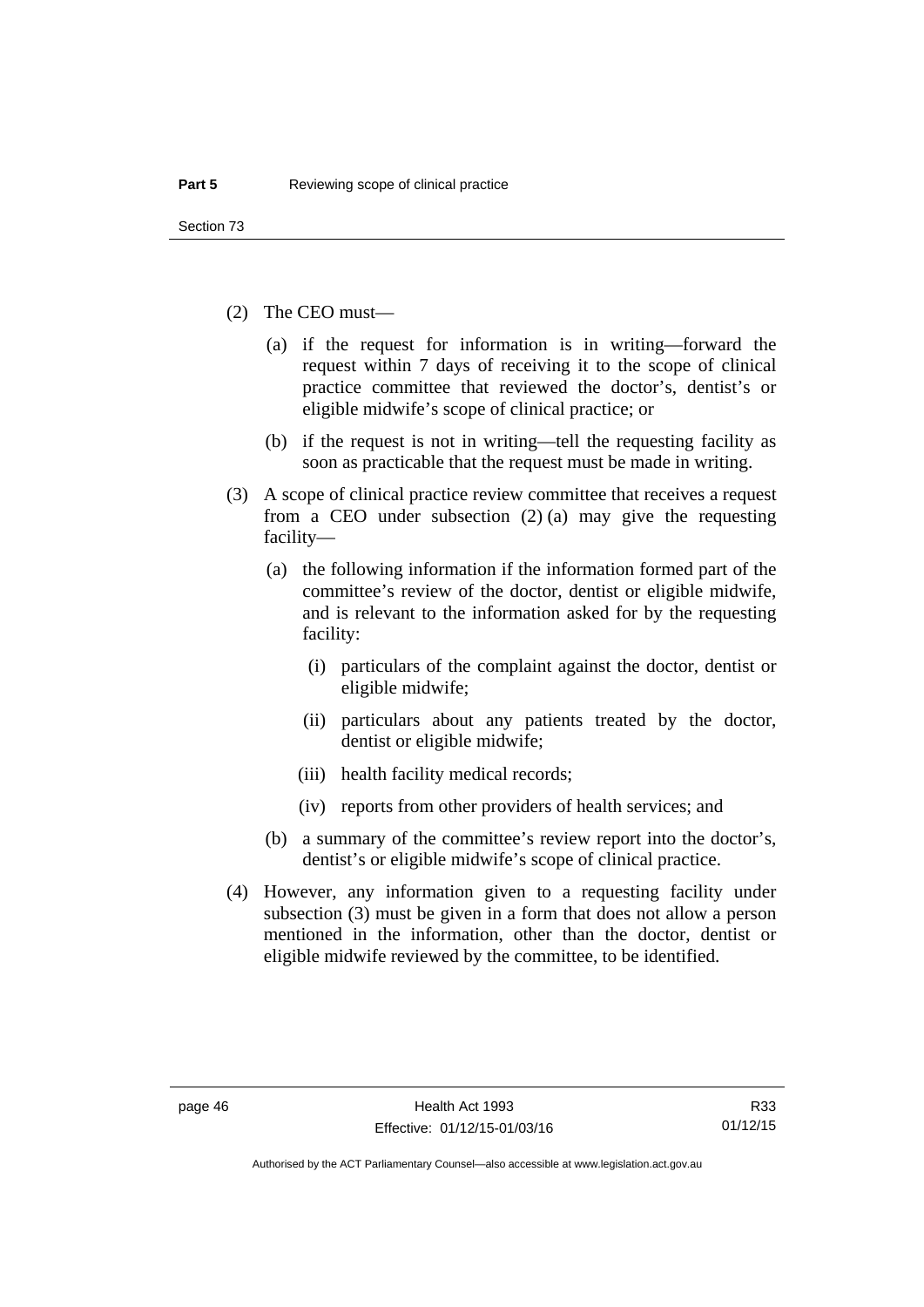(5) In this section:

*clinical practice information*, about a doctor, dentist or eligible midwife, means information relating to the clinical competency and standards of professional conduct of the doctor, dentist or eligible midwife.

# **74 Scope of clinical practice committees—giving information to health board and health services commissioner**

(1) A scope of clinical practice committee may give protected information to a health board if the committee is satisfied that giving the information would be likely to facilitate the improvement of health services provided in the ACT.

*Note* Protected information includes sensitive information (see s 123).

- (2) If a clinical practice committee gives protected information to a health board under subsection (1), the committee must give the information to the health services commissioner.
- (3) A scope of clinical practice committee must tell the relevant health board, and the health services commissioner, if the committee is satisfied that the clinical practice of a doctor, dentist or eligible midwife has failed to meet a required standard of practice, or that the doctor, dentist or eligible midwife does not satisfy the suitability to practise requirements.
	- *Note* The *[Health Practitioner Regulation National Law \(ACT\)](http://www.legislation.act.gov.au/a/db_39269/default.asp)*, pt 8, div 2 imposes an obligation to report misconduct or impairment.

# **75 Scope of clinical practice committees—admissibility of evidence**

- (1) The following are not admissible as evidence in a proceeding before a court:
	- (a) an oral statement made in a proceeding before a scope of clinical practice committee;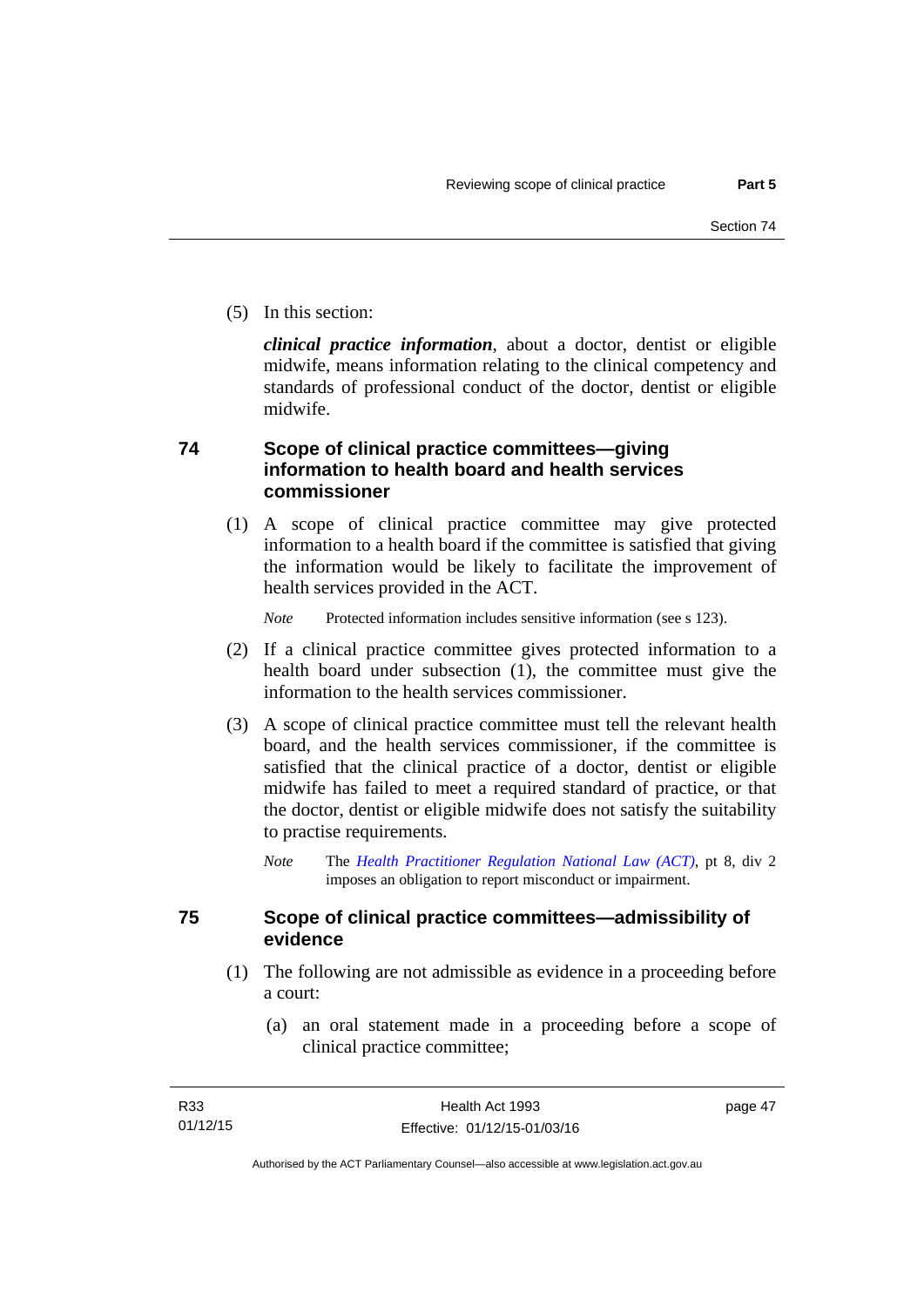- (b) a document given to a scope of clinical practice committee, but only to the extent that it was prepared only for the committee;
- (c) a document prepared by a scope of clinical practice committee.
- (2) In this section:

*court* includes a tribunal, authority or person with power to require the production of documents or the answering of questions.

# **76 Sharing information with other committees**

A scope of clinical practice committee may share the following information, including protected information, with another scope of clinical practice committee or a quality assurance committee:

- (a) any information that comes before the committee in the course of its functions;
- (b) a decision of a CEO under section 69 or section 70 that related to a recommendation made by the committee.

# **77 Sharing information with 3rd parties**

- (1) This section applies if—
	- (a) the CEO of a health facility makes a decision, under section 69 or section 70, to amend or withdraw the scope of clinical practice of a doctor, dentist or eligible midwife; and
	- (b) a person asks for information about the decision.
- (2) The CEO may give the person information about the decision, but may not disclose the identity of the doctor, dentist or eligible midwife or any other sensitive information.

*Note Sensitive information*—see s 124.

Authorised by the ACT Parliamentary Counsel—also accessible at www.legislation.act.gov.au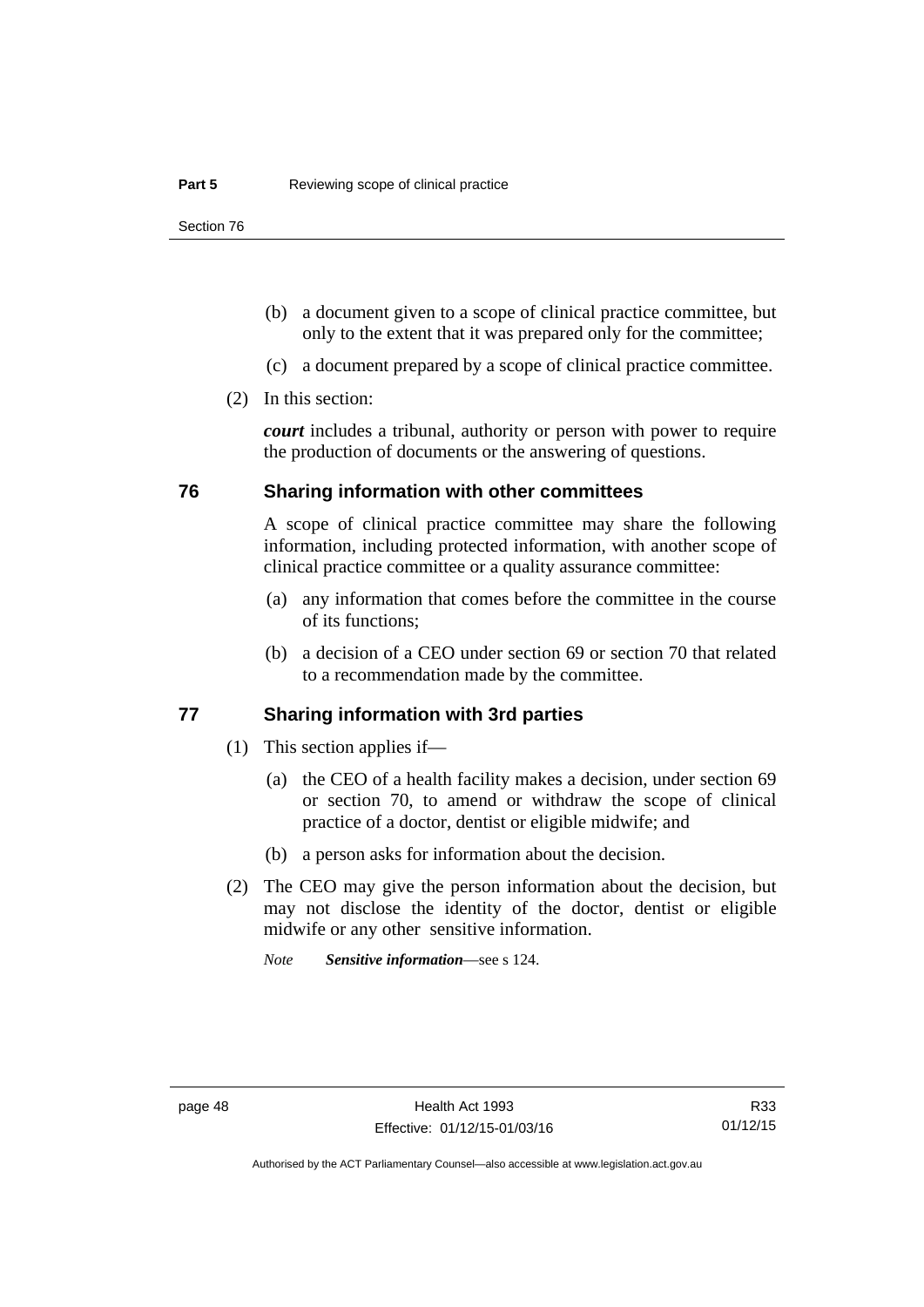# **78 Complainants to remain anonymous**

If a person makes a complaint about a doctor, dentist or eligible midwife and the matter is referred to a scope of clinical practice committee, the committee—

- (a) must not disclose the identity of the complainant to the doctor, dentist, eligible midwife or any other person who is not a member of the committee; and
- (b) if the committee provides any information to a person about a complaint—may provide information in a way that protects the identity of the complainant unless required to do otherwise by this Act or any other Territory law.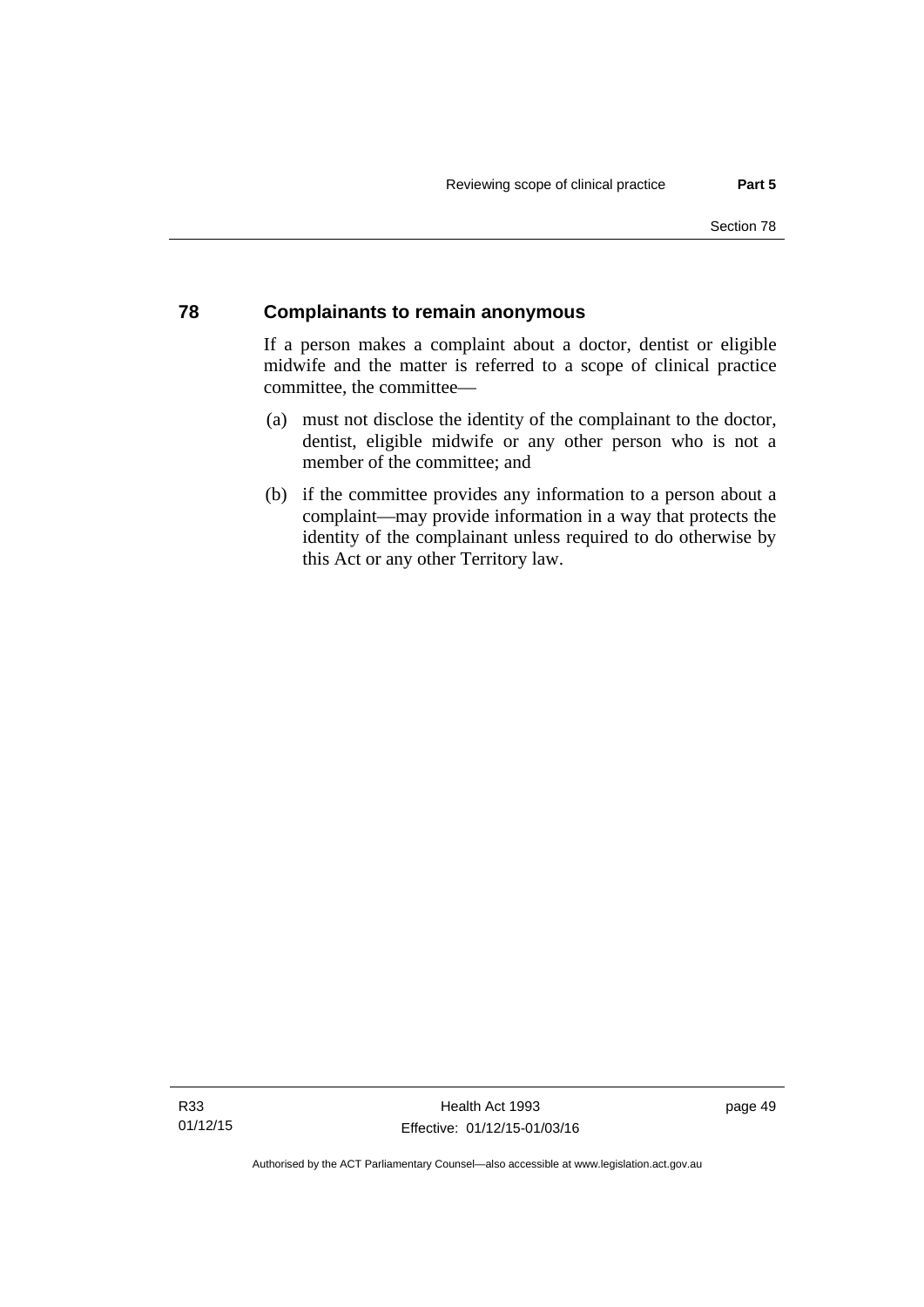#### **Part 6** Abortions

Section 80

# **Part 6 Abortions**

# **80 Meaning of** *abortion* **for pt 6**

In this part:

*abortion* means causing a woman's miscarriage by:

- (a) administering a drug; or
- (b) using an instrument; or
- (c) any other means.

# **81 Only doctor may carry out abortion**

A person who is not a doctor must not carry out an abortion.

Maximum penalty: imprisonment for 5 years.

# **82 Abortion to be carried out in approved medical facility**

A person must not carry out an abortion except in a medical facility, or part of a medical facility, approved under section 83 (1).

Maximum penalty: 50 penalty units, imprisonment for 6 months or both.

# **83 Approval of facilities**

- (1) If a medical facility is suitable on medical grounds for carrying out abortions, the Minister may approve the medical facility or an appropriate part of the medical facility.
- (2) An approval is a notifiable instrument.

*Note* A notifiable instrument must be notified under the *[Legislation Act 2001](http://www.legislation.act.gov.au/a/2001-14)*.

 (3) The Minister must not unreasonably refuse or delay a request for approval of a medical facility under subsection (1).

R33 01/12/15

Authorised by the ACT Parliamentary Counsel—also accessible at www.legislation.act.gov.au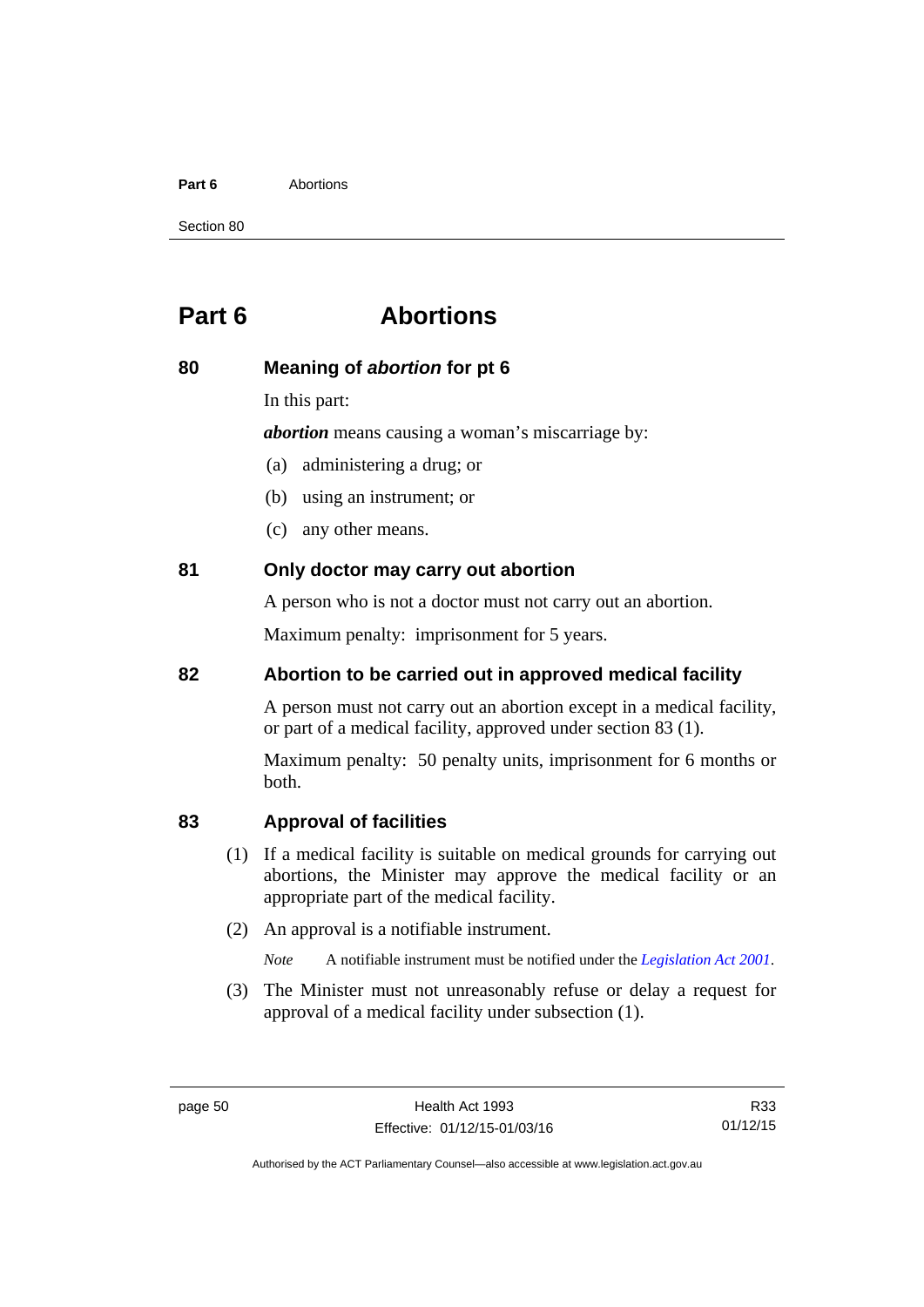# **84 No obligation to carry out abortion**

- (1) No-one is under a duty (by contract or by statutory or other legal requirement) to carry out or assist in carrying out an abortion.
- (2) A person is entitled to refuse to assist in carrying out an abortion.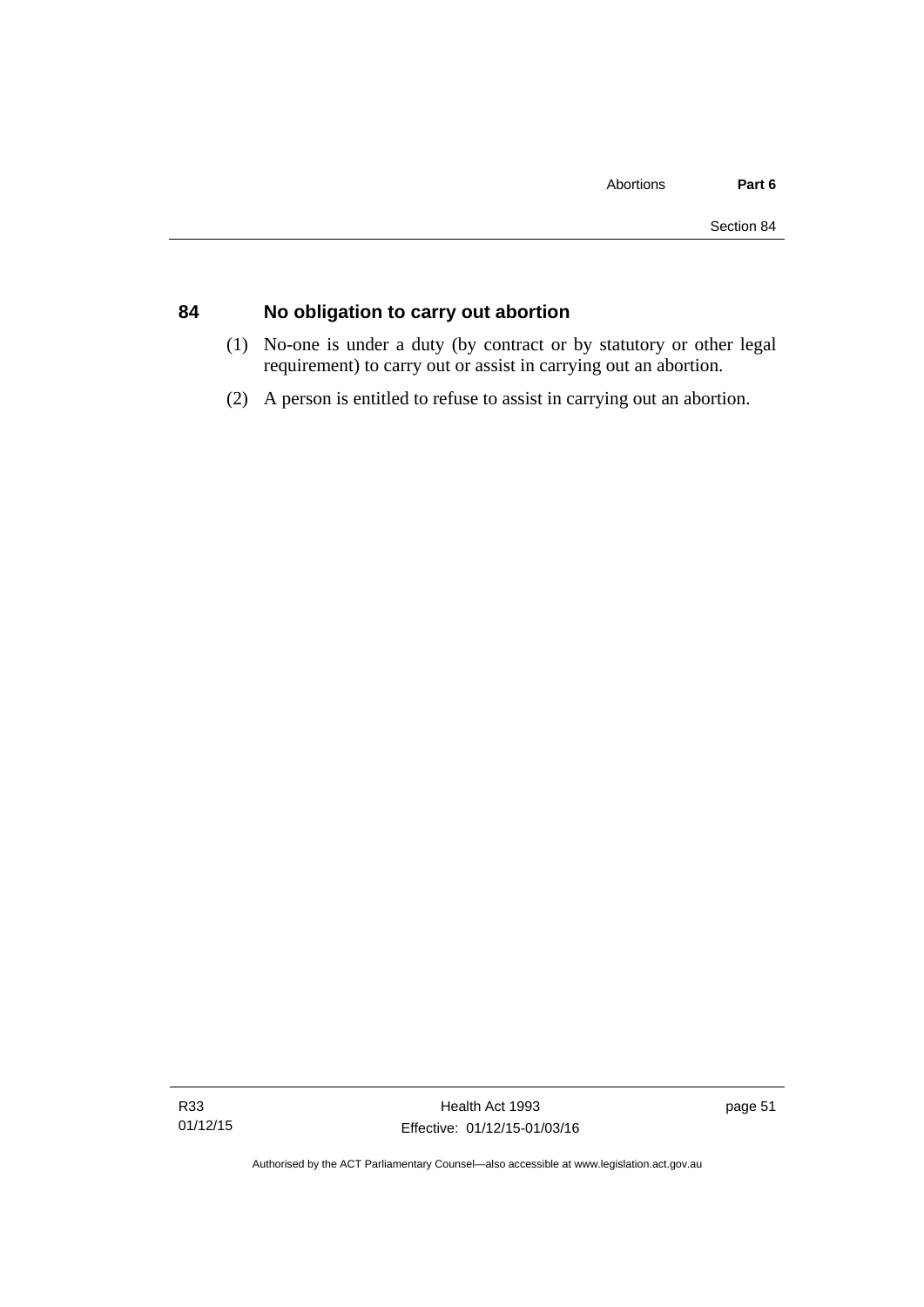#### **Part 7** VMO service contracts

Section 100

# **Part 7 VMO service contracts**

# **100 Definitions for pt 7**

In this part:

*authorised representative* means an entity authorised as a representative under section 105.

*core conditions* means conditions determined under section 102.

*entity* means a corporation or an unincorporated association.

*negotiating agent* means an entity approved as a negotiating agent under section 104.

*negotiating period*—see section 103 (2).

*practice corporation*, of a VMO, means a corporation that is controlled or conducted by the VMO and by which the VMO conducts his or her practice as a doctor or dentist.

*service contract* means a contract for services, between the Territory and a VMO (or the VMO's practice corporation), under which the VMO is to provide health services to or for the Territory.

*VMO* (visiting medical officer) means a doctor or dentist who is engaged, or who the Territory proposes to engage, under a service contract.

# **101 Service contracts**

- (1) The Territory must not enter into a service contract unless it includes the core conditions that apply to the contract.
- (2) A service contract entered into in contravention of subsection (1) is void.
- (3) A condition of a service contract that is inconsistent with a core condition that applies to the contract is void to the extent of the inconsistency.

R33 01/12/15

Authorised by the ACT Parliamentary Counsel—also accessible at www.legislation.act.gov.au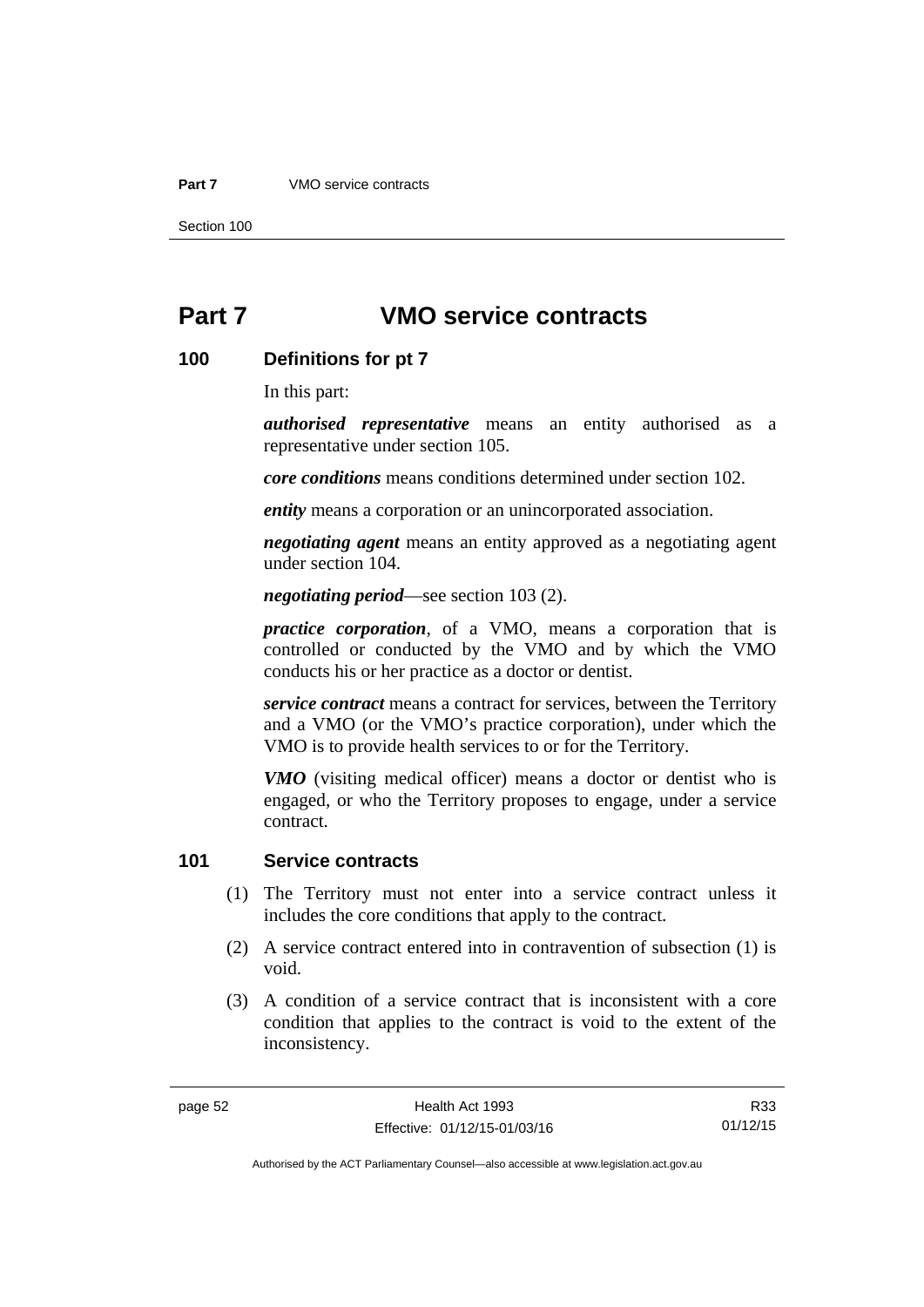# **102 Core conditions**

- (1) The Minister may determine core conditions for service contracts.
- (2) The Minister must not determine a condition as a core condition unless the condition has been—
	- (a) agreed in collective negotiations under section 103; or
	- (b) decided by arbitration under section 106.
- (3) A determination of core conditions is a notifiable instrument.

*Note* A notifiable instrument must be notified under the [Legislation Act](http://www.legislation.act.gov.au/a/2001-14).

# **103 Collective negotiations**

- (1) The Territory may negotiate with a negotiating agent, or negotiating agents, to establish proposed core conditions for service contracts.
- (2) Before beginning collective negotiations, the Minister must determine a period (the *negotiating period*) for the negotiations.
- (3) A negotiating period must not be shorter than 3 months unless the parties to the negotiations agree to a shorter negotiating period.
- (4) A determination of a negotiating period is a notifiable instrument.

*Note* A notifiable instrument must be notified under the [Legislation Act](http://www.legislation.act.gov.au/a/2001-14).

# **104 Negotiating agents**

- (1) The Minister may, in writing, approve an entity as a negotiating agent.
- (2) The Minister must not approve an entity as a negotiating agent unless the Minister is satisfied that—
	- (a) the entity is the authorised representative of at least 50 VMOs who, between them, belong to at least 3 of the following categories:
		- (i) physician;

page 53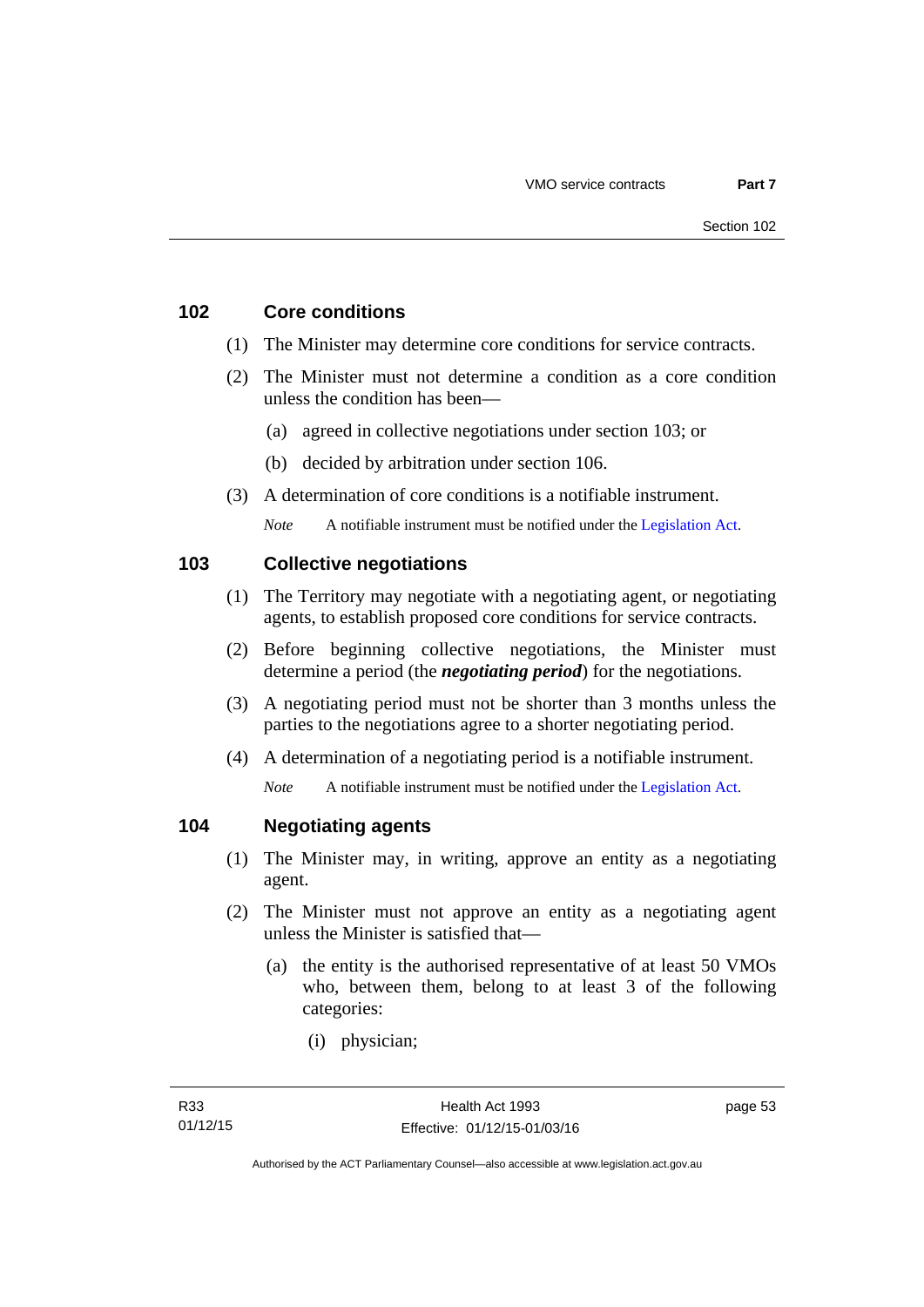- (ii) surgeon;
- (iii) obstetrician and gynaecologist;
- (iv) anaesthetist;
- (v) general practitioner or other doctor or dentist; and
- (b) the entity is not disqualified under subsection (3); and
- (c) the entity is otherwise suitable to be a negotiating agent having regard to anything that may reasonably influence that decision, including the following:
	- (i) any criminal or civil court proceedings in which the entity or an executive officer of the entity has been concerned in the previous 10 years;
	- (ii) any levy of execution against the entity or an executive officer of the entity that is not satisfied;
	- (iii) whether an executive officer of the entity has ceased to carry on business, or has been involved in the management of an entity that has ceased to carry on business, with the result that creditors were not fully paid or are unlikely to be fully paid.
- (3) For subsection (2) (b), an entity is disqualified if—
	- (a) the entity, or an executive officer of the entity, has been convicted, in the ACT or elsewhere, of—
		- (i) an offence punishable by imprisonment for longer than 1 year; or
		- (ii) an offence that involves dishonesty and is punishable by imprisonment for 3 months or longer; or
	- (b) the entity has a receiver, receiver and manager, or provisional liquidator appointed over part or all of its affairs, or is otherwise under external administration; or

R33 01/12/15

Authorised by the ACT Parliamentary Counsel—also accessible at www.legislation.act.gov.au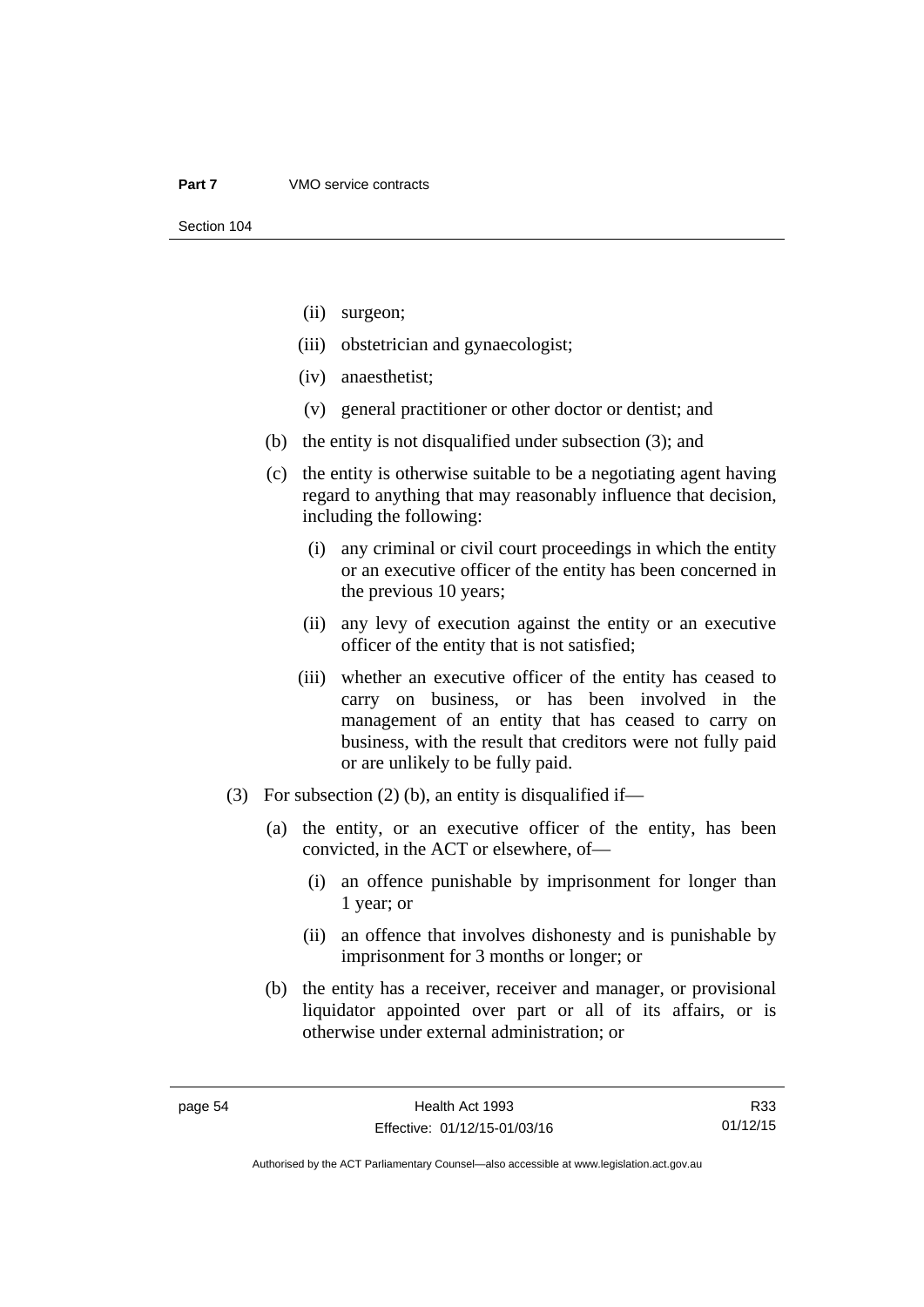- (c) the entity is insolvent, enters into voluntary administration or makes an arrangement with its creditors or takes the benefit of any law for the relief of insolvent debtors; or
- (d) the executive officer of the entity is disqualified from managing corporations under the [Corporations Act](http://www.comlaw.gov.au/Series/C2004A00818), part 2D.6 (Disqualification from managing corporations).
- (4) In this section:

*executive officer*, of an entity, means a person, by whatever name called, and whether or not the person is a director of the entity, who is concerned with or takes part in the management of the entity.

# **105 Authorised representatives**

- (1) A VMO may, in writing, authorise 1 entity to represent the VMO in collective negotiations under section 103.
	- *Note* If a form is approved under s 194 for an authorisation, the form must be used.
- (2) The authorisation must nominate 1 of the categories mentioned in section 104 (2) (a) as the category to which the VMO belongs.

# **106 Arbitration**

- (1) This section applies if agreement is not reached in collective negotiations between the Territory and a negotiating agent or negotiating agents in relation to a matter before the end of the negotiating period.
- (2) Unless resolved by mediation beforehand, the matter must be decided by arbitration.
- (3) The arbitration must be conducted under the *[Commercial](http://www.legislation.act.gov.au/a/1986-84)  [Arbitration Act 1986](http://www.legislation.act.gov.au/a/1986-84)* and in accordance with principles and rules determined by the Minister.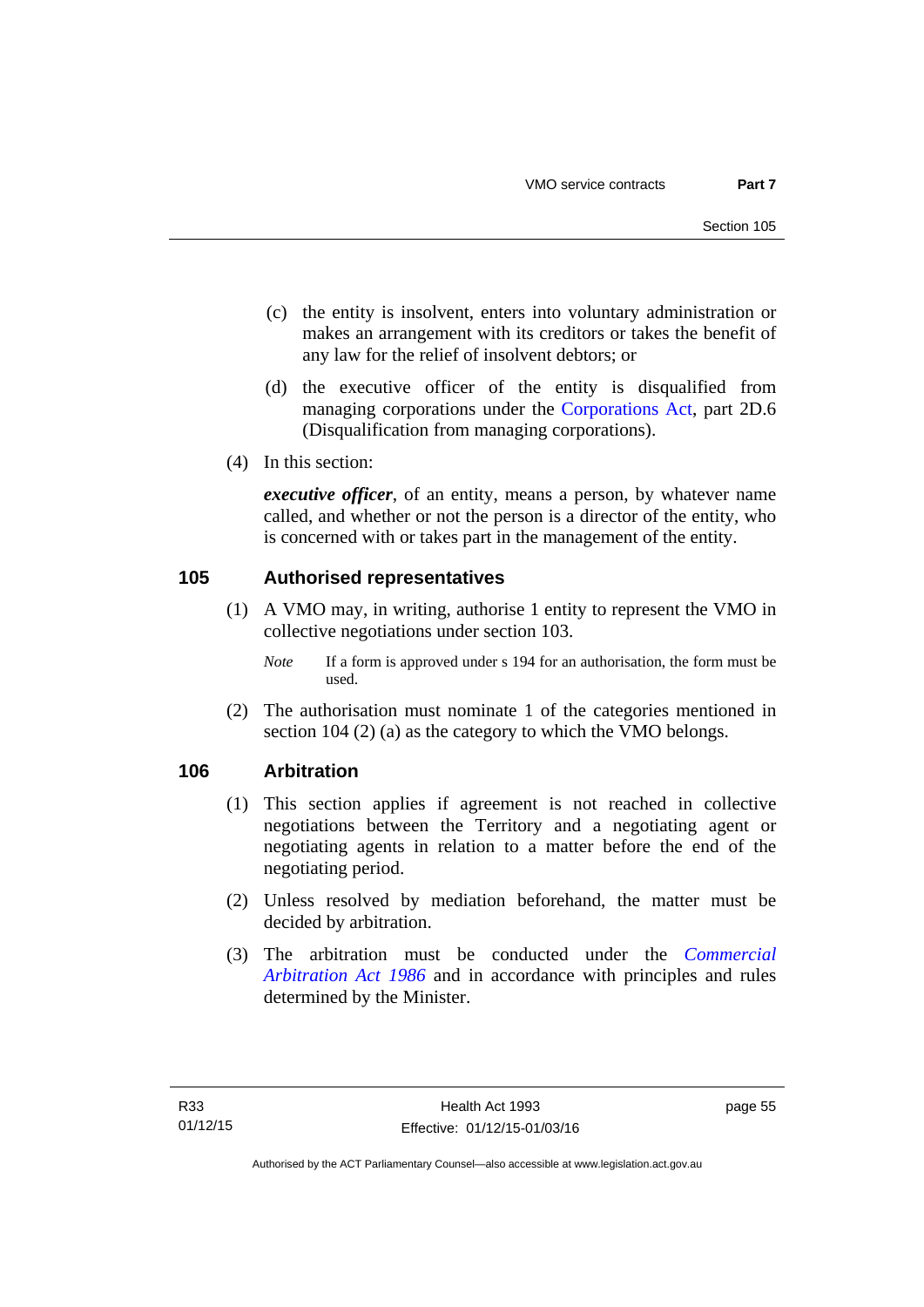#### **Part 7** VMO service contracts

Section 107

- (4) That Act applies to the arbitration as if the determined principles and rules were an arbitration agreement between the Territory and the negotiating agent or negotiating agents.
- (5) The principles and rules—
	- (a) must be determined by the Minister having regard to the objective of improving the efficiency, effectiveness and quality of health services, and other public interest considerations; and
	- (b) must include a requirement that the arbitrator—
		- (i) be a person with experience in determining industrial awards or a barrister with mediation experience; and
		- (ii) have appropriate experience to enable the arbitrator to carry out the arbitrator's role; and
	- (c) must be fair and reasonable.
- (6) A determination of principles and rules for arbitration is a notifiable instrument.

*Note* A notifiable instrument must be notified under the [Legislation Act](http://www.legislation.act.gov.au/a/2001-14).

# **107 Competition and Consumer Act authorisation**

For the *[Competition and Consumer Act 2010](http://www.comlaw.gov.au/Details/C2013C00004)* (Cwlth) and the Competition Code of the ACT, the following are authorised:

- (a) collective negotiations between the Territory and an approved negotiating agent, or approved negotiating agents, under this part;
- (b) the conditions agreed in those negotiations;
- (c) service contracts containing core conditions;
- (d) everything done under a service contract.

R33 01/12/15

Authorised by the ACT Parliamentary Counsel—also accessible at www.legislation.act.gov.au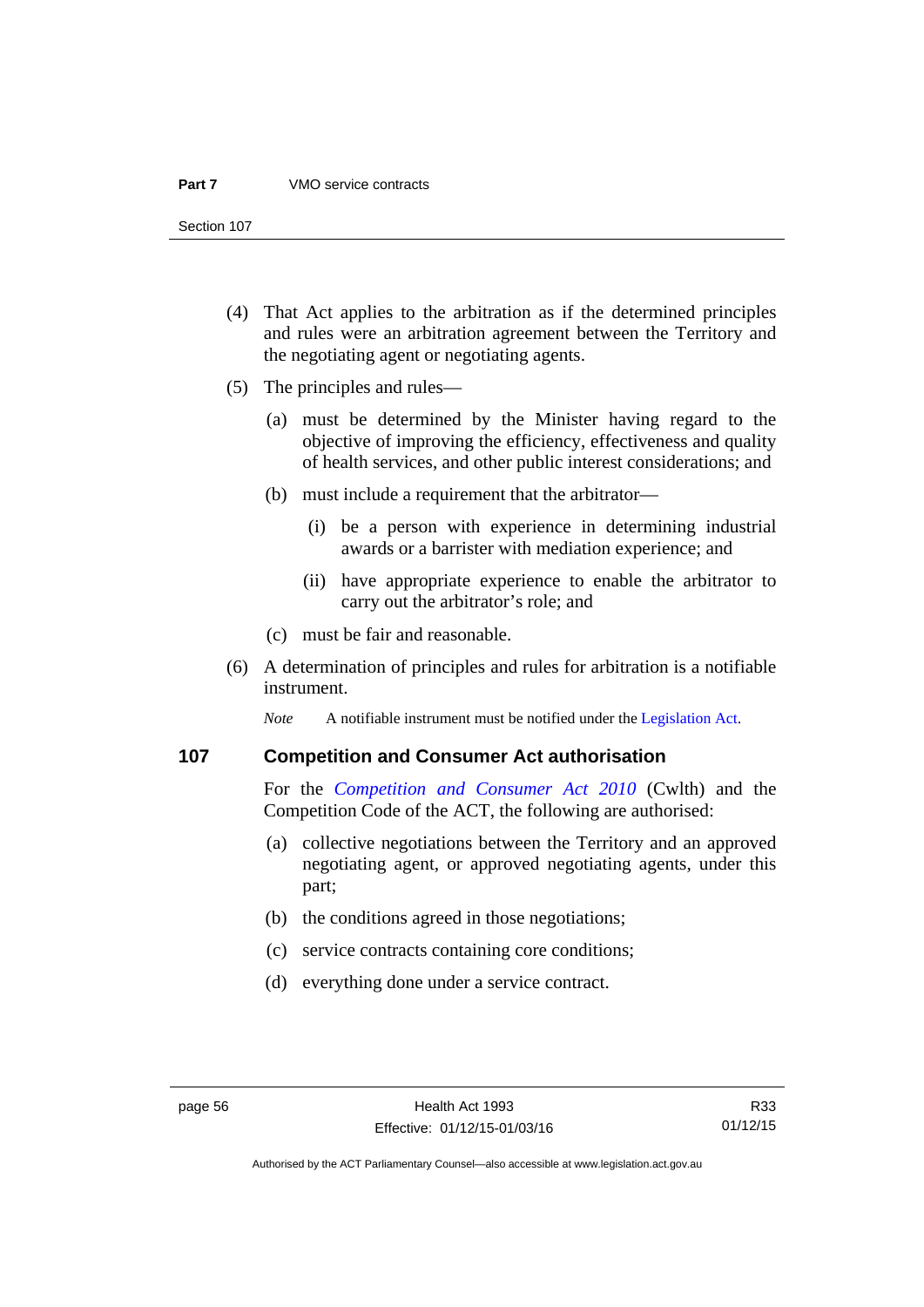# **Part 8 Secrecy**

| 120 | Definitions-pt 8                                            |                                                                                                                                          |
|-----|-------------------------------------------------------------|------------------------------------------------------------------------------------------------------------------------------------------|
|     | In this part:                                               |                                                                                                                                          |
|     | $divulge$ —see section 121.                                 |                                                                                                                                          |
|     | <i>information holder</i> —see section 122.                 |                                                                                                                                          |
|     | <i>protected information—see section 123.</i>               |                                                                                                                                          |
|     | <b>Note</b>                                                 | Sensitive information is defined for the Act in s 124.                                                                                   |
| 121 | When is information divulged?                               |                                                                                                                                          |
|     | In this part:                                               |                                                                                                                                          |
|     | <i>divulge</i> includes communicate.                        |                                                                                                                                          |
| 122 | Who is an <i>information holder</i> ?                       |                                                                                                                                          |
|     | For this part, a person is an <i>information holder</i> if— |                                                                                                                                          |
|     | (a)                                                         | the person is or has been—                                                                                                               |
|     | (i)                                                         | a member of a quality assurance committee; or                                                                                            |
|     | (ii)                                                        | a member of a scope of clinical practice committee; or                                                                                   |
|     | (iii)                                                       | someone else exercising a function under part 4 (Quality<br>assurance) or part 5 (Reviewing scope of clinical<br>practice); or           |
|     |                                                             | (iv) someone else engaged in the administration of part 4<br>(Quality assurance) or part 5 (Reviewing scope of clinical<br>practice); or |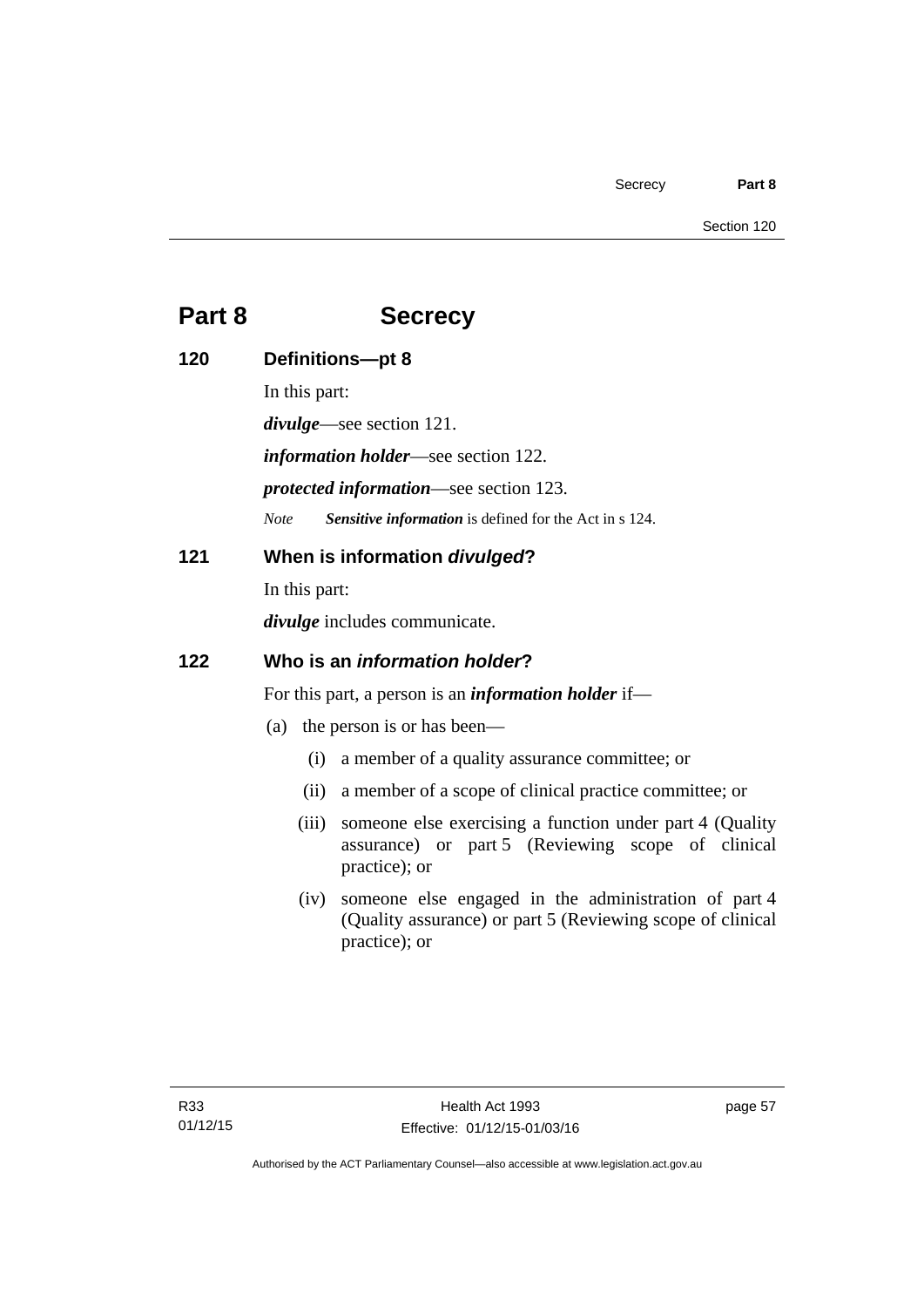- (b) the person has been given information under this Act by a person mentioned in paragraph (a).
	- *Note* Information may be given to people under various provisions of pt 4 and pt 5, including:
		- s 39 (Giving health service reports to CEO or director-general)
		- s 43 (Quality assurance committees—giving information to the Coroner's Court)
		- s 44 (Quality assurance committees—giving information to other quality assurance committees)
		- s 45 (Quality assurance committees—giving information to health board and health services commissioner).
		- s 74 (Scope of clinical practice committees—giving information to health board and health services commissioner).

# **123 What is** *protected information***?**

- (1) For this part, information is *protected information* about a person if it is information about the person that is disclosed to, or obtained by, an information holder because of the exercise of a function under this Act by the information holder or someone else.
- (2) Without limiting subsection (1), *protected information* includes sensitive information.

# **124 What is** *sensitive information***?**

In this Act:

*sensitive information* means information that—

- (a) identifies a person who—
	- (i) has received a health service; or
	- (ii) is a health service provider; or

R33 01/12/15

Authorised by the ACT Parliamentary Counsel—also accessible at www.legislation.act.gov.au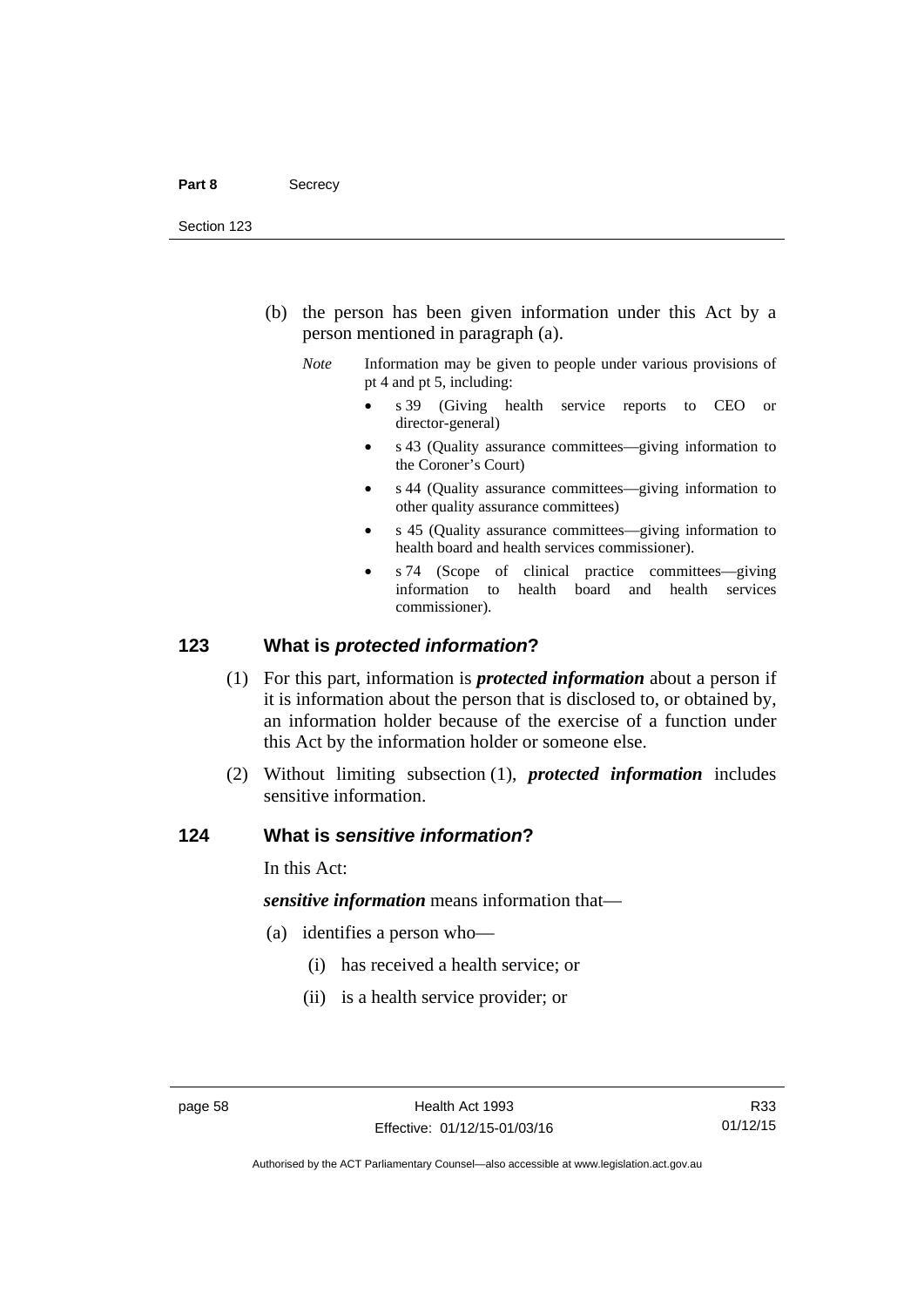- (iii) has provided information to a quality assurance committee under section 35 (Quality assurance committees—obtaining information) or otherwise in the course of the committee carrying out the committee's functions under this Act; or
- (iv) has provided information to a scope of clinical practice committee under section 64 (Scope of clinical practice committees—obtaining information) or otherwise in the course of the committee carrying out the committee's functions under this Act; or
- (b) would allow the identity of the person to be worked out.

# **125 Offence—secrecy of protected information**

- (1) An information holder commits an offence if—
	- (a) the information holder—
		- (i) makes a record of protected information about someone else; and
		- (ii) is reckless about whether the information is protected information about someone else; or
	- (b) the information holder—
		- (i) does something that divulges protected information about someone else; and
		- (ii) is reckless about whether—
			- (A) the information is protected information about someone else; and
			- (B) doing the thing would result in the information being divulged to another person.

Maximum penalty: 50 penalty units, imprisonment for 6 months or both.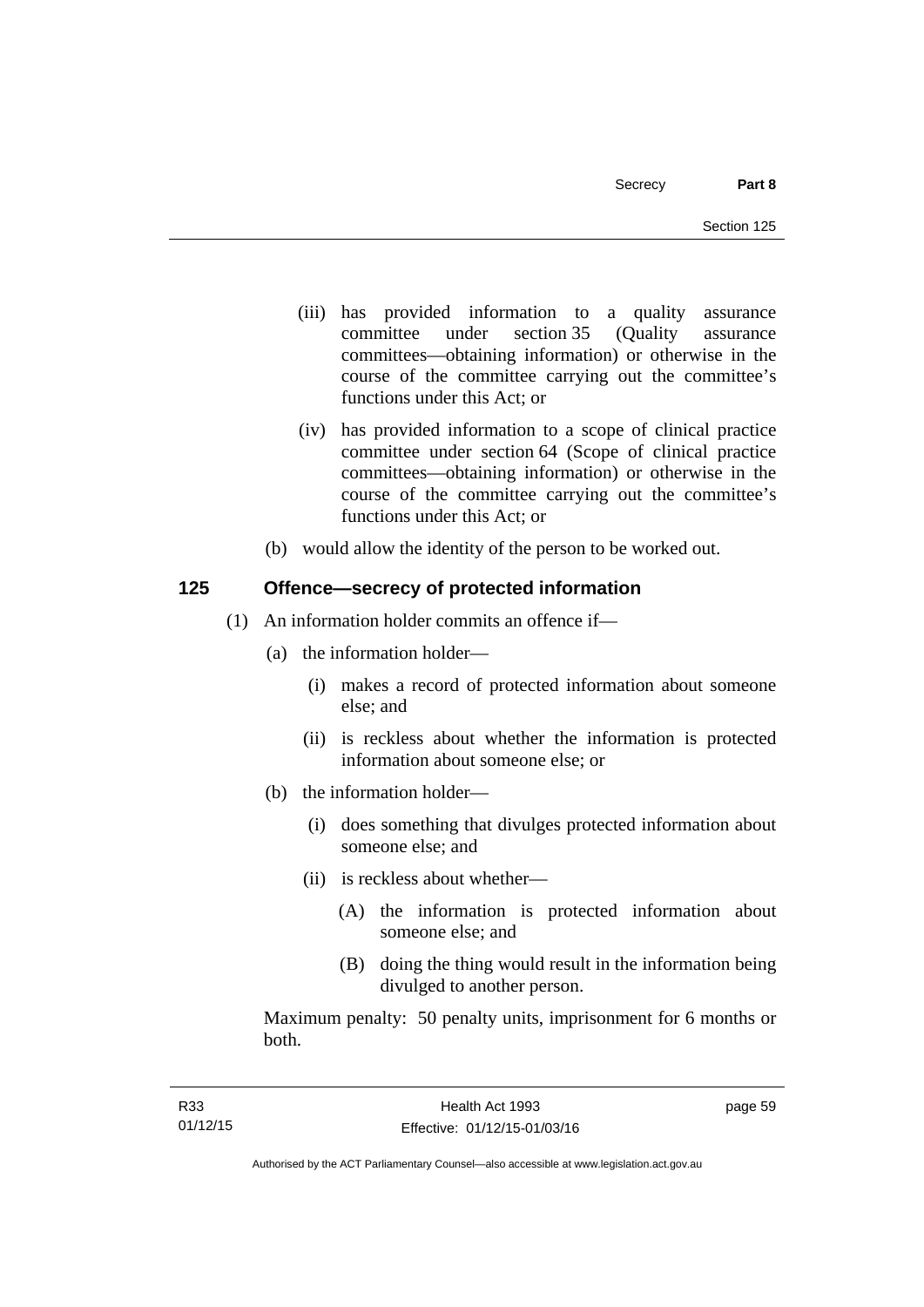#### Part 8 **Secrecy**

Section 125

- (2) This section does not apply to the making of a record or the divulging of information if the record is made or the information divulged—
	- (a) under this Act; or
	- (b) in the exercise of a function, as an information holder, under this Act.
- (3) This section does not apply to the making of a record or the divulging of information if—
	- (a) the protected information is not sensitive information; and
	- (b) the record is made or the information divulged—
		- (i) under another territory law; or
		- (ii) in the exercise of a function, as an information holder, under another territory law.
- (4) This section does not apply to the divulging of protected information about someone with the person's agreement.
- (5) An information holder must not divulge protected information to a court, or produce a document containing protected information to a court, unless it is necessary to do so for this Act.
	- *Note* A quality assurance committee may give protected information to the Coroner's Court (see s 43).
- (6) In this section:

*court* includes a tribunal, authority or person with power to require the production of documents or the answering of questions.

*produce* includes allow access to.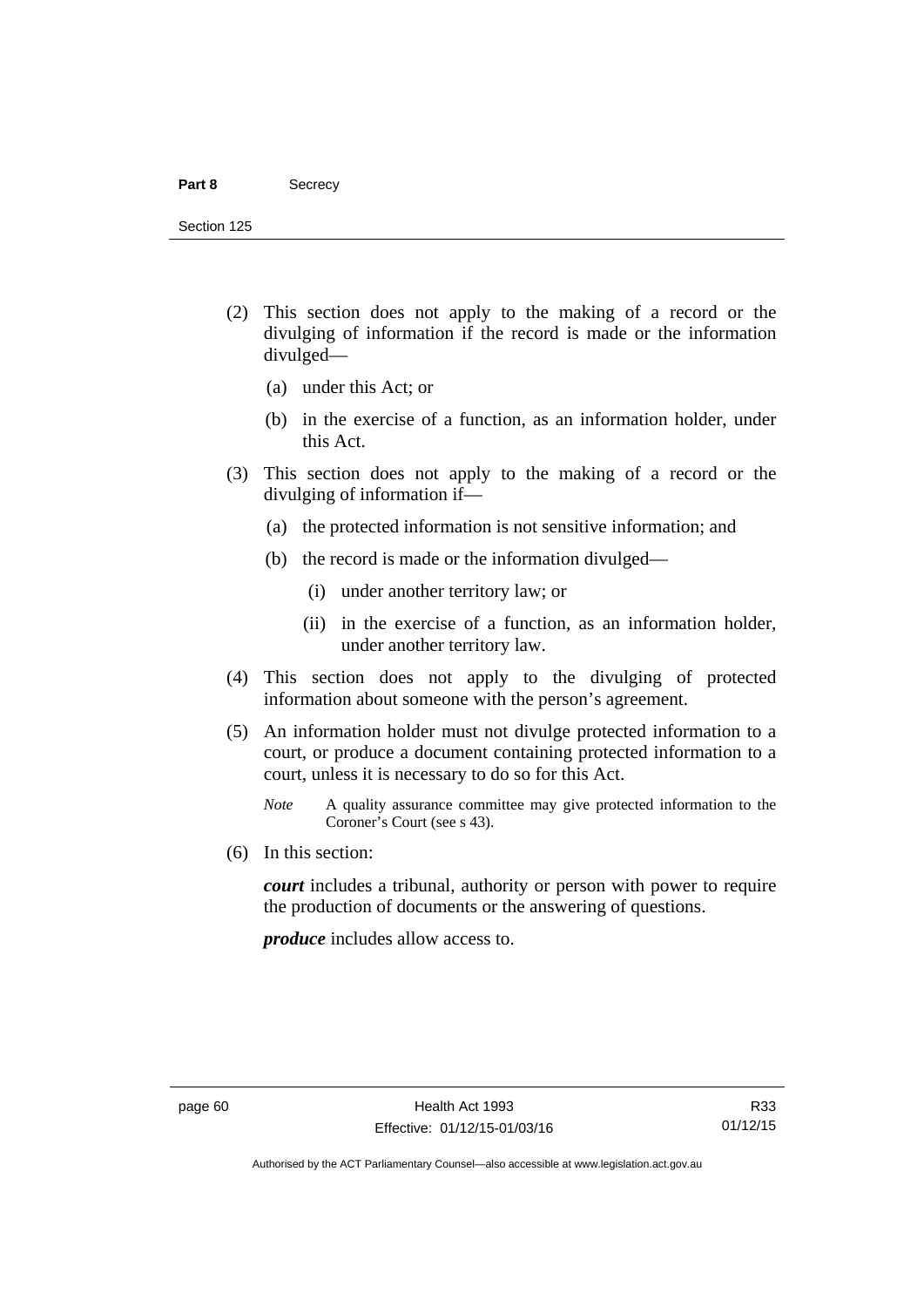# **126 Information may be given to Medicare Australia**

- (1) The CEO of a health facility may give protected information about a health service provided by a health service provider for the health facility to—
	- (a) Medicare Australia; or
	- (b) the auditor-general.
	- *Note* Protected information includes sensitive information (see s 123).
- (2) However, the CEO must not give the information unless—
	- (a) the CEO is satisfied that the giving of the information will help the prevention or detection of fraud; and
	- (b) the Minister agrees, in writing, to the giving of the information.
- (3) In this section:

*CEO*, of a health facility—see section 22.

*Medicare Australia*—see the *[Human Services \(Medicare\) Act 1973](http://www.comlaw.gov.au/Details/C2012C00755)*  (Cwlth).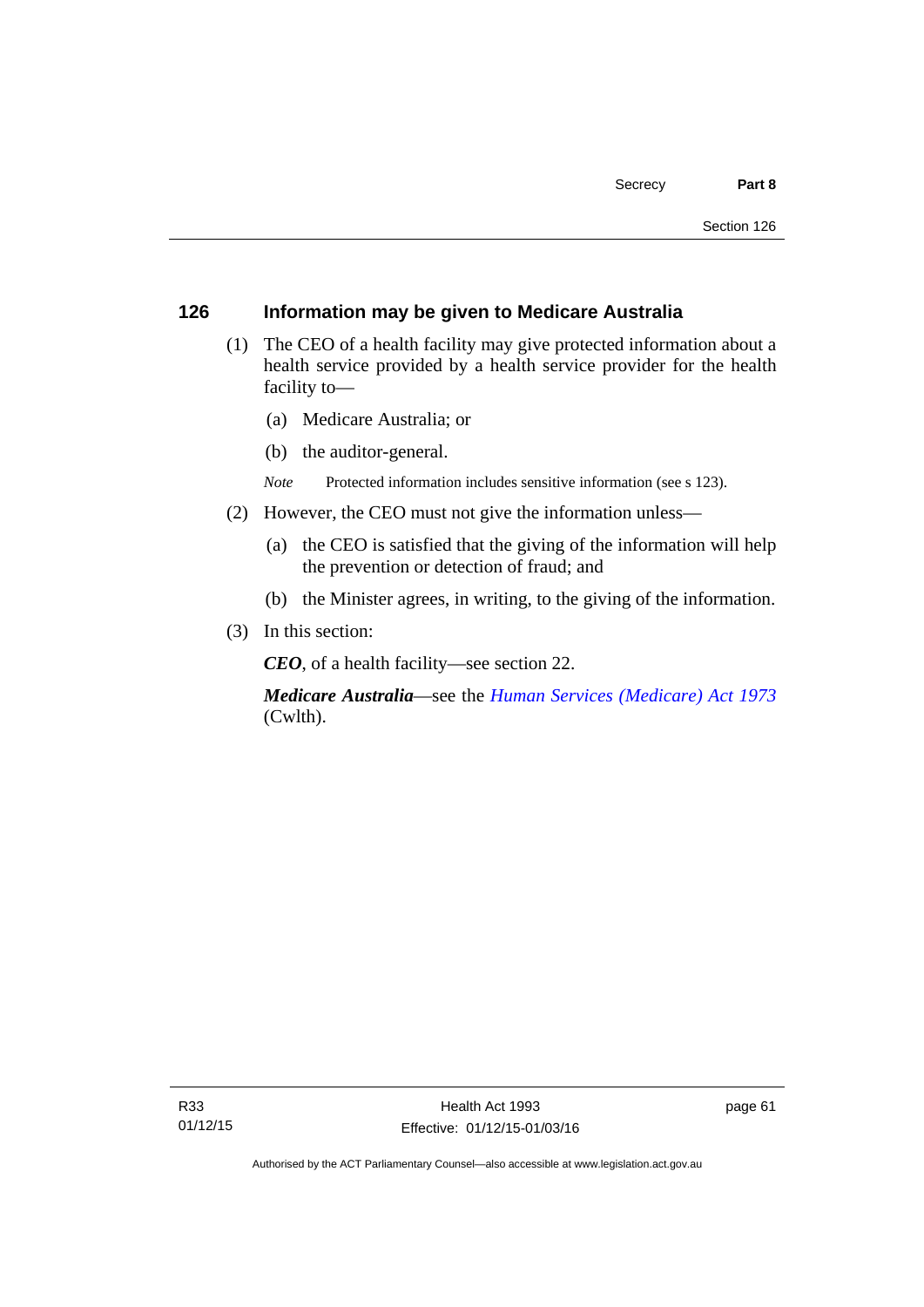# **Part 8A Offence—provision of health services by non-health practitioners**

# **127 Provision of regulated health service by person not health practitioner**

- (1) A person commits an offence if—
	- (a) the person intentionally provides a regulated health service; and
	- (b) the person is not a health practitioner.

Maximum penalty: 50 penalty units, imprisonment for 6 months or both.

### **Example—someone providing a regulated health service to someone in the ACT when not a health practitioner**

A person (*Dr W*) provides a medical service by a video link from an island in the south Pacific to Mary Smith in the ACT. Dr W advises Mary that she needs to have her tonsils removed. Dr W is not a health practitioner. Dr W contravenes this subsection.

- *Note* An example is part of the Act, is not exhaustive and may extend, but does not limit, the meaning of the provision in which it appears (see [Legislation Act,](http://www.legislation.act.gov.au/a/2001-14) s 126 and s 132).
- (2) This section does not apply to—
	- (a) a health service provided in an emergency; or
	- (b) the provision, by mail order, or over the internet or by other electronic means, of manufactured aids to rehabilitation or surgical prosthetics and orthotics; or
	- (c) a health service ordinarily provided in the ordinary course of business by people other than health practitioners.

### **Example—par (b)**

dental restorative or corrective devices

Authorised by the ACT Parliamentary Counsel—also accessible at www.legislation.act.gov.au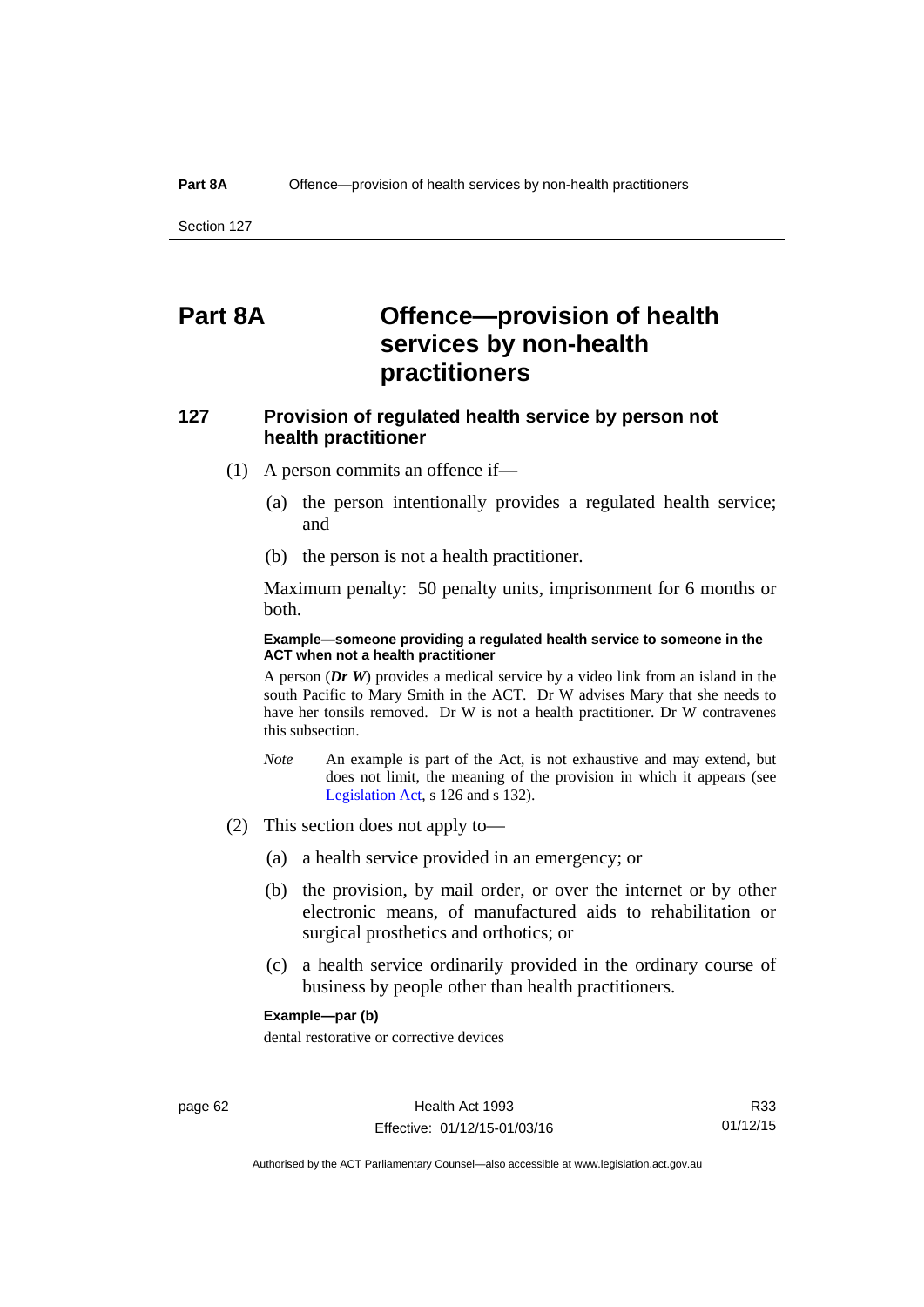(3) In this section:

*regulated health service* means a health service ordinarily provided by a health practitioner.

Authorised by the ACT Parliamentary Counsel—also accessible at www.legislation.act.gov.au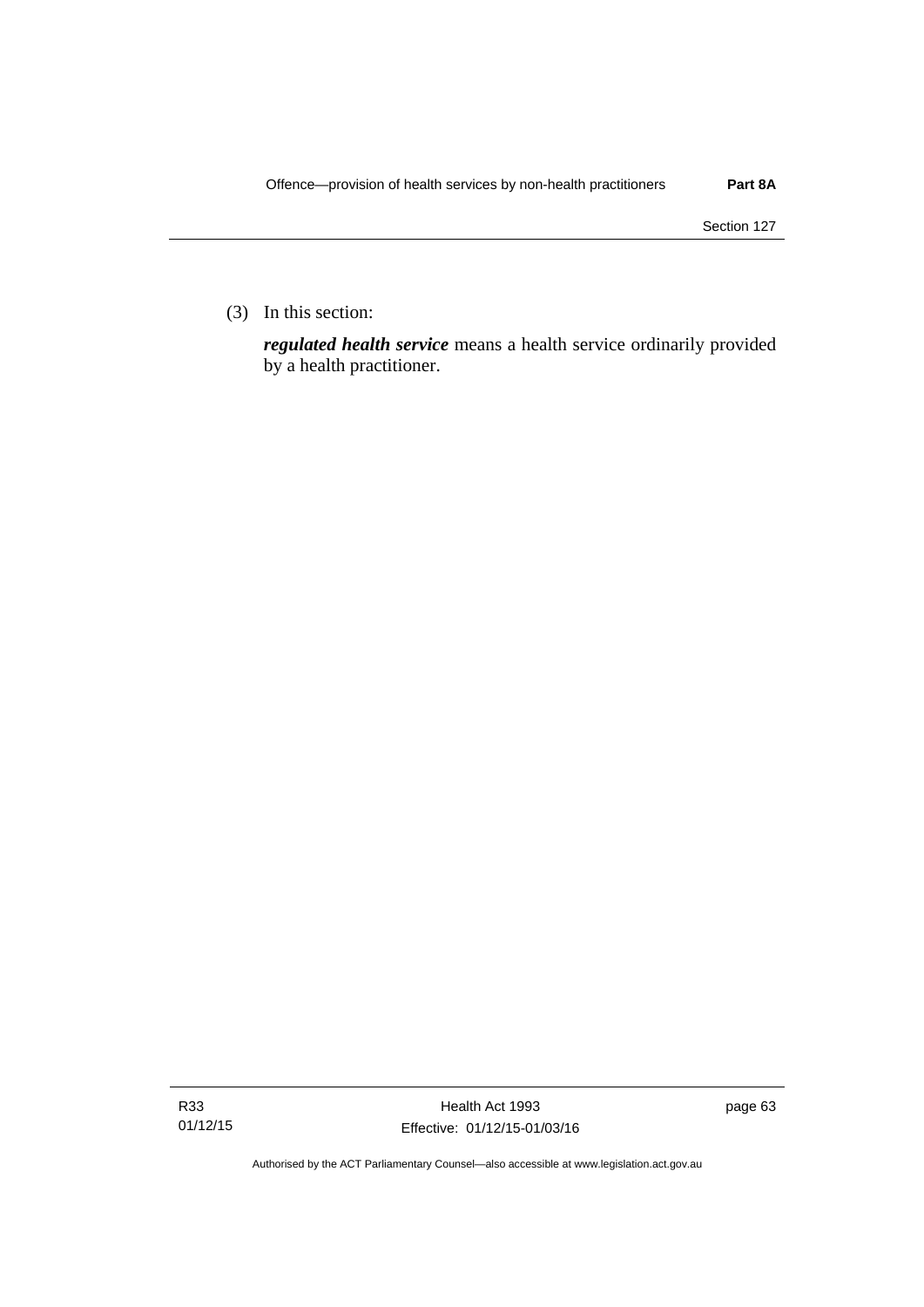### **Part 10** Review of decisions

Section 130

# **Part 10 Review of decisions**

# **130 Review of decisions**

A doctor, dentist or eligible midwife for a health facility may apply to the ACAT for review of a decision of the CEO of the health facility under section 69—

- (a) to amend or withdraw the scope of clinical practice of the doctor, dentist or eligible midwife; or
- (b) to amend the terms of engagement of the doctor, dentist or eligible midwife; or
- (c) to suspend or end the engagement of the doctor, dentist or eligible midwife.

# **131 Pt 10 obligations—no contracting out**

To remove any doubt, this part applies in relation to a doctor, dentist or eligible midwife for a health facility despite anything to the contrary in a term of the doctor's, dentist's or eligible midwife's engagement.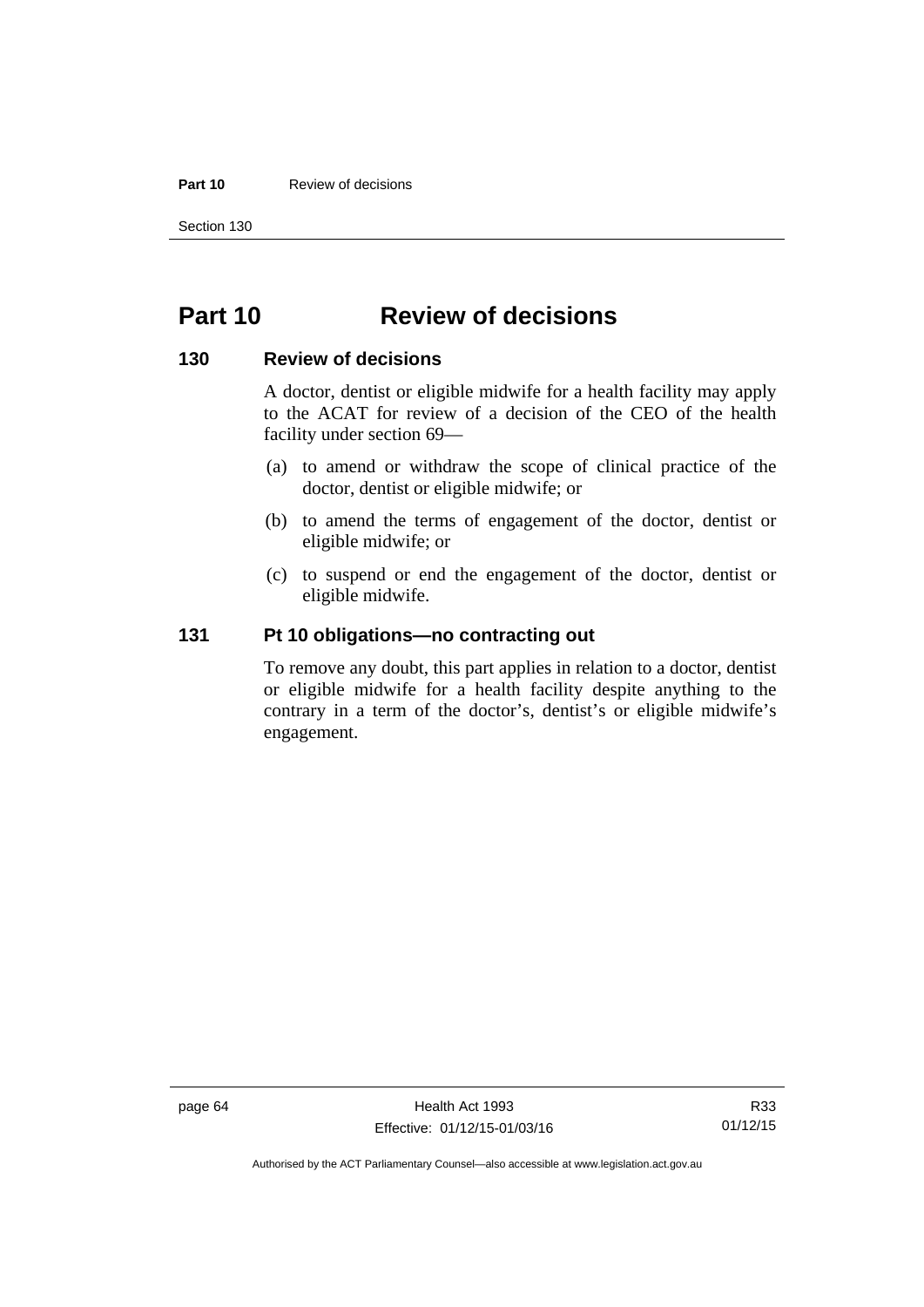## **Part 15 Miscellaneous**

## **189 Protection of doctor, dentist or eligible midwife from liability in emergency**

- (1) A doctor, dentist or eligible midwife for a health facility does not incur personal civil liability for an act done or omission made that falls outside the doctor's, dentist's or eligible midwife's scope of clinical practice at the health facility if done or made honestly and without recklessness to assist, or give advice about the assistance to be given to, a person who is apparently—
	- (a) injured or at risk of being injured; or
	- (b) in need of emergency medical assistance.
- (2) However, the protection does not apply if—
	- (a) there is in force a professional indemnity insurance arrangement that covers the liability; or
	- (b) the doctor's, dentist's or eligible midwife's capacity to exercise appropriate care and skill was, at the relevant time, significantly impaired by a recreational drug.
- (3) In this section:

*recreational drug* means a drug consumed voluntarily for non-medicinal purposes, and includes alcohol.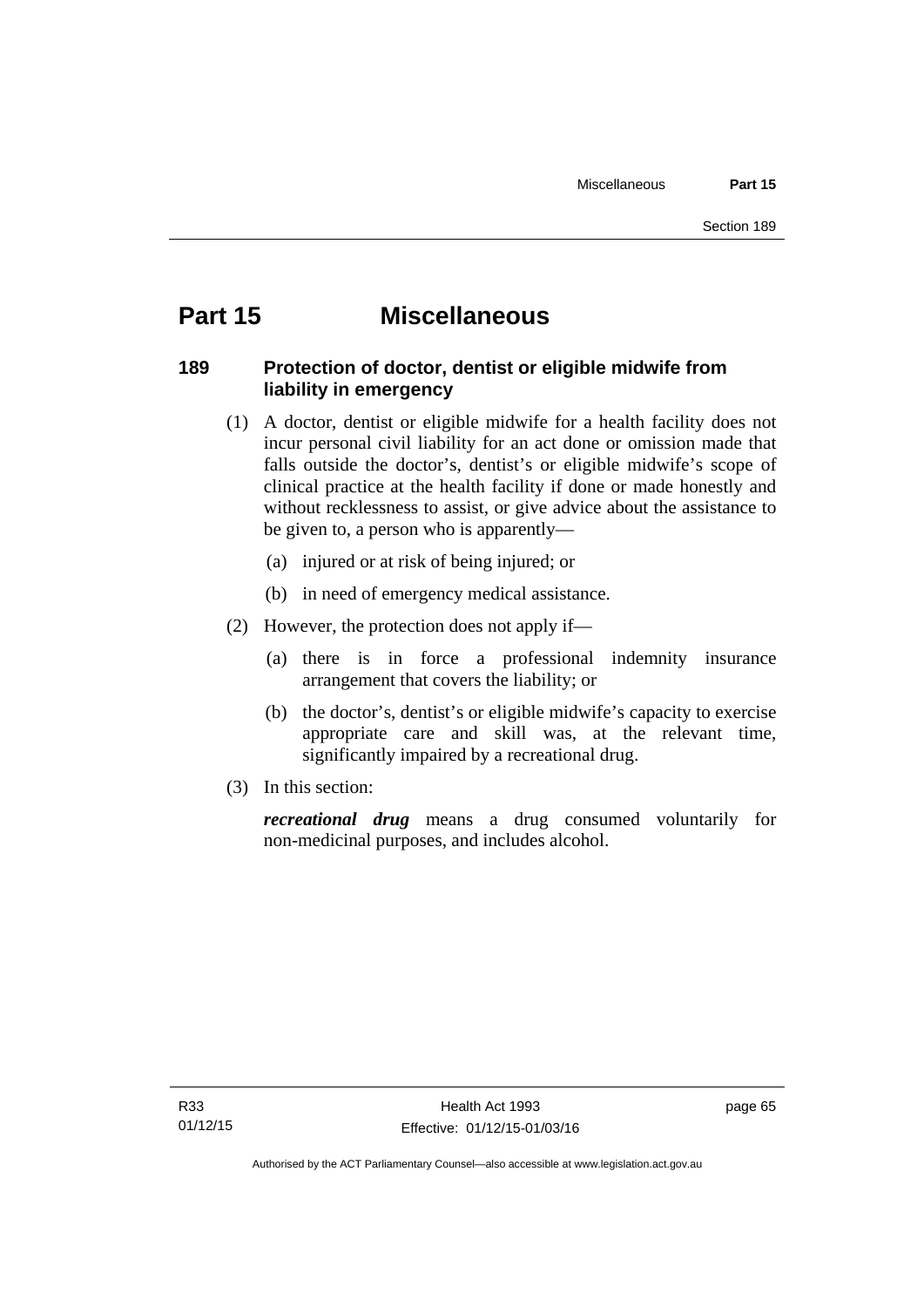#### **Part 15** Miscellaneous

## **190 Disclosure of interests by committee members**

- (1) If a member of a committee to which this section applies has a material interest in an issue being considered, or about to be considered, by the committee, the member must disclose the nature of the interest at a committee meeting as soon as practicable after the relevant facts come to the member's knowledge.
	- *Note 1* This section applies to the council (see s 19E), a quality assurance committee (see s 32) and a scope of clinical practice committee (see s 61).
	- *Note 2 Material interest* is defined in s (4). The definition of *indirect interest* in s (4) applies to the definition of *material interest*.
- (2) The disclosure must be recorded in the committee's minutes and, unless the committee otherwise decides, the member must not—
	- (a) be present when the committee considers the issue; or
	- (b) take part in a decision of the committee on the issue.

#### **Example**

Adam, Ben and Charlotte are members of a quality assurance committee. They have an interest in an issue being considered at a committee meeting and they disclose the interest as soon as they become aware of it. Adam's and Ben's interests are minor but Charlotte has a direct financial interest in the issue.

The committee considers the disclosures and decides that because of the nature of the interests:

- Adam may be present when the committee considers the issue but not take part in the decision
- Ben may be present for the consideration and take part in the decision.

The committee does not make a decision allowing Charlotte to be present or take part in the committee's decision. Accordingly, since Charlotte has a material interest she cannot be present for the consideration of the issue or take part in the decision.

*Note* An example is part of the Act, is not exhaustive and may extend, but does not limit, the meaning of the provision in which it appears (see [Legislation Act,](http://www.legislation.act.gov.au/a/2001-14) s 126 and s 132).

page 66 Health Act 1993 Effective: 01/12/15-01/03/16

R33 01/12/15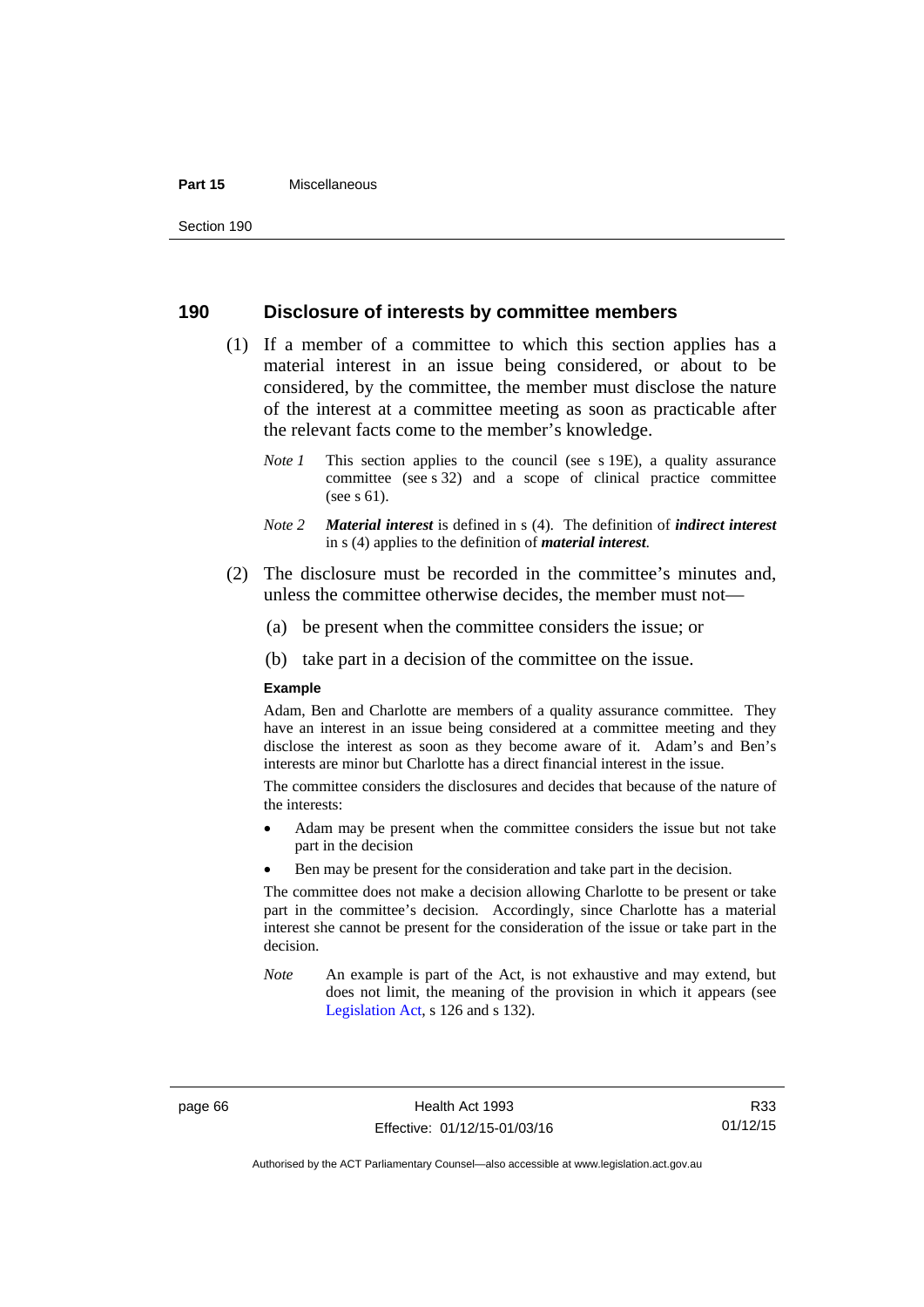- (3) Any other committee member who also has a material interest in the issue must not be present when the committee is considering its decision under subsection (2).
- (4) In this section:

*associate*, of a person, means—

- (a) the person's business partner; or
- (b) a close friend of the person; or
- (c) a family member of the person.

*executive officer*, of a corporation, means a person (however described) who is concerned with, or takes part in, the corporation's management, whether or not the person is a director of the corporation.

*indirect interest*—without limiting the kinds of indirect interests a person may have, a person has an *indirect interest* in an issue if any of the following has an interest in the issue:

- (a) an associate of the person;
- (b) a corporation if the corporation has not more than 100 members and the person, or an associate of the person, is a member of the corporation;
- (c) a subsidiary of a corporation mentioned in paragraph (b);
- (d) a corporation if the person, or an associate of the person, is an executive officer of the corporation;
- (e) the trustee of a trust if the person, or an associate of the person, is a beneficiary of the trust;
- (f) a member of a firm or partnership if the person, or an associate of the person, is a member of the firm or partnership;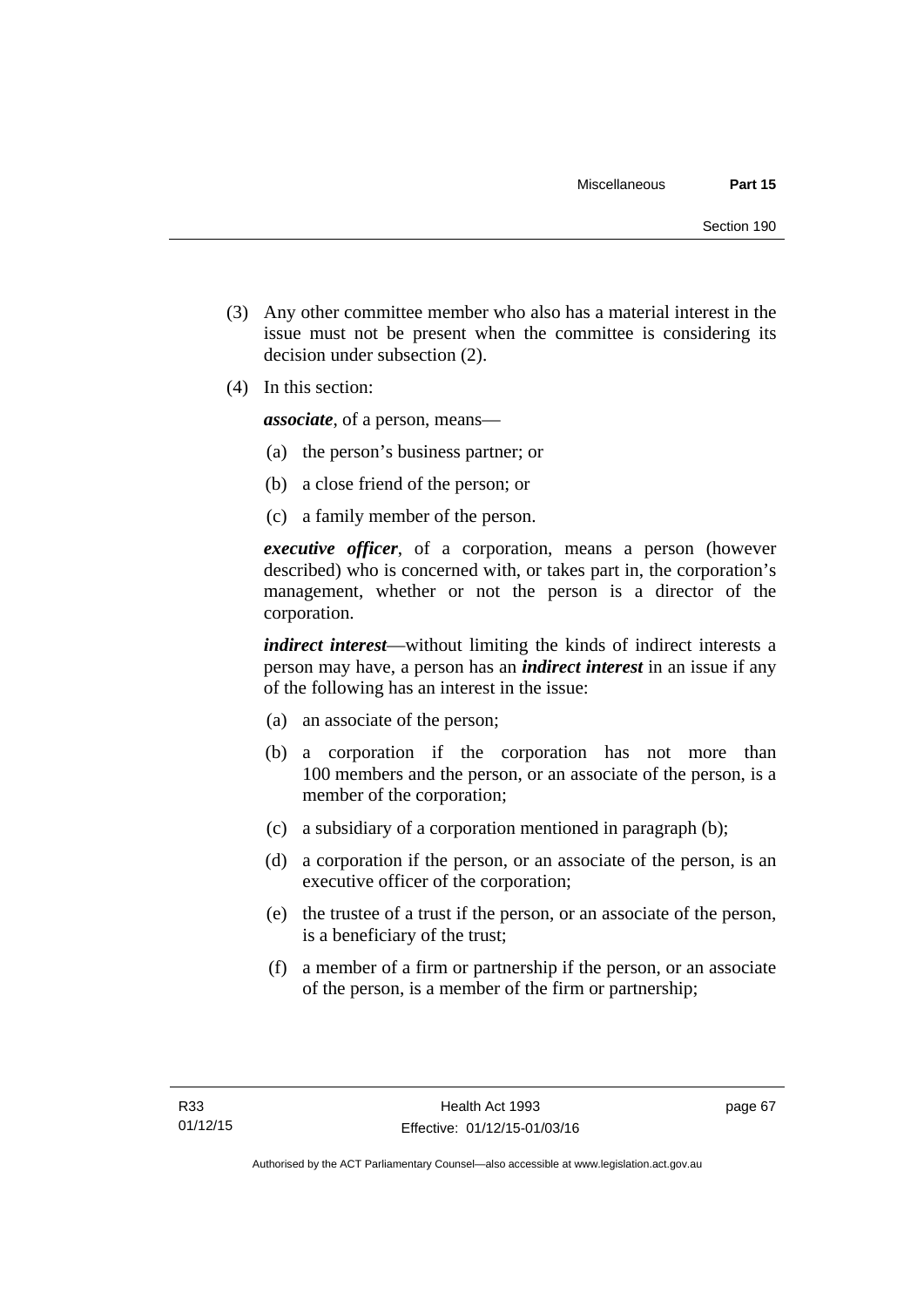#### **Part 15** Miscellaneous

Section 191

 (g) someone else carrying on a business if the person, or an associate of the person, has a direct or indirect right to participate in the profits of the business.

*material interest*—a committee member has a *material interest* in an issue if the member has—

- (a) a direct or indirect financial interest in the issue; or
- (b) a direct or indirect interest of any other kind if the interest could conflict with the proper exercise of the member's functions in relation to the committee's consideration of the issue.

## **191 References to Health and Community Care Service**

- (1) In any Act, instrument made under an Act, contract or other document, a reference to the *Health and Community Care Service* is, for the application of that Act, instrument, contract or other document after the commencement of this section, a reference to the Territory.
- (2) In this section:

*Health and Community Care Service* means the Australian Capital Territory Health and Community Care Service established by the *[Health and Community Care Services Act 1996](http://www.legislation.act.gov.au/a/1996-34)* (repealed).

## **192 Determination of fees**

- (1) The Minister may determine fees for this Act.
	- *Note* The [Legislation Act](http://www.legislation.act.gov.au/a/2001-14) contains provisions about the making of determinations and regulations relating to fees (see pt 6.3)
- (2) Without limiting subsection (1), the Minister may determine fees in relation to the provision of health and community care services.
- (3) A determination is a disallowable instrument.
	- *Note* A disallowable instrument must be notified, and presented to the Legislative Assembly, under the [Legislation Act.](http://www.legislation.act.gov.au/a/2001-14)

R33 01/12/15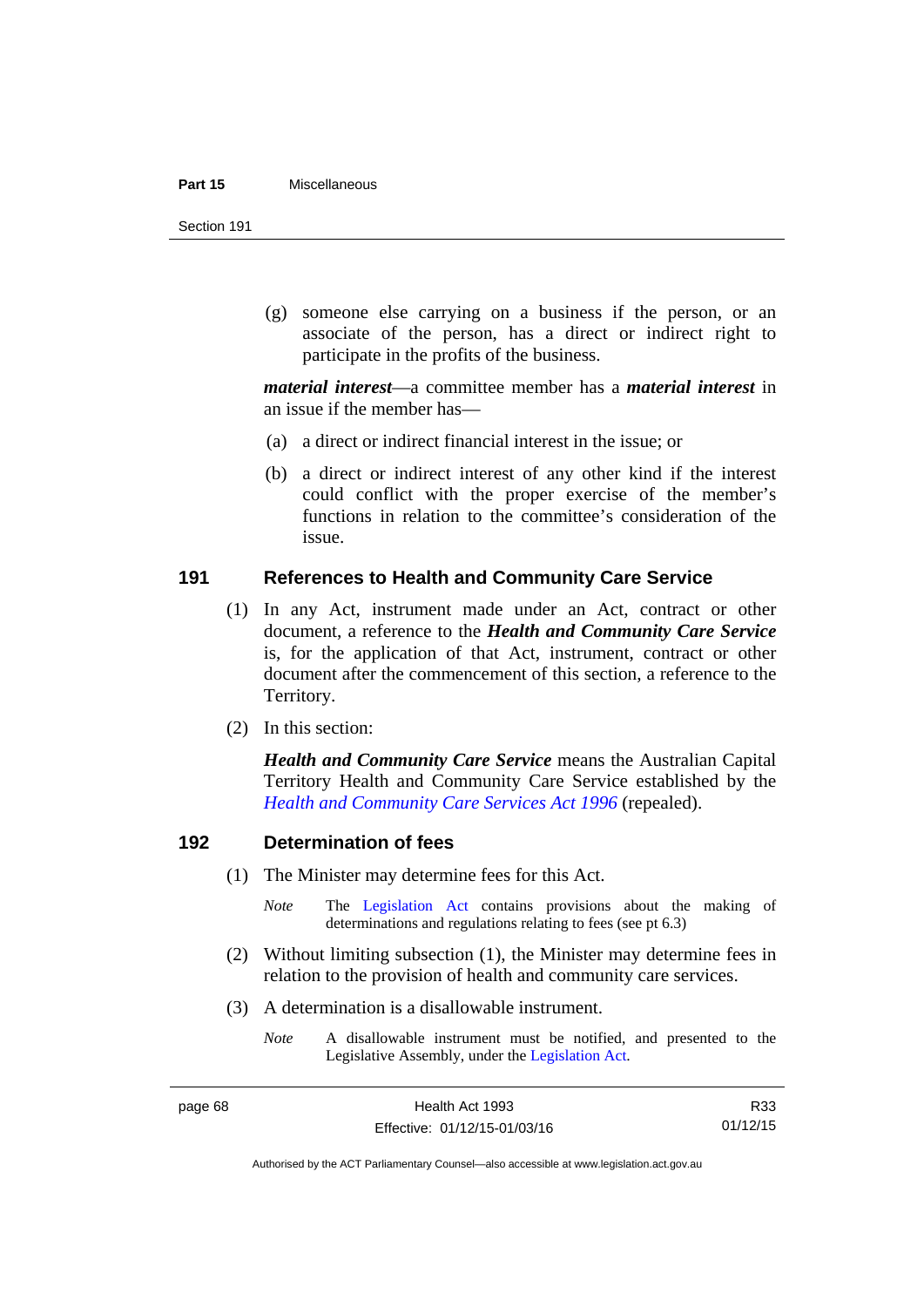- (4) A determination may adopt a Commonwealth law or a health benefits agreement (or a provision of a Commonwealth law or health benefits agreement) as in force from time to time.
	- *Note 1* The text of an applied, adopted or incorporated law or instrument, whether applied as in force from time to time or at a particular time, is taken to be a notifiable instrument if the operation of the [Legislation](http://www.legislation.act.gov.au/a/2001-14)  [Act](http://www.legislation.act.gov.au/a/2001-14), s 47 (5) or (6) is not disapplied (see s 47 (7)).
	- *Note 2* A notifiable instrument must be notified under the [Legislation Act](http://www.legislation.act.gov.au/a/2001-14).
- (5) In this section:

*Commonwealth law* means a Commonwealth Act, or any regulations, rules, ordinance or disallowable instrument under a Commonwealth Act.

*disallowable instrument*, for a Commonwealth Act, means a disallowable instrument under the *[Acts Interpretation Act 1901](http://www.comlaw.gov.au/Details/C2012C00001)* (Cwlth), section 46A.

*health benefits agreement* means an agreement between the Territory and an entity that provides health benefits to contributors of a health benefits fund conducted by the entity.

## **193 Payment of fees and interest**

- (1) A fee is payable to the Territory on or before the payment date.
- (2) If an amount for a fee remains unpaid after the payment date, in addition to that amount, interest calculated on the aggregate amount at the rate determined by the Minister is payable to the Territory in relation to every month or part of a month that the aggregate amount remains unpaid.
- (3) A determination is a disallowable instrument.
	- *Note* A disallowable instrument must be notified, and presented to the Legislative Assembly, under the [Legislation Act.](http://www.legislation.act.gov.au/a/2001-14)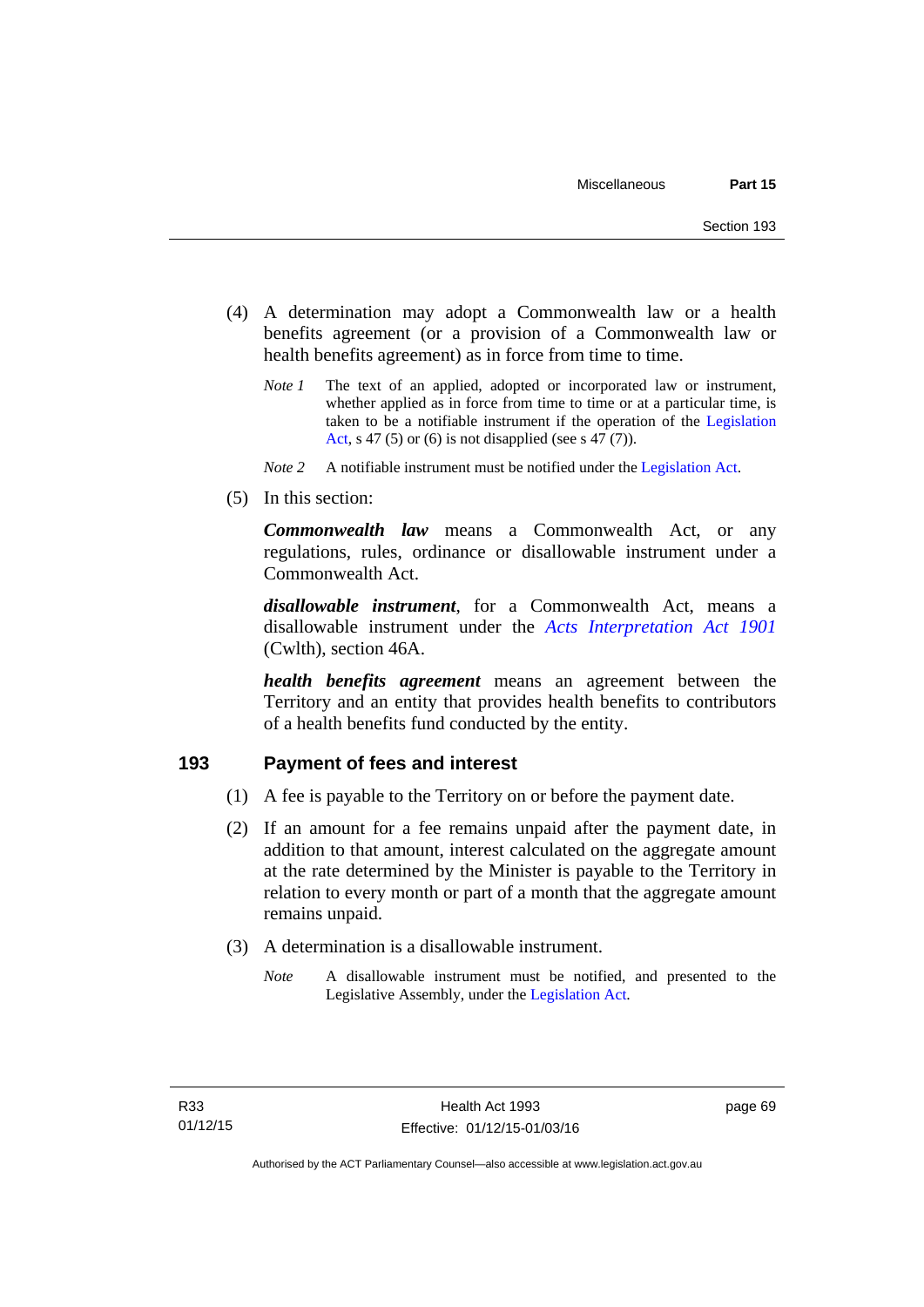#### **Part 15** Miscellaneous

(4) In this section:

*aggregate amount*, for a month, means the total of—

- (a) the amount of the fee; and
- (b) the amount of interest;

remaining unpaid at the end of the previous month.

*payment date*, for a fee, means the 28th day after the day when the account for the fee was issued.

## **194 Approved forms**

- (1) The Minister may approve forms for this Act.
- (2) If the Minister approves a form for a particular purpose, the form must be used for that purpose.

*Note* For other provisions about forms, see [Legislation Act,](http://www.legislation.act.gov.au/a/2001-14) s 255.

(3) An approved form is a notifiable instrument.

*Note* A notifiable instrument must be notified under the [Legislation Act](http://www.legislation.act.gov.au/a/2001-14).

## **195 Regulations about nurse practitioners**

- (1) The regulations may make provision in relation to nurse practitioner positions and the scopes of practice for nurse practitioner positions.
- (2) In this section:

*nurse practitioner position* means a position approved under the regulations as a nurse practitioner position.

*position* means a position (however described) in the public or private sector, whether or not the occupant is an employee.

R33 01/12/15

Authorised by the ACT Parliamentary Counsel—also accessible at www.legislation.act.gov.au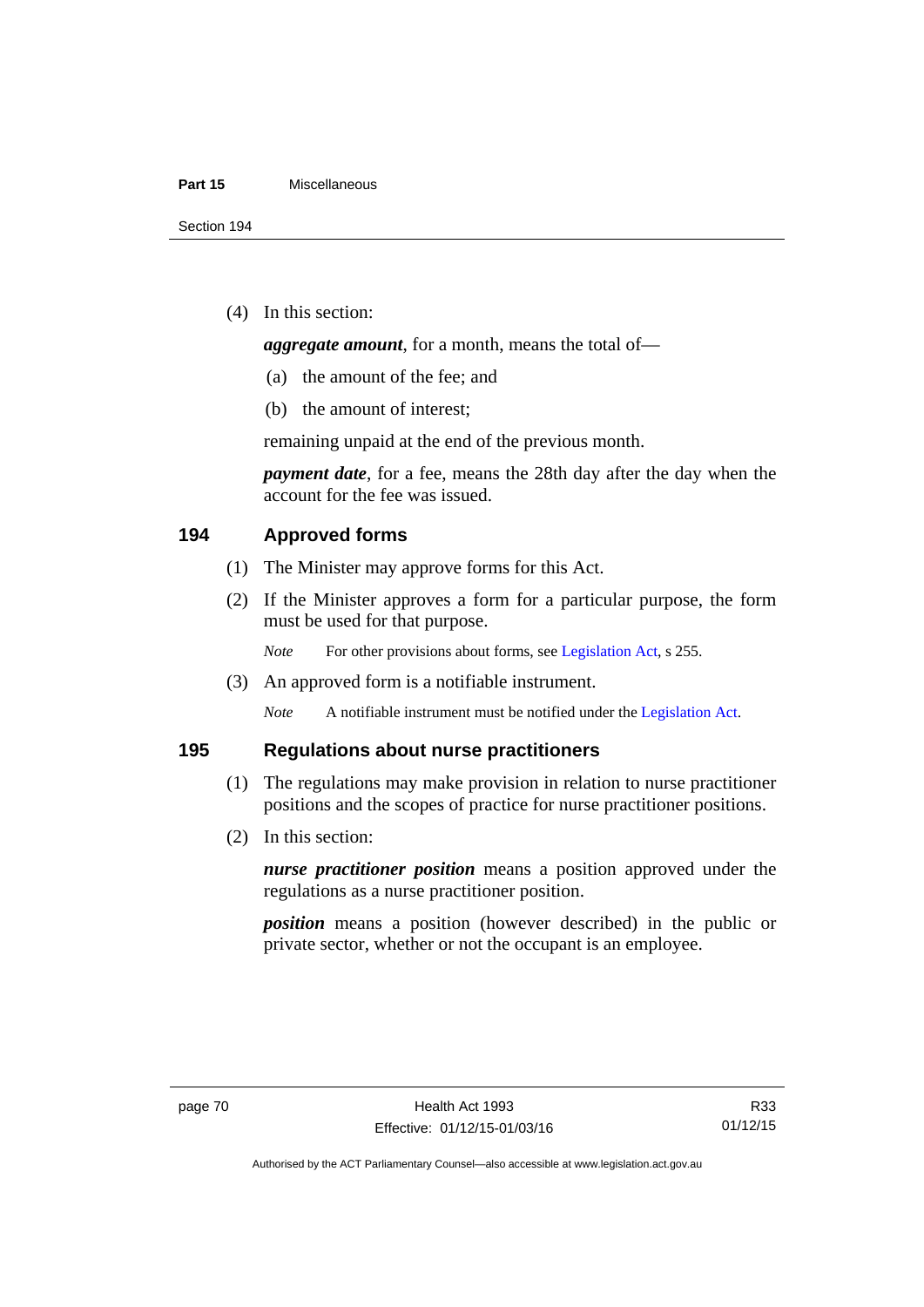*scope of practice*, for a nurse practitioner position, means the manner in which the nurse practitioner who occupies the position may practise as a nurse practitioner, including, for example, the aspects of practice that the nurse practitioner may perform as a nurse practitioner.

### **Examples for def** *scope of practice*

- 1 prescribing particular medication
- 2 referring patients to other health care professionals
- 3 ordering particular diagnostic investigations
- *Note* An example is part of the regulations, is not exhaustive and may extend, but does not limit, the meaning of the provision in which it appears (see [Legislation Act,](http://www.legislation.act.gov.au/a/2001-14) s 126 and s 132).

## **196 Regulation-making power**

The Executive may make regulations for this Act.

*Note* Regulations must be notified, and presented to the Legislative Assembly, under the [Legislation Act](http://www.legislation.act.gov.au/a/2001-14).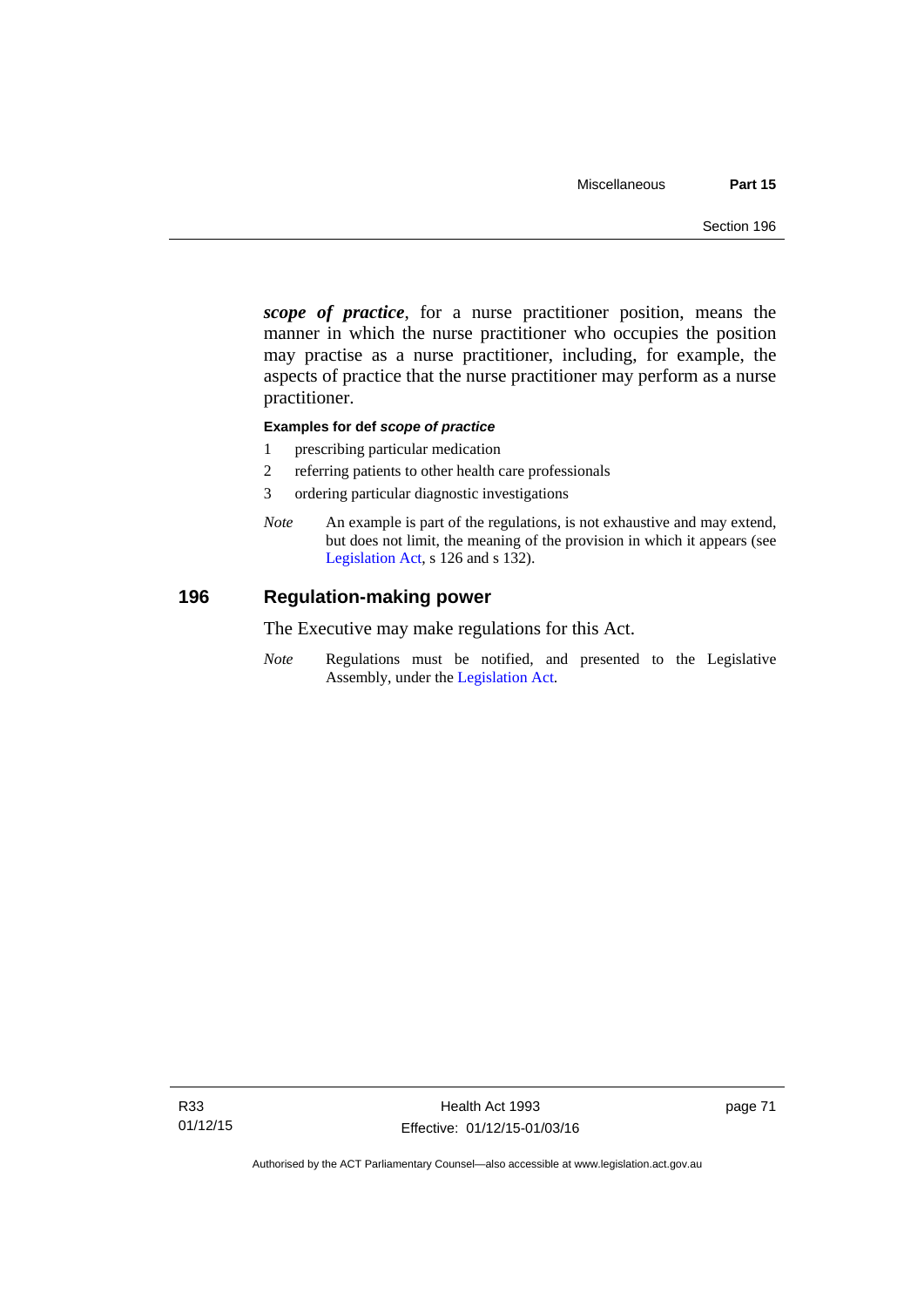# **Dictionary**

(see s 2)

- *Note 1* The [Legislation Act](http://www.legislation.act.gov.au/a/2001-14) contains definitions and other provisions relevant to this Act.
- *Note 2* For example, the [Legislation Act,](http://www.legislation.act.gov.au/a/2001-14) dict, pt 1 defines the following terms:
	- ACAT
	- Act
	- ACT
	- appoint
	- Commonwealth
	- Coroner's Court
	- director-general (see s 163)
	- entity
	- exercise
	- found guilty
	- function
	- health practitioner
	- in relation to
	- interest
	- make
	- pharmacist
	- proceeding
	- territory law
	- the Territory
	- tribunal.

*abortion*, for part 6 (Abortions)—see section 80.

*authorised representative*, for part 7 (VMO service contracts)—see section 100.

R33 01/12/15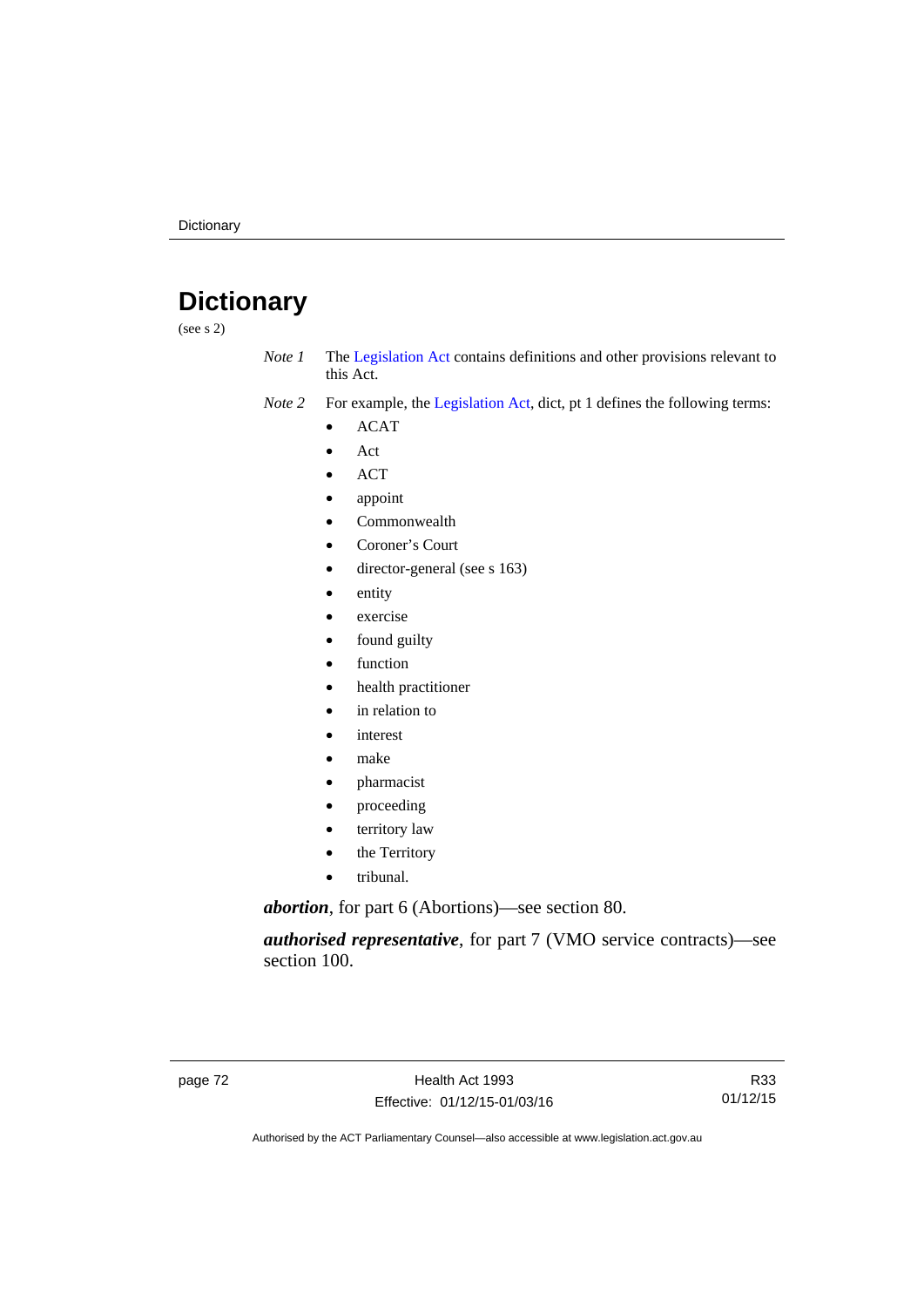## *CEO*—

- (a) of a health facility, for part 4 (Quality assurance)—see section 22; and
- (b) of a health professional organisation, for part 4 (Quality assurance)—see section 23; and
- (c) of a health facility, for part 5 (Reviewing scope of clinical practice)—see section 53.

*chief executive officer, Calvary* means the person engaged to exercise the functions of the position of chief executive officer (however described) of Calvary Health Care ACT Limited (Public Division) under the rules of Calvary Health Care ACT Limited.

*core conditions*, for part 7 (VMO service contracts)—see section 100.

*council* means the Local Hospital Network Council established under section 13.

*day hospital* means a facility where a person is admitted for surgical or medical treatment and discharged on the same day.

*dental technical work* means work involving the making, altering, repairing or maintaining of dental prosthetic appliances.

### **Example—dental technical work**

shade-taking for dental prosthetic appliances

*Note* An example is part of the Act, is not exhaustive and may extend, but does not limit, the meaning of the provision in which it appears (see [Legislation Act,](http://www.legislation.act.gov.au/a/2001-14) s 126 and s 132).

*dental technician* means a person who does dental technical work and either—

 (a) is a graduate of a course of education in dental technical work accredited by the Council of Regulating Authorities for Dental Technicians and Dental Prosthetists (*CORA*); or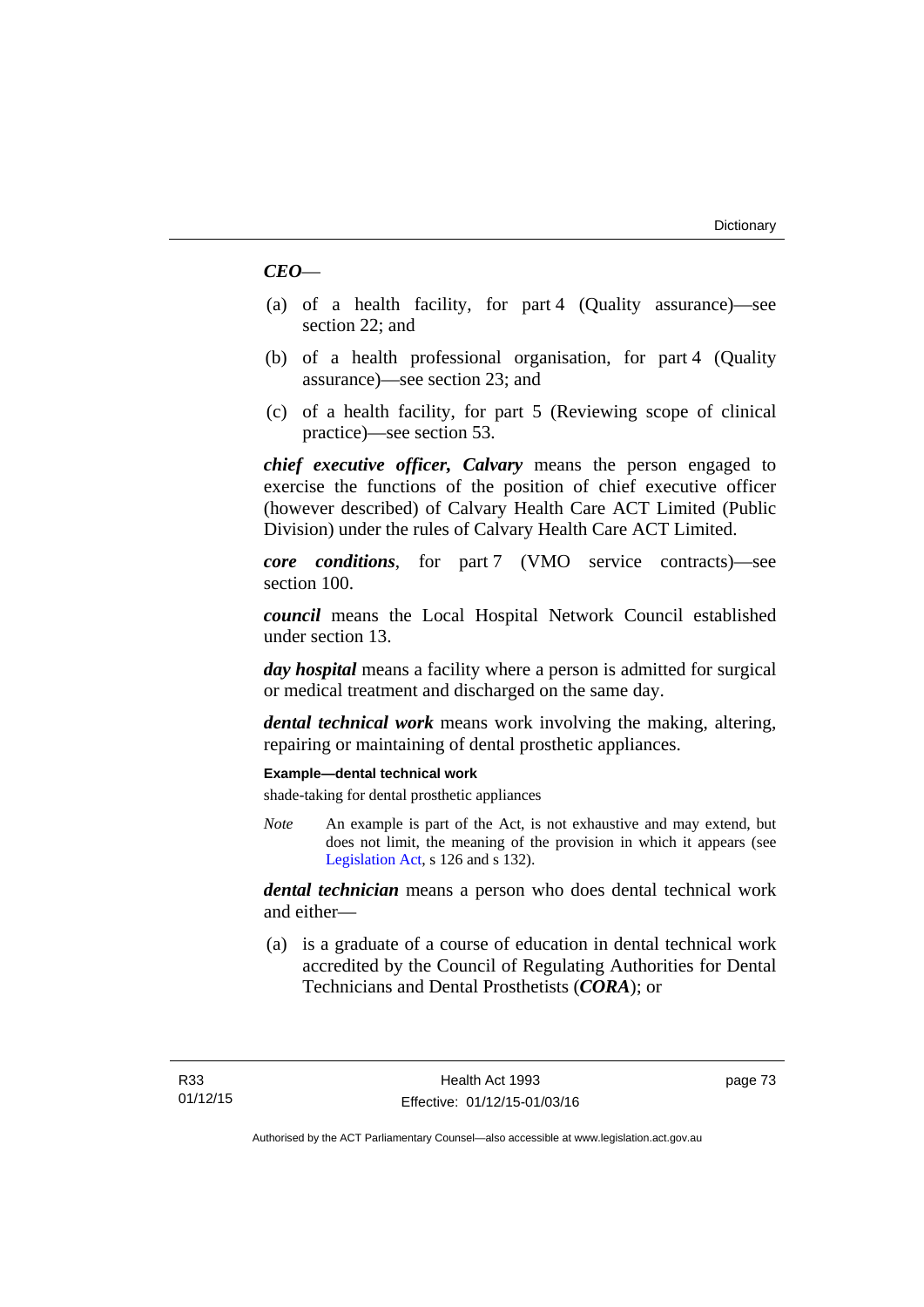- $(b)$  has
	- (i) completed a course of education or training in dental prosthetic work outside Australia that is accredited by CORA; and
	- (ii) passed an exam in dental prosthetic work accredited by CORA.

*dentist*, for a health facility, for part 5 (Reviewing scope of clinical practice)—see section 52.

*divulge*, for part 8 (Secrecy)—see section 121.

*doctor*, for a health facility, for part 5 (Reviewing scope of clinical practice)—see section 52.

*eligible midwife*, for part 5 (Reviewing scope of clinical practice) see section 52.

*engage* in conduct means—

- (a) do an act; or
- (b) omit to do an act.

*entity*, for part 7 (VMO service contracts)—see section 100.

*health board* means a national board established under the *[Health](http://www.legislation.act.gov.au/a/db_39269/default.asp)  [Practitioner Regulation National Law \(ACT\)](http://www.legislation.act.gov.au/a/db_39269/default.asp)*, section 31.

*health facility*—see section 6.

*health facility QAC*, for a health facility, for part 4 (Quality assurance)—see section 20.

*health professional organisation*, for part 4 (Quality assurance) see section 21.

*health professional organisation QAC*, for a health professional organisation, for part 4 (Quality assurance)—see section 20.

*health service*—see section 5.

*health service provider*—see section 7.

page 74 Health Act 1993 Effective: 01/12/15-01/03/16

R33 01/12/15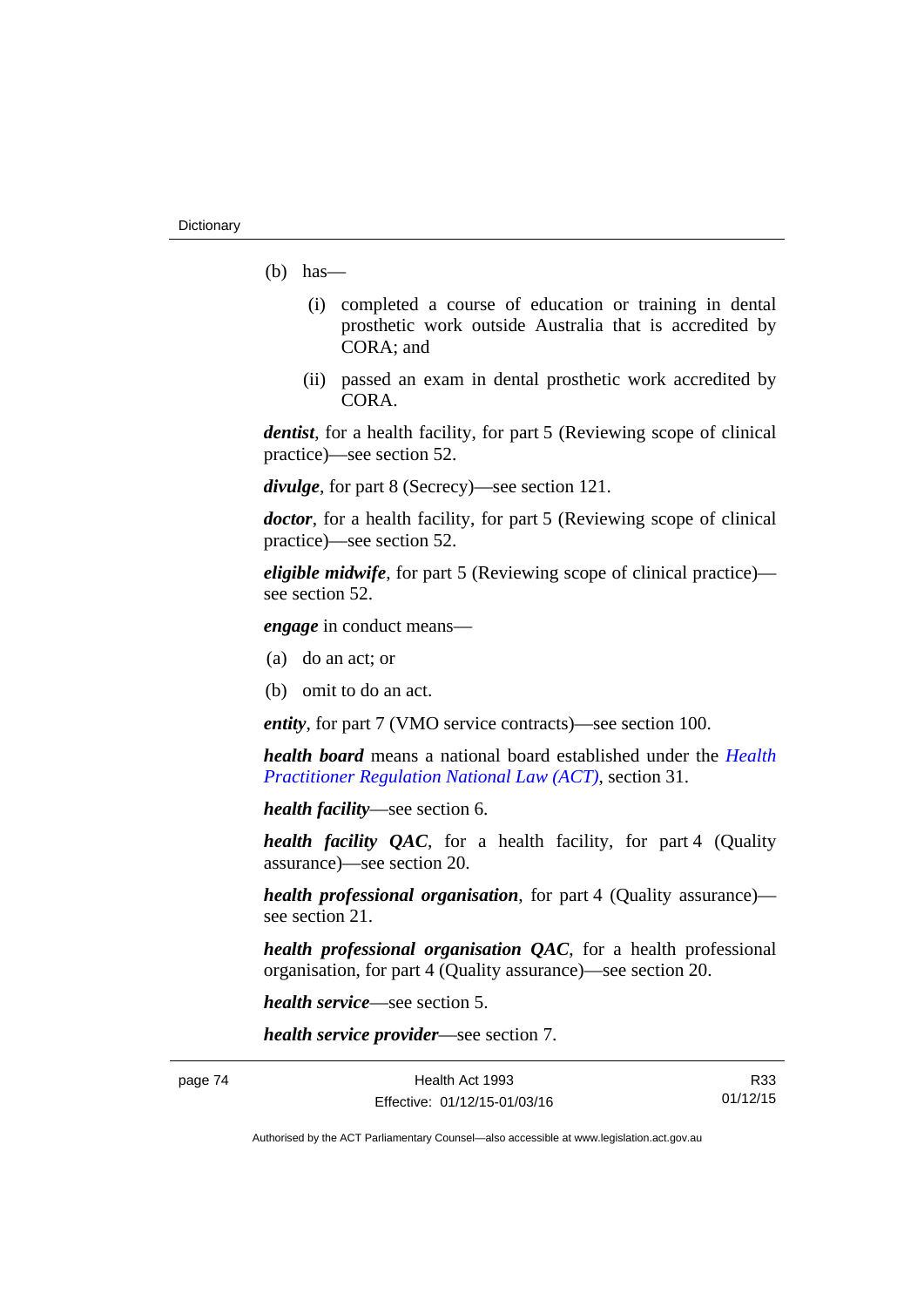*health service report*, for part 4 (Quality assurance)—see section 38.

*hospital*, for part 5 (Reviewing scope of clinical practice)—see section 50.

*information holder*, for part 8 (Secrecy)—see section 122.

*local hospital network*—see section 8.

*ministerial report*, for part 4 (Quality assurance)—section 41.

*negotiating agent*, for part 7 (VMO service contracts)—see section 100.

*negotiating period*, for part 7 (VMO service contracts)—see section 103 (2).

*practice corporation*, for part 7 (VMO service contracts)—see section 100.

*protected information*, for part 8 (Secrecy)—see section 123.

*quality assurance committee*—see section 24.

*review*, in relation to the scope of clinical practice, for part 5 (Reviewing scope of clinical practice)—see section 55.

*scope of clinical practice*, of a doctor, dentist or eligible midwife, for a health facility, for part 5 (Reviewing scope of clinical practice)—see section 54.

*scope of clinical practice committee*—see section 51.

*scope of clinical practice executive decision notice*, for part 5 (Reviewing scope of clinical practice)—see section 70.

*scope of clinical practice report*, for part 5 (Reviewing scope of clinical practice)—see section 67.

*sensitive information*—see section 124.

*service contract*, for part 7 (VMO service contracts)—see section 100.

page 75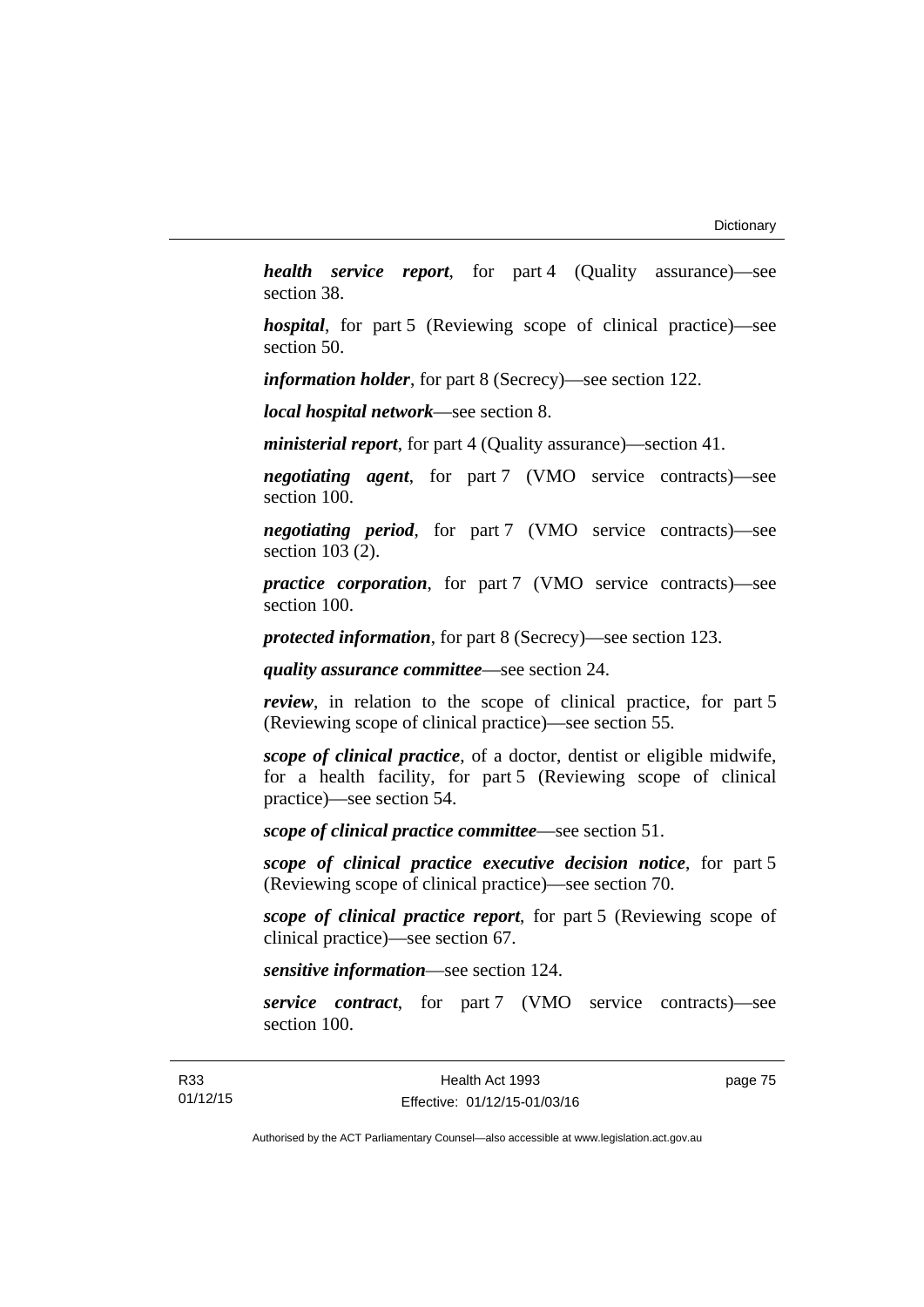*special purpose QAC*, for part 4 (Quality assurance), for a purpose stated in the approval—see section 20.

*VMO*, or visiting medical officer, for part 7 (VMO service contracts)—see section 100.

page 76 **Health Act 1993** Effective: 01/12/15-01/03/16

R33 01/12/15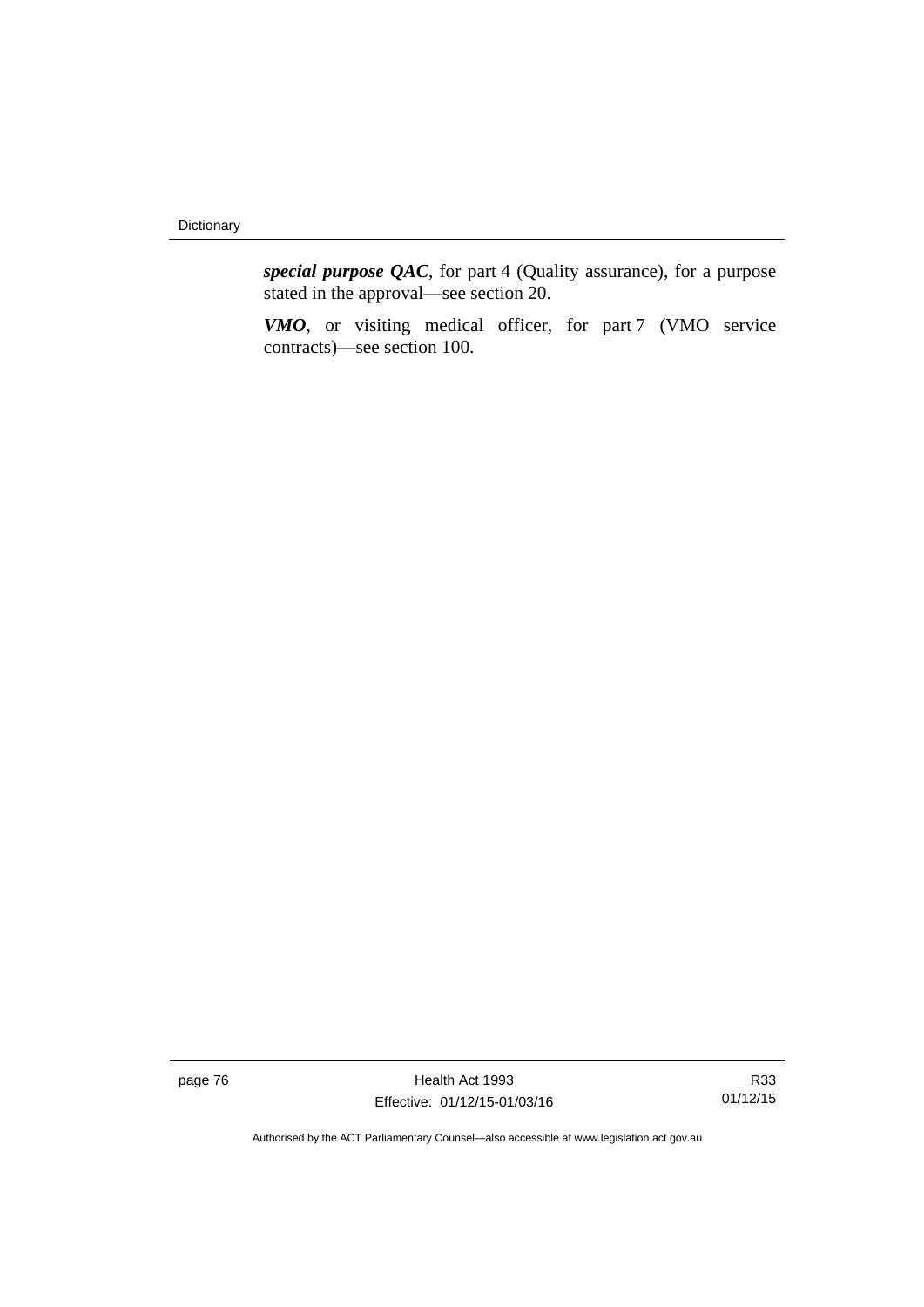## **Endnotes**

## **1 About the endnotes**

Amending and modifying laws are annotated in the legislation history and the amendment history. Current modifications are not included in the republished law but are set out in the endnotes.

Not all editorial amendments made under the *[Legislation Act 2001](http://www.legislation.act.gov.au/a/2001-14)*, part 11.3 are annotated in the amendment history. Full details of any amendments can be obtained from the Parliamentary Counsel's Office.

Uncommenced amending laws are not included in the republished law. The details of these laws are underlined in the legislation history. Uncommenced expiries are underlined in the legislation history and amendment history.

If all the provisions of the law have been renumbered, a table of renumbered provisions gives details of previous and current numbering.

The endnotes also include a table of earlier republications.

| $A = Act$                                    | $NI = Notifiable$ instrument                |
|----------------------------------------------|---------------------------------------------|
| $AF =$ Approved form                         | $o = order$                                 |
| $am = amended$                               | $om = omitted/repealed$                     |
| $amdt = amendment$                           | $ord = ordinance$                           |
| $AR = Assembly resolution$                   | $orig = original$                           |
| $ch = chapter$                               | par = paragraph/subparagraph                |
| $CN =$ Commencement notice                   | $pres = present$                            |
| $def = definition$                           | $prev = previous$                           |
| $DI = Disallowable instrument$               | $(\text{prev}) = \text{previously}$         |
| $dict = dictionary$                          | $pt = part$                                 |
| $disallowed = disallowed by the Legislative$ | $r = rule/subrule$                          |
| Assembly                                     | $reloc = relocated$                         |
| $div = division$                             | $renum = renumbered$                        |
| $exp = expires/expired$                      | $R[X]$ = Republication No                   |
| $Gaz = gazette$                              | $RI = reissue$                              |
| $hdg = heading$                              | $s = section/subsection$                    |
| $IA = Interpretation Act 1967$               | $sch = schedule$                            |
| ins = inserted/added                         | $sdiv = subdivision$                        |
| $LA =$ Legislation Act 2001                  | $SL = Subordinate$ law                      |
| $LR =$ legislation register                  | $sub =$ substituted                         |
| $LRA =$ Legislation (Republication) Act 1996 | $underlining = whole or part not commenced$ |
| $mod = modified/modification$                | or to be expired                            |
|                                              |                                             |

## **2 Abbreviation key**

R33 01/12/15

Health Act 1993 Effective: 01/12/15-01/03/16 page 77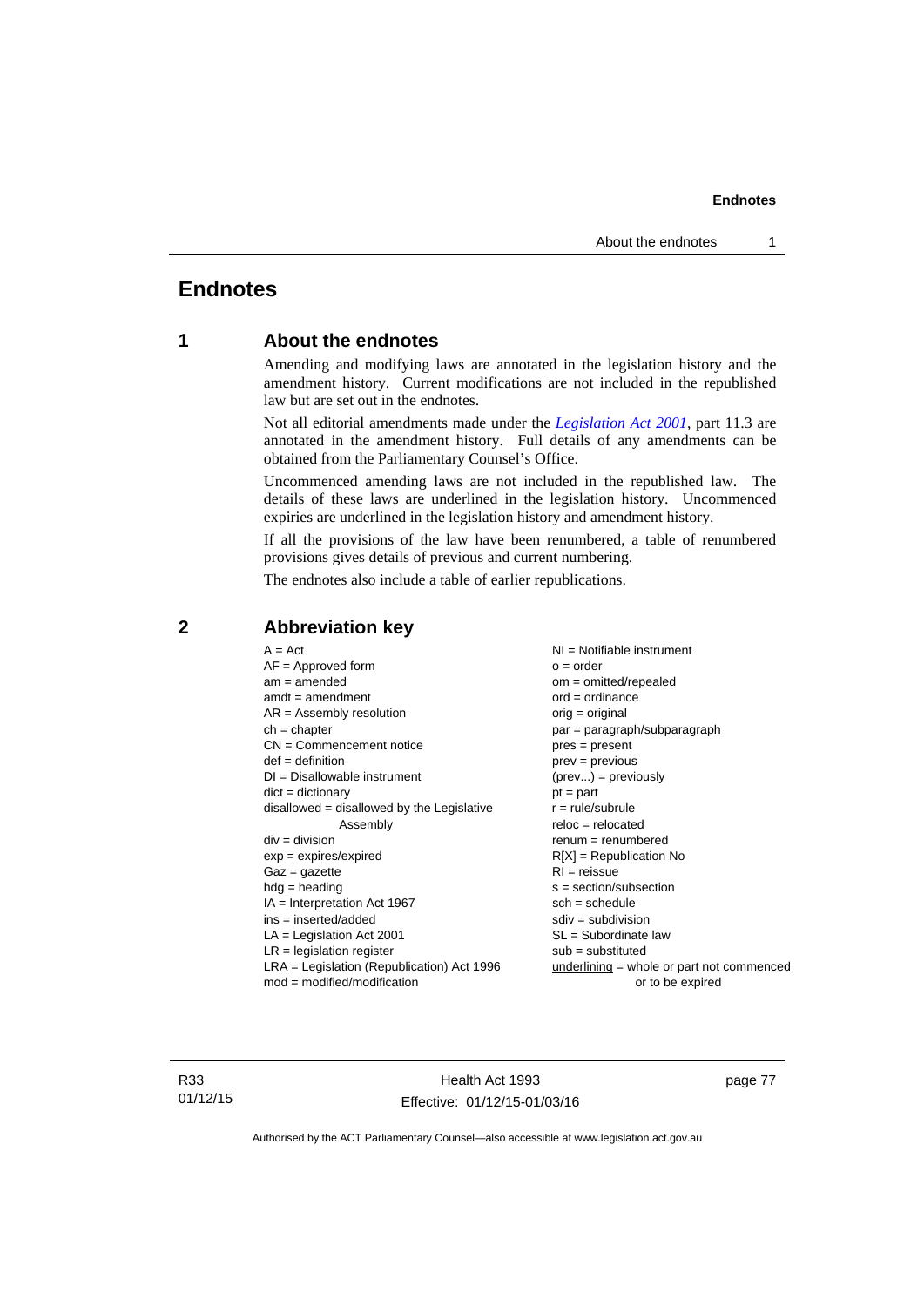| 3 | Legislation history |  |
|---|---------------------|--|
|---|---------------------|--|

## **3 Legislation history**

**Health Act 1993 A1993-13**  notified 1 March 1993 [\(Gaz 1993 No S23\)](http://www.legislation.act.gov.au/gaz/1993-S23/default.asp) commenced 1 March 1993 (s 2)

as amended by

## **[Health \(Amendment\) Act 1994](http://www.legislation.act.gov.au/a/1994-23) A1994-23**  notified 20 May 1994 ([Gaz 1994 No S87](http://www.legislation.act.gov.au/gaz/1994-S87/default.asp))

commenced 20 May 1994 (s 2)

### **[Public Sector Management \(Consequential and Transitional](http://www.legislation.act.gov.au/a/1994-38)  [Provisions\) Act 1994](http://www.legislation.act.gov.au/a/1994-38) A1994-38 sch 1 pt 44**

notified 30 June 1994 ([Gaz 1994 No S121\)](http://www.legislation.act.gov.au/gaz/1994-S121/default.asp)

s 1, s 2 commenced 30 June 1994 (s 2 (1))

sch 1 pt 44 commenced 1 July 1994 (s 2 (2) and [Gaz 1994 No S142\)](http://www.legislation.act.gov.au/gaz/1994-S142/default.asp)

## **[Administrative Appeals \(Consequential Amendments\) Act 1994](http://www.legislation.act.gov.au/a/1994-60) A1994-60 sch 1**

notified 11 October 1994 ([Gaz 1994 No S197\)](http://www.legislation.act.gov.au/gaz/1994-S197/default.asp) s 1, s 2 commenced 11 October 1994 (s 2 (1)) sch 1 commenced 14 November 1994 (s 2 (2) and see [Gaz 1994](http://www.legislation.act.gov.au/gaz/1994-S250/default.asp)  [No S250\)](http://www.legislation.act.gov.au/gaz/1994-S250/default.asp)

### **[Health and Community Care Services \(Consequential Provisions\)](http://www.legislation.act.gov.au/a/1996-35)  [Act 1996](http://www.legislation.act.gov.au/a/1996-35) A1996-35 sch**

notified 1 July 1996 [\(Gaz 1996 No S130](http://www.legislation.act.gov.au/gaz/1996-S130/default.asp)) commenced 1 July 1996 (s 2)

**[Health \(Amendment\) Act 1998](http://www.legislation.act.gov.au/a/1998-50) A1998-50** 

notified 16 November 1998 [\(Gaz 1998 No S205](http://www.legislation.act.gov.au/gaz/1998-S205/default.asp)) commenced 16 November 1998 (s 2)

## **[Statute Law Revision \(Penalties\) Act 1998](http://www.legislation.act.gov.au/a/1998-54) A1998-54 sch**

notified 27 November 1998 [\(Gaz 1998 No S207](http://www.legislation.act.gov.au/gaz/1998-S207/default.asp)) s 1, s 2 commenced 27 November 1998 (s 2 (1)) sch commenced 9 December 1998 (s 2 (2) and [Gaz 1998 No 49\)](http://www.legislation.act.gov.au/gaz/1998-49/default.asp)

page 78 Health Act 1993 Effective: 01/12/15-01/03/16

R33 01/12/15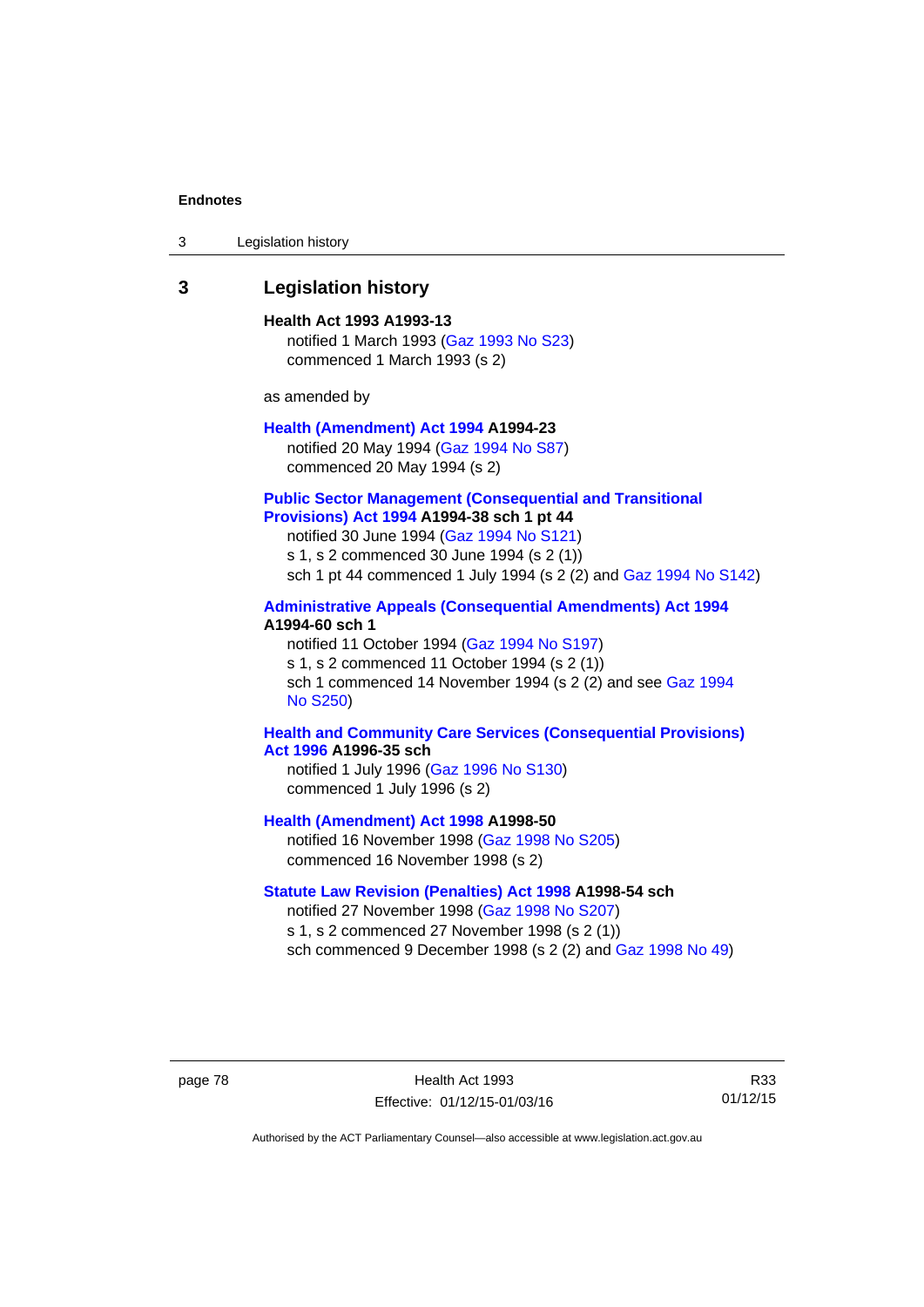## **[Legislation \(Consequential Amendments\) Act 2001](http://www.legislation.act.gov.au/a/2001-44) A2001-44 pt 175**  notified 26 July 2001 ([Gaz 2001 No 30\)](http://www.legislation.act.gov.au/gaz/2001-30/default.asp) s 1, s 2 commenced 26 July 2001 (IA s 10B) pt 175 commenced 12 September 2001 (s 2 and see [Gaz 2001](http://www.legislation.act.gov.au/gaz/2001-S65/default.asp)  [No S65](http://www.legislation.act.gov.au/gaz/2001-S65/default.asp)) **[Statute Law Amendment Act 2001 \(No 2\)](http://www.legislation.act.gov.au/a/2001-56) 2001 No 56 pt 1.3**  notified 5 September 2001 [\(Gaz 2001 No S65\)](http://www.legislation.act.gov.au/gaz/2001-S65/default.asp) s 1, s 2 commenced 5 September 2001 (IA s 10B) amdts 1.3-1.8, 1.10-1.13, 1.15, 1.16, 1.17, 1.35 commenced 12 September 2001 (s 2 (2)) pt 1.3 remainder commenced 5 September 2001 (s 2 (1)) **[Health and Community Care Services \(Repeal and Consequential](http://www.legislation.act.gov.au/a/2002-47)  [Amendments\) Act 2002](http://www.legislation.act.gov.au/a/2002-47) A2002-47 pt 1.2**  notified LR 20 December 2002 s 1, s 2 commenced 20 December 2002 (LA s 75 (1)) pt 1.2 commenced 31 December 2002 (s 2) **[Statute Law Amendment Act 2003](http://www.legislation.act.gov.au/a/2003-41) A2003-41 sch 1 pt 1.1**  notified LR 11 September 2003 s 1, s 2 commenced 11 September 2003 (LA s 75 (1)) sch 1 pt 1.1 commenced 9 October 2003 (s 2 (1)) **[Health Amendment Act 2003](http://www.legislation.act.gov.au/a/2003-43) A2003-43**  notified LR 29 September 2003 s 1, s 2 commenced 29 September 2003 (LA s 75 (1)) remainder commenced 30 September 2003 (s 2) **[Nurse Practitioners Legislation Amendment Act 2004](http://www.legislation.act.gov.au/a/2004-10) A2004-10 pt 2**  notified LR 19 March 2004 s 1, s 2 commenced 19 March 2004 (LA s 75 (1)) pt 2 commenced 27 May 2004 (s 2 and [CN2004-9\)](http://www.legislation.act.gov.au/cn/2004-9/default.asp) **[Health Professionals Legislation Amendment Act 2004](http://www.legislation.act.gov.au/a/2004-39) A2004-39 sch 1 pt 1.3**  notified LR 8 July 2004 s 1, s 2 commenced 8 July 2004 (LA s 75 (1)) sch 1 pt 1.3 commenced 7 July 2005 (s 2 and see [Health Professionals](http://www.legislation.act.gov.au/a/2004-38)  [Act 2004](http://www.legislation.act.gov.au/a/2004-38) A2004-38, s 2 and [CN2005-11\)](http://www.legislation.act.gov.au/cn/2005-11/default.asp)

R33 01/12/15

Health Act 1993 Effective: 01/12/15-01/03/16 page 79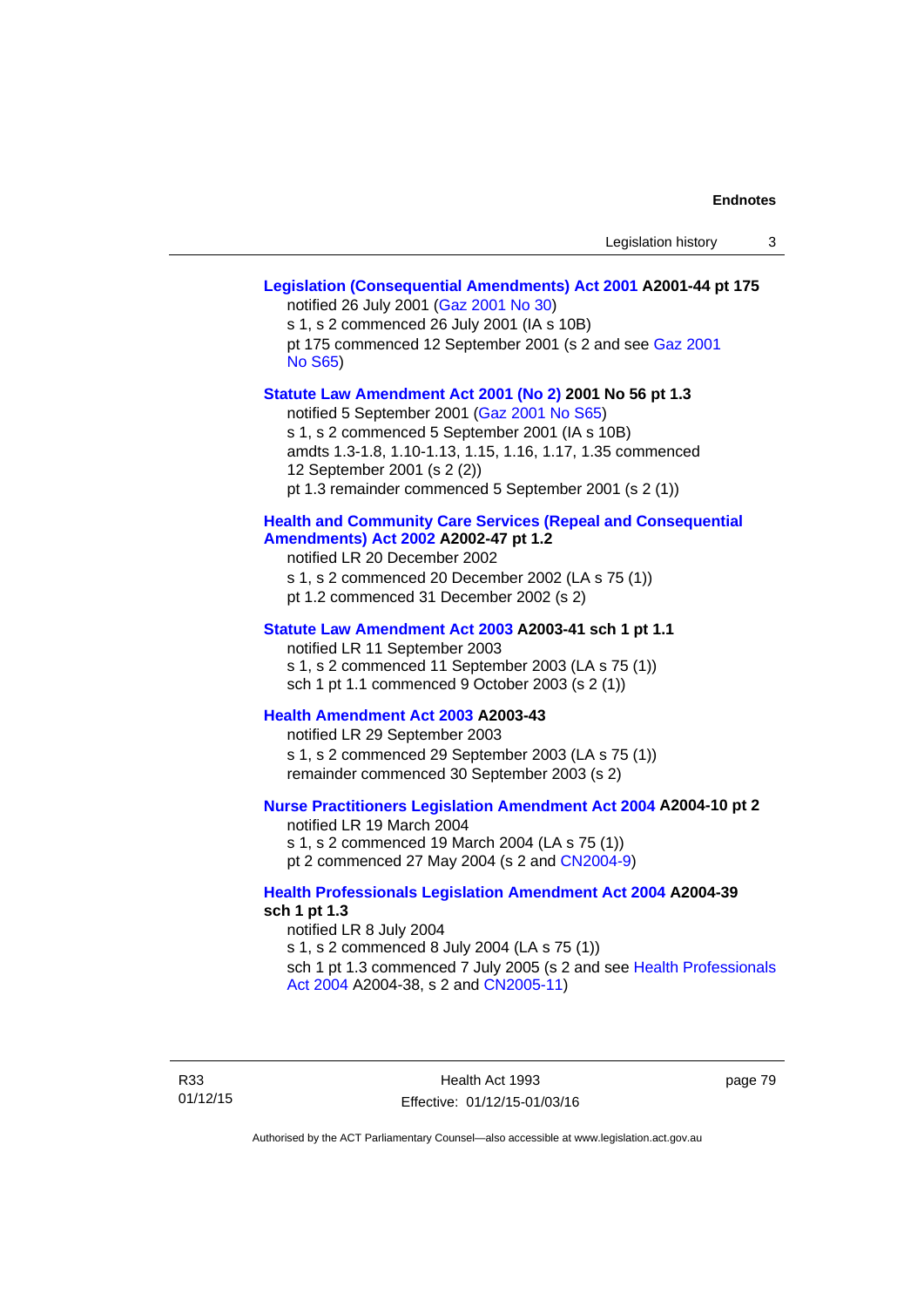| 3 | Legislation history                                                                                                                                                                                                                                                                                                                             |
|---|-------------------------------------------------------------------------------------------------------------------------------------------------------------------------------------------------------------------------------------------------------------------------------------------------------------------------------------------------|
|   | Health Legislation Amendment Act 2005 A2005-28 amdt 1.70<br>notified LR 6 July 2005<br>s 1, s 2 commenced 6 July 2005 (LA s 75 (1))<br>amdt 1.70 commenced 7 July 2005 (s 2)                                                                                                                                                                    |
|   | Criminal Code Harmonisation Act 2005 A2005-54 sch 1 pt 1.24<br>notified LR 27 October 2005<br>s 1, s 2 commenced 27 October 2005 (LA s 75 (1))<br>sch 1 pt 1.24 commenced 24 November 2005 (s 2)                                                                                                                                                |
|   | Statute Law Amendment Act 2005 (No 2) A2005-62 sch 3 pt 3.10<br>notified LR 21 December 2005<br>s 1, s 2 commenced 21 December 2005 (LA s 75 (1))<br>sch 3 pt 3.10 commenced 11 January 2006 (s 2 (1))                                                                                                                                          |
|   | Health Legislation Amendment Act 2006 A2006-27 pt 2, sch 1<br>notified LR 14 June 2006<br>s 1, s 2 commenced 14 June 2006 (LA s 75 (1))<br>pt 2, sch 1 commenced 14 December 2006 (s 2 and LA s 79)                                                                                                                                             |
|   | Health Legislation Amendment Act 2006 (No 2) A2006-46 sch 2 pt 2.8<br>notified LR 17 November 2006<br>s 1, s 2 commenced 17 November 2006 (LA s 75 (1))<br>sch 2 pt 2.8 commenced 18 November 2006 (s 2 (2))                                                                                                                                    |
|   | Statute Law Amendment Act 2007 (No 2) A2007-16 sch 3 pt 3.18<br>notified LR 20 June 2007<br>s 1, s 2 taken to have commenced 12 April 2007 (LA s 75 (2))<br>sch 3 pt 3.18 commenced 11 July 2007 (s 2 (1))                                                                                                                                      |
|   | Medicines, Poisons and Therapeutic Goods Act 2008 A2008-26<br>sch 2 pt 2.12<br>notified LR 14 August 2008<br>s 1, s 2 commenced 14 August 2008 (LA s 75 (1))<br>sch 2 pt 2.12 commenced 14 February 2009 (s 2 and LA s 79)                                                                                                                      |
|   | <b>ACT Civil and Administrative Tribunal Legislation Amendment</b><br>Act 2008 (No 2) A2008-37 sch 1 pt 1.53<br>notified LR 4 September 2008<br>s 1, s 2 commenced 4 September 2008 (LA s 75 (1))<br>sch 1 pt 1.53 commenced 2 February 2009 (s 2 (1) and see ACT Civil<br>and Administrative Tribunal Act 2008 A2008-35, s 2 (1) and CN2009-2) |

R33 01/12/15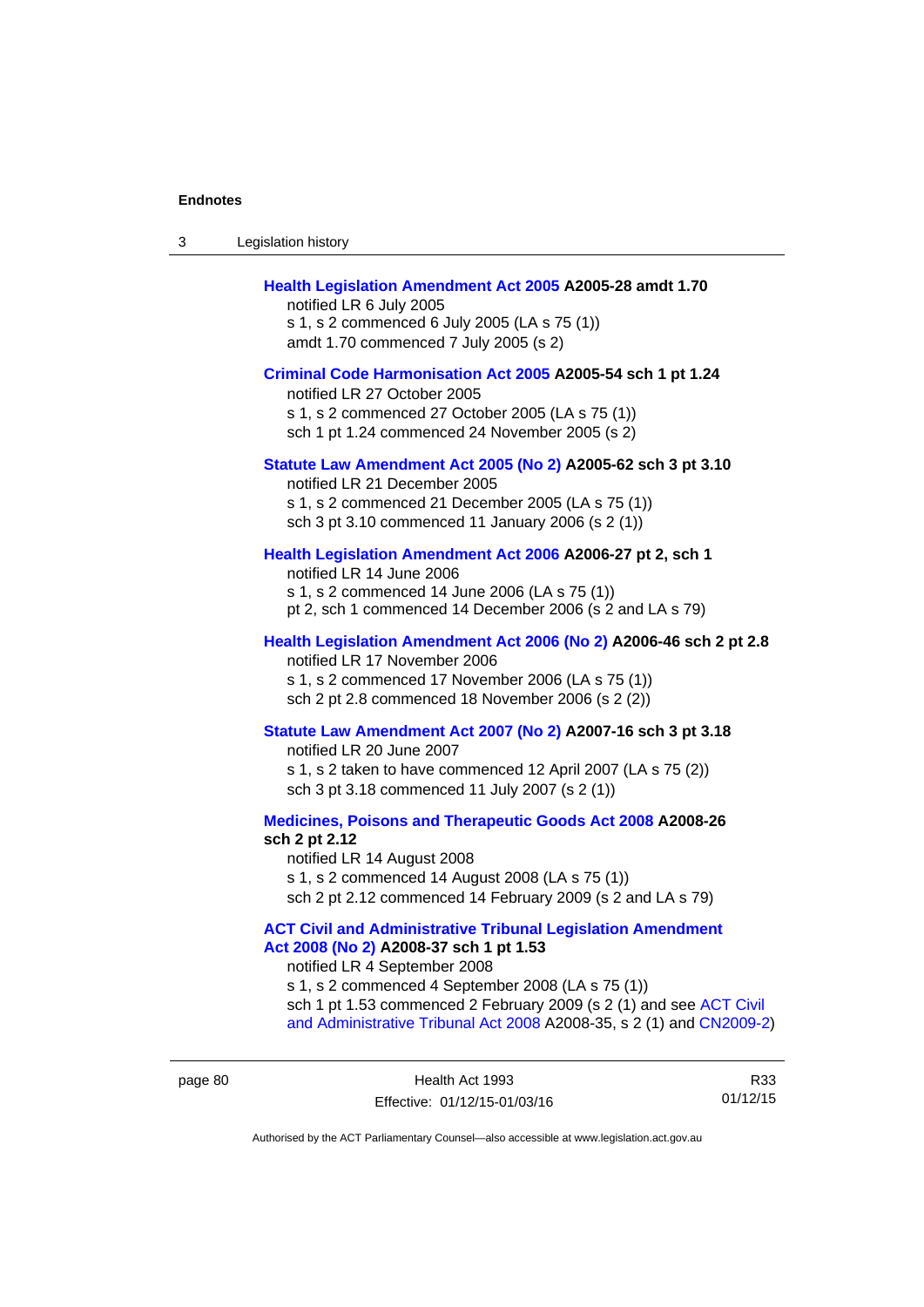Legislation history 3

## **[Health Practitioner Regulation National Law \(ACT\) Act 2010](http://www.legislation.act.gov.au/a/2010-10) A2010-10 sch 2 pt 2.7**

notified LR 31 March 2010 s 1, s 2 commenced 31 March 2010 (LA s 75 (1)) sch 2 pt 2.7 commenced 1 July 2010 (s 2 (1) (a))

as modified by

#### **[Health Practitioner Regulation National Law \(ACT\) \(Transitional](http://www.legislation.act.gov.au/sl/2010-39)  [Provisions\) Regulation 2010 \(No 2\)](http://www.legislation.act.gov.au/sl/2010-39) SL2010-39 s 3 and sch 1**

notified LR 11 October 2010

s 1, s 2 commenced 11 October 2010 (LA s 75 (1))

s 3 and sch 1 commenced 12 October 2010 (s 2*)*

as amended by

#### **[Fair Trading \(Australian Consumer Law\) Amendment Act 2010](http://www.legislation.act.gov.au/a/2010-54) A2010-54 sch 3 pt 3.11**

notified LR 16 December 2010 s 1, s 2 commenced 16 December 2010 (LA s 75 (1)) sch 3 pt 3.11 commenced 1 January 2011 (s 2 (1))

#### **[Statute Law Amendment Act 2011](http://www.legislation.act.gov.au/a/2011-3) A2011-3 sch 3 pt 3.22**

notified LR 22 February 2011 s 1, s 2 commenced 22 February 2011 (LA s 75 (1)) sch 3 pt 3.22 commenced 1 March 2011 (s 2)

## **[Health Amendment Act 2011](http://www.legislation.act.gov.au/a/2011-11) A2011-11**

notified LR 12 April 2011 s 1, s 2 commenced 12 April 2011 (LA s 75 (1)) s 4, s 5 commenced 1 July 2011 (s 2 (2)) remainder commenced 13 April 2011 (s 2 (1))

## **[Administrative \(One ACT Public Service Miscellaneous Amendments\)](http://www.legislation.act.gov.au/a/2011-22)**

**[Act 2011](http://www.legislation.act.gov.au/a/2011-22) A2011-22 sch 1 pt 1.76**  notified LR 30 June 2011

s 1, s 2 commenced 30 June 2011 (LA s 75 (1)) sch 1 pt 1.76 commenced 1 July 2011 (s 2 (1))

R33 01/12/15

Health Act 1993 Effective: 01/12/15-01/03/16 page 81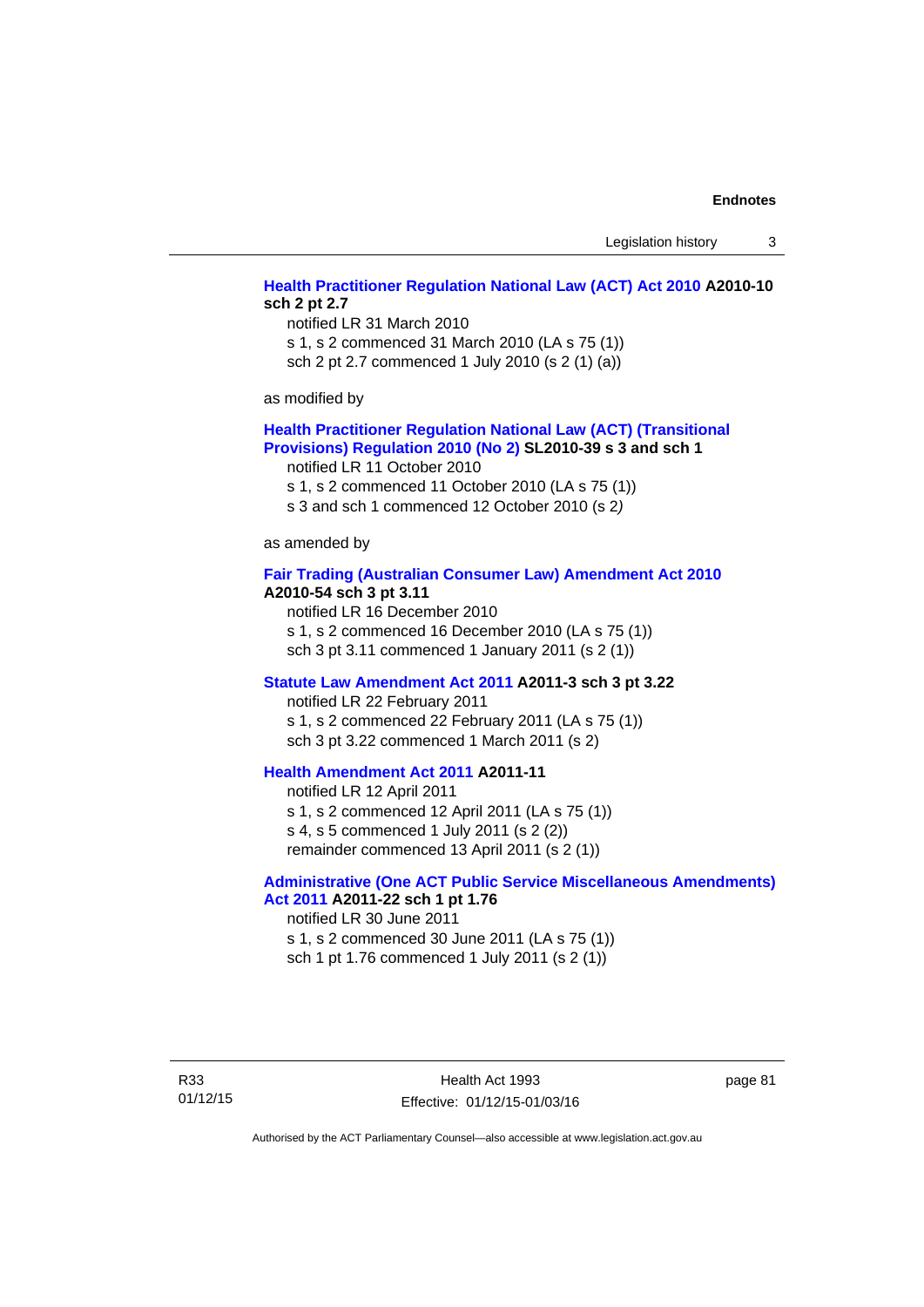| -3 | Legislation history |  |
|----|---------------------|--|
|----|---------------------|--|

## **[Statute Law Amendment Act 2011 \(No 2\)](http://www.legislation.act.gov.au/a/2011-28) A2011-28 sch 3 pt 3.18**

notified LR 31 August 2011 s 1, s 2 commenced 31 August 2011 (LA s 75 (1)) sch 3 pt 3.18 commenced 21 September 2011 (s 2 (1))

## **[Statute Law Amendment Act 2013](http://www.legislation.act.gov.au/a/2013-19) A2013-19 sch 1 pt 1.1**

notified LR 24 May 2013

s 1, s 2 commenced 24 May 2013 (LA s 75 (1))

sch 1 pt 1.1 commenced 14 June 2013 (s 2)

#### **[Statute Law Amendment Act 2013 \(No 2\)](http://www.legislation.act.gov.au/a/2013-44) A2013-44 sch 1 pt 1.2, sch 3 pt 3.11**

notified LR 11 November 2013 s 1, s 2 commenced 11 November 2013 (LA s 75 (1)) sch 1 pt 1.2, sch 3 pt 3.11 commenced 25 November 2013 (s 2)

## **[Veterinary Surgeons Act 2015](http://www.legislation.act.gov.au/a/2015-29/default.asp) A2015-29 sch 2 pt 2.4**

notified LR 20 August 2015 s 1, s 2 commenced 20 August 2015 (LA s 75 (1)) sch 2 pt 2.4 commenced 1 December 2015 (s 2 (1) and [CN2015-22](http://www.legislation.act.gov.au/cn/2015-22/default.asp))

page 82 Health Act 1993 Effective: 01/12/15-01/03/16

R33 01/12/15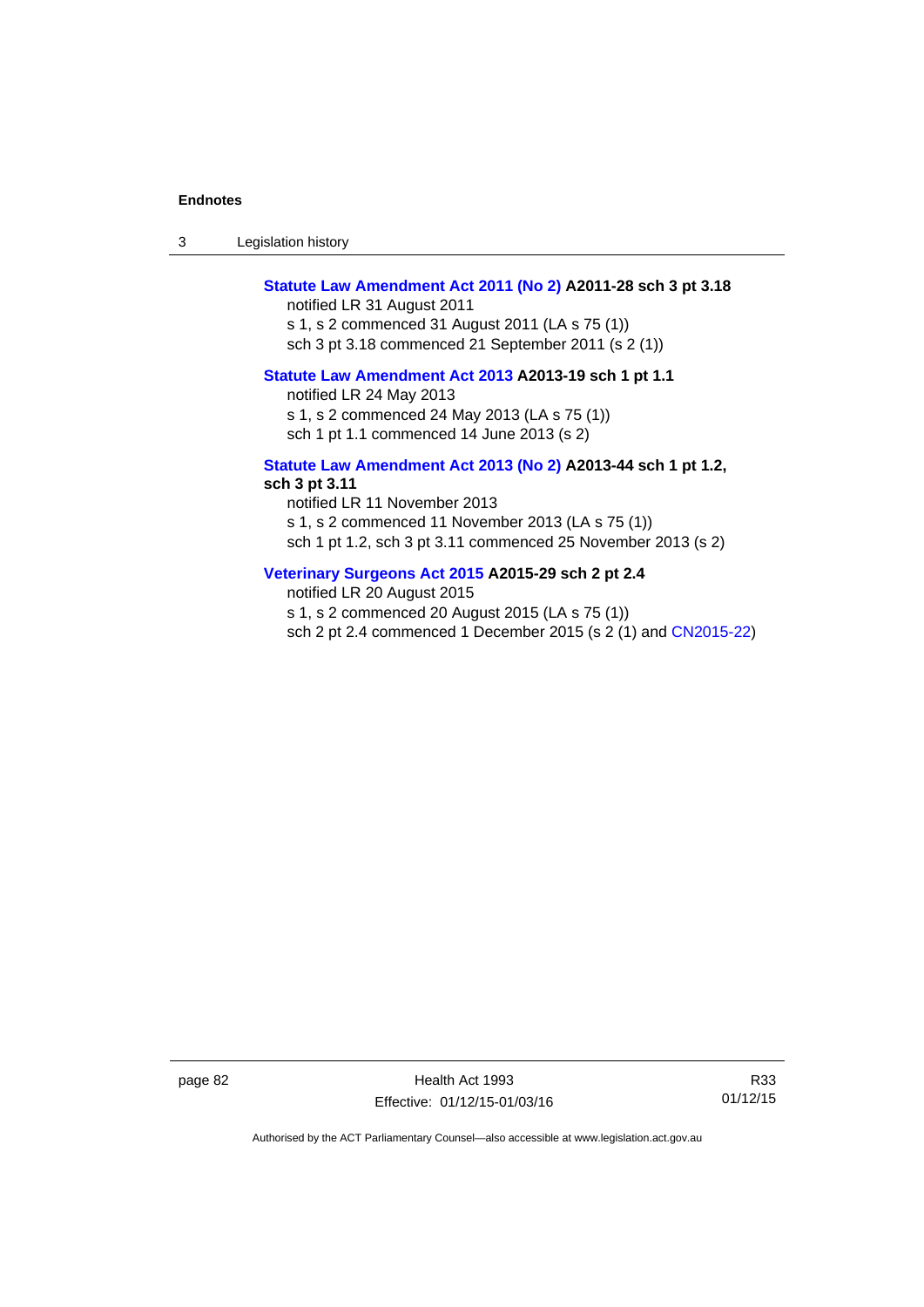## **4 Amendment history Long title**  sub [A1998-50](http://www.legislation.act.gov.au/a/1998-50) s 4 am [A2002-47](http://www.legislation.act.gov.au/a/2002-47) amdt 1.10 **Name of Act**  s 1 sub [A2001-56](http://www.legislation.act.gov.au/a/2001-56) amdt 1.3 **Dictionary**  s 2 om [A2001-44](http://www.legislation.act.gov.au/a/2001-44) amdt 1.2022 ins [A2001-56](http://www.legislation.act.gov.au/a/2001-56) amdt 1.3 am [A2006-27](http://www.legislation.act.gov.au/a/2006-27) s 4; [A2010-10](http://www.legislation.act.gov.au/a/2010-10) amdt 2.27 **Notes**  s 3 defs reloc to dict [A2001-56](http://www.legislation.act.gov.au/a/2001-56) amdt 1.6 sub [A2001-56](http://www.legislation.act.gov.au/a/2001-56) amdt 1.7 **Declaration of quality assurance activity**  s 3A renum as s 4 **Offences against Act—application of Criminal Code etc**  s 4 **orig s 4** renum as s 5 and then s 10 **prev s 4**  (prev s 3A) ins [A2001-56](http://www.legislation.act.gov.au/a/2001-56) amdt 1.8 renum as s 4 R4 LA (see [A2001-56](http://www.legislation.act.gov.au/a/2001-56) amdt 1.36) om [A2006-27](http://www.legislation.act.gov.au/a/2006-27) s 5 **pres s 4**  (prev s 3A) ins [A2005-54](http://www.legislation.act.gov.au/a/2005-54) amdt 1.167 renum as s 4 [A2006-27](http://www.legislation.act.gov.au/a/2006-27) amdt 1.1 **Important concepts**  pt 2 hdg **orig pt 2 hdg** renum as pt 3 hdg **pres pt 2 hdg**  ins [A2006-27](http://www.legislation.act.gov.au/a/2006-27) s 5 **What is a** *health service***?**  s 5 **orig s 5**  renum as s 6 and then s 11 **prev s 5**  renum as s 10 **pres s 5**  ins [A2006-27](http://www.legislation.act.gov.au/a/2006-27) s 5

R33 01/12/15

Health Act 1993 Effective: 01/12/15-01/03/16 page 83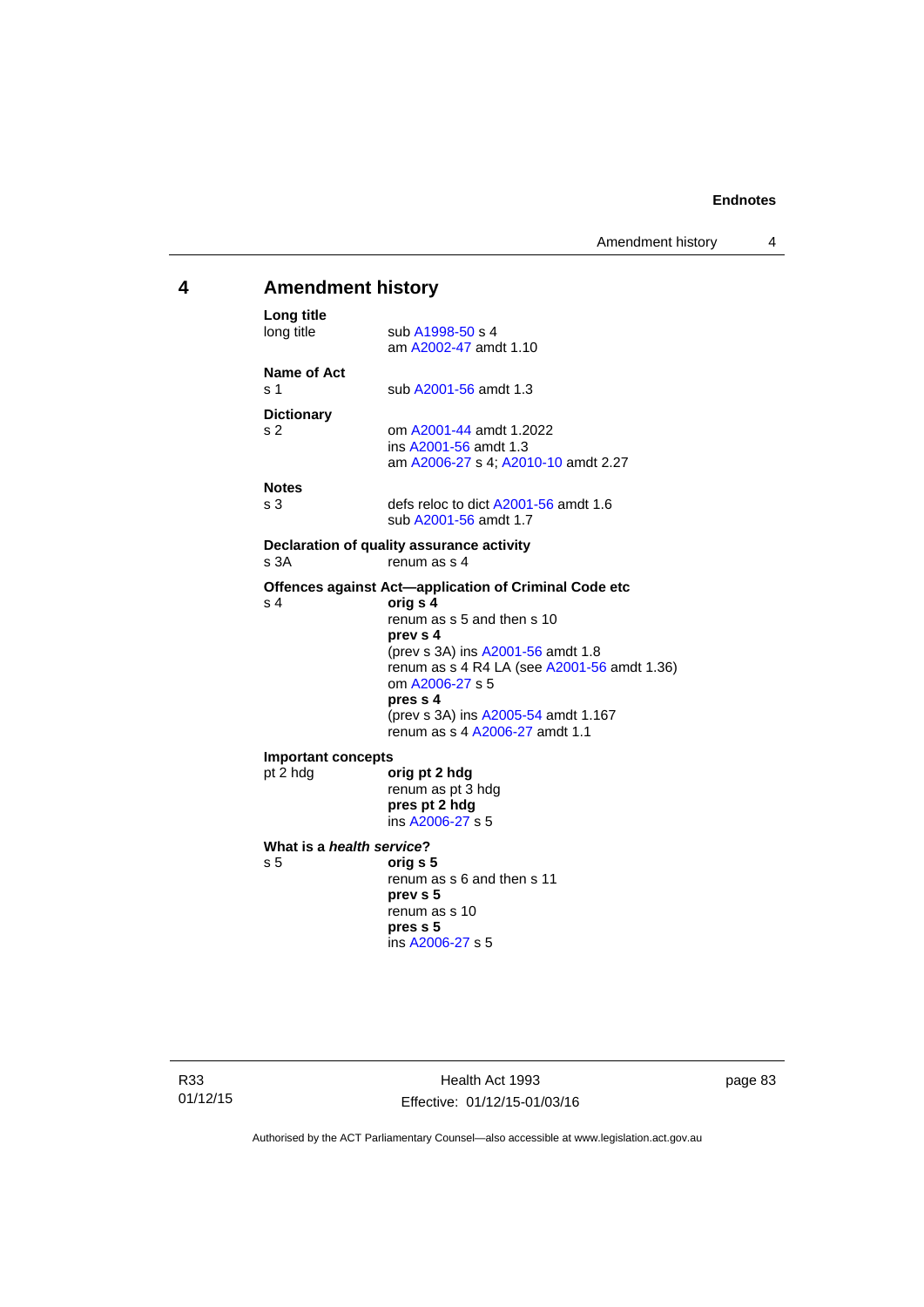4 Amendment history

```
What is a health facility? 
s 6 orig s 6 
                 renum as s 7 and then s 12 
                 prev s 6 
                 renum as s 11 
                  pres s 6 
                  ins A2006-27 s 5
                  am A2010-10 amdt 2.28
Who is a health service provider? 
s 7 orig s 7 
                 renum as s 8 
                 prev s 7 
                 renum as s 12 
                 pres s 7 
                  ins A2006-27 s 5
                  am A2010-10 amdt 2.29
Appointment of members 
s 7A renum as s 9
What is the local hospital network?
s 8 hdg (prev s 7 hdg) sub A2001-56 amdt 1.10 
s 8 (prev s 7) am A1994-38 sch 1 pt 44; A1996-35 sch; A2001-56
                  amdts 1.10-1.12 
                 renum as s 8 R4 LA (see A2001-56 amdt 1.36) 
                  am A2002-47 amdt 1.12, amdt 1.13 
                  om A2006-27 s 6 
                  ins A2011-11 s 4
Disclosure of interest 
s 8A renum as s 11
Appointment of members 
A2001-56 amdt 1.13
                 renum as s 9 R4 LA (see A2001-56 amdt 1.36) 
                  om A2006-27 s 6 
Health care principles
pt 3 hdg orig pt 3 hdg
                  sub A1998-50 s 6 
                  om A2006-27 s 6 
                 pres pt 3 hdg 
                 (prev pt 2 hdg) renum as pt 3 hdg A2006-27 amdt 1.2 
General<br>div 3.1 hdg
                 (prev pt 3 div 1 hdg) renum R4 LA (see A2001-56 amdt 1.36)
                  om A2006-27 s 6
```
page 84 Health Act 1993 Effective: 01/12/15-01/03/16

R33 01/12/15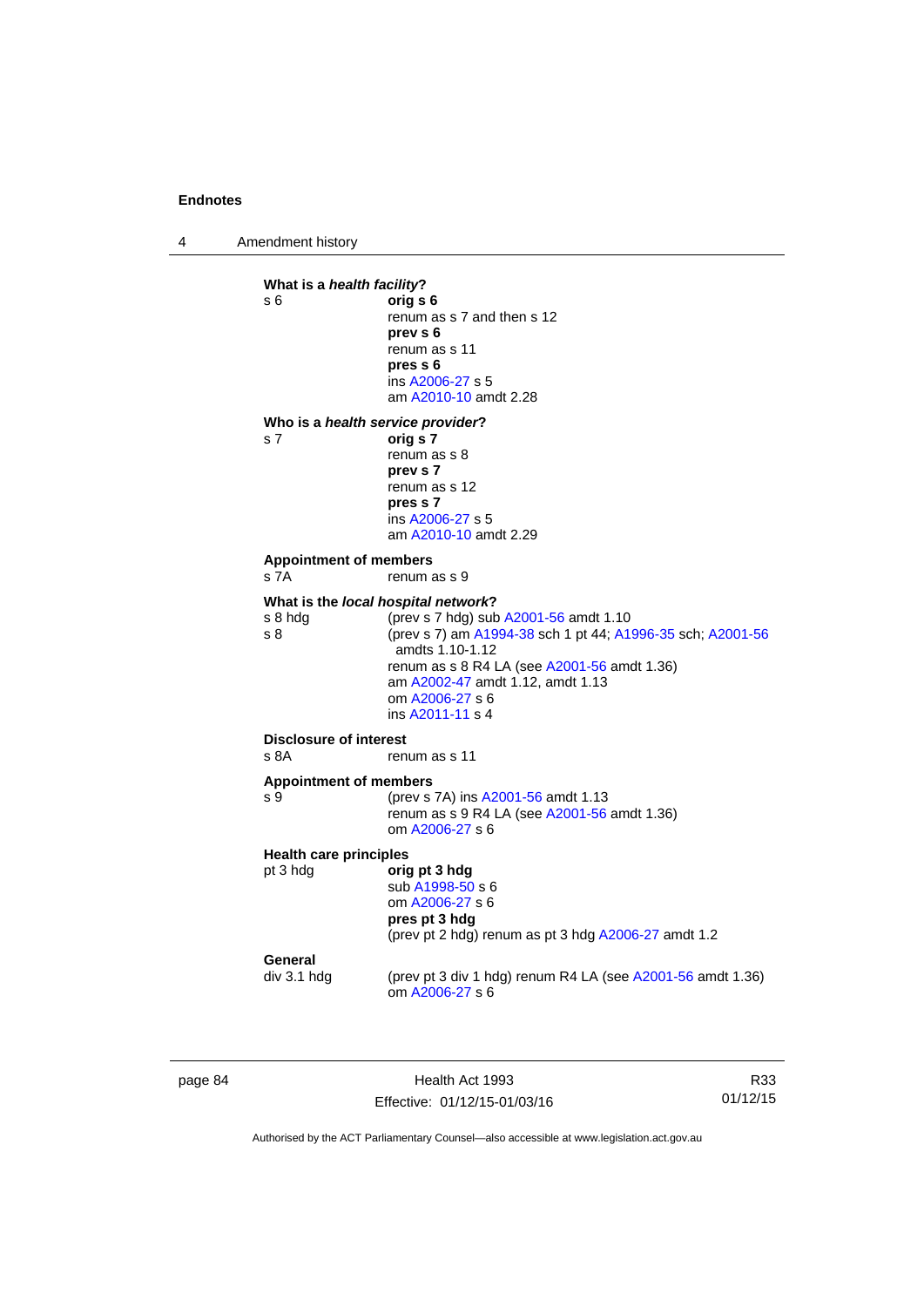| div 3.2 hdg       | (prev pt 3 div 2 hdg) renum R4 LA (see $A2001-56$ amdt 1.36)<br>om A2006-27 s 6                                                                                                                                                                                                                                         |
|-------------------|-------------------------------------------------------------------------------------------------------------------------------------------------------------------------------------------------------------------------------------------------------------------------------------------------------------------------|
| <b>Objectives</b> |                                                                                                                                                                                                                                                                                                                         |
| s 10              | orig s 10<br>renum as s 13<br>prev s 10<br>(prev s 8) am A1998-50 s 7<br>renum as s 10 R4 LA (see A2001-56 amdt 1.36)<br>om A2006-27 s 6<br>pres s 10<br>(prev s 4) am A1996-35 sch<br>renum as s 5 R4 LA (see A2001-56 amdt 1.36)<br>am A2002-47 amdt 1.11<br>renum as s 10 A2006-27 amdt 1.3<br>am A2011-3 amdt 3.220 |
|                   | <b>Medicare principles and commitments</b>                                                                                                                                                                                                                                                                              |
| s 11              | orig s 11<br>renum as s 14<br>prev s 11<br>(prev s 8A) ins A1998-50 s 8<br>renum as s 11 R4 LA (see A2001-56 amdt 1.36)<br>om A2006-27 s 6<br>pres s 11<br>(prev s 5) am A1994-23 s 4; A2001-56 amdt 1.9<br>renum as s 6 R4 LA (see A2001-56 amdt 1.36)<br>renum as s 11 A2006-27 amdt 1.3                              |
| Legal effect      |                                                                                                                                                                                                                                                                                                                         |
| s 12              | orig s 12<br>renum as s 15<br>prev s 12<br>(prev s 9) am A1998-50 s 9; A2001-56 amdts 1.14-1.17<br>renum as s 12 R4 LA (see A2001-56 amdt 1.36)<br>am A2003-41 amdt 1.1<br>om A2006-27 s 6<br>pres s 12<br>(prev s 6) renum as s 7 R4 LA (see A2001-56 amdt 1.36)<br>renum as s 12 A2006-27 amdt 1.3                    |
|                   | <b>Local Health and Hospitals Network</b>                                                                                                                                                                                                                                                                               |
| pt 3A hdg         | orig pt 3A hdg<br>renum as pt 4 hdg<br>pres pt 3A hdg<br>ins A2011-11 s 5                                                                                                                                                                                                                                               |

R33 01/12/15

Health Act 1993 Effective: 01/12/15-01/03/16 page 85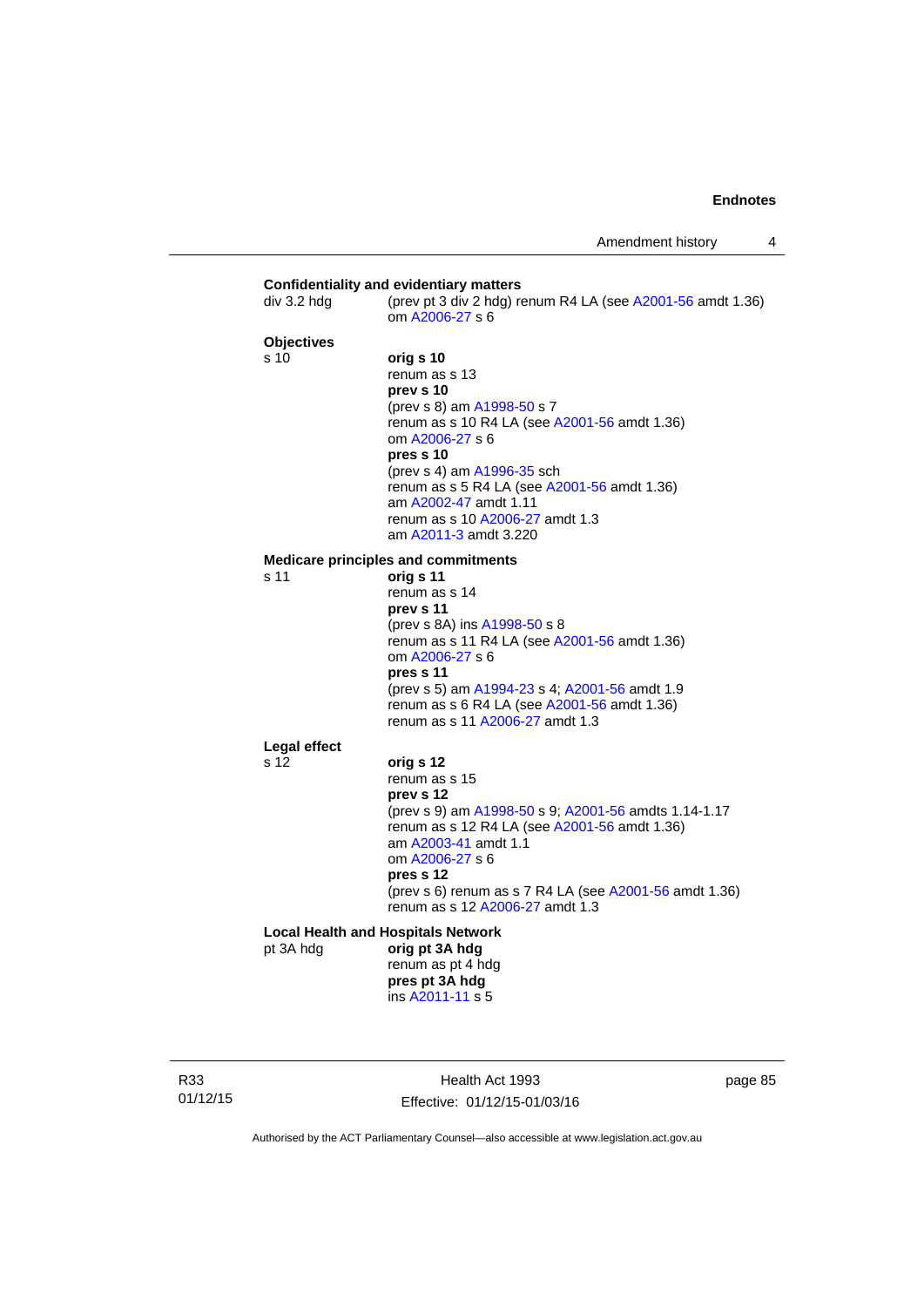4 Amendment history

**Establishment, functions and members of Local Hospital Network Council**  div 3A.1 hdg ins [A2011-11](http://www.legislation.act.gov.au/a/2011-11) s 5 **Local Hospital Network Council** s 13 (prev s 10) am [A1998-50](http://www.legislation.act.gov.au/a/1998-50) s 10; [A1998-54](http://www.legislation.act.gov.au/a/1998-54) sch renum as s 13 R4 LA (see [A2001-56](http://www.legislation.act.gov.au/a/2001-56) amdt 1.36) sub [A2005-54](http://www.legislation.act.gov.au/a/2005-54) amdt 1.168 om [A2006-27](http://www.legislation.act.gov.au/a/2006-27) s 6 ins [A2011-11](http://www.legislation.act.gov.au/a/2011-11) s 5 **Protection of people assisting committee**  s 13AA renum as s 17 **Definitions for pt 4**  renum as s 18 **Committee to be approved**  s 13AC renum as s 19 **Procedure and conduct of matters**<br>s 13AD **renum as s** 20 renum as s 20 **Disclosure of interest**  s 13AE renum as s 21 **Nondisclosure of identity**<br>s 13AF renum renum as s 22 **Admissibility of evidence**  s 13AG renum as s 23 **Members not compellable**  s 13AH renum as s 24 **Protection of members**  s 13AI renum as s 25 **Protection of people assisting committee**  s 13AJ renum as s 26 **Interpretation for pt 5**  s 13A renum as s 27 **Functions of council** s 14 (prev s 11) sub [A1998-50](http://www.legislation.act.gov.au/a/1998-50) s 11 renum as  $s$  14 R4 LA (see [A2001-56](http://www.legislation.act.gov.au/a/2001-56) amdt 1.36) om [A2006-27](http://www.legislation.act.gov.au/a/2006-27) s 6 ins [A2011-11](http://www.legislation.act.gov.au/a/2011-11) s 5 am [A2011-22](http://www.legislation.act.gov.au/a/2011-22) amdt 1.239

page 86 Health Act 1993 Effective: 01/12/15-01/03/16

R33 01/12/15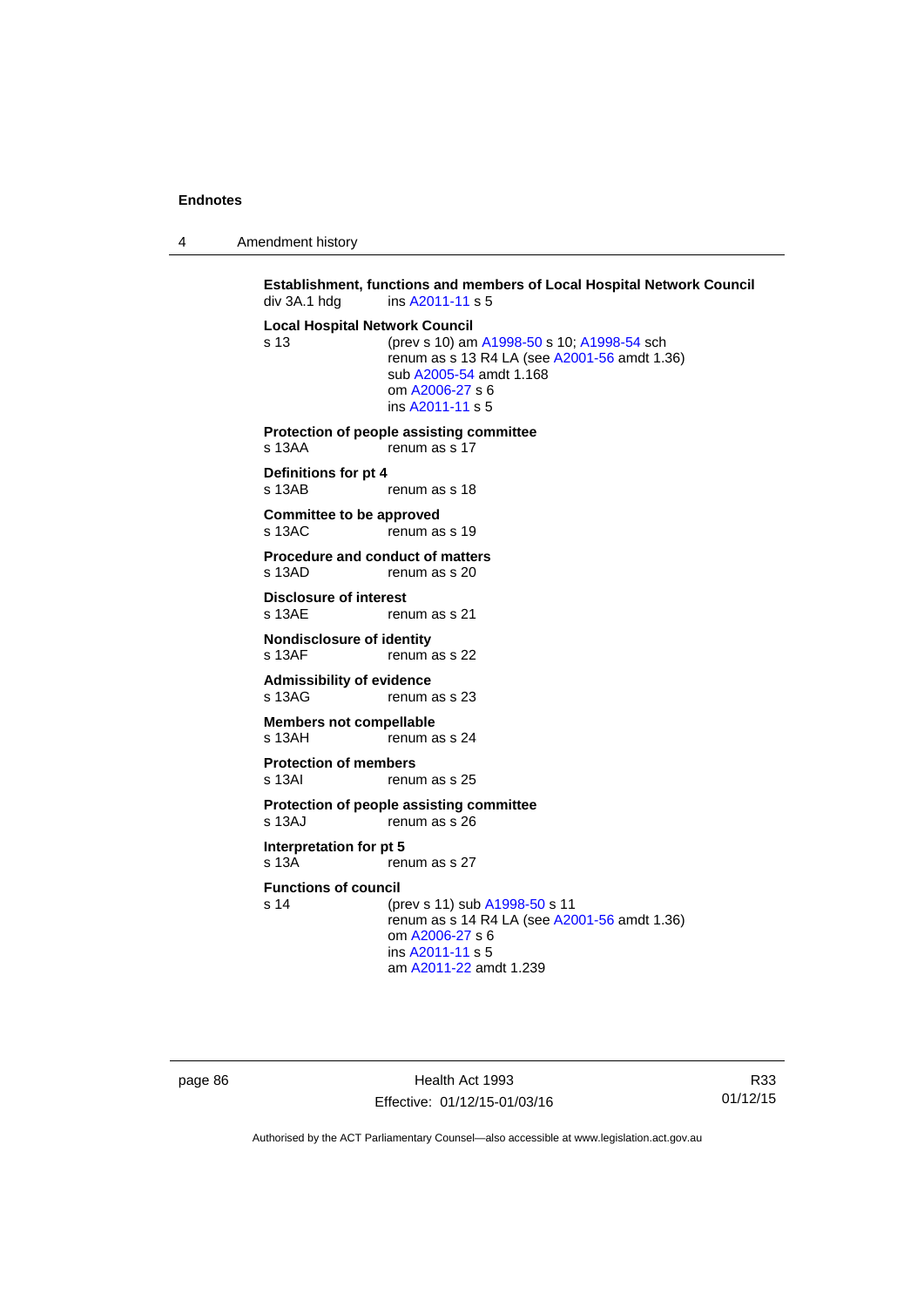### **Council report to Minister etc** s 15 hdg (prev s 12 hdg) sub [A2003-41](http://www.legislation.act.gov.au/a/2003-41) amdt 1.1 s 15 (prev s 12) am [A1998-50](http://www.legislation.act.gov.au/a/1998-50) s 12 renum as s 15 R4 LA (see [A2001-56](http://www.legislation.act.gov.au/a/2001-56) amdt 1.36) om [A2006-27](http://www.legislation.act.gov.au/a/2006-27) s 6 ins [A2011-11](http://www.legislation.act.gov.au/a/2011-11) s 5 **Membership of council** s 16 (prev s 13) am [A1996-35](http://www.legislation.act.gov.au/a/1996-35) sch; [A1998-50](http://www.legislation.act.gov.au/a/1998-50) s 13; [A2001-56](http://www.legislation.act.gov.au/a/2001-56) amdts 1.18-1.24 renum as s 16 R4 LA (see [A2001-56](http://www.legislation.act.gov.au/a/2001-56) amdt 1.36) am [A2002-47](http://www.legislation.act.gov.au/a/2002-47) amdt 1.14 om [A2006-27](http://www.legislation.act.gov.au/a/2006-27) s 6 ins [A2011-11](http://www.legislation.act.gov.au/a/2011-11) s 5 **Members of council** s 17 **orig s 17** om [A1996-35](http://www.legislation.act.gov.au/a/1996-35) sch **pres s 17**  (prev s 13AA) ins [A1998-50](http://www.legislation.act.gov.au/a/1998-50) s 14 am [A2001-56](http://www.legislation.act.gov.au/a/2001-56) amdt 1.25 renum as s 17 R4 LA (see [A2001-56](http://www.legislation.act.gov.au/a/2001-56) amdt 1.36) am [A2002-47](http://www.legislation.act.gov.au/a/2002-47) amdt 1.14 om [A2006-27](http://www.legislation.act.gov.au/a/2006-27) s 6 ins [A2011-11](http://www.legislation.act.gov.au/a/2011-11) s 5 **Chair and deputy chair** s 18 **orig s 18** om [A1996-35](http://www.legislation.act.gov.au/a/1996-35) sch **pres s 18**  (prev s 13AB) ins [A1998-50](http://www.legislation.act.gov.au/a/1998-50) s 15 def *prescribed body* ins [A1998-50](http://www.legislation.act.gov.au/a/1998-50) s 15 am [A2001-56](http://www.legislation.act.gov.au/a/2001-56) amdt 1.26 def *private day hospital facility* ins [A1998-50](http://www.legislation.act.gov.au/a/1998-50) s 15 renum as s 18 R4 LA (see [A2001-56](http://www.legislation.act.gov.au/a/2001-56) amdt 1.36) om [A2006-27](http://www.legislation.act.gov.au/a/2006-27) s 6 ins [A2011-11](http://www.legislation.act.gov.au/a/2011-11) s 5 **Term of appointment of members** s 19 (prev s 13AC) ins [A1998-50](http://www.legislation.act.gov.au/a/1998-50) s 15 am [A2001-44](http://www.legislation.act.gov.au/a/2001-44) amdt 1.2023, amdt 1.2024 renum as s 19 R4 LA (see [A2001-56](http://www.legislation.act.gov.au/a/2001-56) amdt 1.36) om [A2006-27](http://www.legislation.act.gov.au/a/2006-27) s 6 ins [A2011-11](http://www.legislation.act.gov.au/a/2011-11) s 5

Health Act 1993 Effective: 01/12/15-01/03/16 page 87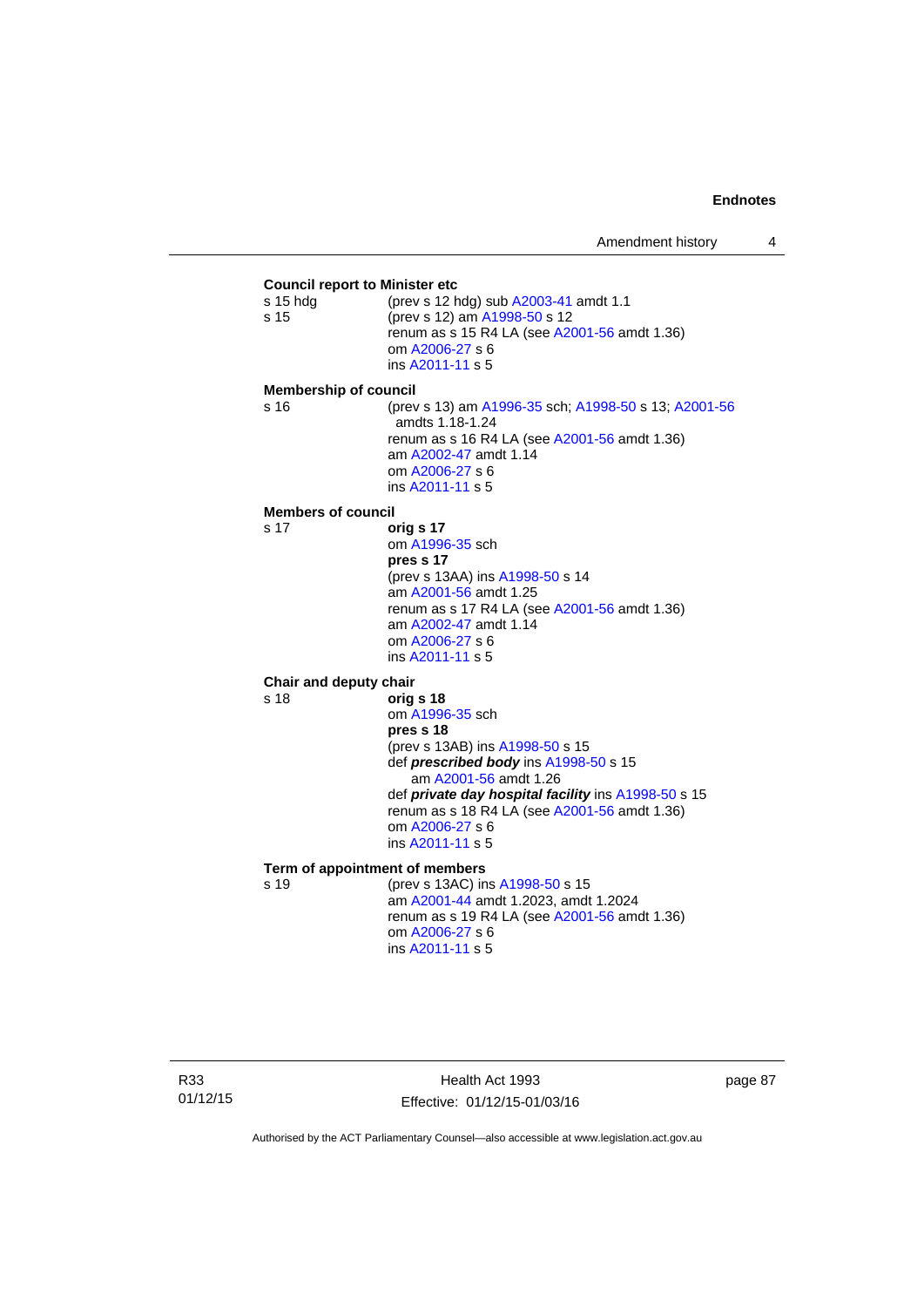4 Amendment history

**Ending of appointment of members**  s 19A **orig s 19A** renum as s 31 **pres s 19A**  ins [A2011-11](http://www.legislation.act.gov.au/a/2011-11) s 5 **Conditions of appointment generally**  s 19B ins [A2011-11](http://www.legislation.act.gov.au/a/2011-11) s 5 **Proceedings of council<br>div 3A.2 hdg ins A.** ins [A2011-11](http://www.legislation.act.gov.au/a/2011-11) s 5 **Time and place of meetings of council**  s 19C ins [A2011-11](http://www.legislation.act.gov.au/a/2011-11) s 5 am [A2011-22](http://www.legislation.act.gov.au/a/2011-22) amdt 1.239 **Procedures governing proceedings of council**  s 19D ins [A2011-11](http://www.legislation.act.gov.au/a/2011-11) s 5 am [A2011-22](http://www.legislation.act.gov.au/a/2011-22) amdt 1.239 **Council—disclosure of interests**  ins [A2011-11](http://www.legislation.act.gov.au/a/2011-11) s 5 **Review of pt 3A**  div 3A.3 hdg ins [A2011-11](http://www.legislation.act.gov.au/a/2011-11) s 5 exp 1 July 2013 (s 19F (3)) **Review of pt 3A**  s 19F ins [A2011-11](http://www.legislation.act.gov.au/a/2011-11) s 5 exp 1 July 2013 (s 19F (3)) **Quality assurance** pt 4 hdg (prev pt 3A hdg) ins [A1998-50](http://www.legislation.act.gov.au/a/1998-50) s 15 renum as pt 4 hdg R4 LA (see [A2001-56](http://www.legislation.act.gov.au/a/2001-56) amdt 1.36) sub [A2006-27](http://www.legislation.act.gov.au/a/2006-27) s 6 **Quality assurance—important concepts**  div 4.1 hdg (prev pt 3A div 1 hdg) renum R4 LA (see [A2001-56](http://www.legislation.act.gov.au/a/2001-56) amdt 1.36) sub [A2006-27](http://www.legislation.act.gov.au/a/2006-27) s 6 **Definitions—pt 4** (prev s 13AD) ins [A1998-50](http://www.legislation.act.gov.au/a/1998-50) s 15 renum as s 20 R4 LA (see [A2001-56](http://www.legislation.act.gov.au/a/2001-56) amdt 1.36) sub [A2006-27](http://www.legislation.act.gov.au/a/2006-27) s 6 def *CEO* ins [A2006-27](http://www.legislation.act.gov.au/a/2006-27) s 6 def *health facility QAC* ins [A2006-27](http://www.legislation.act.gov.au/a/2006-27) s 6 def *health professional organisation* ins [A2006-27](http://www.legislation.act.gov.au/a/2006-27) s 6 def *health professional organisation QAC* ins [A2006-27](http://www.legislation.act.gov.au/a/2006-27) s 6 def *health service report* ins [A2006-27](http://www.legislation.act.gov.au/a/2006-27) s 6 def *ministerial report* ins [A2006-27](http://www.legislation.act.gov.au/a/2006-27) s 6 def *special purpose QAC* ins [A2006-27](http://www.legislation.act.gov.au/a/2006-27) s 6

page 88 Health Act 1993 Effective: 01/12/15-01/03/16

R33 01/12/15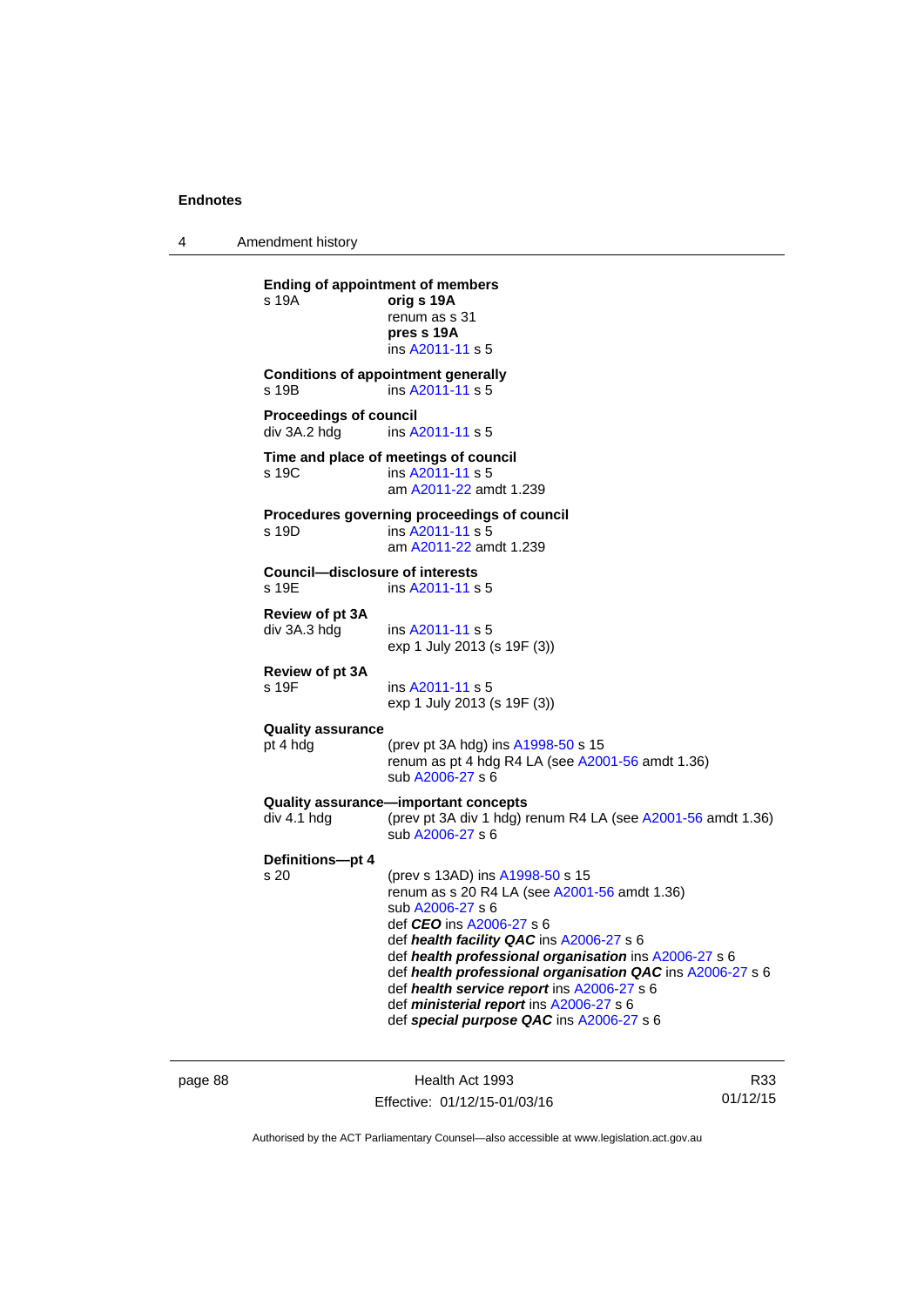## **What is a** *health professional organisation***?** s 21 **orig s 21**  renum as s 34 **pres s 21**  (prev s 13AE) ins [A1998-50](http://www.legislation.act.gov.au/a/1998-50) s 15 renum as s 21 R4 LA (see [A2001-56](http://www.legislation.act.gov.au/a/2001-56) amdt 1.36) sub [A2006-27](http://www.legislation.act.gov.au/a/2006-27) s 6 **Who is the** *CEO* **of a health facility?** s 22 **orig s 22**  renum as s 35 and then s 191 **pres s 22**  (prev s 13AF) ins [A1998-50](http://www.legislation.act.gov.au/a/1998-50) s 15 renum as s 22 R4 LA (see [A2001-56](http://www.legislation.act.gov.au/a/2001-56) amdt 1.36) sub [A2005-54](http://www.legislation.act.gov.au/a/2005-54) amdt 1.169; [A2006-27](http://www.legislation.act.gov.au/a/2006-27) s 6 am [A2011-22](http://www.legislation.act.gov.au/a/2011-22) amdt 1.238 **Who is the** *CEO* **of a health professional organisation?** s 23 (prev s 13AG) ins [A1998-50](http://www.legislation.act.gov.au/a/1998-50) s 15 renum as s 23 R4 LA (see [A2001-56](http://www.legislation.act.gov.au/a/2001-56) amdt 1.36) sub [A2006-27](http://www.legislation.act.gov.au/a/2006-27) s 6 **Quality assurance—quality assurance committees**  div 4.2 hdg (prev pt 3A div 2 hdg) renum R4 LA (see [A2001-56](http://www.legislation.act.gov.au/a/2001-56) amdt 1.36) sub [A2006-27](http://www.legislation.act.gov.au/a/2006-27) s 6 **What is a** *quality assurance committee***?** s 24 (prev s 13AH) ins [A1998-50](http://www.legislation.act.gov.au/a/1998-50) s 15 renum as s  $24$  R4 LA (see [A2001-56](http://www.legislation.act.gov.au/a/2001-56) amdt 1.36) sub [A2006-27](http://www.legislation.act.gov.au/a/2006-27) s 6 **Approval of health facility QACs** s 25 (prev s 13AI) ins [A1998-50](http://www.legislation.act.gov.au/a/1998-50) s 15 am [A2001-56](http://www.legislation.act.gov.au/a/2001-56) amdts 1.27-1.33 renum as s 25 R4 LA (see [A2001-56](http://www.legislation.act.gov.au/a/2001-56) amdt 1.36) sub [A2006-27](http://www.legislation.act.gov.au/a/2006-27) s 6 **Approval of health professional organisation QACs** s 26 (prev s 13AJ) ins [A1998-50](http://www.legislation.act.gov.au/a/1998-50) s 15 am [A2001-56](http://www.legislation.act.gov.au/a/2001-56) amdt 1.34 renum as s 26 R4 LA (see [A2001-56](http://www.legislation.act.gov.au/a/2001-56) amdt 1.36) sub [A2006-27](http://www.legislation.act.gov.au/a/2006-27) s 6 **Approval of special purpose QACs** s 27 (prev s 13A) ins [A1996-35](http://www.legislation.act.gov.au/a/1996-35) sch renum as s 27 R4 LA (see [A2001-56](http://www.legislation.act.gov.au/a/2001-56) amdt 1.36) sub [A2006-27](http://www.legislation.act.gov.au/a/2006-27) s 6 **Quality Assurance Committees—term**  s 27A ins [A2011-11](http://www.legislation.act.gov.au/a/2011-11) s 6

R33 01/12/15

Health Act 1993 Effective: 01/12/15-01/03/16 page 89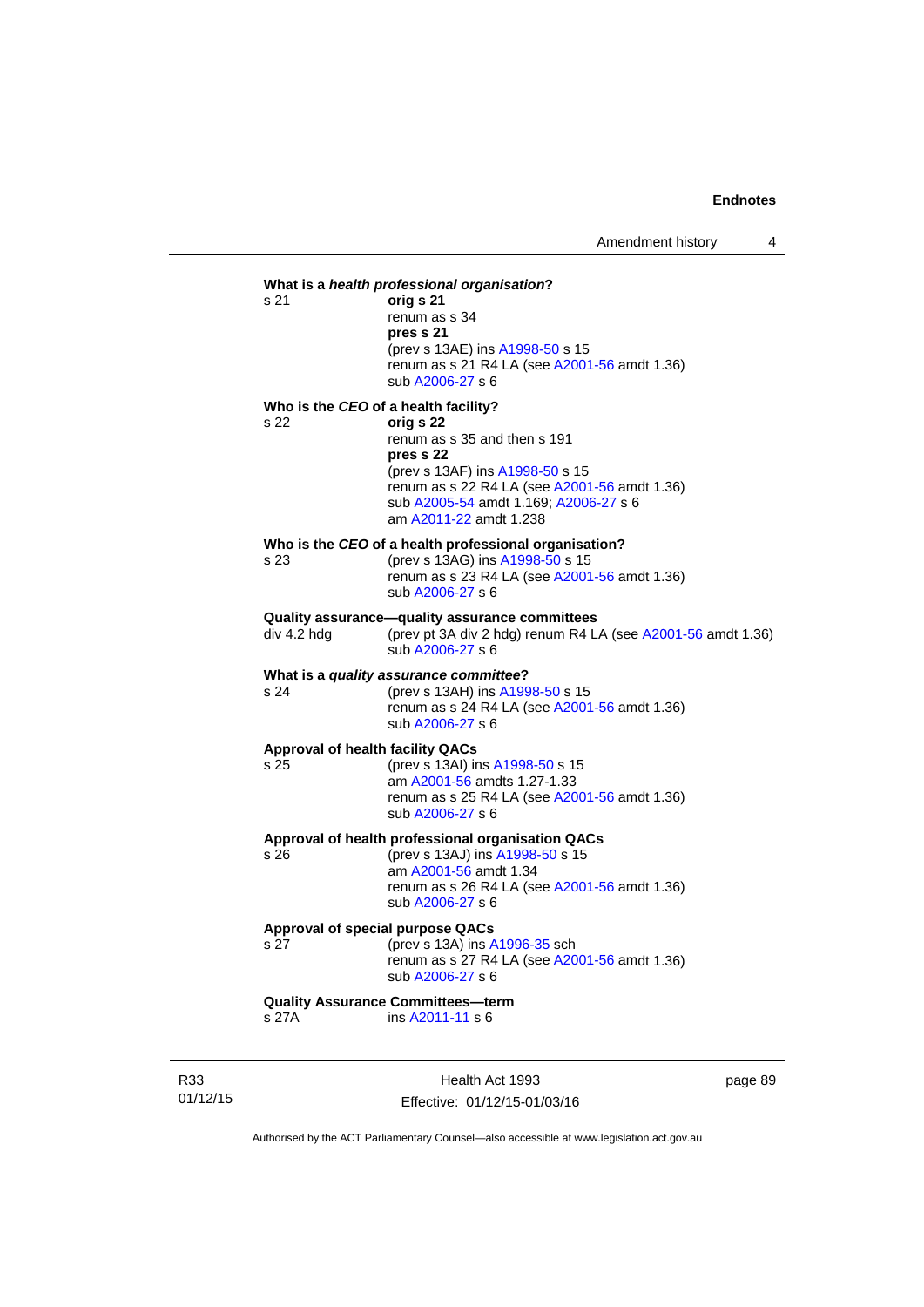4 Amendment history

**Quality assurance committees—criteria for approval** s 28 (prev s 14) am [A1994-38](http://www.legislation.act.gov.au/a/1994-38) sch 1 pt 44; [A1998-50](http://www.legislation.act.gov.au/a/1998-50) s 16 renum as s 28 R4 LA (see [A2001-56](http://www.legislation.act.gov.au/a/2001-56) amdt 1.36) sub [A2006-27](http://www.legislation.act.gov.au/a/2006-27) s 6 **Quality assurance committees—revocation of approval**  s 29 (prev s 15) renum as s 29 R4 LA (see [A2001-56](http://www.legislation.act.gov.au/a/2001-56) amdt 1.36) sub [A2006-27](http://www.legislation.act.gov.au/a/2006-27) s 6 **Quality assurance committees—functions**  s 30 (prev s 16) renum as s 30 R4 LA (see [A2001-56](http://www.legislation.act.gov.au/a/2001-56) amdt 1.36) sub [A2006-27](http://www.legislation.act.gov.au/a/2006-27) s 6 **Meaning of** *abortion* **for pt 6**  s 30A renum as s 80 **Only doctor may carry out abortion**  s 30B renum as s 81 **Abortion to be carried out in approved medical facility**  renum as s 82 **Approval of facilities**  s 30D renum as s 83 **No obligation to carry out abortion**  renum as s 84 **Quality assurance committees—appointment of members** s 31 (prev s 19A) ins [A1996-35](http://www.legislation.act.gov.au/a/1996-35) sch renum as s 31 R4 LA (see [A2001-56](http://www.legislation.act.gov.au/a/2001-56) amdt 1.36) sub [A2006-27](http://www.legislation.act.gov.au/a/2006-27) s 6 am [A2011-22](http://www.legislation.act.gov.au/a/2011-22) amdt 1.238 **Quality assurance committees—disclosure of interests** s 32 (prev s 19) am [A1994-38](http://www.legislation.act.gov.au/a/1994-38) sch 1 pt 44; [A1994-60](http://www.legislation.act.gov.au/a/1994-60) sch 1 sub [A1998-50](http://www.legislation.act.gov.au/a/1998-50) s 17 renum as s 32 R4 LA (see [A2001-56](http://www.legislation.act.gov.au/a/2001-56) amdt 1.36) sub [A2006-27](http://www.legislation.act.gov.au/a/2006-27) s 6 **Quality assurance committees—procedure** (prev s 20) am [A1994-38](http://www.legislation.act.gov.au/a/1994-38) sch 1 pt 44; [A1994-60](http://www.legislation.act.gov.au/a/1994-60) sch 1 sub [A1998-50](http://www.legislation.act.gov.au/a/1998-50) s 17 renum as s 33 R4 LA (see [A2001-56](http://www.legislation.act.gov.au/a/2001-56) amdt 1.36) sub [A2006-27](http://www.legislation.act.gov.au/a/2006-27) s 6 **Definitions for pt 7**  s 33A renum as s 100 **Service contracts**  s 33B renum as s 101

page 90 Health Act 1993 Effective: 01/12/15-01/03/16

R33 01/12/15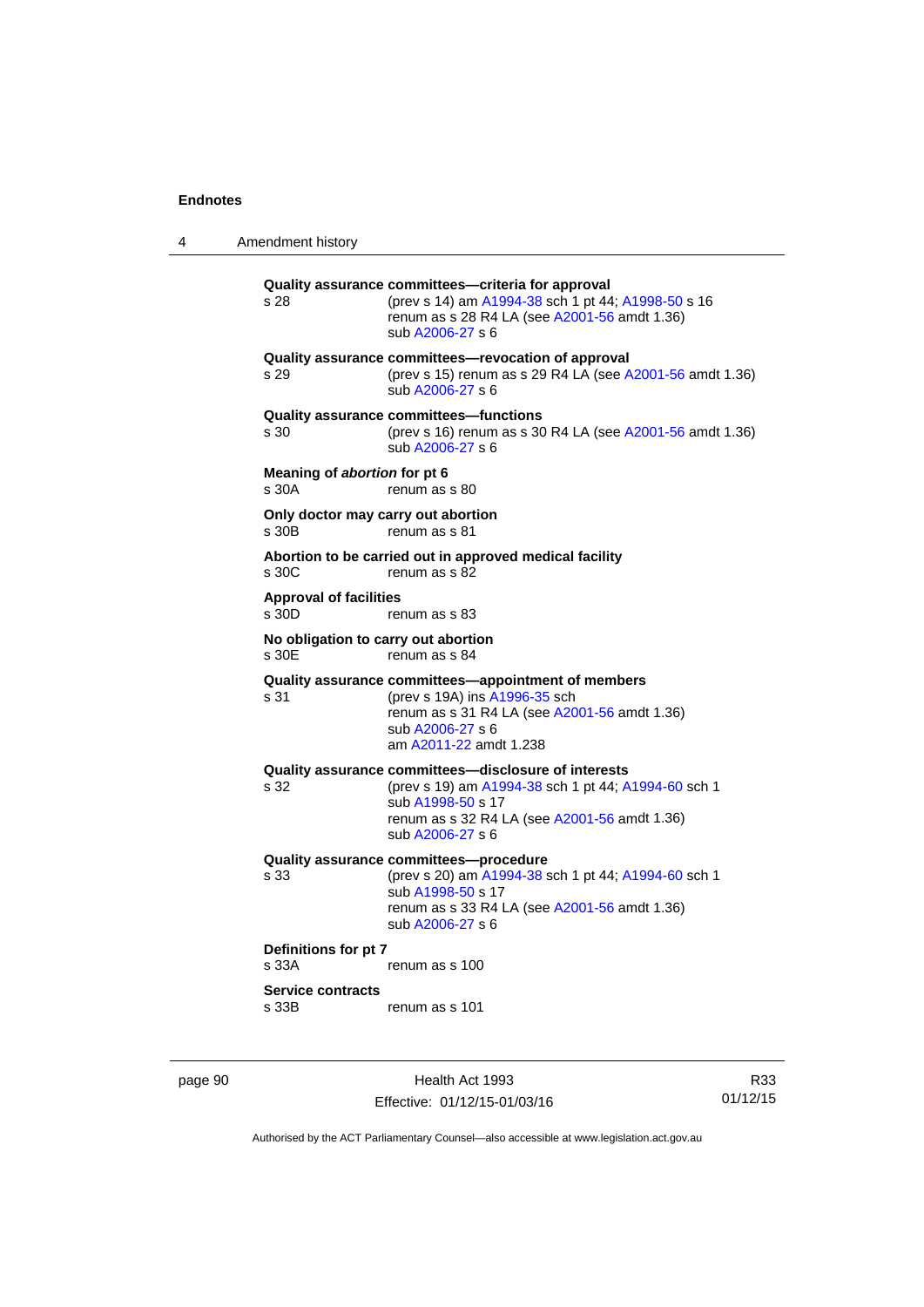Amendment history 4

**Core conditions**  renum as s 102 **Collective negotiations**  renum as s 103 **Negotiating agents**  renum as s 104 **Authorised representatives**  s 33F renum as s 105 **Arbitration**  renum as s 106 **Trade Practices Act authorisation**  s 33H renum as s 107 **Quality assurance committees—protection of members etc from liability** s 34 (prev s 21) ins [A1994-23](http://www.legislation.act.gov.au/a/1994-23) s 5 renum as s 34 R4 LA (see [A2001-56](http://www.legislation.act.gov.au/a/2001-56) amdt 1.36) om [A2006-27](http://www.legislation.act.gov.au/a/2006-27) amdt 1.25 ins [A2006-27](http://www.legislation.act.gov.au/a/2006-27) s 6 **Quality assurance committees—obtaining information** s 35 **orig s 35**  renum as s 191 **pres s 35**  ins [A2006-27](http://www.legislation.act.gov.au/a/2006-27) s 6 **Assessment and evaluation of health services**  div 4.3 hdg ins [A2006-27](http://www.legislation.act.gov.au/a/2006-27) s 6 **Assessment and evaluation of health services**  s 36 **orig s 36**  renum as s 192 **pres s 36**  ins [A2006-27](http://www.legislation.act.gov.au/a/2006-27) s 6 **Approval of quality assurance activities**  s 37 **orig s 37**  renum as s 193 **pres s 37**  ins [A2006-27](http://www.legislation.act.gov.au/a/2006-27) s 6 **Approved forms**  s 37A renum as s 194 **Regulations about nurse practitioners**  s 37B renum as s 195

R33 01/12/15

Health Act 1993 Effective: 01/12/15-01/03/16 page 91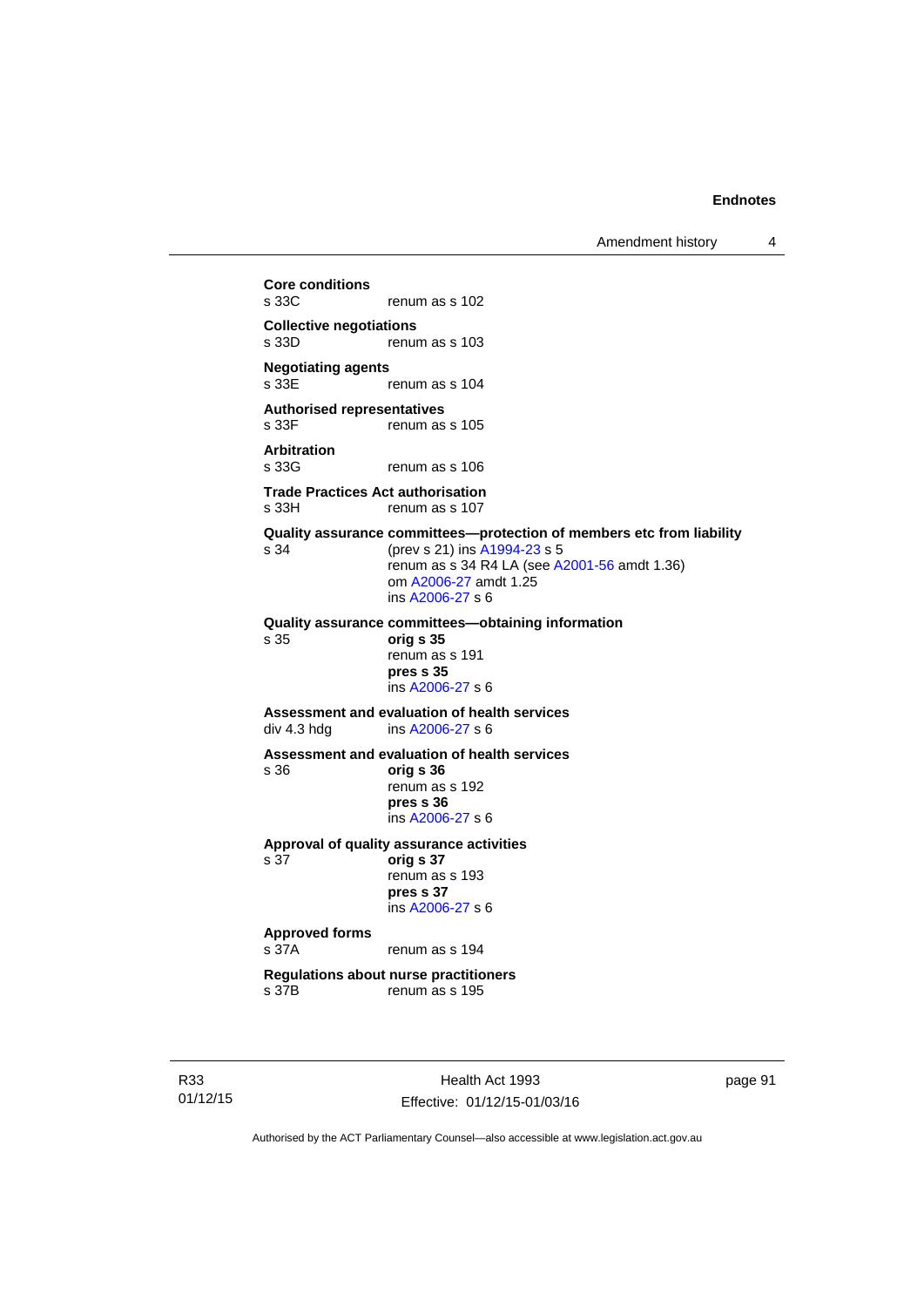4 Amendment history

page 92 Health Act 1993 **Preparing health service reports**<br>
s 38 orig **s 38** s 38 **orig s 38** renum as s 196 **pres s 38**  ins [A2006-27](http://www.legislation.act.gov.au/a/2006-27) s 6 **Extraordinary reports**  s 38A **ins [A2011-11](http://www.legislation.act.gov.au/a/2011-11) s 7**  am [A2011-22](http://www.legislation.act.gov.au/a/2011-22) amdt 1.238 **Interim reports**  s 38B ins [A2011-11](http://www.legislation.act.gov.au/a/2011-11) s 7 am [A2011-22](http://www.legislation.act.gov.au/a/2011-22) amdt 1.238 **Giving health service reports to CEO or director-general**<br>s 39 hdg am A2011-22 amdt 1.238 am [A2011-22](http://www.legislation.act.gov.au/a/2011-22) amdt 1.238 s 39 **orig s 39**  ins [A2002-47](http://www.legislation.act.gov.au/a/2002-47) amdt 1.16 exp 31 December 2003 (s 46) **prev s 39**  renum as s 240 **pres s 39**  ins [A2006-27](http://www.legislation.act.gov.au/a/2006-27) s 6 am [A2011-22](http://www.legislation.act.gov.au/a/2011-22) amdt 1.238 **Monitoring implementation of recommendations**  s 40 **orig s 40**  ins [A2002-47](http://www.legislation.act.gov.au/a/2002-47) amdt 1.16 exp 31 December 2003 (s 46) **prev s 40**  renum as s 241 **pres s 40**  ins [A2006-27](http://www.legislation.act.gov.au/a/2006-27) s 6 **Quality assurance committees—reporting**  div 4.4 hdg ins [A2006-27](http://www.legislation.act.gov.au/a/2006-27) s 6 **Annual quality assurance committee report to Minister**  s 41 ins [A2002-47](http://www.legislation.act.gov.au/a/2002-47) amdt 1.16 exp 31 December 2003 (s 46) ins [A2006-27](http://www.legislation.act.gov.au/a/2006-27) s 6 Other quality assurance committee reports<br>
s 42 **ins A2002-47** amdt 1.16 s 42 ins [A2002-47](http://www.legislation.act.gov.au/a/2002-47) amdt 1.16 exp 31 December 2003 (s 46) ins [A2006-27](http://www.legislation.act.gov.au/a/2006-27) s 6 **Quality assurance committees—information sharing**  div 4.5 hdg ins [A2006-27](http://www.legislation.act.gov.au/a/2006-27) s 6

R33 01/12/15

Authorised by the ACT Parliamentary Counsel—also accessible at www.legislation.act.gov.au

Effective: 01/12/15-01/03/16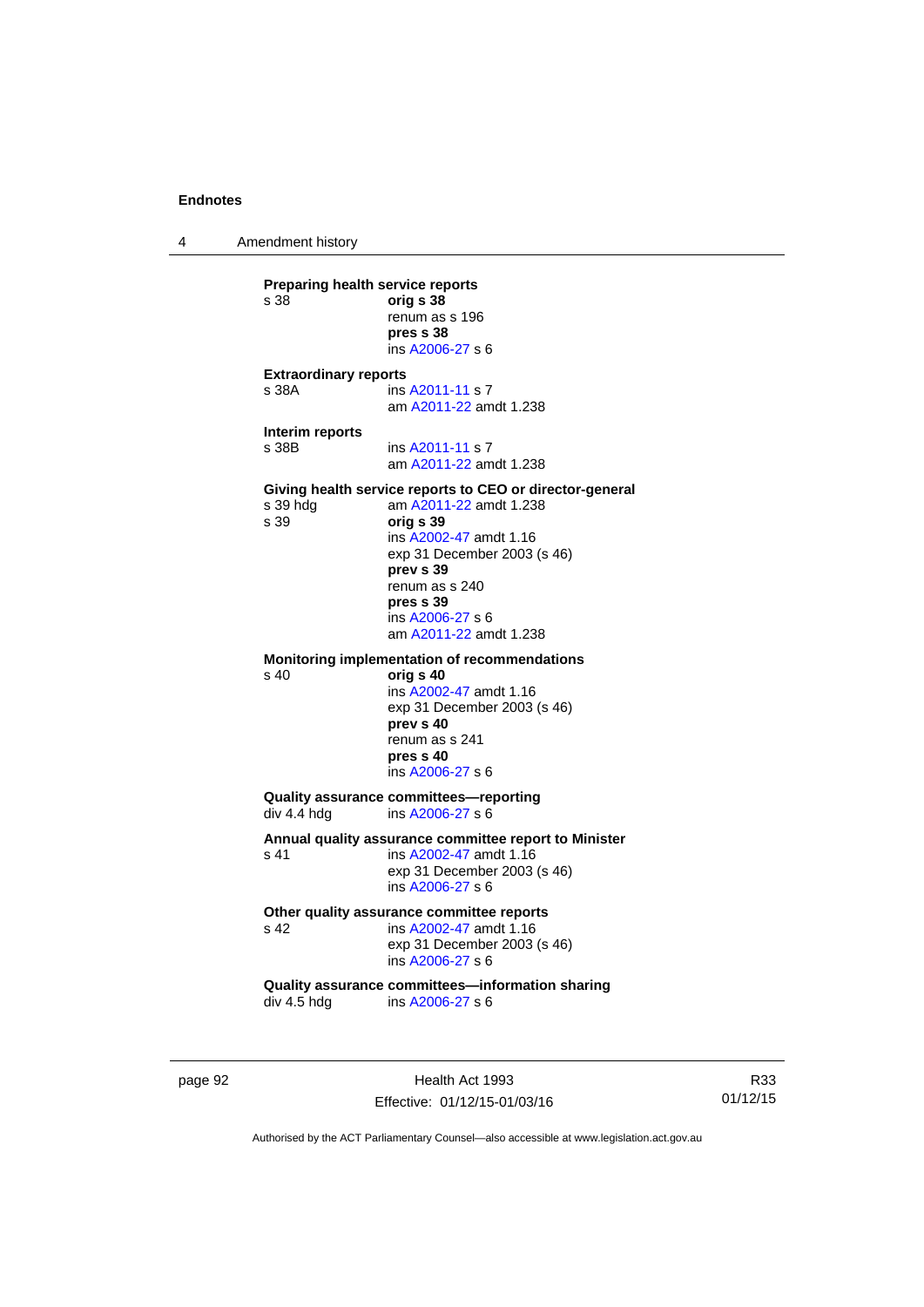|                              | ins A2002-47 amdt 1.16                                                     |
|------------------------------|----------------------------------------------------------------------------|
|                              | exp 31 December 2003 (s 46)                                                |
|                              | ins A2006-27 s 6<br>sub A2011-11 s 8                                       |
|                              | Quality assurance committees-giving information to other quality           |
| assurance committees         |                                                                            |
| s 44                         | ins A2002-47 amdt 1.16                                                     |
|                              | exp 31 December 2003 (s 46)<br>ins A2006-27 s 6                            |
|                              | sub A2011-11 s 8                                                           |
|                              | Quality assurance committees-giving information to health board and        |
| health services commissioner |                                                                            |
| $s$ 45 hdg                   | am A2010-10 amdt 2.30                                                      |
| s 45                         | ins A2002-47 amdt 1.16<br>exp 31 December 2003 (s 46)                      |
|                              | ins A2006-27 s 6                                                           |
|                              | am A2010-10 amdt 2.30                                                      |
|                              | sub A2011-11 s 8                                                           |
|                              | Quality assurance committees-giving information to Minister                |
| s 46                         | ins A2002-47 amdt 1.16                                                     |
|                              | exp 31 December 2003 (s 46)                                                |
|                              | ins A2006-27 s 6<br>sub A2011-11 s 8                                       |
|                              |                                                                            |
| s 47                         | Quality assurance committees-admissibility of evidence<br>ins A2006-27 s 6 |
|                              | Reviewing scope of clinical practice                                       |
| pt 5 hdg                     | orig pt 5 hdg                                                              |
|                              | om A1996-35 sch                                                            |
|                              | pres pt 5 hdg                                                              |
|                              | (prev pt 4 hdg) renum as pt 5 hdg R4 LA (see A2001-56 amdt<br>(1.36)       |
|                              | sub A2006-27 s 6; A2011-11 s 9                                             |
| Definitions-pt 5             |                                                                            |
| s 50                         | ins A2006-27 s 6                                                           |
|                              | def CEO ins A2006-27 s 6                                                   |
|                              | def clinical privileges ins A2006-27 s 6<br>om A2011-11 s 10               |
|                              | def clinical privileges report ins A2006-27 s 6                            |
|                              | om A2011-11 s 10                                                           |
|                              | def clinical privileges review notice ins A2006-27 s 6                     |
|                              | om A2011-11 s 10                                                           |
|                              | def <i>dentist</i> ins $A2006-27$ s 6                                      |

01/12/15

R33

Health Act 1993 Effective: 01/12/15-01/03/16 page 93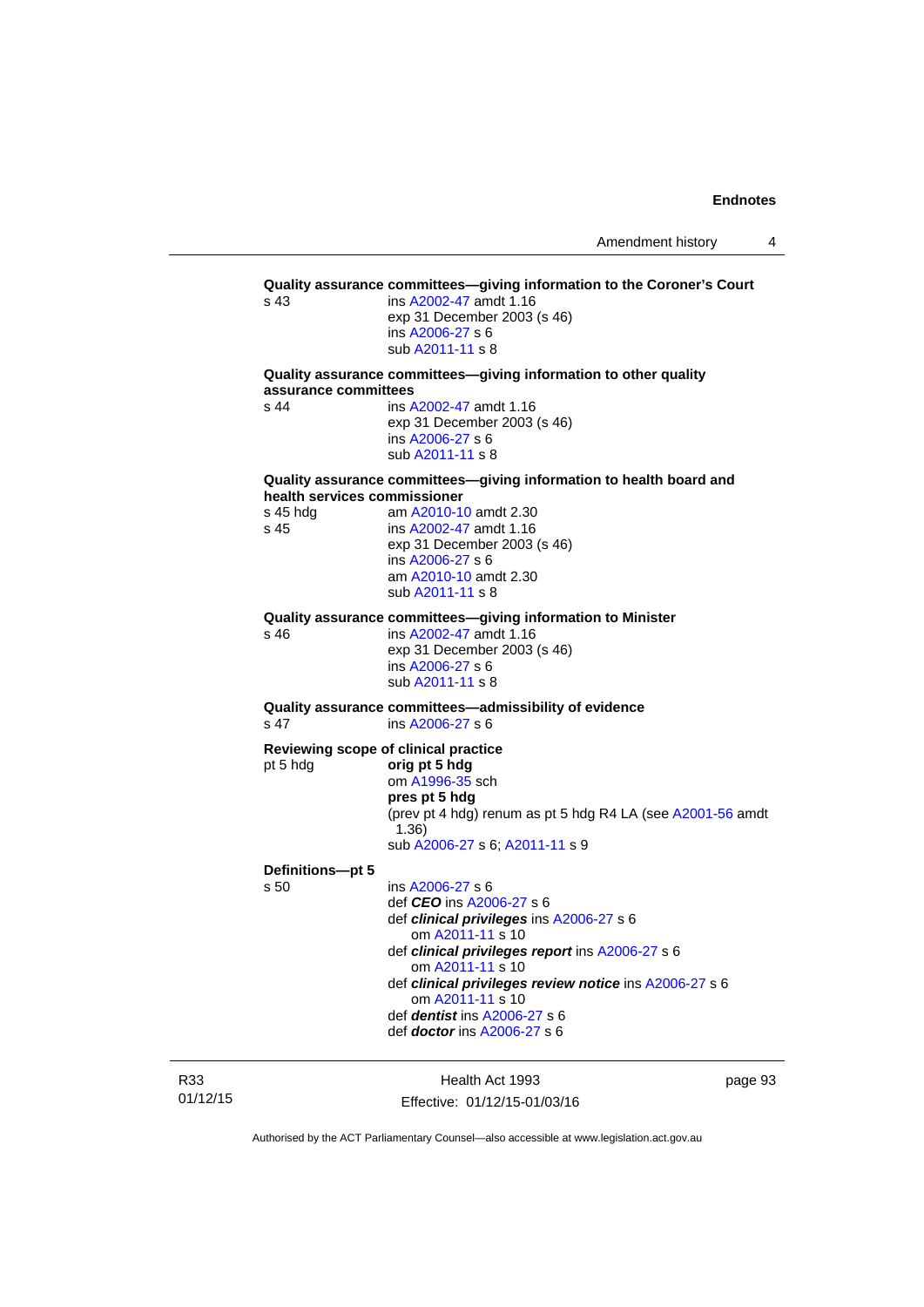4 Amendment history

 def *eligible midwife* ins [A2013-44](http://www.legislation.act.gov.au/a/2013-44) amdt 1.2 def *hospital* ins [A2006-27](http://www.legislation.act.gov.au/a/2006-27) s 6 def *review* ins [A2006-27](http://www.legislation.act.gov.au/a/2006-27) s 6 sub [A2011-11](http://www.legislation.act.gov.au/a/2011-11) s 11 def *scope of clinical practice* ins [A2011-11](http://www.legislation.act.gov.au/a/2011-11) s 11 am [A2013-44](http://www.legislation.act.gov.au/a/2013-44) amdt 1.3 def *scope of clinical practice executive decision notice* ins [A2011-11](http://www.legislation.act.gov.au/a/2011-11) s 11 def *scope of clinical practice report* ins [A2011-11](http://www.legislation.act.gov.au/a/2011-11) s 11 **What is a** *scope of clinical practice committee***?**  s 51 ins [A2006-27](http://www.legislation.act.gov.au/a/2006-27) s 6 sub [A2011-11](http://www.legislation.act.gov.au/a/2011-11) s 12 **Who is a** *doctor***,** *dentist* **or** *eligible midwife* **for a health facility?**  s 52 hdg sub [A2013-44](http://www.legislation.act.gov.au/a/2013-44) amdt 1.4<br>s 52 ins A2006-27 s 6  $ins A2006-27 s 6$  $ins A2006-27 s 6$  $ins A2006-27 s 6$  am [A2013-44](http://www.legislation.act.gov.au/a/2013-44) amdt 1.5 **Who is the** *CEO* **of a health facility?**  s 53 ins [A2006-27](http://www.legislation.act.gov.au/a/2006-27) s 6 am [A2011-22](http://www.legislation.act.gov.au/a/2011-22) amdt 1.238 **What is** *scope of clinical practice***?**  s 54 ins [A2006-27](http://www.legislation.act.gov.au/a/2006-27) s 6 sub [A2011-11](http://www.legislation.act.gov.au/a/2011-11) s 13 am [A2013-44](http://www.legislation.act.gov.au/a/2013-44) amdt 1.6 **Meaning of** *review* **scope of clinical practice**  s 55 ins [A2006-27](http://www.legislation.act.gov.au/a/2006-27) s 6 sub [A2011-11](http://www.legislation.act.gov.au/a/2011-11) s 13 **Approval of scope of clinical practice committees**  s 56 ins [A2006-27](http://www.legislation.act.gov.au/a/2006-27) s 6 sub [A2011-11](http://www.legislation.act.gov.au/a/2011-11) s 13 **Scope of clinical practice committees—criteria for approval**  s 57 ins [A2006-27](http://www.legislation.act.gov.au/a/2006-27) s 6 sub [A2011-11](http://www.legislation.act.gov.au/a/2011-11) s 13 **Scope of clinical practice committees—revocation of approval**  s 58 ins [A2006-27](http://www.legislation.act.gov.au/a/2006-27) s 6 sub [A2011-11](http://www.legislation.act.gov.au/a/2011-11) s 13 **Scope of clinical practice committees—functions**  s 59 ins [A2006-27](http://www.legislation.act.gov.au/a/2006-27) s 6 sub [A2011-11](http://www.legislation.act.gov.au/a/2011-11) s 13 am [A2013-44](http://www.legislation.act.gov.au/a/2013-44) amdt 1.7, amdt 1.8

page 94 Health Act 1993 Effective: 01/12/15-01/03/16

R33 01/12/15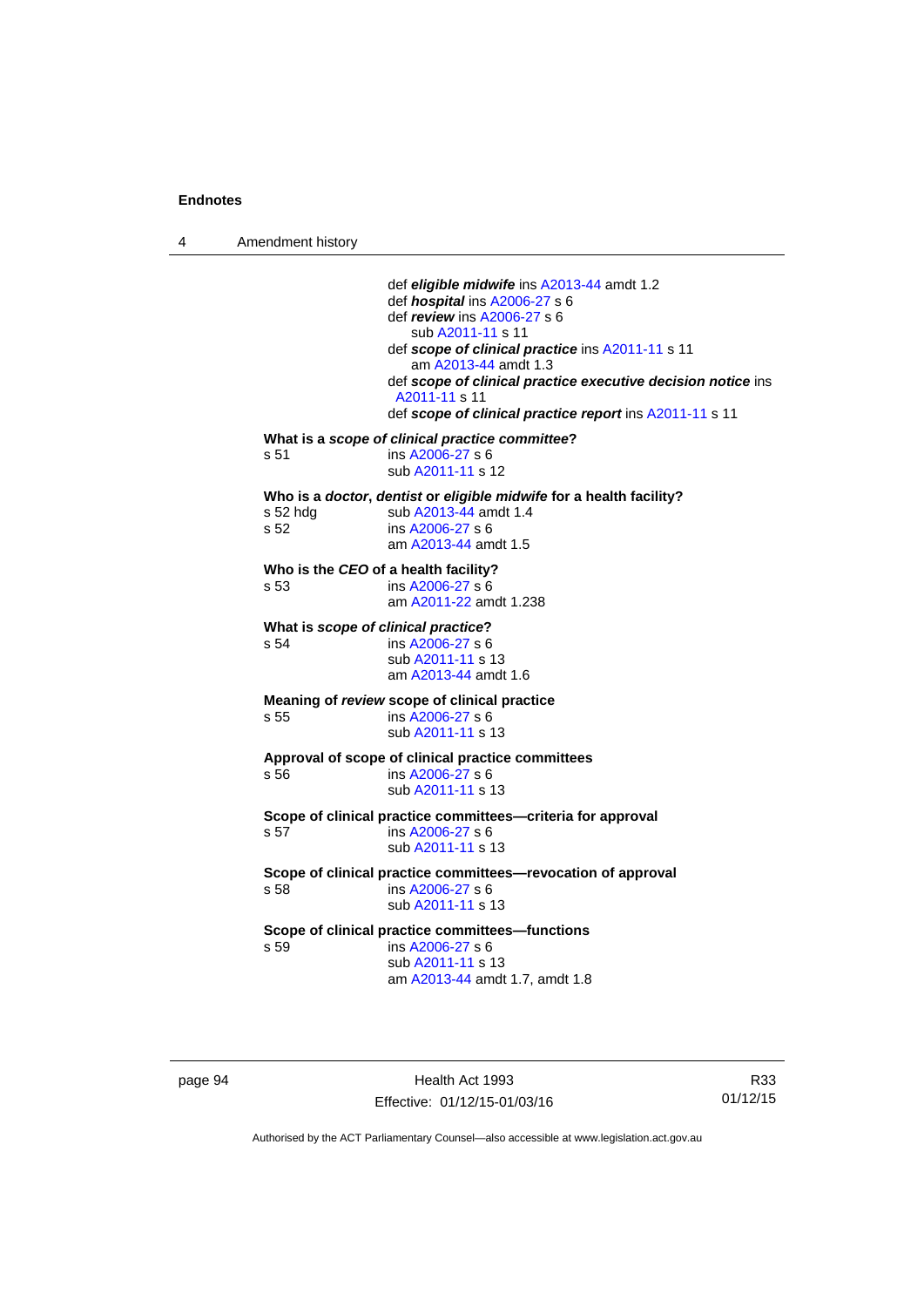Amendment history 4

**Scope of clinical practice committees—appointment of members**  s 60 ins [A2006-27](http://www.legislation.act.gov.au/a/2006-27) s 6 sub [A2011-11](http://www.legislation.act.gov.au/a/2011-11) s 13 am [A2011-22](http://www.legislation.act.gov.au/a/2011-22) amdt 1.238 **Scope of clinical practice committees—disclosure of interests**  s 61 ins [A2006-27](http://www.legislation.act.gov.au/a/2006-27) s 6 sub [A2011-11](http://www.legislation.act.gov.au/a/2011-11) s 13 **Scope of clinical practice committees—procedure**  s 62 ins [A2006-27](http://www.legislation.act.gov.au/a/2006-27) s 6 sub [A2011-11](http://www.legislation.act.gov.au/a/2011-11) s 13 **Scope of clinical practice committees—protection of members etc from liability**  ins [A2006-27](http://www.legislation.act.gov.au/a/2006-27) s 6 sub [A2011-11](http://www.legislation.act.gov.au/a/2011-11) s 13 **Scope of clinical practice committees—obtaining information**  s 64 ins [A2006-27](http://www.legislation.act.gov.au/a/2006-27) s 6 sub [A2011-11](http://www.legislation.act.gov.au/a/2011-11) s 13 **Scope of clinical practice committee must give doctor, dentist or eligible midwife opportunity to explain**<br>s 65 hdg am A2013-44 am [A2013-44](http://www.legislation.act.gov.au/a/2013-44) amdt 1.9 s 65 ins [A2006-27](http://www.legislation.act.gov.au/a/2006-27) s 6 sub [A2011-11](http://www.legislation.act.gov.au/a/2011-11) s 13 am [A2013-44](http://www.legislation.act.gov.au/a/2013-44) amdt 1.9 **Interim and emergency withdrawal or amendment of scope of clinical practice by committee**<br>s 66 **ins** ins [A2006-27](http://www.legislation.act.gov.au/a/2006-27) s 6 sub [A2011-11](http://www.legislation.act.gov.au/a/2011-11) s 13 am [A2011-22](http://www.legislation.act.gov.au/a/2011-22) amdt 1.235; [A2013-44](http://www.legislation.act.gov.au/a/2013-44) amdt 1.9, amdt 1.10 **Preparing scope of clinical practice reports**  s 67 ins [A2006-27](http://www.legislation.act.gov.au/a/2006-27) s 6 sub [A2011-11](http://www.legislation.act.gov.au/a/2011-11) s 13 am [A2013-44](http://www.legislation.act.gov.au/a/2013-44) amdt 1.11 **Giving scope of clinical practice reports to CEO of health facility and doctor, dentist or eligible midwife**  s 68 hdg am [A2013-44](http://www.legislation.act.gov.au/a/2013-44) amdt 1.11 s 68 ins [A2006-27](http://www.legislation.act.gov.au/a/2006-27) s 6 sub [A2011-11](http://www.legislation.act.gov.au/a/2011-11) s 13 am [A2013-44](http://www.legislation.act.gov.au/a/2013-44) amdt 1.11 **CEO may make interim or emergency decision on scope of clinical practice**  s 69 ins [A2006-27](http://www.legislation.act.gov.au/a/2006-27) s 6 sub [A2011-11](http://www.legislation.act.gov.au/a/2011-11) s 13 am [A2011-22](http://www.legislation.act.gov.au/a/2011-22) amdt 1.238; [A2013-44](http://www.legislation.act.gov.au/a/2013-44) amdt 1.11

R33 01/12/15

Health Act 1993 Effective: 01/12/15-01/03/16 page 95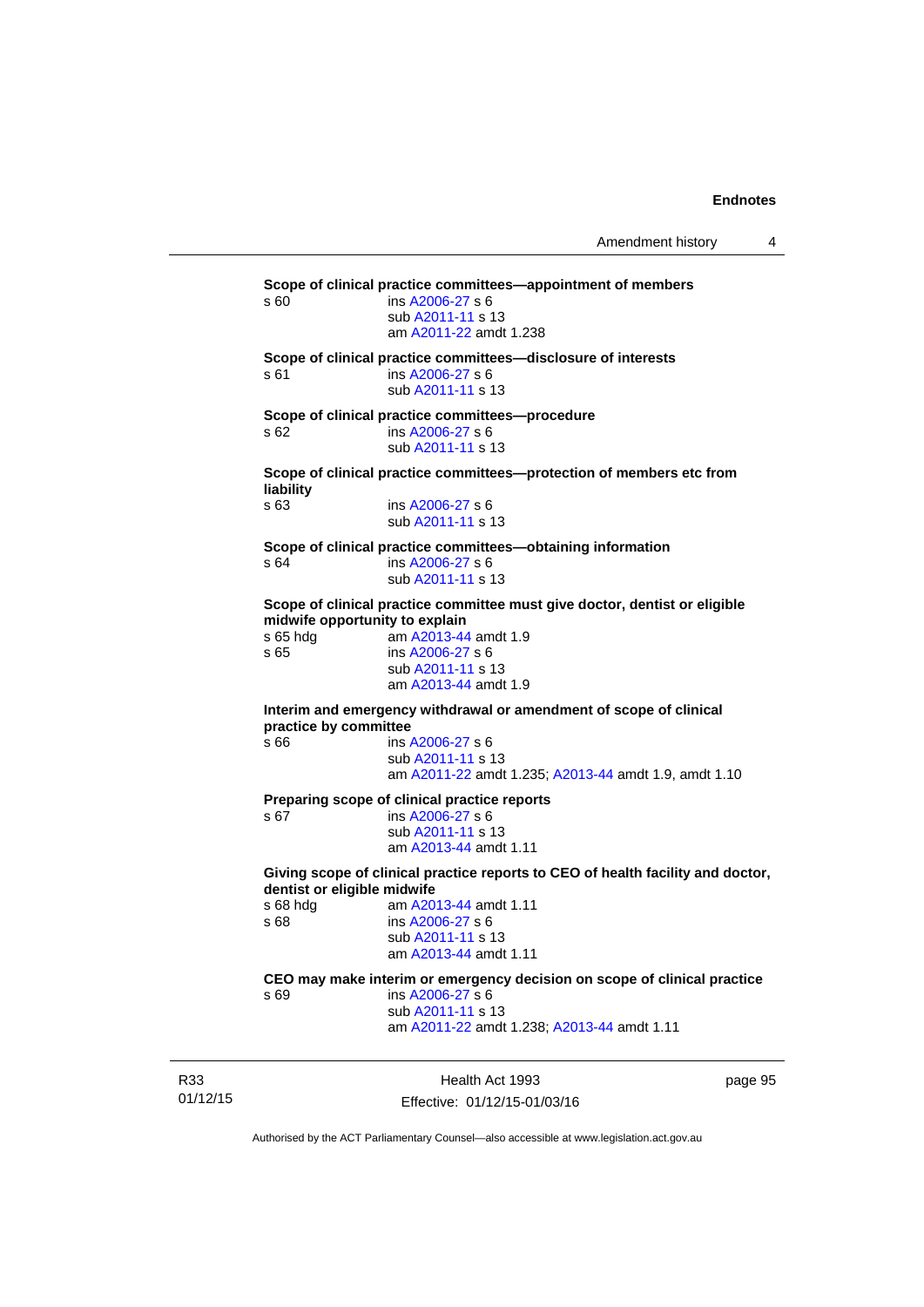4 Amendment history

| When CEO decision on scope of clinical practice report takes effect<br>ins A2006-27 s 6<br>s 71<br>sub A2011-11 s 13<br>am A2013-44 amdt 1.13<br>CEO may give information about decision to health facility outside ACT<br>am A2010-10 amdt 2.30<br>s 72 hdg<br>s 72<br>ins A2006-27 s 6<br>am A2010-10 amdt 2.30<br>sub A2011-11 s 13 |  |
|----------------------------------------------------------------------------------------------------------------------------------------------------------------------------------------------------------------------------------------------------------------------------------------------------------------------------------------|--|
|                                                                                                                                                                                                                                                                                                                                        |  |
| am A2013-44 amdt 1.13                                                                                                                                                                                                                                                                                                                  |  |
| Request for information by health facility outside ACT<br>s 73<br>ins A2006-27 s 6<br>sub A2011-11 s 13<br>am A2013-44 amdt 1.13, amdt 1.14                                                                                                                                                                                            |  |
| Scope of clinical practice committees-giving information to health board<br>and health services commissioner<br>s 74<br>ins $A2006-27$ s 6<br>sub A2011-11 s 13<br>am A2013-44 amdt 1.15; A2015-29 amdts 2.33-2.35                                                                                                                     |  |
| Scope of clinical practice committees-admissibility of evidence<br>s <sub>75</sub><br>ins A2011-11 s 13                                                                                                                                                                                                                                |  |
| Sharing information with other committees<br>s 76<br>ins A2011-11 s 13                                                                                                                                                                                                                                                                 |  |
| Sharing information with 3rd parties<br>ins A2011-11 s 13<br>s 77<br>am A2013-44 amdt 1.15                                                                                                                                                                                                                                             |  |
| <b>Complainants to remain anonymous</b><br>ins A2011-11 s 13<br>s 78<br>am A2013-44 amdt 1.15, amdt 1.16                                                                                                                                                                                                                               |  |
| <b>Abortions</b><br>pt 5A hdg<br>renum as pt 6 hdg                                                                                                                                                                                                                                                                                     |  |

page 96 **Health Act 1993** Effective: 01/12/15-01/03/16

R33 01/12/15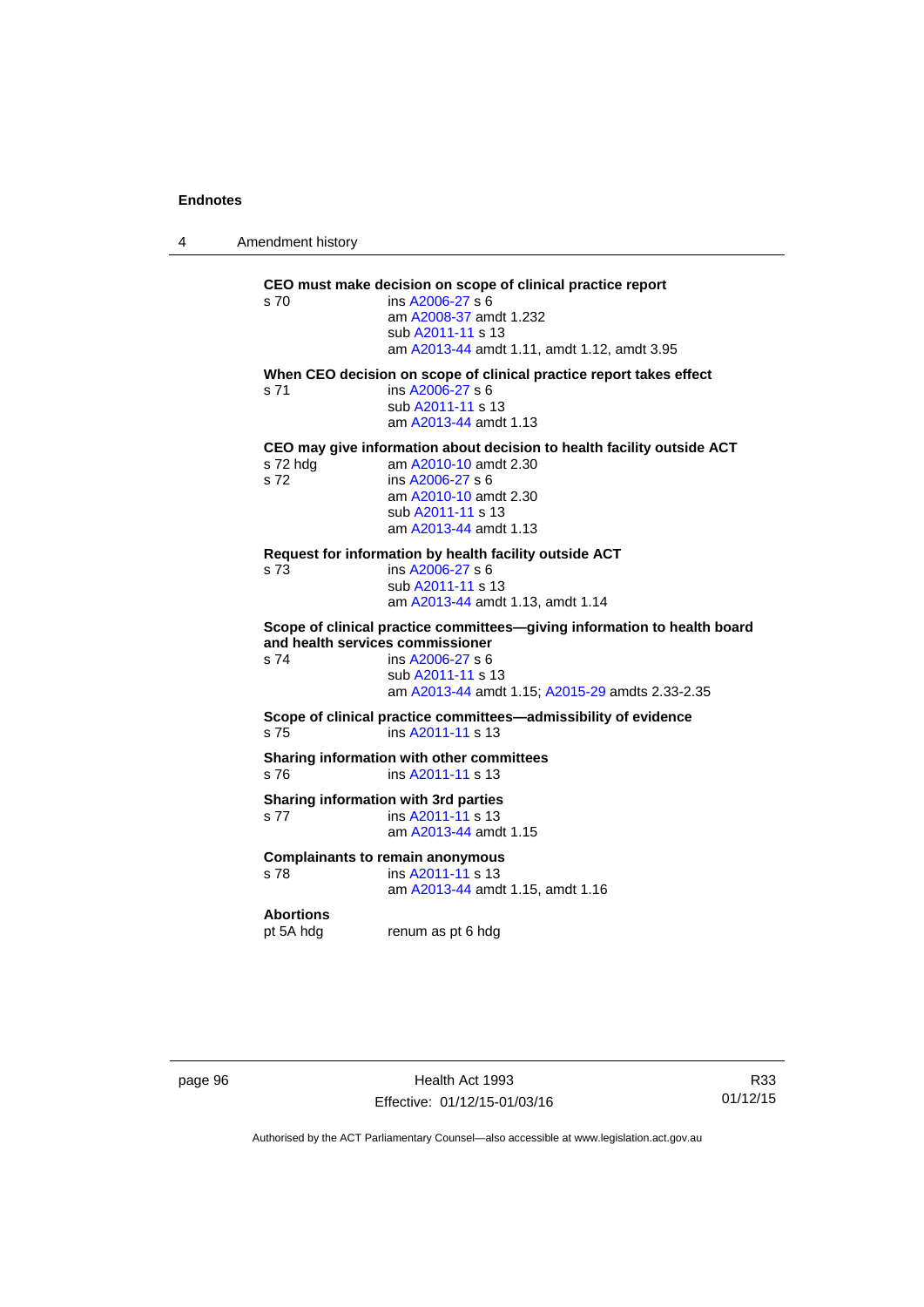| <b>Abortions</b><br>pt 6 hda                     | orig pt 6 hdg<br>om A2006-27 amdt 1.9<br>pres pt 6 hdg<br>(prev pt 5A hdg) reloc from Medical Practitioners Act 1930<br>pt 4B by A2005-28 amdt 1.70<br>renum as pt 6 hdg A2006-27 amdt 1.4                  |
|--------------------------------------------------|-------------------------------------------------------------------------------------------------------------------------------------------------------------------------------------------------------------|
| Meaning of abortion for pt 6<br>s 80 hdg<br>s 80 | (prev s 30A hdg) am A2006-27 amdt 1.5<br>(prev s 30A) reloc from Medical Practitioners Act 1930 s 55A<br>by A2005-28 amdt 1.70<br>renum as s 80 A2006-27 amdt 1.6                                           |
| s 81                                             | Only doctor may carry out abortion<br>(prev s 30B) reloc from Medical Practitioners Act 1930 s 55B<br>by A2005-28 amdt 1.70<br>renum as s 81 A2006-27 amdt 1.6                                              |
| s 82                                             | Abortion to be carried out in approved medical facility<br>(prev s 30C) reloc from Medical Practitioners Act 1930 s 55C<br>by A2005-28 amdt 1.70<br>am A2006-27 amdt 1.7<br>renum as s 82 A2006-27 amdt 1.8 |
| <b>Approval of facilities</b><br>s 83            | (prev s 30D) reloc from Medical Practitioners Act 1930 s 55D<br>by A2005-28 amdt 1.70<br>renum as s 83 A2006-27 amdt 1.8<br>am A2011-3 amdt 3.221                                                           |
| s 84                                             | No obligation to carry out abortion<br>(prev s 30E) reloc from Medical Practitioners Act 1930 s 55E<br>by A2005-28 amdt 1.70<br>renum as s 84 A2006-27 amdt 1.8                                             |
| <b>VMO service contracts</b><br>pt 7 hdg         | orig pt 7 hdg<br>renum as pt 15 hdg<br>pres pt 7 hdg<br>(prev pt 6A hdg) ins A2003-43 s 4<br>renum as pt 7 hdg A2006-27 amdt 1.10                                                                           |
| Definitions for pt 7<br>s 100 hdg<br>s 100       | (prev s 33A hdg) am A2006-27 amdt 1.11<br>(prev s 33A) ins A2003-43 s 4<br>renum as s 100 A2006-27 amdt 1.16<br>def authorised representative ins A2003-43 s 4                                              |

am [A2006-27](http://www.legislation.act.gov.au/a/2006-27) amdt 1.12

R33 01/12/15

Health Act 1993 Effective: 01/12/15-01/03/16 page 97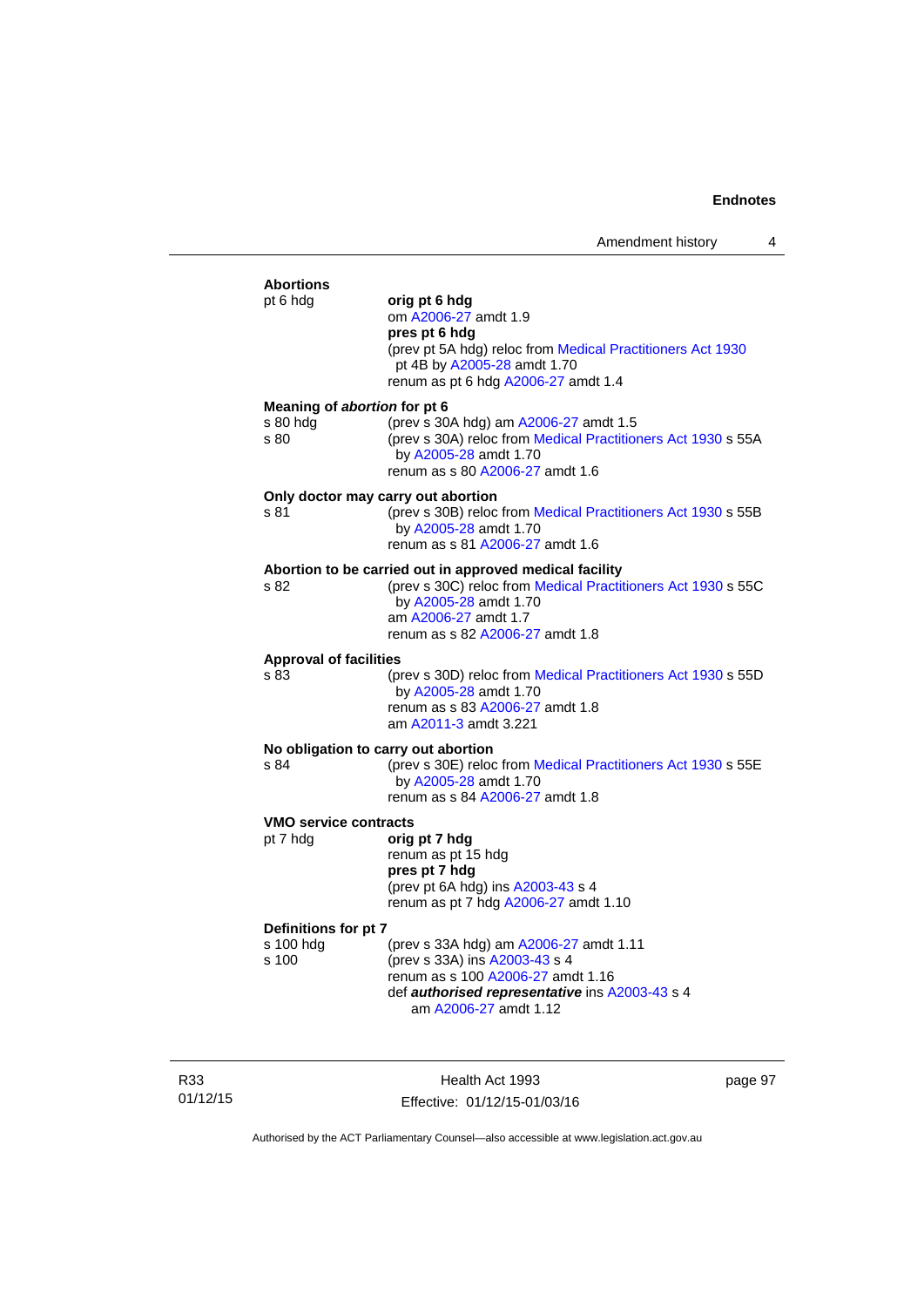4 Amendment history

|                                    | def core conditions ins A2003-43 s 4                               |
|------------------------------------|--------------------------------------------------------------------|
|                                    | am A2006-27 amdt 1.13                                              |
|                                    | def entity ins A2003-43 s 4                                        |
|                                    | def negotiating agent ins A2003-43 s 4<br>am A2006-27 amdt 1.14    |
|                                    | def negotiating period ins A2003-43 s 4                            |
|                                    | am A2006-27 amdt 1.15                                              |
|                                    | def <i>practice corporation</i> ins A2003-43 s 4                   |
|                                    | def service contract ins A2003-43 s 4                              |
|                                    | def <b>VMO</b> ins A2003-43 s 4                                    |
| <b>Service contracts</b>           |                                                                    |
| s 101                              | (prev s 33B) ins A2003-43 s 4                                      |
|                                    | renum as s 101 A2006-27 amdt 1.16                                  |
| Core conditions                    |                                                                    |
| s 102                              | (prev s 33C) ins A2003-43 s 4                                      |
|                                    | am A2006-27 amdt 1.17, amdt 1.18                                   |
|                                    | renum as s 102 A2006-27 amdt 1.19<br>am A2011-3 amdt 3.222         |
|                                    |                                                                    |
| <b>Collective negotiations</b>     |                                                                    |
| $s$ 103                            | (prev s 33D) ins A2003-43 s 4<br>renum as s 103 A2006-27 amdt 1.19 |
|                                    | am A2013-44 amdt 3.96                                              |
|                                    |                                                                    |
| <b>Negotiating agents</b><br>s 104 | (prev s 33E) ins A2003-43 s 4                                      |
|                                    | am A2005-62 amdt 3.119                                             |
|                                    | renum as s 104 A2006-27 amdt 1.19                                  |
| <b>Authorised representatives</b>  |                                                                    |
| s 105                              | (prev s 33F) ins A2003-43 s 4                                      |
|                                    | am A2006-27 amdts 1.20-1.22                                        |
|                                    | renum as s 105 A2006-27 amdt 1.23                                  |
| <b>Arbitration</b>                 |                                                                    |
| s 106                              | (prev s 33G) ins A2003-43 s 4                                      |
|                                    | renum as s 106 A2006-27 amdt 1.23                                  |
|                                    | am A2011-3 amdt 3.223; A2013-19 amdt 1.1                           |
|                                    | <b>Competition and Consumer Act authorisation</b>                  |
| s 107 hdg                          | am A2010-54 amdt 3.32                                              |
| s 107                              | (prev s 33H) ins A2003-43 s 4                                      |
|                                    | renum as s 107 A2006-27 amdt 1.23<br>am A2010-54 amdt 3.33         |
|                                    |                                                                    |
|                                    |                                                                    |

| page 98 |  |
|---------|--|
|---------|--|

page 198 Health Act 1993 Effective: 01/12/15-01/03/16

R33 01/12/15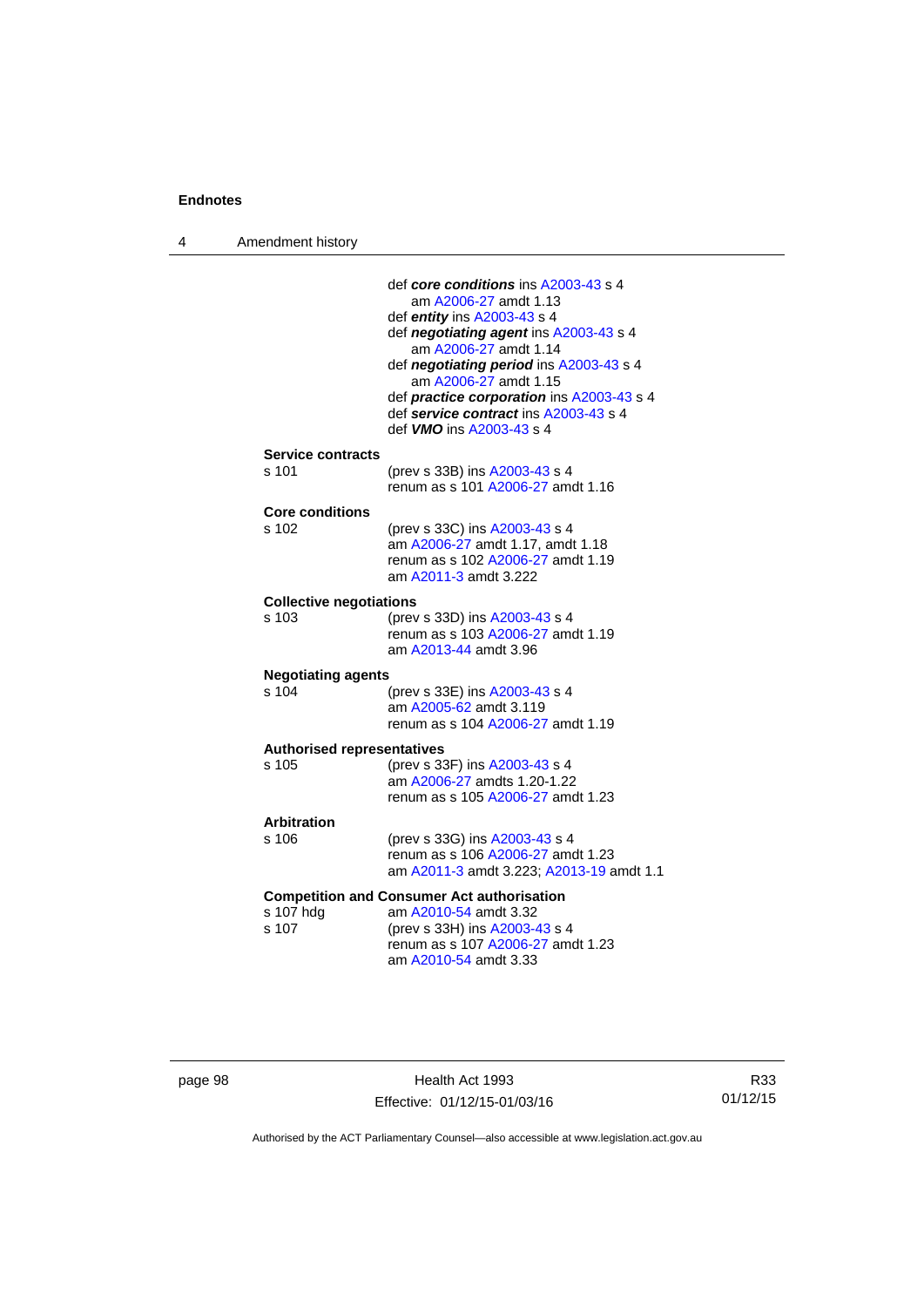Amendment history 4

**Secrecy**<br>pt 8 hdg pt 8 hdg **orig pt 8 hdg**  ins [A2002-47](http://www.legislation.act.gov.au/a/2002-47) amdt 1.16 exp 31 December 2003 (s 46) **prev pt 8 hdg**  renum as pt 20 hdg **pres pt 8 hdg**  ins [A2006-27](http://www.legislation.act.gov.au/a/2006-27) s 7 **Definitions—pt 8**  s 120 ins [A2006-27](http://www.legislation.act.gov.au/a/2006-27) s 7 def *divulge* ins [A2006-27](http://www.legislation.act.gov.au/a/2006-27) s 7 def *information holder* ins [A2006-27](http://www.legislation.act.gov.au/a/2006-27) s 7 def *protected information* ins [A2006-27](http://www.legislation.act.gov.au/a/2006-27) s 7 **When is information** *divulged***?**  s 121 ins [A2006-27](http://www.legislation.act.gov.au/a/2006-27) s 7 **Who is an** *information holder***?**  s 122 ins [A2006-27](http://www.legislation.act.gov.au/a/2006-27) s 7 am [A2010-10](http://www.legislation.act.gov.au/a/2010-10) amdt 2.31; [A2011-11](http://www.legislation.act.gov.au/a/2011-11) s 14, s 15; [A2011-22](http://www.legislation.act.gov.au/a/2011-22) amdt 1.238 **What is** *protected information***?**  s 123 ins [A2006-27](http://www.legislation.act.gov.au/a/2006-27) s 7 **What is** *sensitive information***?**  s 124 ins [A2006-27](http://www.legislation.act.gov.au/a/2006-27) s 7 am [A2011-11](http://www.legislation.act.gov.au/a/2011-11) s 16 **Offence—secrecy of protected information**<br>s 125 **ins A2006-27 s 7** ins [A2006-27](http://www.legislation.act.gov.au/a/2006-27) s 7 am [A2011-3](http://www.legislation.act.gov.au/a/2011-3) amdt 3.224 **Information may be given to Medicare Australia**  s 126 ins [A2006-27](http://www.legislation.act.gov.au/a/2006-27) s 7 **Offence—provision of health services by non-health practitioners**  pt 8A hdg ins [A2010-10](http://www.legislation.act.gov.au/a/2010-10) amdt 2.32 **Provision of regulated health service by person not health practitioner**  s 127 ins [A2010-10](http://www.legislation.act.gov.au/a/2010-10) amdt 2.32 **Pharmacists and pharmacy premises**  pt 9 hdg orig pt 9 hdg renum as pt 10 hdg ins [A2008-26](http://www.legislation.act.gov.au/a/2008-26) amdt 2.74 sub [A2010-10](http://www.legislation.act.gov.au/a/2010-10) amdt 2.33 om [A2013-44](http://www.legislation.act.gov.au/a/2013-44) amdt 1.17 **Meaning of** *community pharmacy***—pt 9**  s 128 ins [A2010-10](http://www.legislation.act.gov.au/a/2010-10) amdt 2.33 reloc to [Public Health Act 1997](http://www.legislation.act.gov.au/a/1997-69) s 66U by [A2013-44](http://www.legislation.act.gov.au/a/2013-44) amdt 1.18

R33 01/12/15

Health Act 1993 Effective: 01/12/15-01/03/16 page 99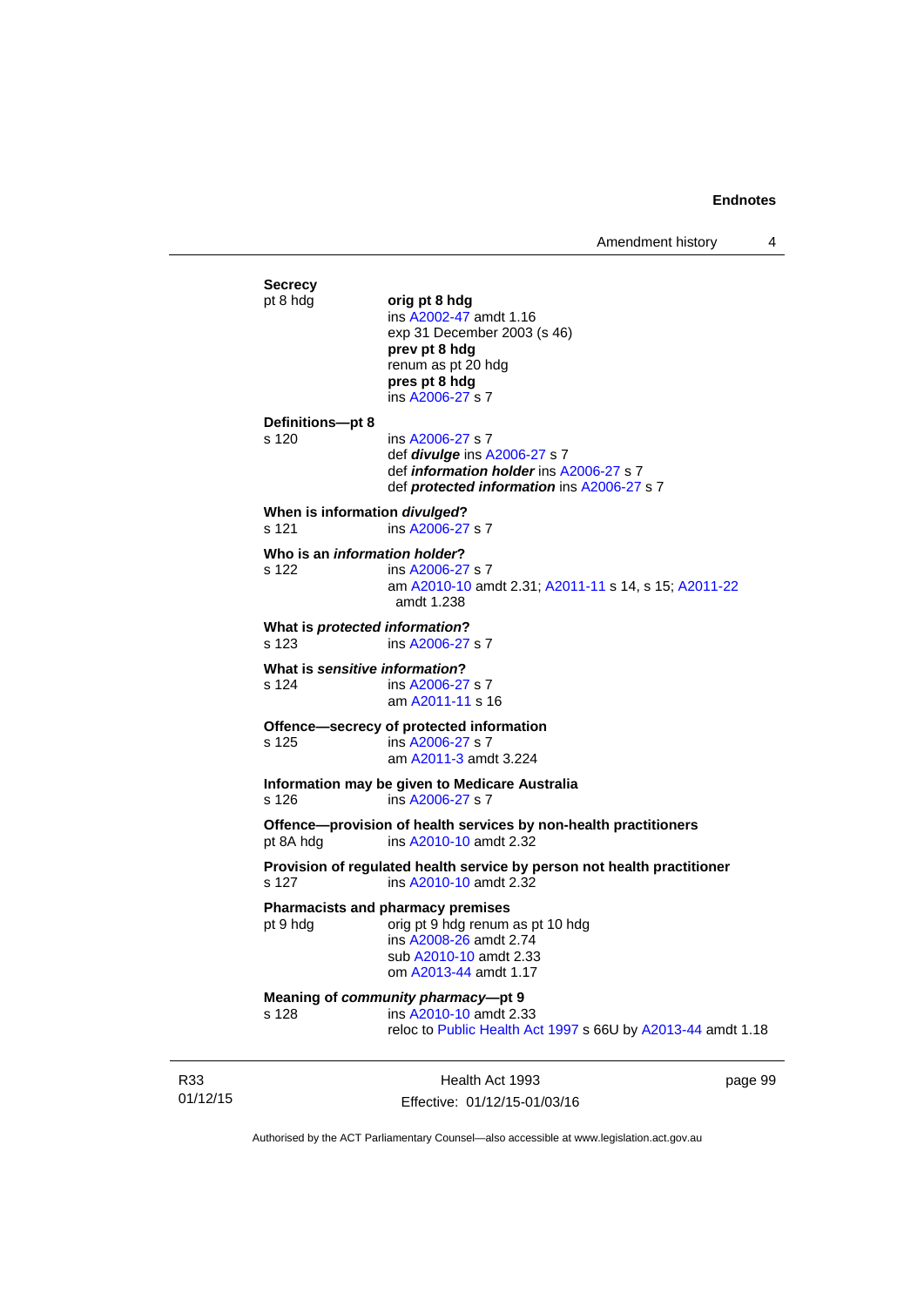4 Amendment history

| <b>Complying pharmacy corporation</b><br>s 128A | ins A2010-10 amdt 2.33<br>om A2013-44 amdt 1.19                                                                                                                                                                            |
|-------------------------------------------------|----------------------------------------------------------------------------------------------------------------------------------------------------------------------------------------------------------------------------|
| <b>Standard of premises</b><br>s 128B           | ins A2010-10 amdt 2.33<br>am A2013-44 amdt 1.20, amdt 1.21<br>reloc to Public Health Act 1997 s 66W by A2013-44 amdt 1.22                                                                                                  |
| s 129                                           | Restriction on pharmacy premises-supermarkets<br>ins A2008-26 amdt 2.74<br>am A2010-10 amdt 2.34<br>reloc to Public Health Act 1997 s 66X by A2013-44 amdt 1.22                                                            |
| <b>Ownership of pharmacy business</b><br>s 129A | ins as mod SL2010-39 mod 1.1<br>exp 1 July 2012 (see A2010-10 s 12A (2))                                                                                                                                                   |
| <b>Review of decisions</b><br>pt 10 hdg         | (prev pt 9 hdg) ins A2006-27 s 7<br>renum as pt 10 hdg A2008-26 amdt 2.75                                                                                                                                                  |
| <b>Review of decisions</b><br>s 130             | ins A2006-27 s 7<br>am A2008-37 amdt 1.233; A2011-11 s 17; A2013-44<br>amdt 1.23, amdt 1.24                                                                                                                                |
| s 131                                           | Pt 10 obligations-no contracting out<br>ins A2006-27 s 7<br>sub A2013-44 amdt 1.25                                                                                                                                         |
| <b>Miscellaneous</b><br>pt 15 hdg               | (prev pt 7 hdg) ins A1994-23 s 5<br>renum as pt 15 hdg A2006-27 amdt 1.24                                                                                                                                                  |
| s 189 hdg<br>s 189                              | Protection of doctor, dentist or eligible midwife from liability in emergency<br>sub A2013-44 amdt 1.26<br>ins A2011-11 s 18<br>am A2013-44 amdt 1.27, amdt 1.28                                                           |
| s 190                                           | Disclosure of interests by committee members<br>ins A2006-27 s 8<br>am A2011-11 s 19                                                                                                                                       |
| s 191                                           | References to Health and Community Care Service<br>(prev s 22) ins A1994-23 s 5<br>sub A2001-44 amdt 1.2025<br>renum as s 35 R4 LA (see A2001-56 amdt 1.36)<br>sub A2002-47 amdt 1.15<br>renum as s 191 A2006-27 amdt 1.26 |

page 100 **Health Act 1993** Effective: 01/12/15-01/03/16

R33 01/12/15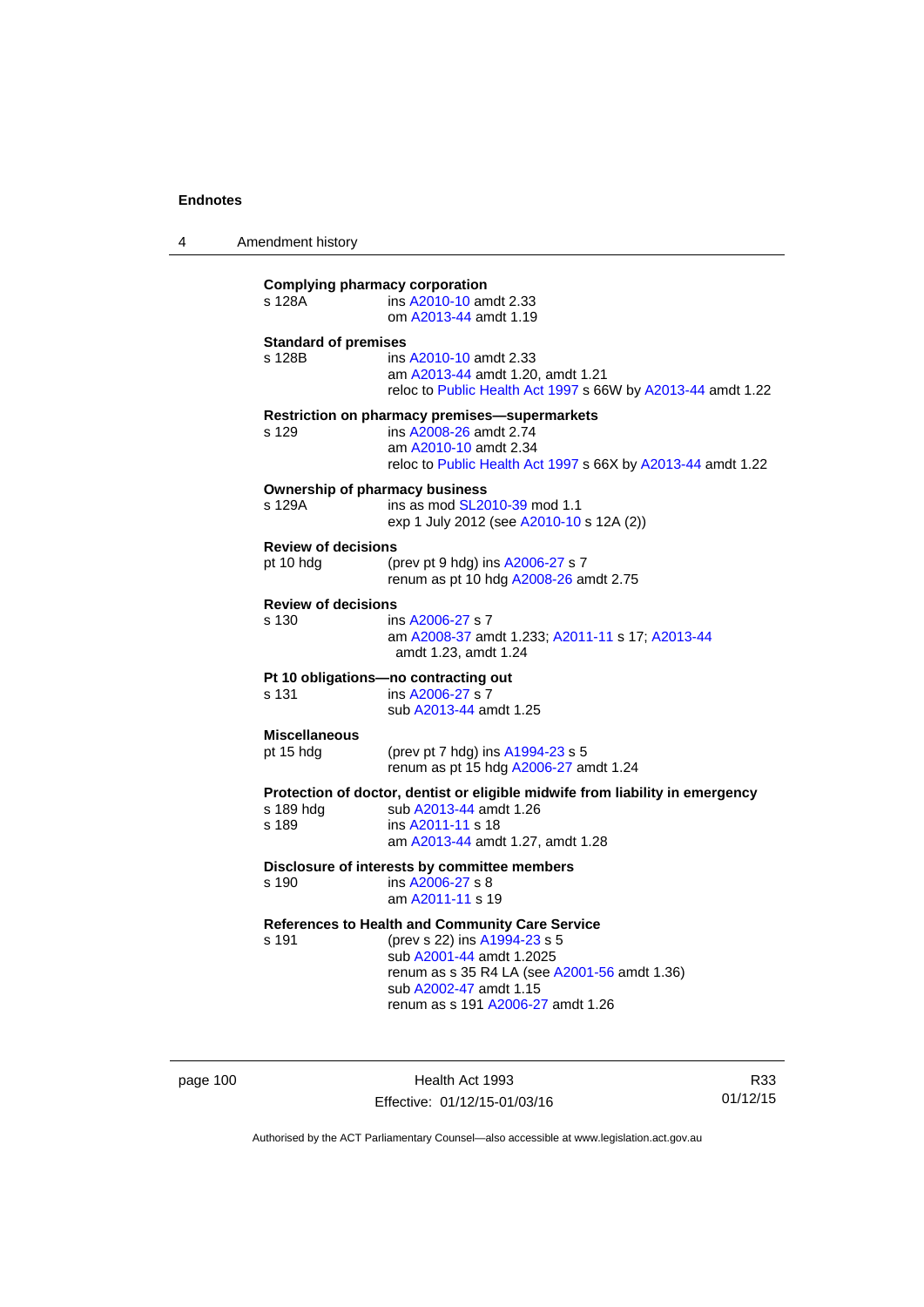| s 192                                   | <b>Determination of fees</b><br>(prev s 36) ins A2002-47 amdt 1.15<br>renum as s 192 A2006-27 amdt 1.26<br>am A2011-3 amdt 3.225                |  |  |  |
|-----------------------------------------|-------------------------------------------------------------------------------------------------------------------------------------------------|--|--|--|
| <b>Payment of fees and interest</b>     |                                                                                                                                                 |  |  |  |
| s 193                                   | (prev s 37) ins A2002-47 amdt 1.15<br>renum as s 193 A2006-27 amdt 1.26<br>am A2011-3 amdt 3.226                                                |  |  |  |
| <b>Approved forms</b>                   |                                                                                                                                                 |  |  |  |
| s 194                                   | (prev s 37A) ins A2003-43 s 5<br>renum as s 194 A2006-27 amdt 1.26<br>am A2011-3 amdt 3.227                                                     |  |  |  |
| s 195                                   | <b>Regulations about nurse practitioners</b><br>(prev s 37B) ins A2004-10 s 4<br>renum as s 195 A2006-27 amdt 1.26                              |  |  |  |
|                                         |                                                                                                                                                 |  |  |  |
| <b>Regulation-making power</b><br>s 196 | (prev s 38) ins A2002-47 amdt 1.15<br>renum as s 196 A2006-27 amdt 1.26                                                                         |  |  |  |
|                                         | <b>Transitional-Health Professionals Act 2004</b>                                                                                               |  |  |  |
| pt 20 hdg                               | (prev pt 8 hdg) ins A2004-39 amdt 1.15<br>renum as pt 20 hdg A2006-27 amdt 1.27<br>exp 9 January 2009 (s 241)                                   |  |  |  |
|                                         | <b>Transitional-definitions in Health (Fees) Determination</b>                                                                                  |  |  |  |
| s 240 hdg<br>s 240                      | (prev s 39 hdg) sub A2006-27 amdt 1.28<br>(prev s 39) ins A2004-39 amdt 1.15<br>renum as s 240 A2006-27 amdt 1.28<br>exp 9 January 2009 (s 241) |  |  |  |
| Expiry-pt 20                            |                                                                                                                                                 |  |  |  |
| s 241 hdg<br>s 241                      | (prev s 40 hdg) sub A2006-27 amdt 1.29<br>(prev s 40) ins A2004-39 amdt 1.15<br>renum as s 241 A2006-27 amdt 1.29<br>exp 9 January 2009 (s 241) |  |  |  |
|                                         | Transitional-Health Legislation Amendment Act 2006                                                                                              |  |  |  |
| pt 21 hdg                               | ins A2006-27 s 9<br>exp 14 December 2007 (s 243)                                                                                                |  |  |  |
|                                         | Transitional--protection of former members from liability                                                                                       |  |  |  |
| s 242                                   | ins A2006-27 s 9<br>exp 14 December 2007 (s 243)                                                                                                |  |  |  |
| Expiry-pt 21                            |                                                                                                                                                 |  |  |  |
| s 243                                   | ins A2006-27 s 9<br>am A2007-16 amdt 3.68<br>exp 14 December 2007 (s 243)                                                                       |  |  |  |
|                                         | Health Act 1993                                                                                                                                 |  |  |  |
|                                         | Effective: 01/12/15-01/03/16                                                                                                                    |  |  |  |

page 101

Authorised by the ACT Parliamentary Counsel—also accessible at www.legislation.act.gov.au

R33 01/12/15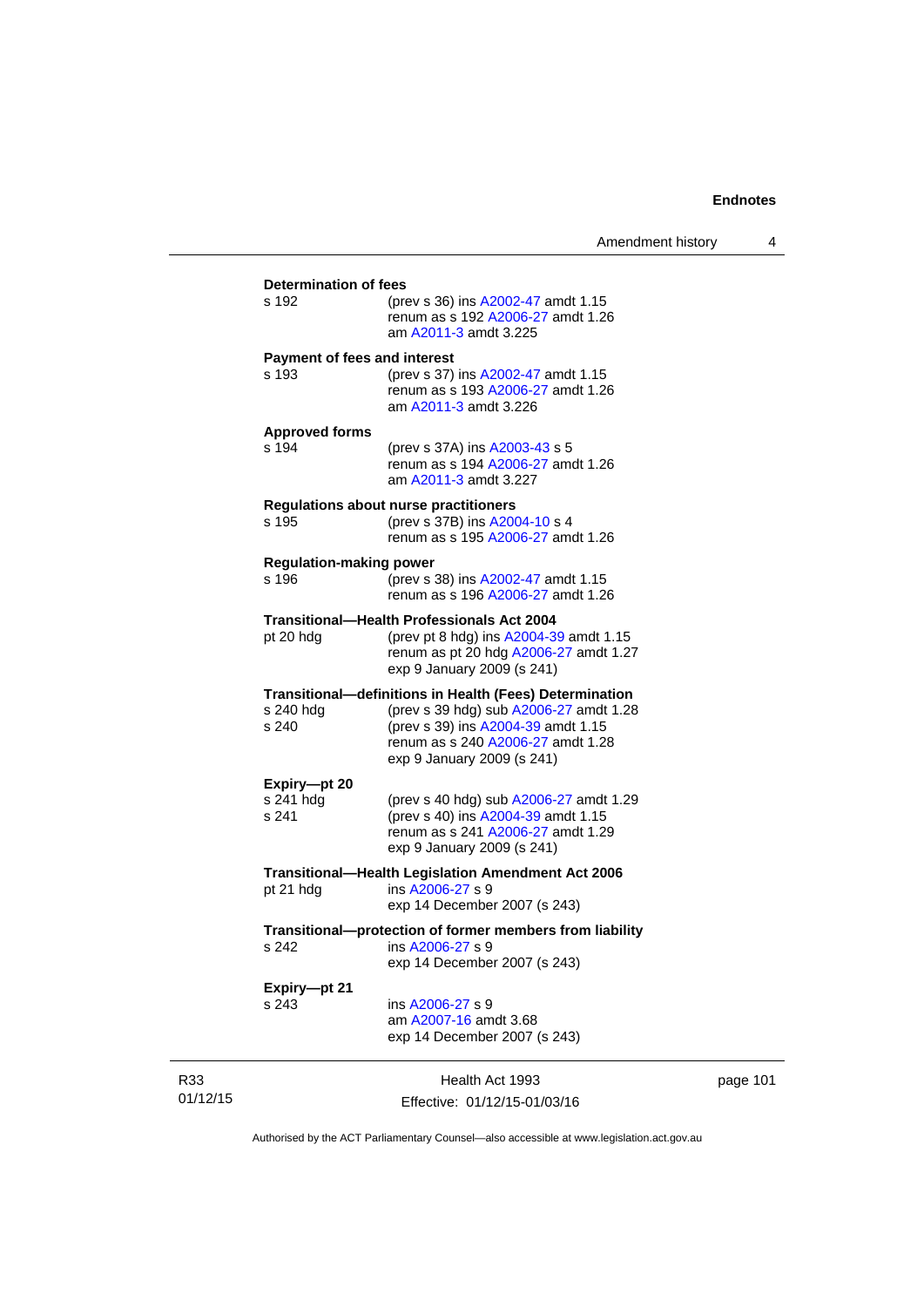4 Amendment history

| s 250                      | <b>Approval of facilities-transitional</b><br>ins A2006-46 amdt 2.25<br>exp 18 November 2006 (s 250 (3) (LA s 88 declaration<br>applies))                                                                                                                                                                                                                                                                                                                                          |
|----------------------------|------------------------------------------------------------------------------------------------------------------------------------------------------------------------------------------------------------------------------------------------------------------------------------------------------------------------------------------------------------------------------------------------------------------------------------------------------------------------------------|
| pt 22 hdg                  | Transitional-Health Amendment Act 2011<br>ins A2011-11 s 20<br>exp 13 April 2012 (s 260)                                                                                                                                                                                                                                                                                                                                                                                           |
| Definitions-pt 22<br>s 255 | ins A2011-11 s 20<br>exp 13 April 2012 (s 260)<br>def clinical privileges committee ins A2011-11 s 20<br>exp 13 April 2012 (s 260)<br>def commencement day ins A2011-11 s 20<br>exp 13 April 2012 (s 260)                                                                                                                                                                                                                                                                          |
| s 256                      | Transitional-quality assurance committee already appointed<br>ins A2011-11 s 20<br>exp 13 April 2012 (s 260)                                                                                                                                                                                                                                                                                                                                                                       |
| s 257                      | Transitional-clinical privileges-review not begun<br>ins A2011-11 s 20<br>exp 13 April 2012 (s 260)                                                                                                                                                                                                                                                                                                                                                                                |
| s 258                      | Transitional—clinical privileges—review begun<br>ins A2011-11 s 20<br>exp 13 April 2012 (s 260)                                                                                                                                                                                                                                                                                                                                                                                    |
| s 259                      | Transitional-clinical privileges committees-admissibility of evidence<br>ins A2011-11 s 20<br>exp 13 April 2012 (s 260)                                                                                                                                                                                                                                                                                                                                                            |
| Expiry-pt 22<br>s 260      | ins A2011-11 s 20<br>exp 13 April 2012 (s 260)                                                                                                                                                                                                                                                                                                                                                                                                                                     |
| <b>Dictionary</b><br>dict  | ins A2001-56 amdt 1.35<br>sub A2006-27 s 10<br>am A2008-37 amdt 1.234, amdt 1.235; A2010-10 amdt 2.35;<br>A2011-11 s 21; A2011-22 amdt 1.236, amdt 1.237; A2013-44<br>amdt 3.97, amdt 3.98<br>def <i>abortion</i> ins R17 LA<br>def approved committee om A1998-50 s 5<br>def approved private sector committee ins A1998-50 s 5<br>om A2006-27 s 10<br>def approved public sector committee ins A1998-50 s 5<br>sub A2001-56 amdt 1.4<br>am A2003-41 amdt 1.2<br>om A2006-27 s 10 |

page 102 **Health Act 1993** Effective: 01/12/15-01/03/16

R33 01/12/15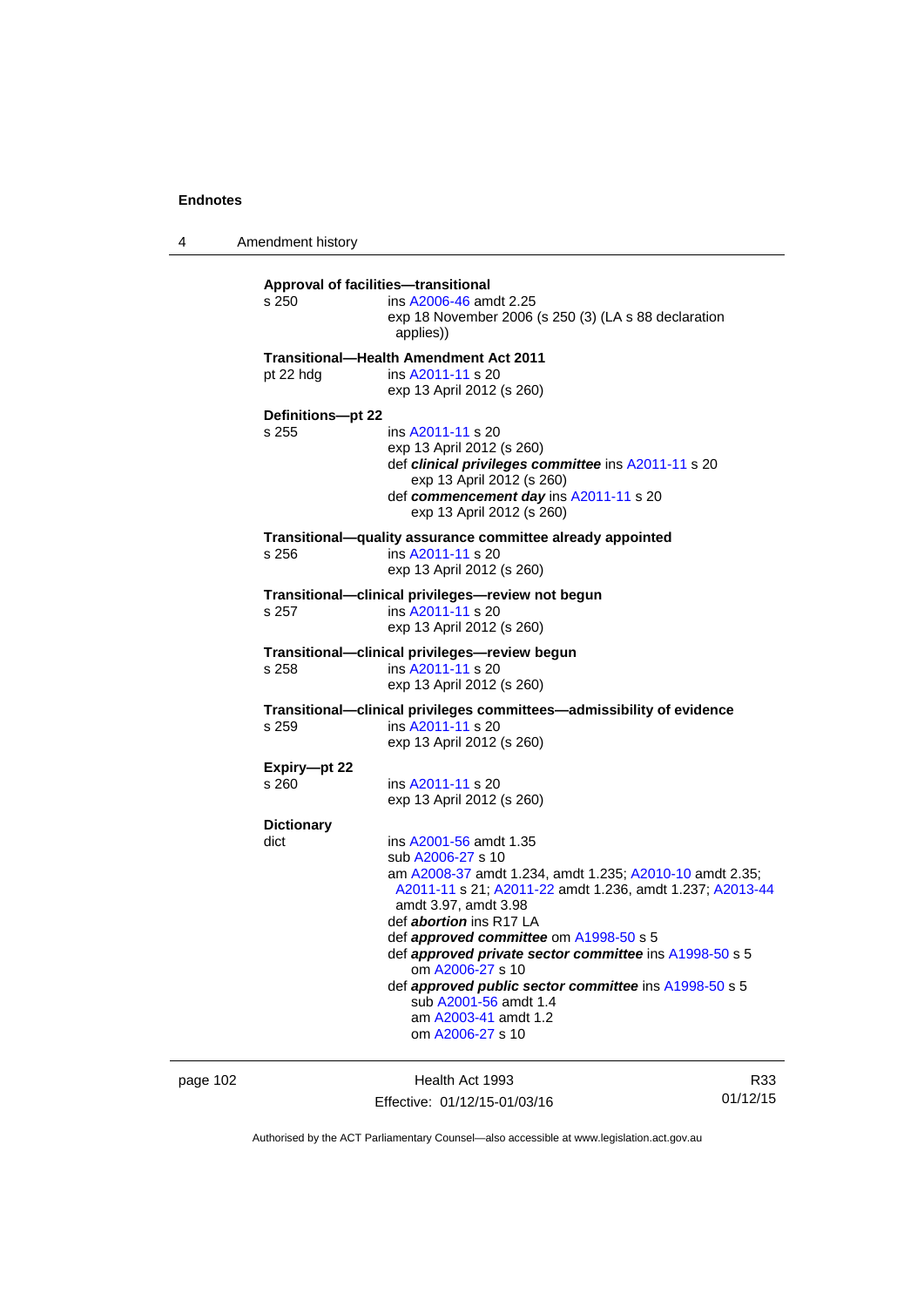def *authorised representative* ins [A2003-43](http://www.legislation.act.gov.au/a/2003-43) s 6 sub [A2006-27](http://www.legislation.act.gov.au/a/2006-27) s 10 def *CEO* ins [A2006-27](http://www.legislation.act.gov.au/a/2006-27) s 10 def *chief executive officer, Calvary* ins [A2011-11](http://www.legislation.act.gov.au/a/2011-11) s 22 def *clinical privileges* sub [A2006-27](http://www.legislation.act.gov.au/a/2006-27) s 10 om [A2011-11](http://www.legislation.act.gov.au/a/2011-11) s 23 def *clinical privileges committee* ins [A2006-27](http://www.legislation.act.gov.au/a/2006-27) s 10 om [A2011-11](http://www.legislation.act.gov.au/a/2011-11) s 23 def *clinical privileges report* ins [A2006-27](http://www.legislation.act.gov.au/a/2006-27) s 10 om [A2011-11](http://www.legislation.act.gov.au/a/2011-11) s 23 def *clinical privileges review notice* ins [A2006-27](http://www.legislation.act.gov.au/a/2006-27) s 10 om [A2011-11](http://www.legislation.act.gov.au/a/2011-11) s 23 def *community pharmacy* ins [A2010-10](http://www.legislation.act.gov.au/a/2010-10) amdt 2.36 om [A2013-44](http://www.legislation.act.gov.au/a/2013-44) amdt 1.29 def *core conditions* ins [A2003-43](http://www.legislation.act.gov.au/a/2003-43) s 6 sub [A2006-27](http://www.legislation.act.gov.au/a/2006-27) s 10 def *council* ins [A2011-11](http://www.legislation.act.gov.au/a/2011-11) s 24 def *day hospital* ins [A2006-27](http://www.legislation.act.gov.au/a/2006-27) s 10 def *dental technical work* ins [A2011-28](http://www.legislation.act.gov.au/a/2011-28) amdt 3.129 def *dental technician* ins [A2011-28](http://www.legislation.act.gov.au/a/2011-28) amdt 3.129 def *dentist* ins [A2006-27](http://www.legislation.act.gov.au/a/2006-27) s 10 sub [A2011-11](http://www.legislation.act.gov.au/a/2011-11) s 25 def *divulge* ins [A2006-27](http://www.legislation.act.gov.au/a/2006-27) s 10 def *doctor* ins [A2006-27](http://www.legislation.act.gov.au/a/2006-27) s 10 sub [A2011-11](http://www.legislation.act.gov.au/a/2011-11) s 26 def *eligible midwife* ins [A2013-44](http://www.legislation.act.gov.au/a/2013-44) amdt 1.30 def *engage* ins [A2006-27](http://www.legislation.act.gov.au/a/2006-27) s 10 def *entity* ins [A2006-27](http://www.legislation.act.gov.au/a/2006-27) s 10 def *health board* ins [A2010-10](http://www.legislation.act.gov.au/a/2010-10) amdt 2.36 sub [A2015-29](http://www.legislation.act.gov.au/a/2015-29/default.asp) amdt 2.36 def *health facility* am [A1996-35](http://www.legislation.act.gov.au/a/1996-35) sch; [A2002-47](http://www.legislation.act.gov.au/a/2002-47) amdt 1.17 sub [A2006-27](http://www.legislation.act.gov.au/a/2006-27) s 10 def *health facility QAC* ins [A2006-27](http://www.legislation.act.gov.au/a/2006-27) s 10 def *health profession board* ins [A2006-27](http://www.legislation.act.gov.au/a/2006-27) s 10 om [A2010-10](http://www.legislation.act.gov.au/a/2010-10) amdt 2.37 def *health professional* ins [A2006-27](http://www.legislation.act.gov.au/a/2006-27) s 10 om [A2010-10](http://www.legislation.act.gov.au/a/2010-10) amdt 2.37 def *health professional organisation* ins [A2006-27](http://www.legislation.act.gov.au/a/2006-27) s 10 def *health professional organisation QAC* ins [A2006-27](http://www.legislation.act.gov.au/a/2006-27) s 10 def *health service* ins [A2006-27](http://www.legislation.act.gov.au/a/2006-27) s 10 def *health service provider* sub [A2004-39](http://www.legislation.act.gov.au/a/2004-39) amdt 1.16; [A2006-27](http://www.legislation.act.gov.au/a/2006-27) s 10 def *health service report* ins [A2006-27](http://www.legislation.act.gov.au/a/2006-27) s 10 def *hospital* ins [A2006-27](http://www.legislation.act.gov.au/a/2006-27) s 10 sub [A2011-11](http://www.legislation.act.gov.au/a/2011-11) s 27 def *information holder* ins [A2006-27](http://www.legislation.act.gov.au/a/2006-27) s 10

R33 01/12/15

Health Act 1993 Effective: 01/12/15-01/03/16 page 103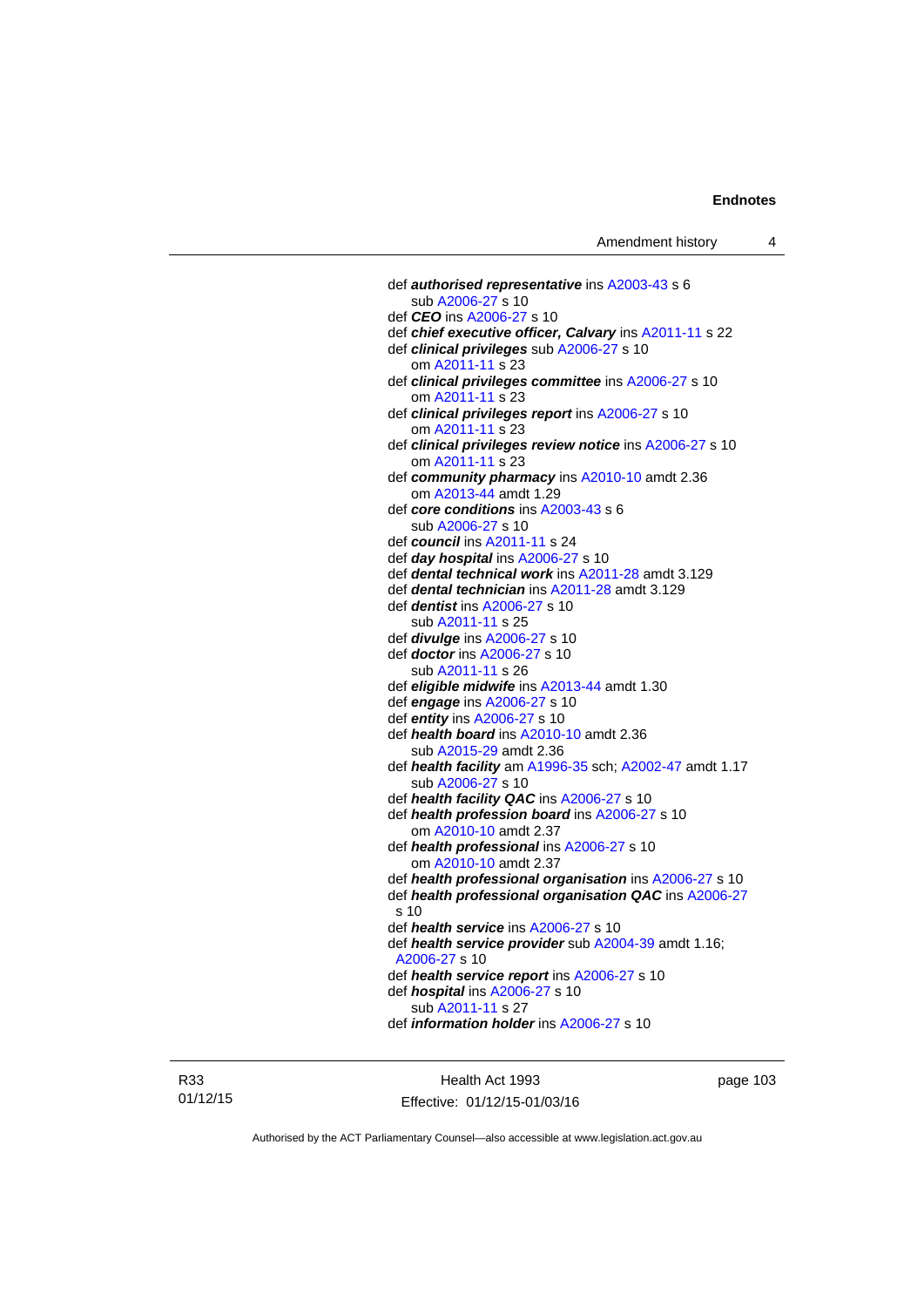4 Amendment history

```
 def local hospital network ins A2011-11 s 28 
def ministerial report ins A2006-27 s 10 
def negotiating agent ins A2003-43 s 6 
   sub A2006-27 s 10 
def negotiating period ins A2003-43 s 6 
   sub A2006-27 s 10 
def practice corporation ins A2003-43 s 6 
   sub A2006-27 s 10 
def prescribed body ins A2001-56 amdt 1.35 
   om A2006-27 s 10 
def private day hospital facility ins A2001-56 amdt 1.35 
   om A2006-27 s 10 
def protected information ins A2006-27 s 10 
   sub A2011-28 amdt 3.130 
def quality assurance activities om A2001-56 amdt 1.5
def quality assurance activity ins A2001-56 amdt 1.5
   om A2006-27 s 10 
def quality assurance committee ins A2006-27 s 10 
def review ins A2006-27 s 10 
   sub A2011-11 s 29 
def scope of clinical practice ins A2011-11 s 24 
def scope of clinical practice committee ins A2011-11 s 24 
def scope of clinical practice executive decision notice ins 
A2011-11 s 24 
def scope of clinical practice report ins A2011-11 s 24 
def sensitive information ins A2006-27 s 10 
def service contract ins A2003-43 s 6 
   sub A2006-27 s 10 
def special purpose QAC ins A2006-27 s 10 
def tribunal om A1994-60 sch 1 
def VMO ins A2003-43 s 6 
   sub A2006-27 s 10
```
page 104 Health Act 1993 Effective: 01/12/15-01/03/16

R33 01/12/15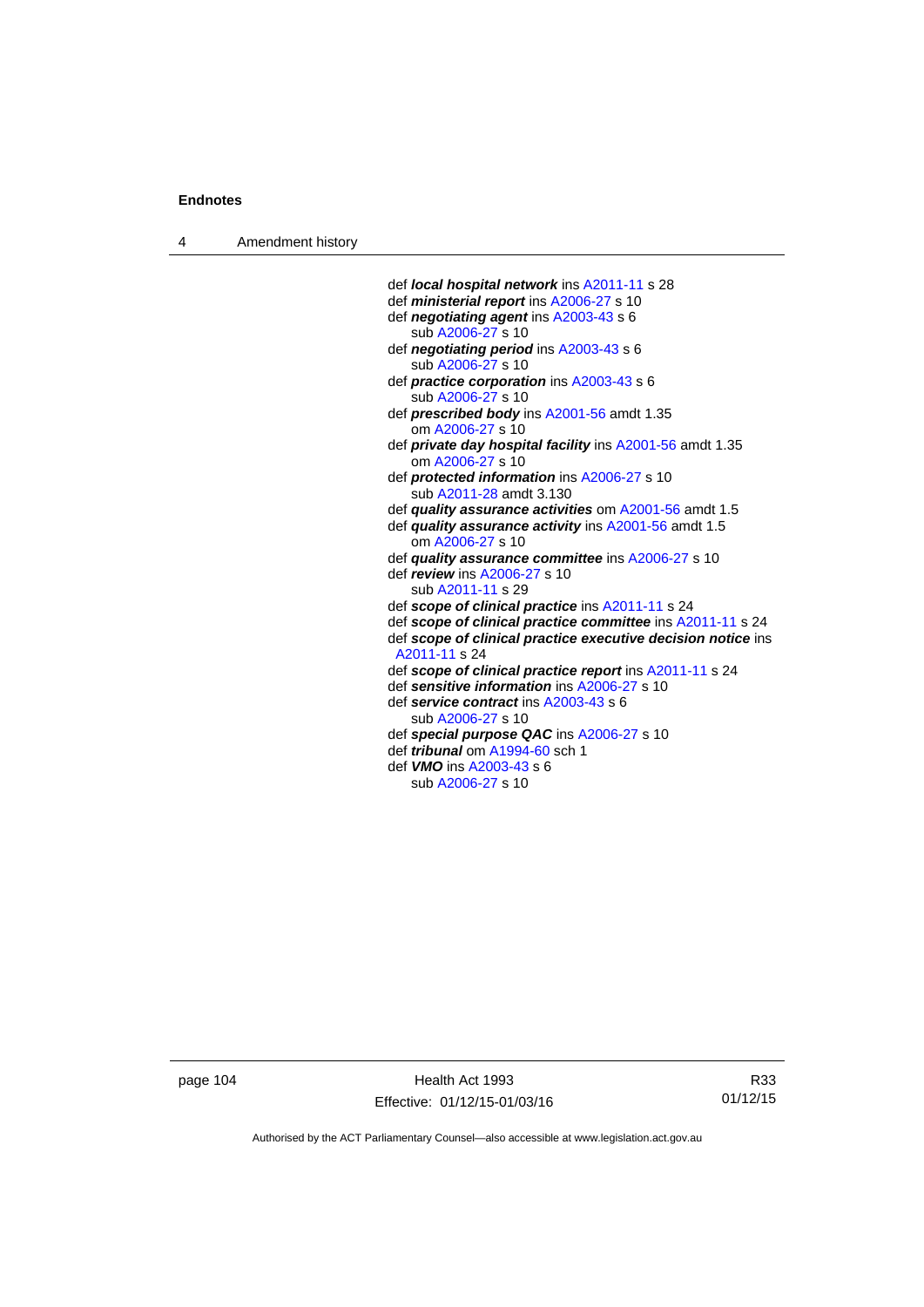# **5 Earlier republications**

Some earlier republications were not numbered. The number in column 1 refers to the publication order.

Since 12 September 2001 every authorised republication has been published in electronic pdf format on the ACT legislation register. A selection of authorised republications have also been published in printed format. These republications are marked with an asterisk (\*) in column 1. Electronic and printed versions of an authorised republication are identical.

| <b>Republication No</b> | <b>Amendments to</b> | <b>Republication date</b> |
|-------------------------|----------------------|---------------------------|
| 1                       | A1994-60             | 28 February 1995          |
| $\overline{2}$          | A1996-35             | 31 January 1998           |
| 3                       | A1998-54             | 28 February 1999          |
| 4                       | A2001-56             | 19 April 2002             |
| 5                       | A2002-47             | 31 December 2002          |
| 6                       | A2003-43             | 30 September 2003         |
| $\overline{7}$          | A2003-43             | 9 October 2003            |
| 8                       | A2003-43             | 24 December 2003          |
| 9                       | A2004-10             | 27 May 2004               |
| 10                      | A2005-28             | 7 July 2005               |
| 11                      | A2005-54             | 24 November 2005          |
| $12*$                   | A2005-62             | 11 January 2006           |
| 13                      | A2006-46             | 18 November 2006          |
| 14                      | A2006-46             | 19 November 2006          |
| 15                      | A2006-46             | 14 December 2006          |
| 16                      | A2007-16             | 11 July 2007              |
| 17                      | A2007-16             | 15 December 2007          |
| 18                      | A2008-37             | 10 January 2009           |
| 19                      | A2008-37             | 2 February 2009           |
| 20                      | A2008-37             | 14 February 2009          |
| $21*$                   | A2010-10             | 1 July 2010               |
| 22                      | A2010-10             | 12 October 2010           |
|                         |                      |                           |

Health Act 1993 Effective: 01/12/15-01/03/16 page 105